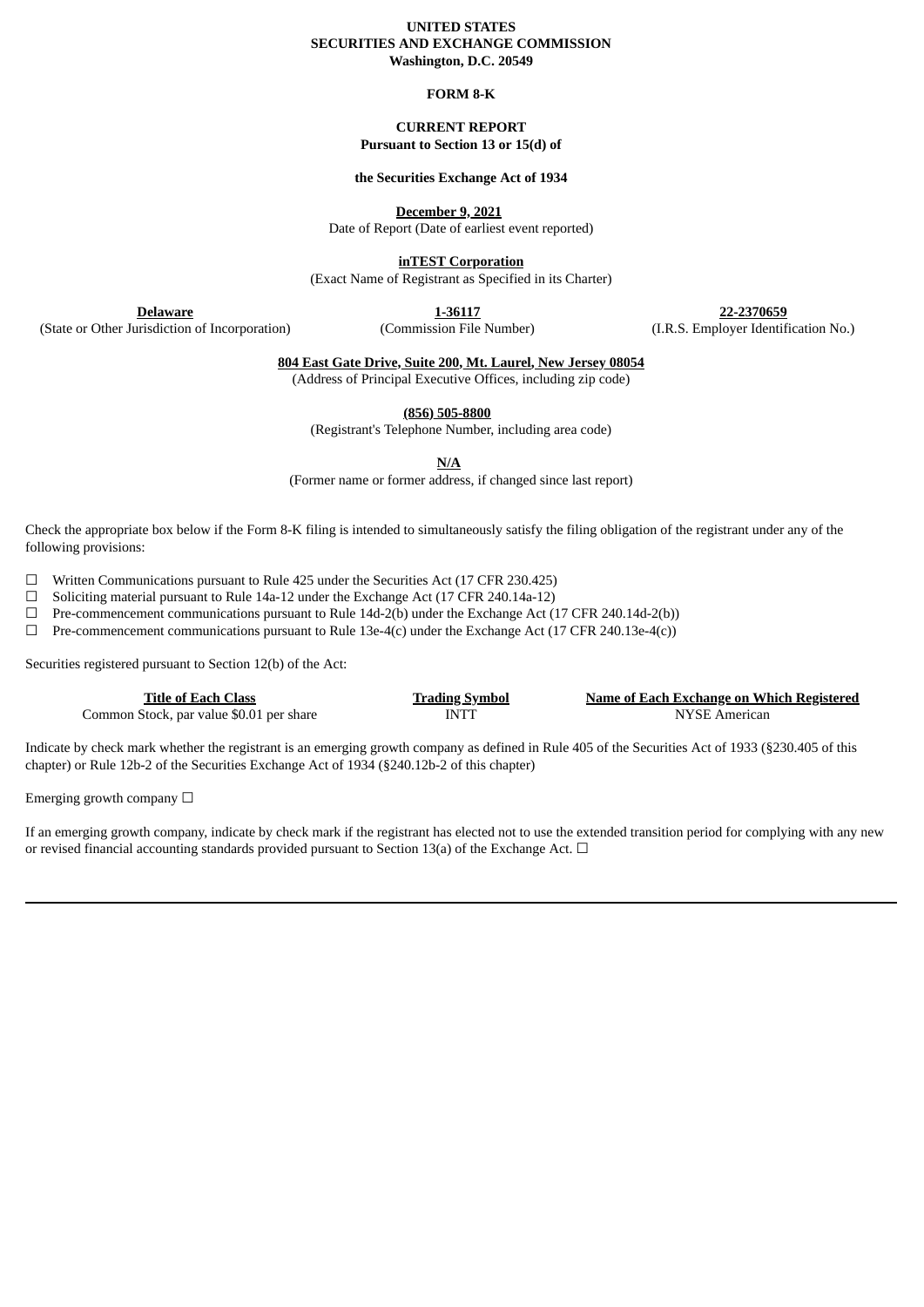## **Item 1.01. Entry into a Material Definitive Agreement.**

On December 9, 2021, inTEST Corporation (the "Company") entered into a Securities Purchase Agreement (the "SPA") by and among the Company, inTEST Canada Incorporated, a wholly-owned subsidiary of the Company (the "Buyer"), and Saeed Taheri (the "Seller"), pursuant to which the Buyer will acquire the equity securities of the parent corporations of Acculogic Inc. ("Acculogic") for approximately USD\$9 million in cash. Acculogic is a global manufacturer of robotics-based electronic production test equipment and application support services.

The SPA contains customary representations, warranties, restrictive covenants (including non-competition and non-solicitation provisions) and indemnification provisions. An indemnification escrow of CAD\$1.5 million will be funded at the closing from the proceeds payable to the Seller and is available to the Buyer to satisfy indemnification claims from the SPA for fifteen months following the closing date.

The foregoing description of the terms and conditions of the SPA and the Company's obligations thereunder are qualified in their entirety by reference to the text of the SPA, a copy of which is attached as Exhibit 2.1 to this Current Report on Form 8-K and incorporated herein by reference.

#### **Item 9.01. Financial Statements and Exhibits.**

(d) *Exhibits*

#### **Exhibit No.Description**

2.1\* Securities Purchase Agreement, by and among inTEST Corporation, inTEST Canada [Incorporated](#page-2-0) and Saeed Taheri, dated December 9, 2021. 104 Cover Page Interactive Data File – the cover page XBRL tags are embedded within the Inline XBRL document.

**\*** This filing omits exhibits and schedules pursuant to Item 601(a)(5) of Regulation S-K, which the registrant agrees to furnish supplementary to the Securities and Exchange Commission upon request.

## **SIGNATURE**

Pursuant to the requirements of the Securities Exchange Act of 1934, the registrant has duly caused this report to be signed on its behalf by the undersigned hereunto duly authorized.

## **inTEST CORPORATION**

By: /s/ Duncan Gilmour Duncan Gilmour Chief Financial Officer, Treasurer and Secretary

Date: December 13, 2021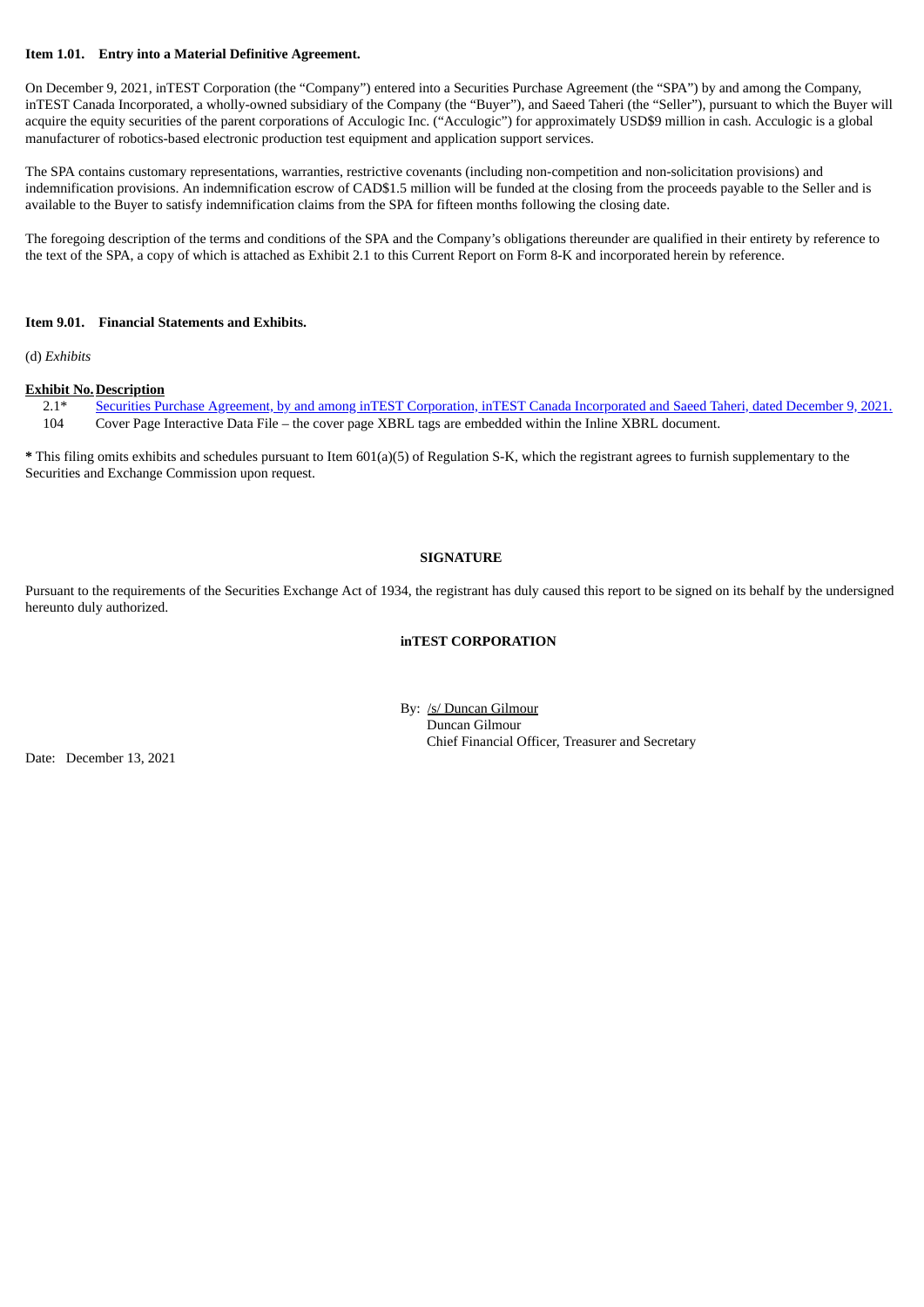# <span id="page-2-0"></span>**SECURITIES PURCHASE AGREEMENT**

dated as of

# **December 9, 2021**

by and among

# **INTEST CORPORATION,**

# **INTEST CANADA INCORPORATED**

and

## **SAEED TAHERI**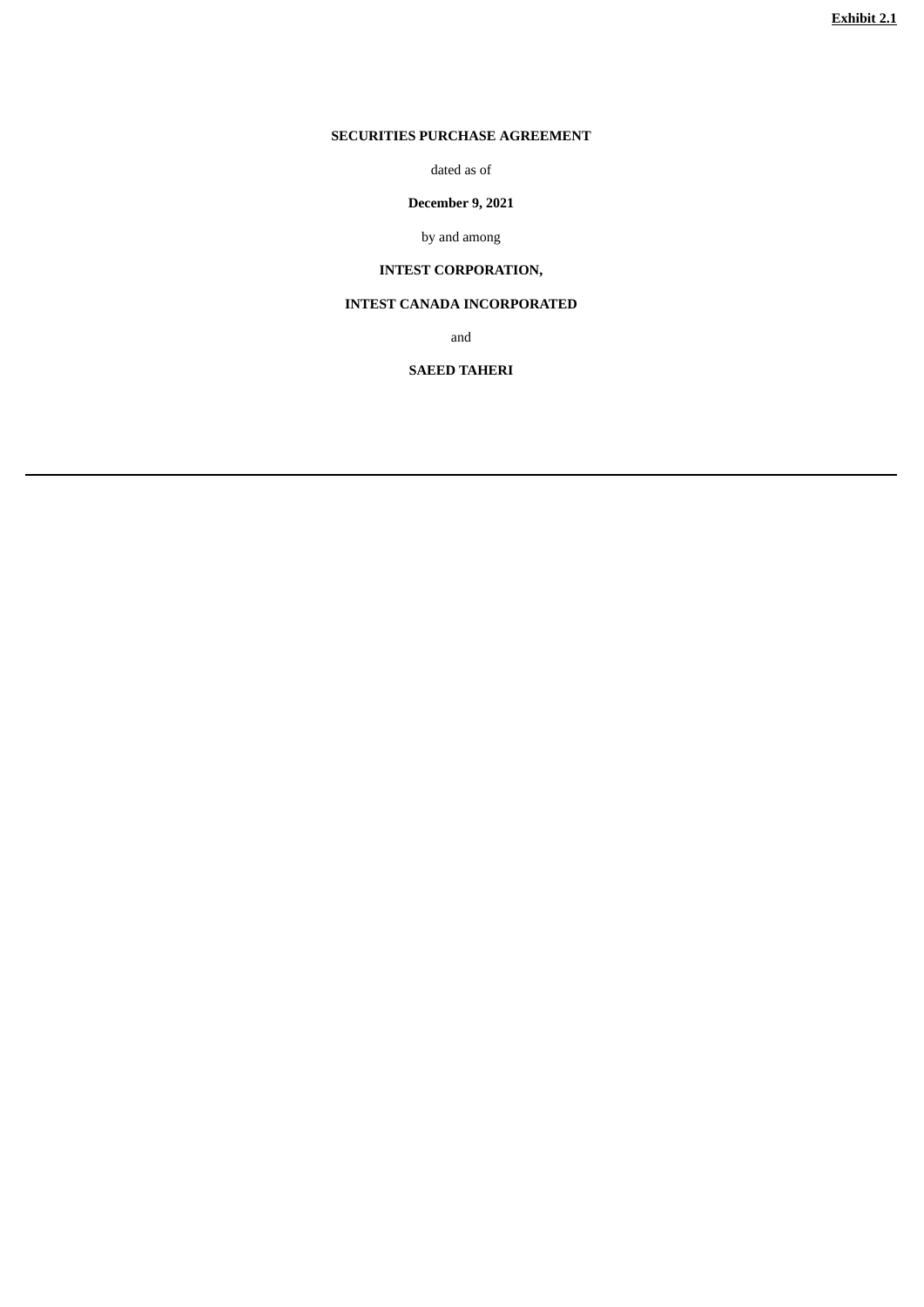| <b>ARTICLE 1 DEFINITIONS</b> |                                                                         | $\mathbf 1$  |
|------------------------------|-------------------------------------------------------------------------|--------------|
| Section 1.01                 | Definitions                                                             | $\mathbf{1}$ |
| Section 1.02                 | Other Definitional and Interpretative Provisions                        | 16           |
|                              | <b>ARTICLE 2 PURCHASE AND SALE</b>                                      | 18           |
| Section 2.01                 | Purchase and Sale                                                       | 18           |
| Section 2.02                 | <b>Purchase Price</b>                                                   | 18           |
| Section 2.03                 | Closing                                                                 | 18           |
| Section 2.04                 | <b>Estimated Closing Calculations</b>                                   | 18           |
| Section 2.05                 | <b>Closing Deliverables</b>                                             | 19           |
| Section 2.06                 | <b>Adjustment Amount</b>                                                | 22           |
| Section 2.07                 | Withholding                                                             | 23           |
| Section 2.08                 | <b>Post-Closing Amalgamation</b>                                        | 24           |
|                              | <b>ARTICLE 3 REPRESENTATIONS AND WARRANTIES REGARDING SELLER</b>        | 24           |
| Section 3.01                 | Existence and Power; Authorization; Enforceability                      | 24           |
| Section 3.02                 | <b>Governmental Consents</b>                                            | 24           |
| Section 3.03                 | Non-Contravention                                                       | 25           |
| Section 3.04                 | <b>Title</b>                                                            | 25           |
| Section 3.05                 | Finders' Fees                                                           | 25           |
| Section 3.06                 | Litigation                                                              | 25           |
|                              | ARTICLE 4 REPRESENTATIONS AND WARRANTIES REGARDING THE COMPANY ENTITIES | 25           |
| Section 4.01                 | <b>Existence and Power; No Subsidiaries</b>                             | 25           |
| Section 4.02                 | Authorization; Enforceability                                           | 26           |
| Section 4.03                 | <b>Governmental Consents</b>                                            | 26           |
| Section 4.04                 | Non-Contravention                                                       | 27           |
| Section 4.05                 | Capitalization and Ownership of the Purchased Shares                    | 27           |
| Section 4.06                 | <b>Financial Statements</b>                                             | 27           |
| Section 4.07                 | <b>Absence of Certain Changes</b>                                       | 29           |
| Section 4.08                 | No Undisclosed Material Liabilities                                     | 30           |
| Section 4.09                 | <b>Material Contracts</b>                                               | 30           |
| Section 4.10                 | Litigation                                                              | 32           |
| Section 4.11                 | Compliance with Laws; Permits; Anti-Corruption Laws                     | 33           |
| Section 4.12                 | Products                                                                | 34           |
| Section 4.13                 | Title to Assets; No Other Business; Condition                           | 35           |
| Section 4.14                 | <b>Real Property</b>                                                    | 35           |
| Section 4.15                 | <b>Intellectual Property</b>                                            | 37           |
| Section 4.16                 | <b>Employment Matters and Labor Relations</b>                           | 40           |
| Section 4.17                 | <b>Employee Benefit Plans</b>                                           | 42           |
| Section 4.18                 | <b>Environmental Matters</b>                                            | 44           |
| Section 4.19                 | <b>Taxes</b>                                                            | 45           |
| Section 4.20                 | <b>Material Customers and Material Suppliers</b>                        | 50           |
|                              |                                                                         |              |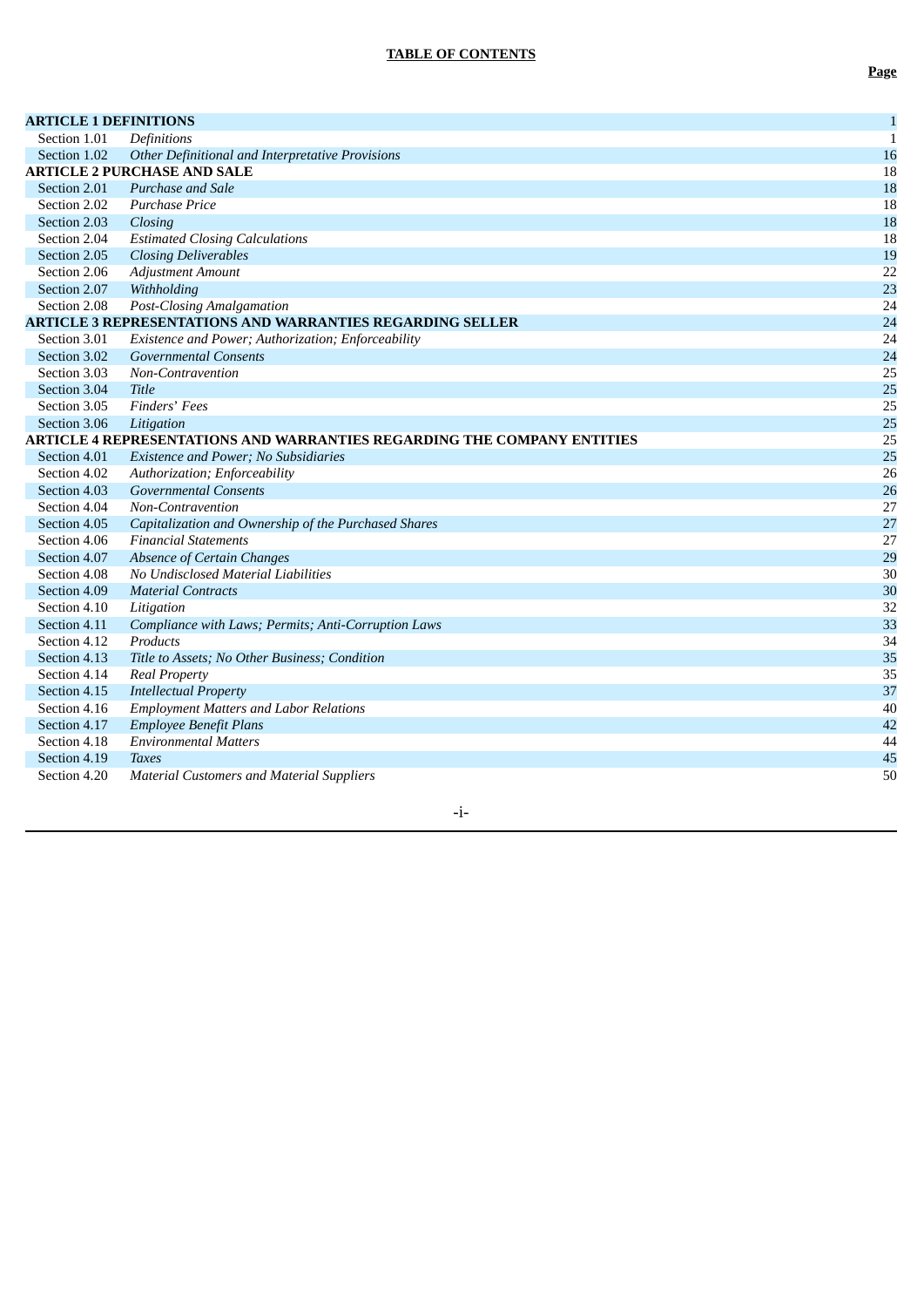## **TABLE OF CONTENTS** (continued)

**P a g e**

Section 4.21 *Related Party Transactions* 5 0 Section 4.22 *Data Security* 5 1 Section 4.23 *Insurance* 5 2 Section 4.24 *Inventory* 5 3 Section 4.25 Accounts Receivable 5 3 Section 4.26 *C O VID - 1 9* 5 3 Section 4.27 *Bank Accounts* 5 4 Section 4.28 *F i n d e r s* ' *F e e s* 5 4 **ARTICLE 5 REPRESENTATIONS AND WARRANTIES OF BUYERS** 5 4 Section 5.01 Buyers Existence and Power 5 4 Section 5.02 **Buyers Authorization and Enforceability** 5 4 Section 5.03 *Governmental Authorization* 5 5 Section 5.04 *Non-Contravention* 5 5 Section 5.05 *Purchase for Investment* 5 5 Section 5.06 *Litigation* 5 5 Section 5.07 *Finders' Fees* 5 6 **ARTICLE 6 COVENANTS** 5 6 Section 6.01 *Pre-Closing Obligations* 5 6 Section 6.02 *<i>Certain Filings* 5 6 Section 6.03 Governmental Matters 5 6 Section 6.04 *A c c e s s* 5 7 Section 6.05 *Public Announcements* 5 7 Section 6.06 *Intercompany Matters* 5 8 Section 6.07 *Employee Matters* 5 8 Section 6.08 *Intellectual Property Rights* 5 9 Section 6.09 *Restrictive Covenants* 5 9 Section 6.10 *Further Assurances* 6 1 Section 6.11 *E x c l u s i v i ty* 6 1 Section 6.12 Notice of Termination of Employment 6 1 Section 6.13 *D a t a R o o m* 6 1 **ARTICLE 7 TAX MATTERS** 6 2 Section 7.01 *Ta x R e t u r n s* 6 2 Section 7.02 *Reorganization* 6 2 Section 7.03 *Straddle Period* 6 2 Section 7.04 *Tax Covenants* 6 3 Section 7.05 Termination of Existing Tax Sharing Agreements 6 3 Section 7.06 *Ta x P ro c e e d i n g s* 6 4 Section 7.07 *Cooperation on Tax Matters* 6 5 Section 7.08 *Tax Elections* 6 5 Section 7.09 *Purchase Price Adjustment* 6 6 Section 7.10 *<i><u>Overlap</u>* 6 6 **ARTICLE 8 CONDITIONS TO CLOSING** 6 6 Section 8.01 *Conditions to Closing* 6 6 **ARTICLE 9 SURVIVAL; INDEMNIFICATION** 6 8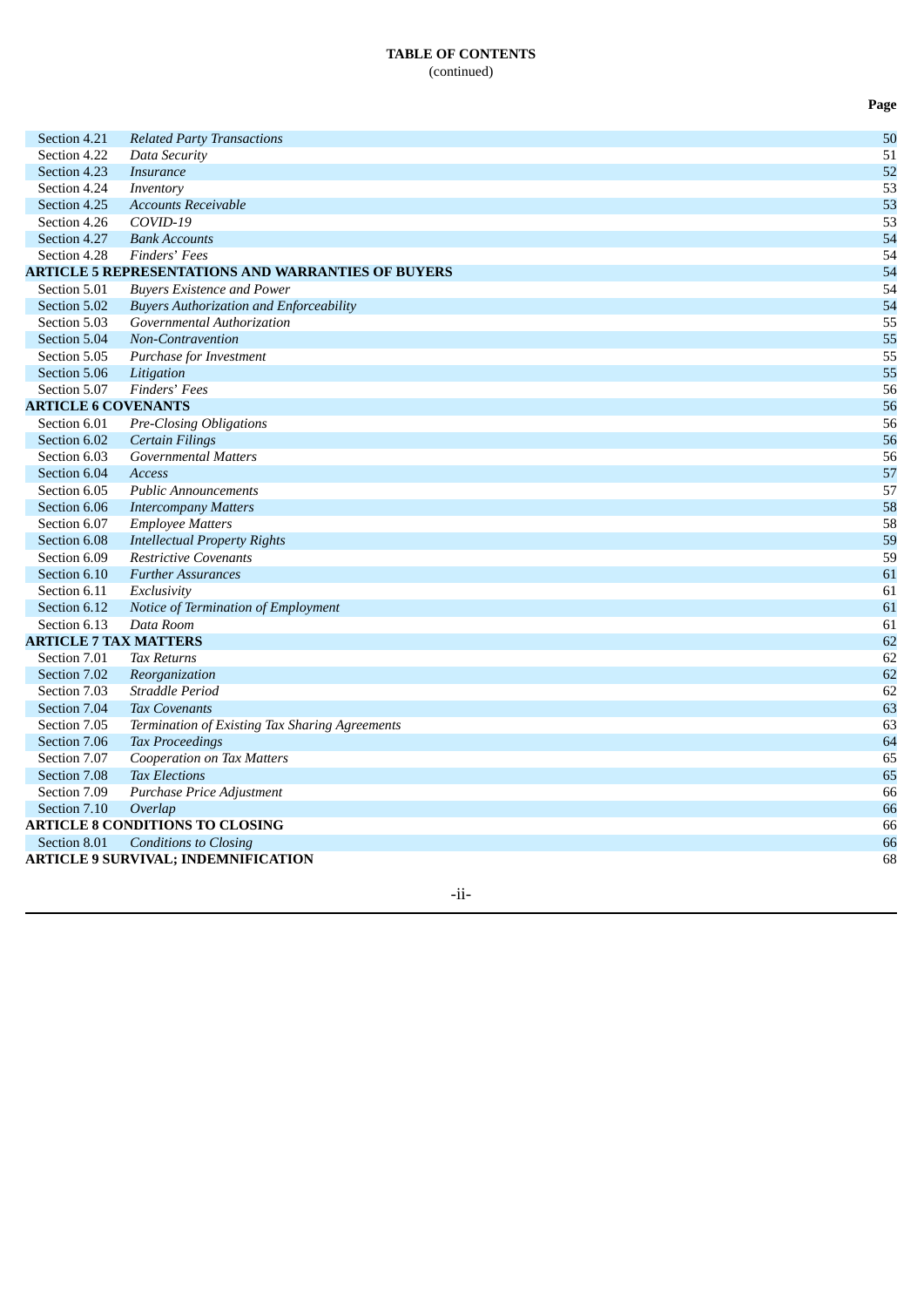## **TABLE OF CONTENTS** (continued)

Section 9.01 *Survival* Section 9.02 *Indemnification* Section 9.03 *L*imitations of Liabilities Section 9.04 *Third Party Claim Procedures* Section 9.05 *Direct Claim Procedures* Section 9.06 *Calculation of Damages* Section 9.07 *Method of Payment for Damages* Section 9.08 *R e l e a s e* Section 9.09 *S e t O ff* Section 9.10 *Exclusivity* **ARTICLE 10 TERMINATION** Section 10.01 *Termination* Section 10.02 *Effect of Termination* **ARTICLE 11 MISCELLANEOUS** Section 11.01 Notices Section 11.02 Disclosure Letter Section 11.03 Successors and Assigns Section 11.04 *Entire* Agreement Section 11.05 Amendment and Waiver Section 11.06 Costs Section 11.07 *S e v e r a b i l i ty* Section 11.08 *Th i rd P a r ty R i g h ts* Section 11.09 *Counterparts; Effectiveness* Section 11.10 *J u r i s d i c t i o n* Section 11.11 *Governing Law* Section 11.12 *Specific Performance* Section 11.13 *Waiver* of *Jury Trial* Section 11.14 Representation Post-Closing

-iii-

**P a g e**

6 8

6 8

6 9

7 0

7 1

7 2

7 2

7 3

7 3

7 3

7 4

7 4

7 5

7 5

7 5

7 6

7 6

7 6

7 7

7 7

7 7

7 7

7 7

7 8

7 8

7 8

7 8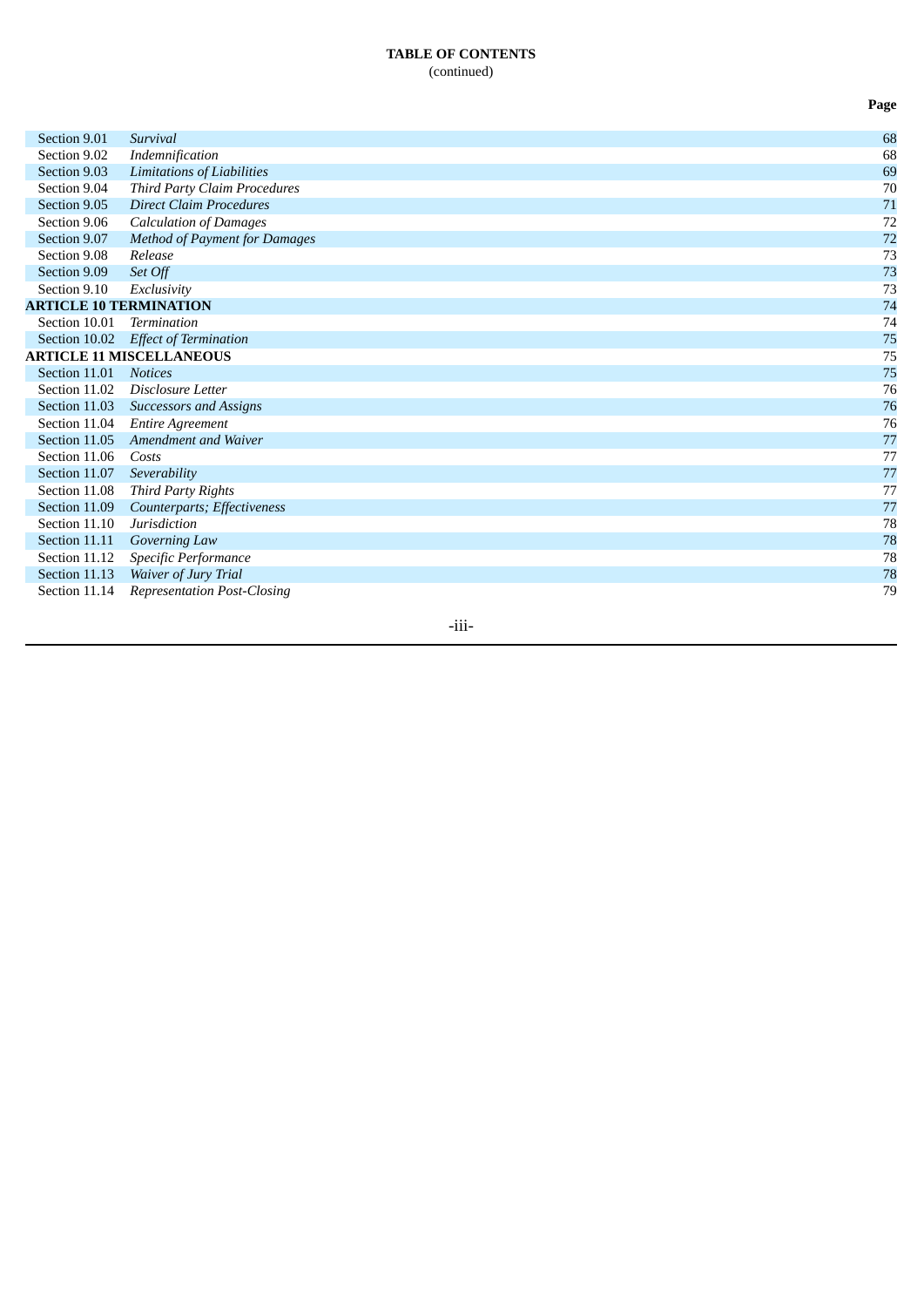## **SECURITIES PURCHASE AGREEMENT**

This Securities Purchase Agreement (as this Agreement may be amended from time to time in accordance with its terms, this "**Agreement**"), dated as of December 9, 2021 (the "**Execution Date**"), is entered into by and among inTEST Corporation, a Delaware corporation ("**inTEST**"), inTEST Canada Incorporated, an Ontario corporation and wholly-owned subsidiary of inTEST ("**Acquireco**" and, together with inTEST, each a "**Buyer**" and collectively, "**Buyers**"), and Saeed Taheri, an individual resident of the City of Markham, in the Province of Ontario ("**Seller**"). Buyers and Seller are sometimes individually referred to herein as a "**Party**" and collectively as the "**Parties**."

## **RECITALS**

A. Seller and 2538250 Ontario Inc., an Ontario corporation ("**Holdco**"), are the record and beneficial owners of all of the issued and outstanding Equity Securities (the "**Acculogic CAN Shares**") of Acculogic Corporation, an Ontario corporation ("**Acculogic CAN**"), and Seller is the record and beneficial owner of all of the issued and outstanding Equity Securities of Holdco (the "**Acculogic Holdco Shares**") and all of the issued and outstanding Equity Securities (the "**Acculogic DE Shares**") of Acculogic Ltd., a Delaware corporation ("**Acculogic DE**").

B. inTEST desires to purchase from Seller, and Seller desires to sell to inTEST, the Acculogic DE Shares, and Acquireco desires to purchase from Seller, and Seller desires to sell to Acquireco, the Acculogic Holdco Shares and the Acculogic CAN Shares (the Acculogic DE Shares, the Acculogic Holdco Shares and the Acculogic CAN Shares are collectively referred to herein as the "**Purchased Shares**"), upon the terms and subject to the conditions set forth in this Agreement.

#### **AGREEMENTS**

NOW, THEREFORE, in consideration of the mutual covenants and agreements contained in this Agreement and for other good and valuable consideration, the receipt and adequacy of which are hereby acknowledged, the Parties, intending to be legally bound hereby, agree as follows:

#### **ARTICLE 1 DEFINITIONS**

Section 1.01 *Definitions*. In this Agreement (including the recitals hereto), the following words and expressions shall have the following meanings:

"**2019-2021 Financial Statements**" has the meaning set forth in Section 4.06(a).

"**2021 Financial Statements**" has the meaning set forth in Section 4.06(a).

"**Accounting Expert**" means a nationally (as to the U.S. and Canada) or internationally recognized accounting firm that has not performed any services for Buyers or Seller in the prior twelve (12) months, mutually selected by inTEST and Seller (or if they cannot agree on the selection, inTEST, on the one hand, and Seller, on the other hand, shall each select such an accounting firm, and those two firms shall select a third such accounting firm to serve as the Accounting Arbitrator).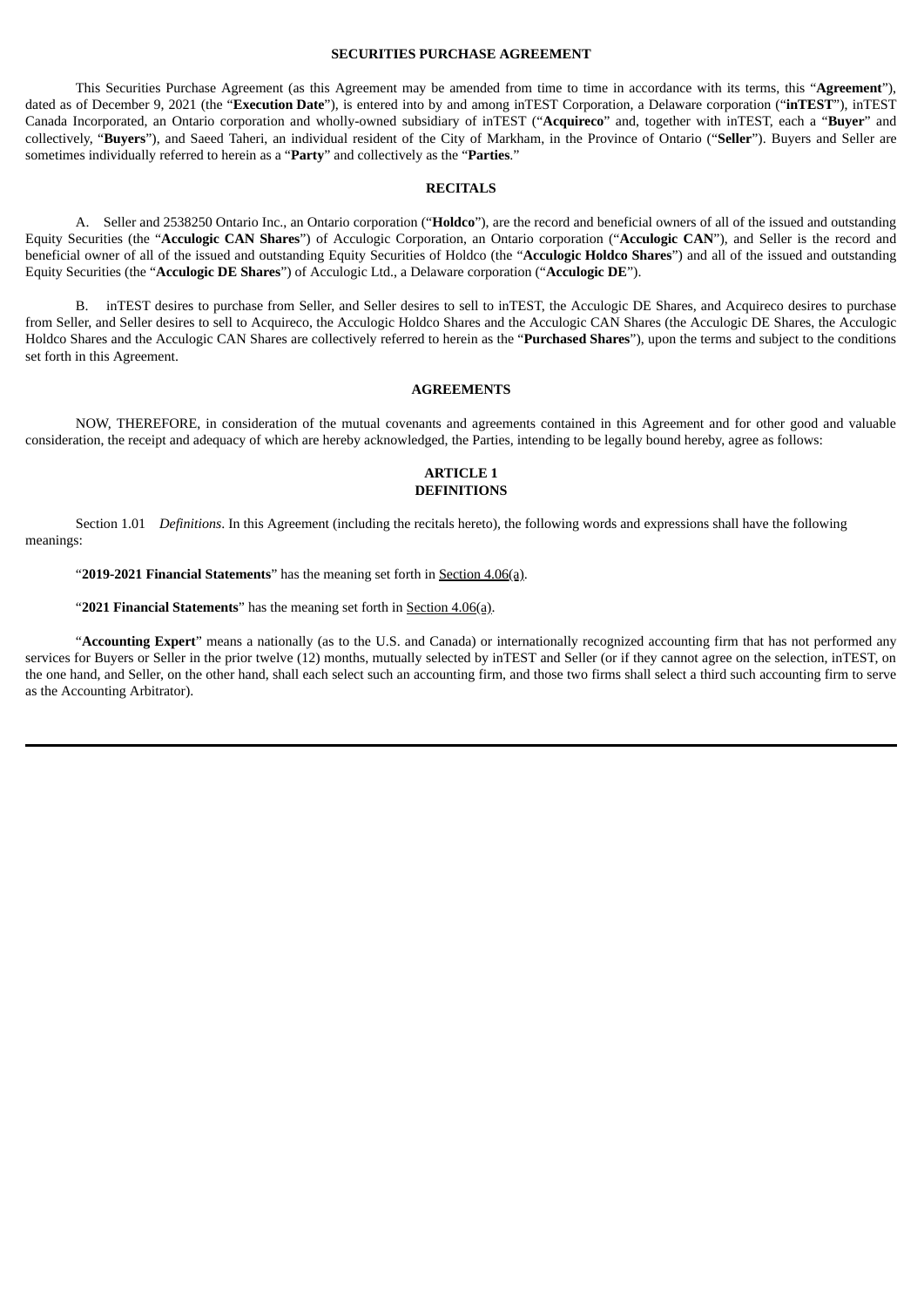## "**Accounting Principles**" means determined in accordance with ASPE, consistently applied.

"**Accrued Taxes**" means an amount equal to the aggregate liability for unpaid Taxes, whether or not yet due and payable of the Company Entities attributable to any Pre-Closing Tax Period. The calculation of Accrued Taxes shall (i) not be expressed as a negative number in the aggregate, for any taxable period, or for any standalone entity or be computed by reference to a negative number in respect of any jurisdiction or Tax Return and shall be determined as of the end of the Closing Date, (ii) except to the extent included in or provided for in the Closing Net Working Capital, be calculated by including in taxable income any prepaid or advanced amounts received by the Company Entities on or prior to the Closing Date and deferred revenue received or accrued by the Company Entities on or prior to the Closing Date and Taxes attributable to such amounts shall be Taxes of the Company Entities attributable to the Pre-Closing Tax Period, and (iii) in the case of any Straddle Period, be prepared in accordance with the conventions set forth in Section 7.03.

"**Acculogic CAN**" has the meaning set forth in the Preamble.

"**Acculogic CAN Shares**" has the meaning set forth in the Recitals.

"**Acculogic DE**" has the meaning set forth in the Preamble.

"**Acculogic DE Shares**" has the meaning set forth in the Recitals.

"**Acculogic GmbH**" means Acculogic GmbH, a limited liability company organized under the Laws of Germany registered with the Commercial Register of the Local Court of Hamburg under registration Number HRB 97627 and a wholly owned subsidiary of Acculogic CAN.

"**Acculogic Governmental Consents**" has the meaning set forth in Section 4.03.

"**Acculogic Inc.**" means Acculogic Inc., an Ontario corporation and a wholly owned subsidiary of Acculogic CAN.

"**Acquireco**" has the meaning set forth in the Preamble.

"**Adjustment Amount**" means the Closing Purchase Price (as finally determined in accordance with Section 2.06) minus the Estimated Closing Purchase Price, which may be positive or negative.

"**Affiliate**" means, with respect to any Person, any other Person directly or indirectly controlling, controlled by, or under common control with such Person. For purposes of this definition, "control" when used with respect to any Person means the power to direct the management and policies of such Person, directly or indirectly, whether through the ownership of voting securities, by Contract or otherwise, and the terms "controlling" and "controlled" have correlative meanings under this Agreement. For the avoidance of doubt, (a) Affiliates of Seller will include the Company Entities prior to Closing, and (b) Affiliates of Buyers will include the Company Entities after Closing.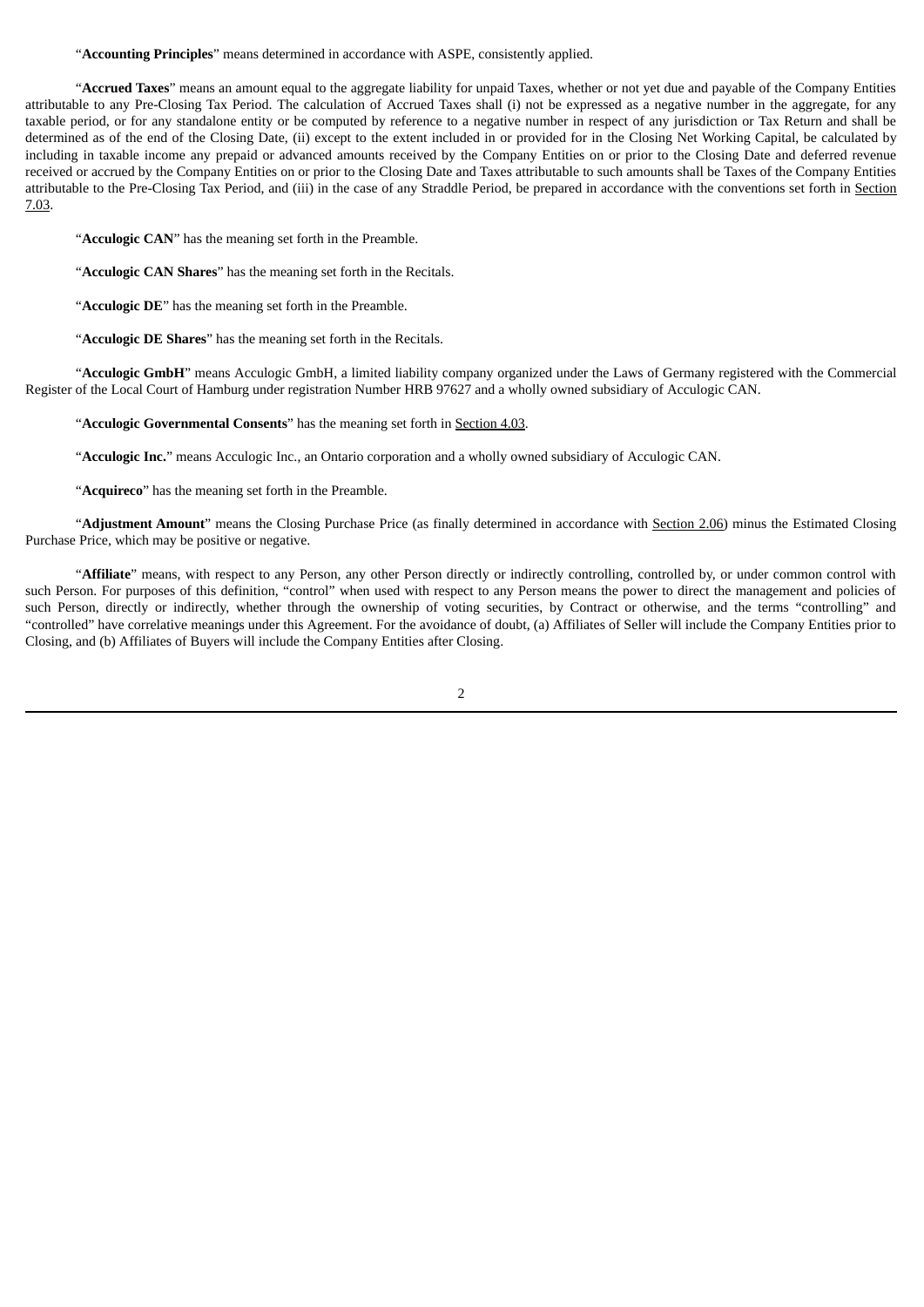"**Affiliate Receivables**" means the aggregate amount of receivables of the Company Entities from Spinnaker Properties, Inc. and Taheri Properties Inc. as of the Effective Time.

"**Agreement**" has the meaning set forth in the Preamble.

"**Allocation Objection**" has the meaning set forth in **Section 7.08(b)**.

"Alternative Transaction" has the meaning set forth in **Section 6.11**.

"**AML Laws**" has the meaning set forth in Section 4.11(d).

"**Anti-Corruption Laws**" has the meaning set forth in **Section 4.11(c)**.

"**ASPE**" means Accounting Standards for Private Enterprises developed by the Accounting Standards Board of Canada applied consistently.

"**Asset Allocation Statements**" has the meaning set forth in Section 7.08(b).

"**Bank Accounts**" has the meaning set forth in Section 4.27.

"**Business**" means: (i) the design, manufacture or sale of any flying probe testers or test systems or similar systems, in-circuit testers, functional circuit board testers, BRiZ automated test and programming stations, boundary scan/JTAG tools, device programmers, in-fixture electronics, CAD translation software or quality assurance software; or (ii) the provision of services related to the forgoing including ATE test programming, functional testing, test fixture design & fabrication or circuit board testing.

"**Business Day**" means a day which is not (i) a Saturday or a Sunday; or (ii) a day observed as a holiday under (A) the laws of the Province of Ontario or the federal laws of Canada applicable therein, (B) the laws of Germany, or (C) the laws of the U.S.

"**Business Employee**" and "**Business Employees**" means the employees of each Company Entity (including any employees who are absent from work on leave of absence or otherwise).

"**Business Intellectual Property Rights**" means all Intellectual Property Rights owned by the Company Entities.

"**Buyer**" or "**Buyers**" has the meaning set forth in the Preamble.

"**Buyer Closing Certificate**" or "**Buyer Closing Certificates**" has the meaning set forth in Section 8.01(c)(iii).

"**Buyer Cure Period**" has the meaning set forth in Section 10.01(a)(v).

"**Buyer Fundamental Warranties**" has the meaning set forth in Section 9.01.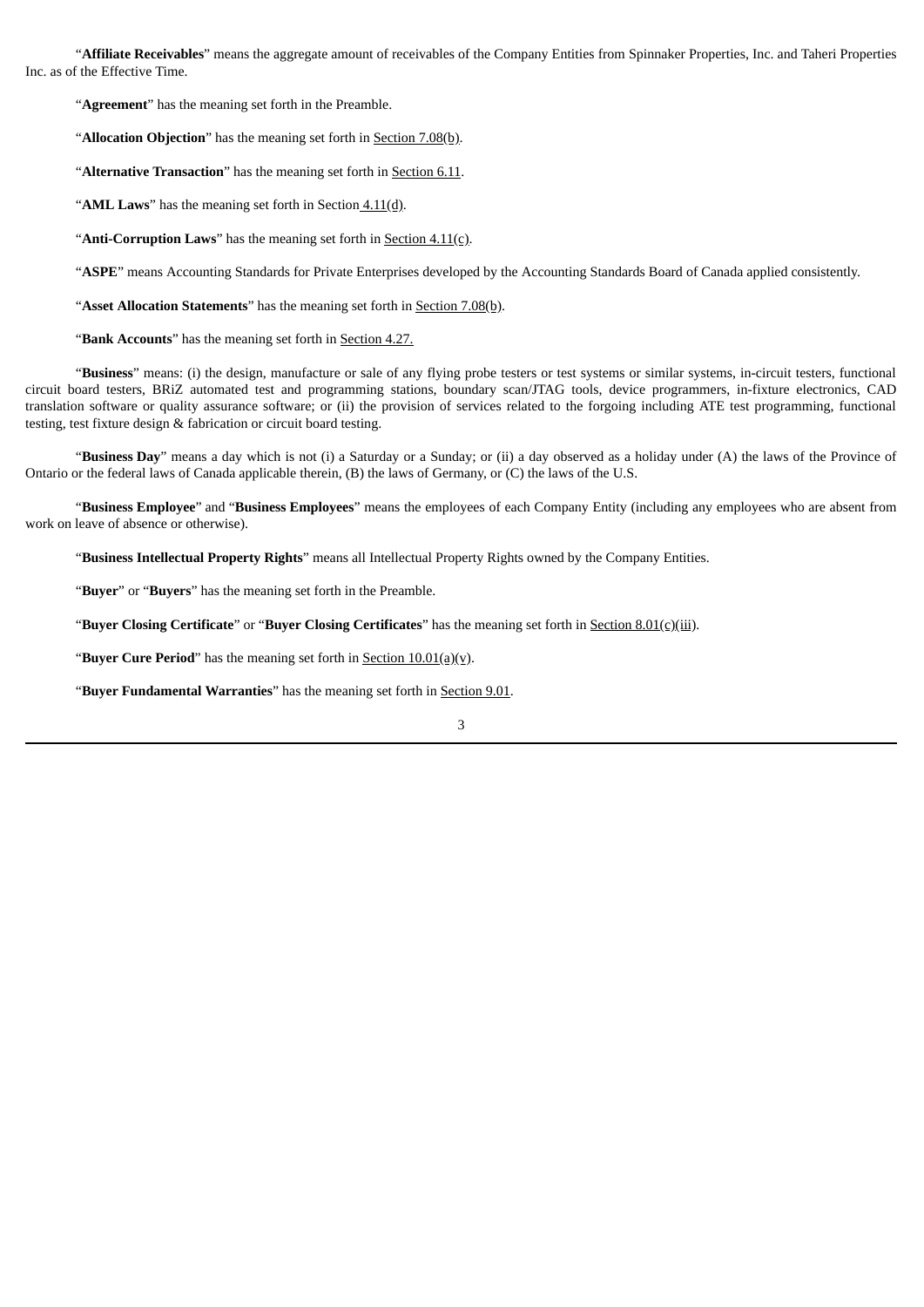"**Buyer Indemnified Parties**" has the meaning set forth in Section 9.02(a).

"**Buyer Plans**" has the meaning set forth in Section 6.07(b).

"**Buyer Prepared Tax Return**" has the meaning set forth in Section 7.01.

"**Buyer Released Parties**" has the meaning set forth in Section 9.08(a).

"**Canadian Business Employee**" and "**Canadian Business Employees**" means the Business Employees employed by Acculogic Inc.

"**Cap**" has the meaning set forth in Section 9.03(a).

"**CARES Act**" has the meaning set forth in Section 4.19(cc).

"**CARES Act and COVID Relief Programs**" means all business support measures or government programs (including any supplemental employment plan or wage subsidy program) available as a result of the COVID-19 pandemic, as may be modified or supplanted from time to time, including (i) in Canada, the Canada Emergency Business Account interest-free loans, Canada Emergency Wage Subsidy (CEWS), Canada Emergency Rent Subsidy (CERS), Work-Sharing Program, Loan Guarantee for Small and Medium-Sized Enterprises offered through Export Development Bank of Canada, Co-Lending Program for Small and Medium-Sized Enterprises offered through Business Development Bank of Canada and Canada Emergency Commercial Rent Assistance (CERCA), and any other applicable COVID-19 relief program in connection with Canada's COVID-19 Economic Response Plan, and (ii) in the United States, the CARES Act, including any programs or facilities established by the Board of Governors of the Federal Reserve System to which the U.S. Treasury Department has provided financing as contemplated by Title IV of the Coronavirus Aid, Relief and Economic Security Act.

"**Cash**" means, with respect to any Person as of any time, (a) the cash or cash equivalents (including marketable securities and short-term investments) of such Person at such time, and shall include checks, ACH transactions and other wire transfers and drafts deposited for the account of such Person at such time so long as such item results in receipt of cash by such Person, *plus* (b) received but uncleared checks and drafts deposited but uncleared for the account of such Person as of such time so long as such item clears and is not included as a receivable in Net Working Capital, *less* (c) issued but uncleared checks and drafts and overdrafts written or issued by such Person as of such time, *less* (d) Cash restricted from use or used as collateral for, or otherwise to provide credit support for, any Liabilities of such Person under any letter of credit or other Contract.

"**Closing**" has the meaning set forth in Section 2.03.

"**Closing Cash**" means the aggregate amount of Cash of the Company Entities as of the Effective Time.

"**Closing Certificate**" has the meaning set forth in Section 8.01(b)(iv).

"**Closing Date**" means the date of the Closing as at the Closing Time.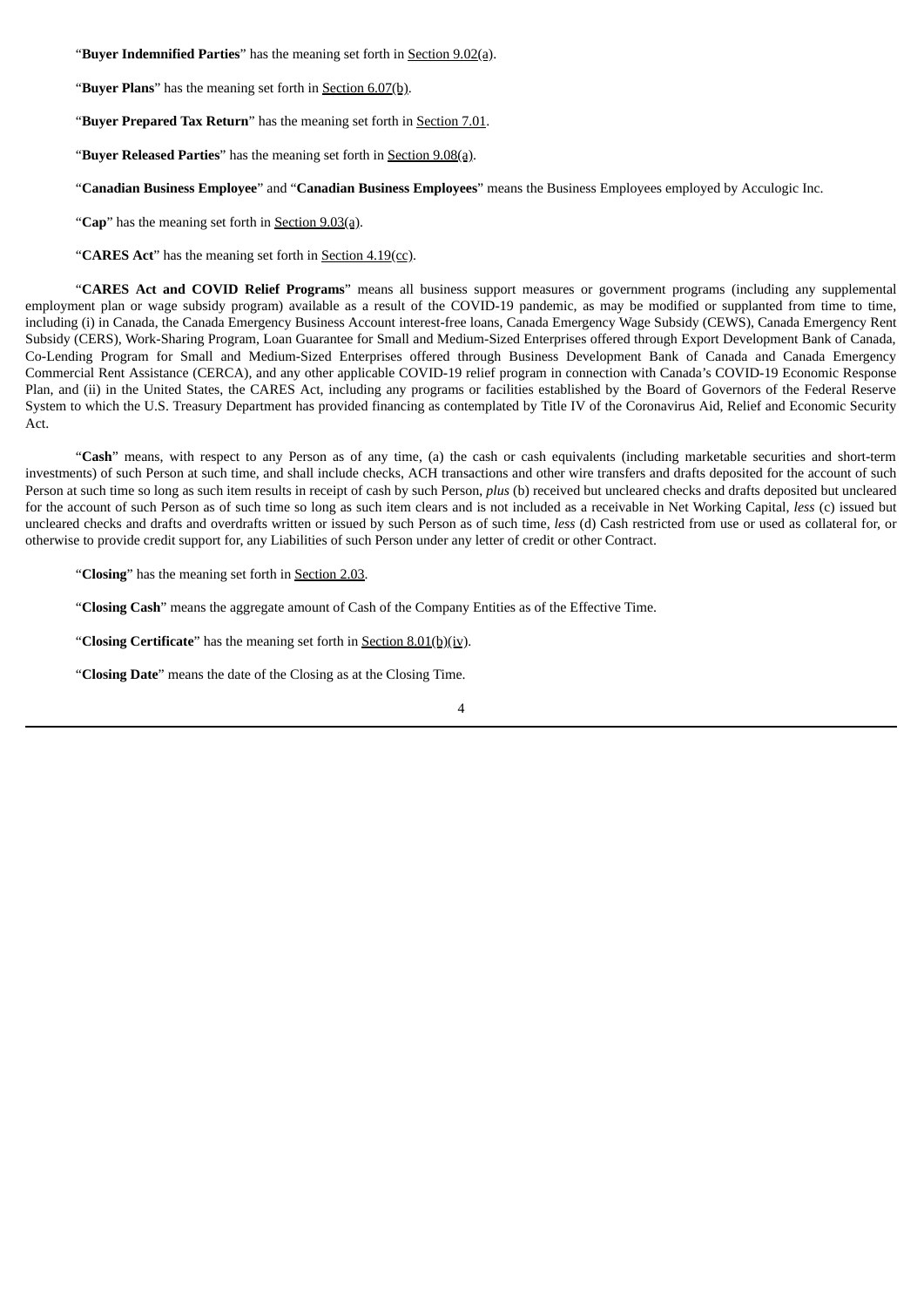"**Closing Indebtedness**" means the aggregate amount of Indebtedness of the Company Entities immediately prior to the Closing.

"**Closing Net Working Capital**" means Net Working Capital of the Company Entities as of the Effective Time.

"**Closing Net Working Capital Adjustment Amount**" means an amount, which may be positive (if Closing Net Working Capital exceeds Target Net Working Capital), negative (if Closing Net Working Capital is less than Target Net Working Capital) or zero (if Closing Net Working Capital equals Target Net Working Capital), equal to Closing Net Working Capital minus Target Net Working Capital.

"**Closing Purchase Price**" means the Purchase Price, plus (a) the Closing Net Working Capital Adjustment Amount, minus (b) Closing Indebtedness, plus (c) Closing Cash, minus (d) Transaction Expenses, plus (e) Affiliate Receivables, each as finally determined pursuant to Section 2.06.

"**Closing Time**" means 1:00 p.m. Eastern Time.

"**Code**" means the U.S. Internal Revenue Code of 1986, as amended.

"**Commercially Reasonable Efforts**" means, with respect to the efforts to be expended by a Party with respect to any objective under this Agreement, reasonable efforts to accomplish such objective as such Party would normally use to accomplish a similar objective. "Commercially Reasonable Efforts" will not require a Party to (a) expend any funds or assume Liabilities other than expenditures and Liabilities that are reasonable in nature and amount in the context of the Transaction, (b) violate any Law, or (c) initiate any Legal Proceeding.

"**Company Entity**" means, individually, each of Acculogic CAN, Holdco, Acculogic DE, Acculogic GmbH and Acculogic Inc., and any predecessor of a Company Entity, any Person which merged, amalgamated, converted or was liquidated with and into a Company Entity or any Person from which a Company Entity incurs a Liability for Taxes as a result of transferee Liability; and "**Company Entities**" means, collectively, Acculogic CAN, Holdco, Acculogic DE, Acculogic GmbH and Acculogic Inc., and any predecessor of any Company Entity, any Person which merged, amalgamated, converted or was liquidated with and into a Company Entity or any Person from which a Company Entity incurs a Liability for Taxes as a result of transferee Liability.

"**Competing Business**" means the Business or any other business which is competitive with any portion of any of the Business.

"**Confidential Information**" has the meaning set forth in Section 6.09(a).

"**Consulting Agreement**" means that certain consulting agreement to be mutually agreed to between inTEST, Acculogic Inc. and Seller dated as of the Closing Date.

"**Continuing Employee**" has the meaning set forth in Section 6.07(a).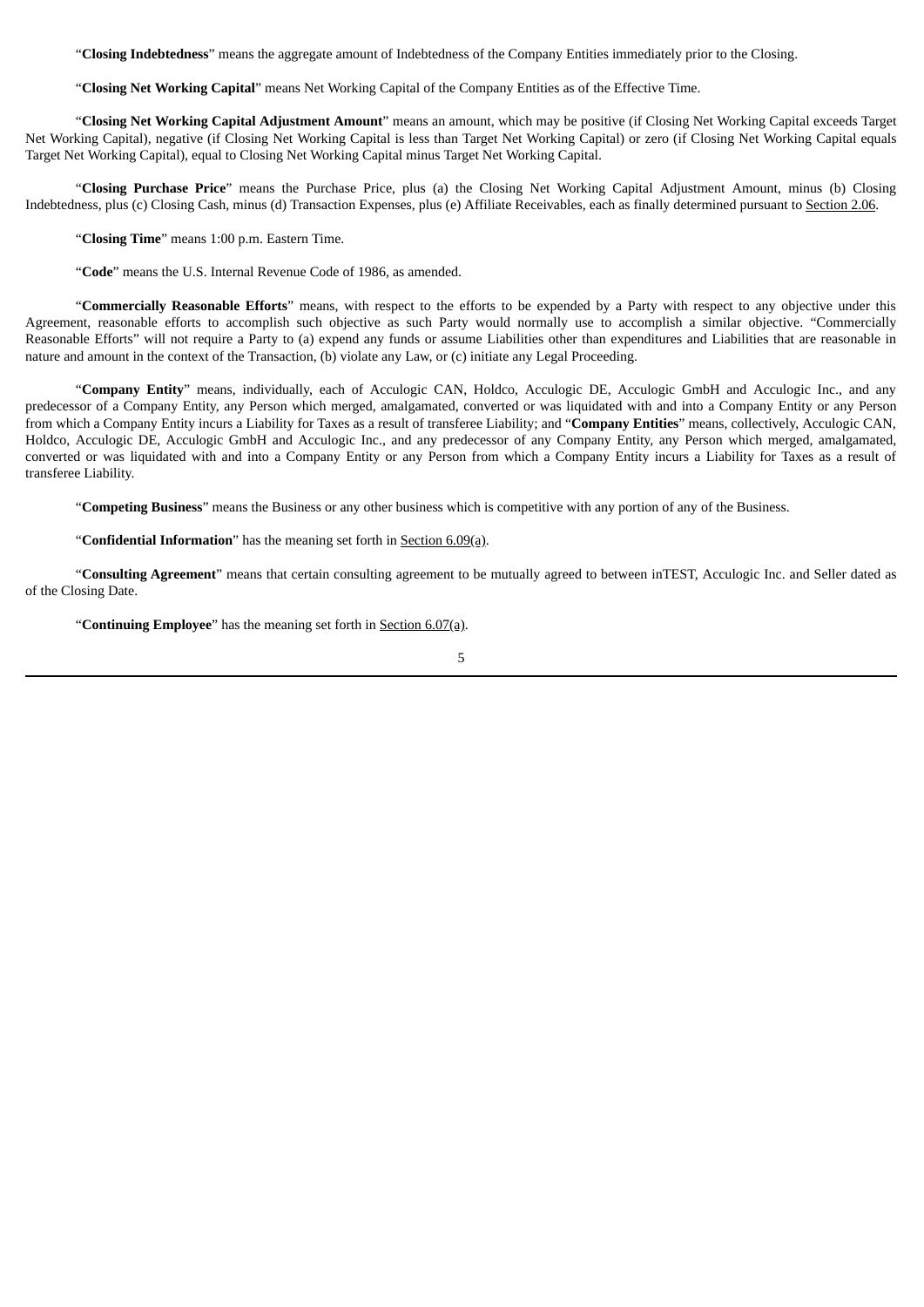"**Contract**" means any contract, subcontract, agreement, license, sublicense, lease, sublease, instrument, indenture, deed of trust, mortgage, bond, promissory note, arrangement, plan, understanding or other legally binding commitment or undertaking, whether written or oral.

"**Controlled Group**" means any trade or business (whether or not incorporated) (a) under common control within the meaning of Section 4001(b) (1) of ERISA with a Company Entity or (b) which together with a Company Entity is treated as a single employer under Section 414(t) of the Code.

"**Damages**" means any and all damages, losses, settlements, penalties, interest, fines, fees, taxes, awards, judgments, Liabilities, costs and expenses (including reasonable attorneys' fees, costs and other expenses incurred in investigating, preparing, defending or settling the foregoing).

"**Data Room**" has the meaning set forth in Section 1.02(s).

"**Deductible**" has the meaning set forth in Section 9.03(a).

"**Deficit Amount**" has the meaning set forth in Section 2.06(d)(ii).

"**Determination Date**" has the meaning set forth in Section 2.06(c).

"**Disclosure Letter**" means the disclosure letter delivered by Seller to Buyers concurrently with the execution and delivery of this Agreement.

"**Dispute Notice**" has the meaning set forth in Section 2.06(c).

"**Disputed Items**" has the meaning set forth in Section 2.06(c).

"**Domain Names**" means all internet domain names and other internet addresses and user names and accounts, including social networking and social media accounts, pages, and online identities (and all goodwill associated with any of the foregoing, if any).

"**Effective Time**" means 12:01 a.m. Eastern Time on the Closing Date.

"**Employee Benefit Plan**" means any "employee benefit plan" as defined in Section 3(3) of ERISA, any "nonqualified deferred compensation plan" as defined in Section 409A of the Code, or any severance arrangement, termination pay, severance pay, salary continuation, bonus, commission, incentive, stock option, retirement, pension, profit sharing, deferred compensation, retention agreement, retention plan, benefits continuation, salary continuation, tuition reimbursement, dependent care assistance, legal assistance, fringe benefit (cash or non-cash), vacation, holiday, sick leave, paid time off, insurance, death benefit, unemployment, cafeteria, health, medical, dental, vision, hearing, disability, supplemental employment insurance or other compensatory or health or welfare benefit Contract, in each case, whether or not reduced to writing and whether funded or unfunded and for the benefit of any current or former employee, officer, manager, retiree, independent contractor or consultant in which: (a) any Company Entity maintains, sponsors, contributes to or has any Liability under or with respect to, or (b) which any Controlled Group member maintains, sponsors, contributes to or has any Liability under or with respect to and under which any Company Entity could have any Liability (including as a member of a Controlled Group) other than statutory benefit plans which a Company Entity is required to participate in or comply with under applicable Law, including the Canada and Quebec Pension Plans and plans administered pursuant to applicable health tax, workplace safety insurance and employment insurance legislation.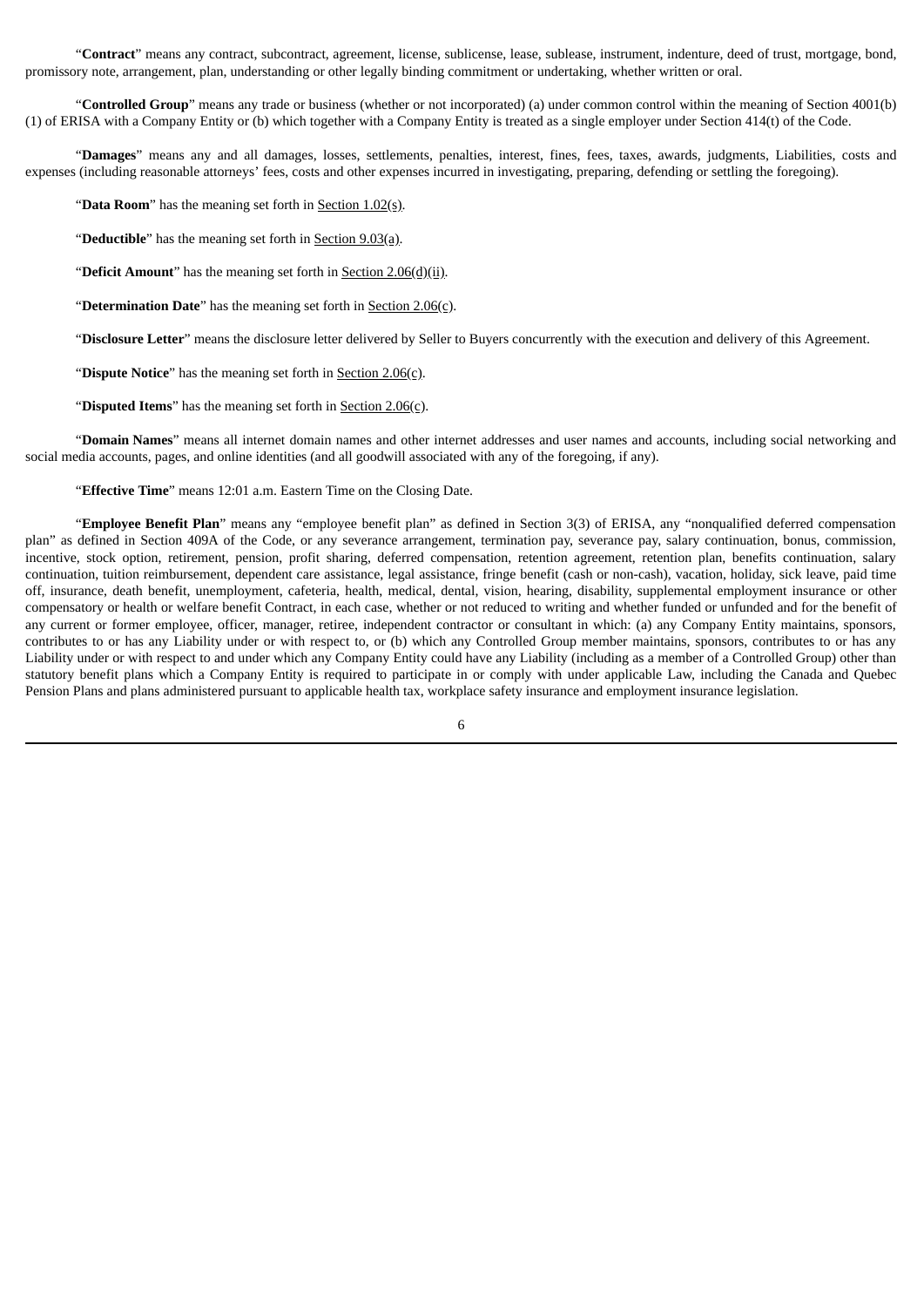"**Employee List**" has the meaning set forth in Section 4.16(d).

"**End Date**" has the meaning set forth in **Section 10.01(a)(ii)**.

"**Enforceability Exception**" has the meaning set forth in Section 3.01(b).

"**Environmental Laws**" means any and all Laws or binding agreement with any Governmental Authority relating to pollution or protection of the environment (including air, surface water, groundwater, drinking water supply, surface land, subsurface land, plant and animal life or any other natural resource), human health and safety, including all those relating to the presence, use, production, generation, handling, transportation, treatment, storage, disposal, reporting, risk management, community right to know, distribution, labeling, warning, testing, processing, discharge, release, control, or cleanup of any Hazardous Substances, including the Comprehensive Environmental Response, Compensation and Liability Act (42 U.S.C. §§ 9601 et seq.) ("**CERCLA**"), the Hazardous Materials Transportation Act (49 U.S.C. §§ 5101 et seq.), the Resource Conservation and Recovery Act (42 U.S.C. §§ 6901 et seq.), the Toxic Substances Control Act of 1976 (15 U.S.C. §§ 2601 et seq.), the Clean Air Act (42 U.S.C. §§ 7401 et seq.), the Federal Water Pollution Control Act (32 U.S.C. §§ 1251 et seq.), the Safe Drinking Water Act (42 U.S.C. §§ 300f et seq.), the Toxic Substances Control Act (15 U.S.C. §§ 2601 et seq.), the Federal Insecticide, Fungicide & Rodenticide Act (7 U.S.C. §§ 136 et seq.), the California Safe Drinking Water and Toxic Enforcement Act of 1986, and all comparable U.S. and foreign federal, provincial, state and local Laws.

"**Environmental Permits**" means any license, sublicense, permit, general permit coverage, approval, authorization, certificate, certification, registration, exemption, variance, permissive use, letter, clearance, consent, waiver, closure, exemption, decision, or approval or other authorization issued by Governmental Authority or other action required under or issued, granted, given, authorized by or made pursuant to any Environmental Laws.

"**Equity Securities**" means (a) capital stock, partnership or membership interests or units (whether general or limited), restricted stock awards, restricted stock units, equity appreciation rights, phantom equity rights, profit participation rights, any other interest or participation that confers the right to receive a share of the profits and/or losses of, or distribution of assets and all other ownership or profit interests of such Person (including partnership or membership interests therein), (b) subscriptions, calls, warrants, options or commitments of any kind or character entitling any Person to acquire, any interest referred to in item (a), and (c) securities convertible into or exercisable or exchangeable for any interest referred to in item (a) or item (b), in each case whether voting or nonvoting.

"**ERISA**" means the U.S. Employee Retirement Income Security Act of 1974, as amended.

"**Escrow Account**" has the meaning set forth in Section 2.05(b)(v).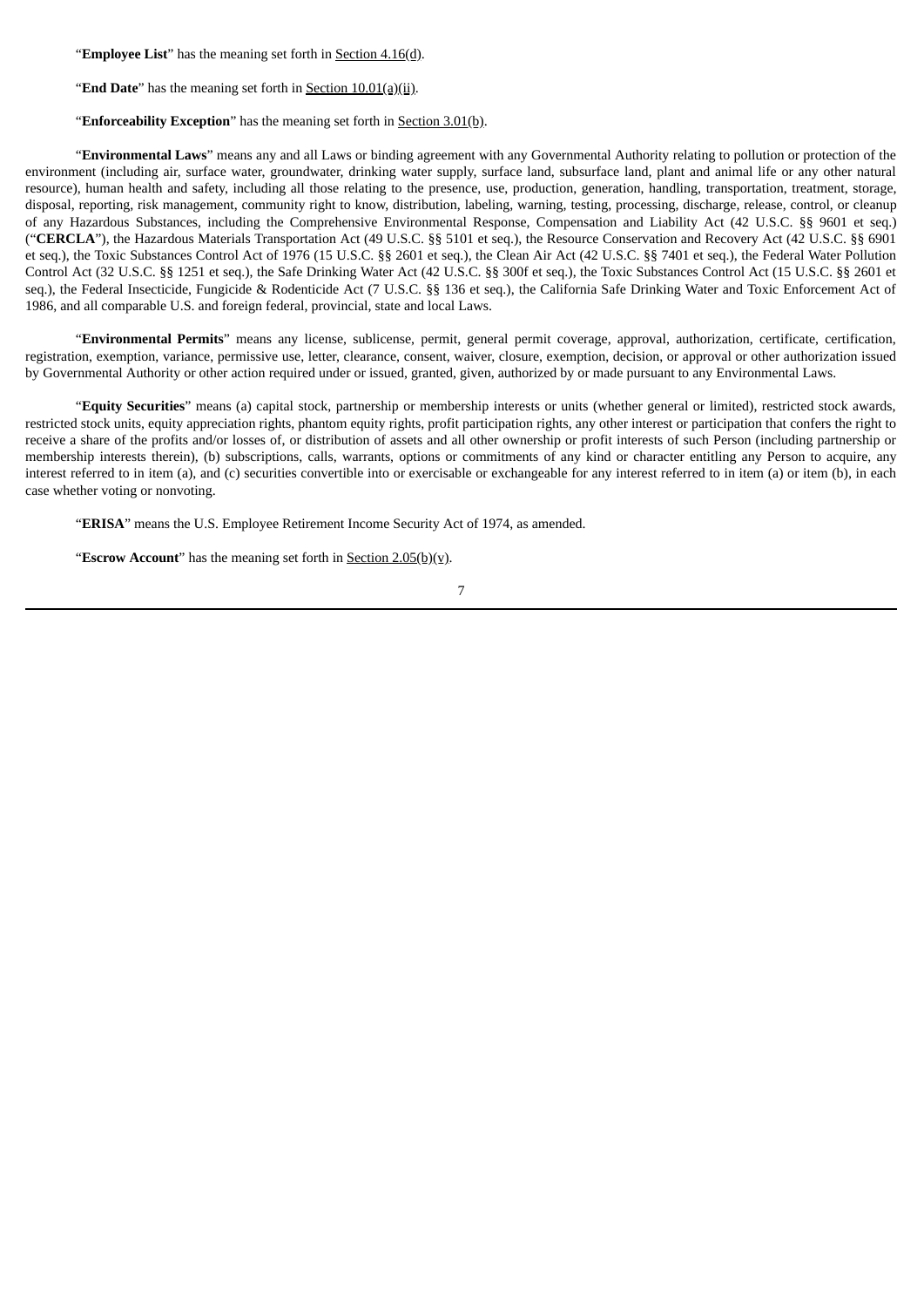"**Escrow Agent**" means TSX Trust Company.

"**Escrow Agreement**" has the meaning set forth in Section 2.05(a)(iv).

"**Escrow Amount**" means \$1,500,000.

"**Estimated Affiliate Receivables**" has the meaning set forth in Section 2.04.

"**Estimated Closing Cash**" has the meaning set forth in Section 2.04.

"**Estimated Closing Indebtedness**" has the meaning set forth in Section 2.04.

"**Estimated Closing Net Working Capital**" has the meaning set forth in Section 2.04.

"**Estimated Closing Purchase Price**" means, without duplication, the Purchase Price, plus (a) the Estimated Net Working Capital Adjustment Amount, minus (b) the Estimated Closing Indebtedness, plus (c) the Estimated Closing Cash, minus (d) the Estimated Transaction Expenses, plus (e) the Estimated Affiliate Receivables.

"**Estimated Net Working Capital Adjustment Amount**" means an amount, which may be positive (if Estimated Closing Net Working Capital exceeds Target Net Working Capital), negative (if Estimated Closing Net Working Capital is less than Target Net Working Capital) or zero (if Estimated Closing Net Working Capital equals Target Net Working Capital), equal to Estimated Closing Net Working Capital minus Target Net Working Capital.

"**Estimated Transaction Expenses**" has the meaning set forth in Section 2.04.

"**Execution Date**" has the meaning set forth in the Preamble.

"**Final Allocation**" has the meaning set forth in Section 7.08(b).

"**Final Closing Statement**" has the meaning set forth in Section 2.06(a).

"**Financial Statements**" has the meaning set forth in Section 4.06(a).

"**Fraud**" means actual fraud with respect to the making of the representations and warranties set forth in Article 3, Article 4 or Article 5, committed by a Party making such representation and warranty.

"**Fundamental Warranties**" has the meaning set forth in Section 9.01.

"**GAAP**" means generally accepted accounting principles in the U.S. applied consistently.

"**Governmental Authority**" means any transnational, national or foreign federal, provincial, state, municipal or local government (including any subdivision, court, administrative agency, regulatory body, board, tribunal, bureau or commission or other authority thereof), or any quasi-governmental or private body exercising any regulatory, enforcement or other governmental or quasi-governmental authority, including any Taxing Authority.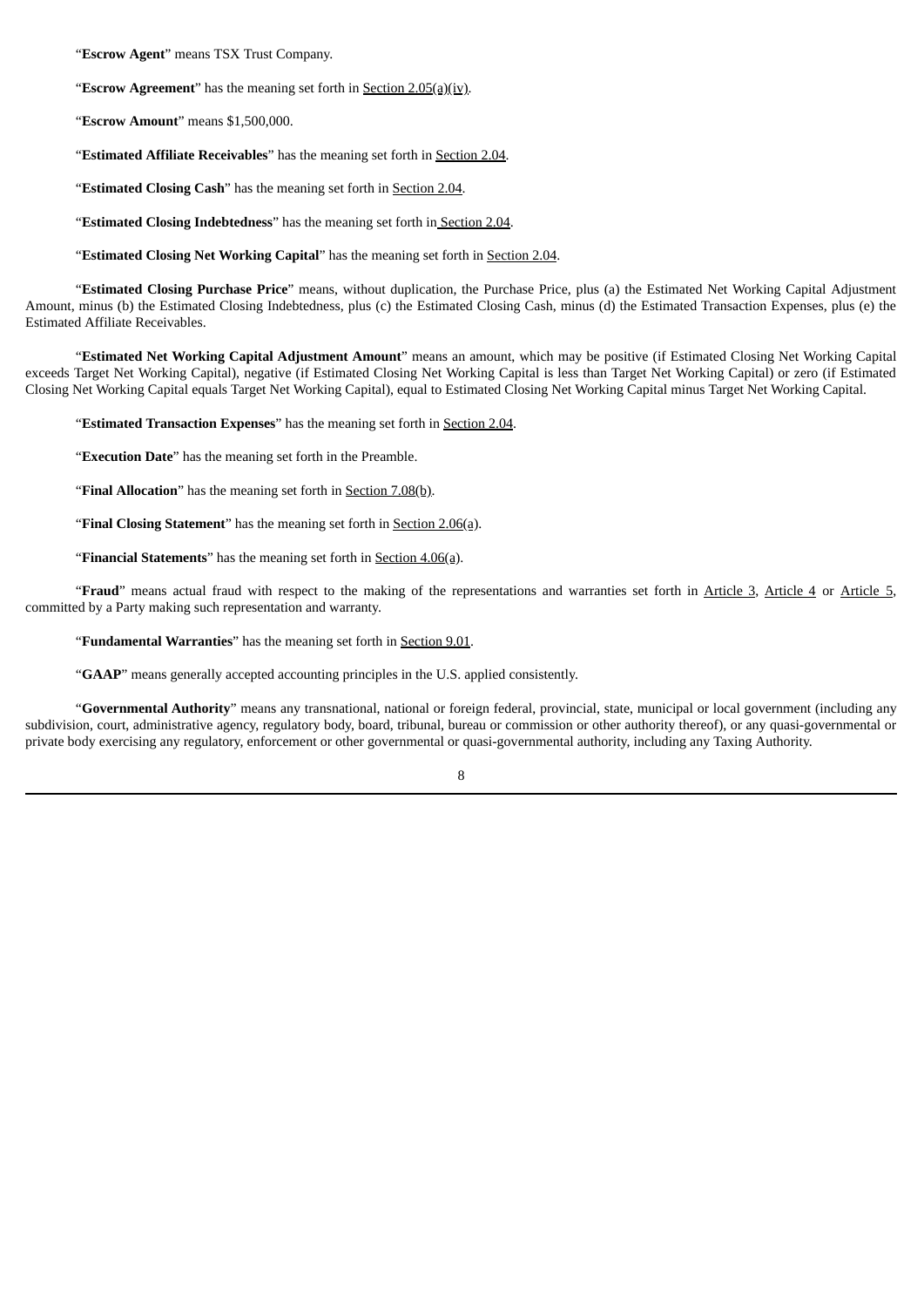"**GST**" has the meaning set forth in Section 4.19(gg).

"**Hazardous Substances**" means any pollutant, contaminant or any toxic, radioactive or otherwise hazardous substance, including petroleum or natural gas hydrocarbons or any liquid or fraction thereof, volatile organic compounds and semi-volatile organic compounds, ammonia nitrate, anhydrous ammonia, asbestos or asbestos-containing material, polychlorinated biphenyls, lead paint, as such terms are defined in, or identified pursuant to, any Environmental Laws.

## "**Historical Insurance Policies" has the meaning set forth in Section 4.23(a).**

"**Holdco**" has the meaning set forth in the Preamble.

"**Income Tax Return**" means a Tax Return with respect to a Tax imposed on net income, or any Canadian, U.S. or other country, state, provincial or local Tax Return with respect to a Tax imposed in lieu of Tax on net income that is based on net or gross income.

## "**Increase Amount**" has the meaning set forth in Section 2.06(d)(i).

"**Indebtedness**" means all payment obligations (including in respect of principal, interest, premiums (including make-whole premiums), prepayment penalties, breakage costs, fees, expenses or similar charges arising as a result of the discharge of such amount owed and payments or premiums attributable to, or which arise as a result of, the Transaction or the payment of such obligation) of a Company Entity, without duplication, in respect of (a) borrowed money, (b) obligations evidenced by bonds, notes, debentures or other similar instruments, (c) deferred purchase price of property, goods or services, including earn-outs, contingent payments, payments under non-compete agreements and seller notes, with respect to which such Company Entity is liable, contingently or otherwise, as obligor or otherwise (other than trade payables incurred in the ordinary course of business consistent with past practice), (d) reimbursement obligations of such Person relating to drawn letters of credit, bankers' acceptances, surety or other bonds or similar instruments, (e) obligations created or arising under any capital lease or conditional sale, contingent or otherwise, (f) obligations with respect to interest rate, currency or exchange obligations, swaps, hedges or similar arrangements, (g) obligations secured by a lien on the assets of such Company Entity, and (h) any indebtedness or other obligations of any other Person of the type described in the preceding clauses (a) through (g) to the extent guaranteed by such Company Entity; in each case of clauses (a) through (h) which is set forth on Section 1.01(b) of the Disclosure Letter.

"**Indemnified Party**" has the meaning set forth in Section 9.03.

"**Indemnifying Party**" has the meaning set forth in Section 9.03.

"**Insurance Policies**" has the meaning set forth in Section 4.23(a).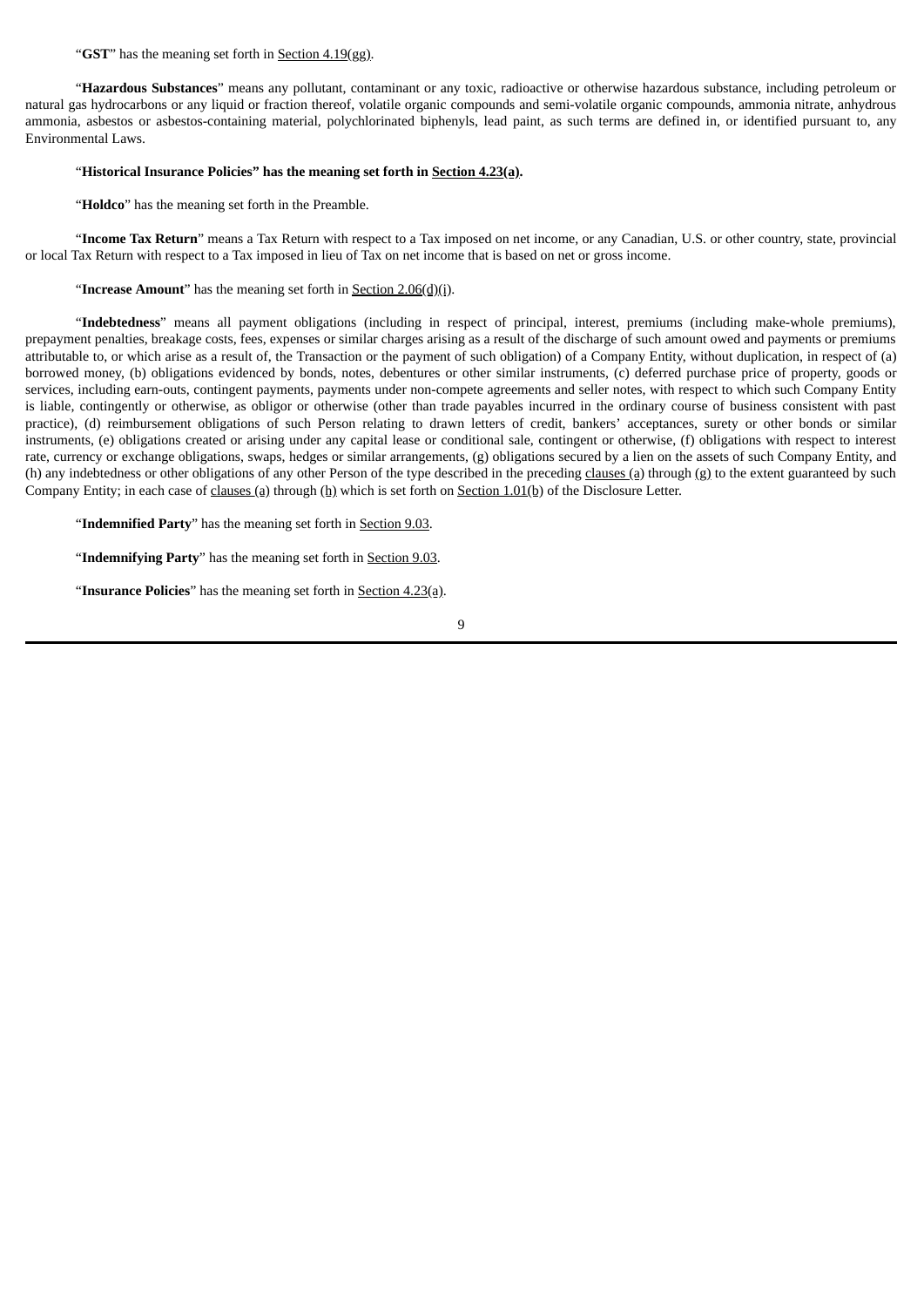"**Intellectual Property Rights**" means all worldwide right, title and interest in and to all proprietary rights of every kind and nature pertaining to or deriving from any of the following, whether protected, created or arising under the Laws of the U.S., Canada, Germany or any other jurisdiction: (a) foreign and domestic patents and patent applications (including reissuances, divisions, renewals, provisional applications, continuations, continuations in part, revisions, extensions, substitutions and reexaminations), and all inventions (whether patentable or not), invention disclosures, and improvements thereof (collectively, "**Patents**"); (b) trademarks, service marks, trade names, trade dress, logos, slogans and all other devices used to identify any product, service, business or company, whether registered or unregistered or at common law, including all foreign and domestic applications, registrations and renewals in connection therewith, and all goodwill associated with any of the foregoing (collectively, "**Marks**"); (c) Domain Names; (d) copyrights, original works, Software and all databases and data collections, whether registered or unregistered, and including all applications, registrations and renewals of any such thing, and all moral rights and all neighboring rights associated therewith ("**Copyrights**"); and (e) trade secrets, proprietary data, databases and database rights (including sui generis rights), and other proprietary or confidential information.

"**Internal Controls**" has the meaning set forth in **Section 4.06(b)**.

"inTEST" has the meaning set forth in the Preamble.

"**IRS**" means the United States Internal Revenue Service.

"**Knowledge**" means the actual knowledge of a particular individual and the knowledge of such individual that would have been obtained after making a reasonable investigation. "**Knowledge of the Companies**" means, with respect to each Company Entity, the Knowledge of the Seller, Hassan Ghassemi, Karim Dehkordi or Marco Barahmand. "**Knowledge of Buyer**" means the Knowledge of Nick Grant.

## "**Latest Balance Sheet**" and "**Latest Balance Sheets**" have the meaning set forth in Section 4.06(a).

"**Law**" or "**Laws**" means any law, statute, code, ordinance, rule, regulation, treaty, constitution, judgment, decree, legal requirement, directive, convention, common law or Order of any Governmental Authority or any similar provision having the force or effect of law.

## "**Leased Real Property**" has the meaning set forth in Section 4.14(a).

"**Legal Proceeding**" means any judicial, administrative, arbitral or Tax action, suit, claim, demand, hearing, audit, examination, contest, investigation or proceeding (public or private) by or before a Governmental Authority or arbitrator.

"**Liability**" means any debt, liability, commitment, loss, cost, damage, penalty, tax, expense, interest, fine, settlement, award or judgment, or obligation of any kind, character or nature whatsoever, whether known or unknown, asserted or unasserted, choate or inchoate, secured or unsecured, fixed, absolute or contingent, accrued or unaccrued, liquidated or unliquidated and whether due or to become due.

"**Lien**" means, with respect to any property or asset, any mortgage, deed of trust, charge, pledge, lien, assignment, hypothecation, security interest, encumbrance, easement, encroachment, title retention, right of first refusal, right of first offer or any other security agreement or arrangement of any kind or nature whatsoever in respect of such property or asset.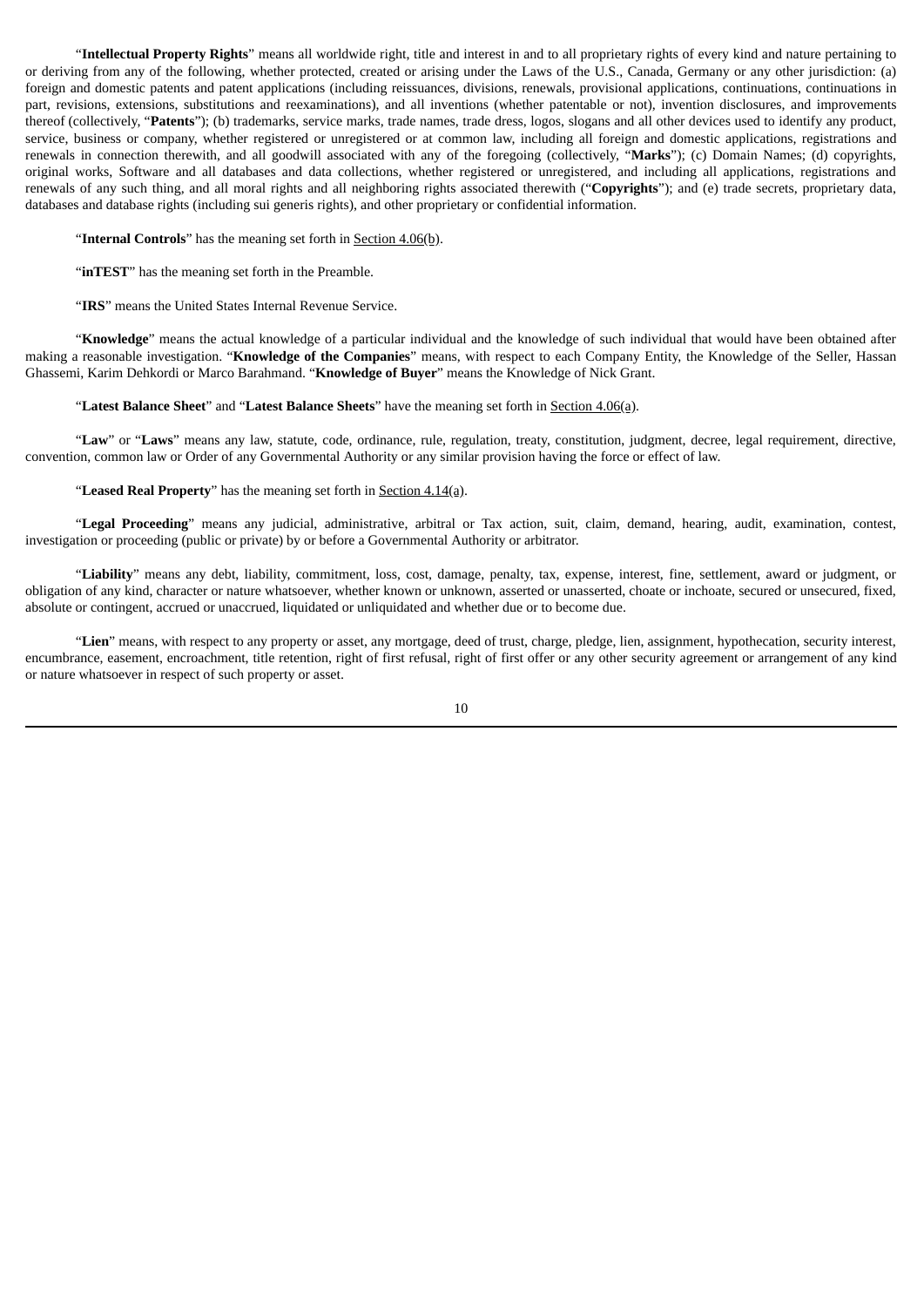"**Litigation Conditions**" has the meaning set forth in Section 9.04(b).

"**Lookback Date**" means August 31, 2018.

"**Material Adverse Effect**" means any event, condition, fact, circumstance, effect, occurrence or change which, individually or in the aggregate, is, or would reasonably be expected to be, materially adverse to (a) the financial condition, business, assets, Liabilities, results of operations or prospects of the Company Entities, taken as a whole, (b) the Purchased Shares, or (c) the ability of Seller to perform any of its obligations under this Agreement or any other Transaction Agreement; *provided*, *however*, that none of the following will be considered when determining whether a Material Adverse Effect has occurred or would reasonably be expected to occur with respect to item (a): (i) changes in GAAP or ASPE or changes in accounting requirements applicable to any industry in which such Company Entity operates, (ii) changes in the financial, securities or credit markets or in general economic or political conditions in any jurisdiction in which such Company Entity operates, (iii) acts of war (including any escalation thereof), sabotage or terrorism or natural disasters (including hurricanes, tornadoes, floods, earthquakes, fires and weather-related events), (iv) any Law issued by a Governmental Authority providing for business closures, "sheltering-in-place" or other similar restrictions that result from COVID-19, (v) the public announcement or pendency of the Transaction, (vi) any failure to meet any internal or external projections, forecasts or predictions in respect of financial performance (provided that the underlying facts giving rise or contributing to such failure that are not otherwise excluded from the definition of "Material Adverse Effect" may be taken into account in determining whether there has been a Material Adverse Effect), (vii) any action taken at the written request of Buyers, or (viii) any action taken by Seller or such Company Entity that is required pursuant to this Agreement; *provided*, *however*, if a matter described in clauses (i) through (iv) has had a disproportionate effect on the business, financial condition or results of operations of the Company Entities compared to other Persons engaged in the same industry, then the impact of such matter on such Company Entities shall be taken into account for purposes of determining whether any event, condition, fact, circumstance, effect, occurrence or change is or could reasonably be expected to be materially adverse.

"**Material Contracts**" has the meaning set forth in Section 4.09(a).

"**Material Customer**" or "**Material Customers**" means the ten (10) largest customers of the Business operated by the Company Entities measured by the aggregate dollar amount of revenue generated by the Company Entities in respect of each such customer (a) for the twelve-month period ended on August 31, 2020, and (b) for the twelve-month period ended August 31, 2021.

"**Material Supplier**" or "**Material Suppliers**" means the ten (10) largest suppliers of the Business operated by the Company Entities measured by the aggregate dollar amount of expenditures by the Company Entities in respect of each such supplier (a) for the twelve-month period ended on August 31, 2020, and (b) for the twelve-month period ended August 31, 2021.

"**Multiemployer Plan**" means a "multiemployer plan" as defined in Section 3(37) of ERISA.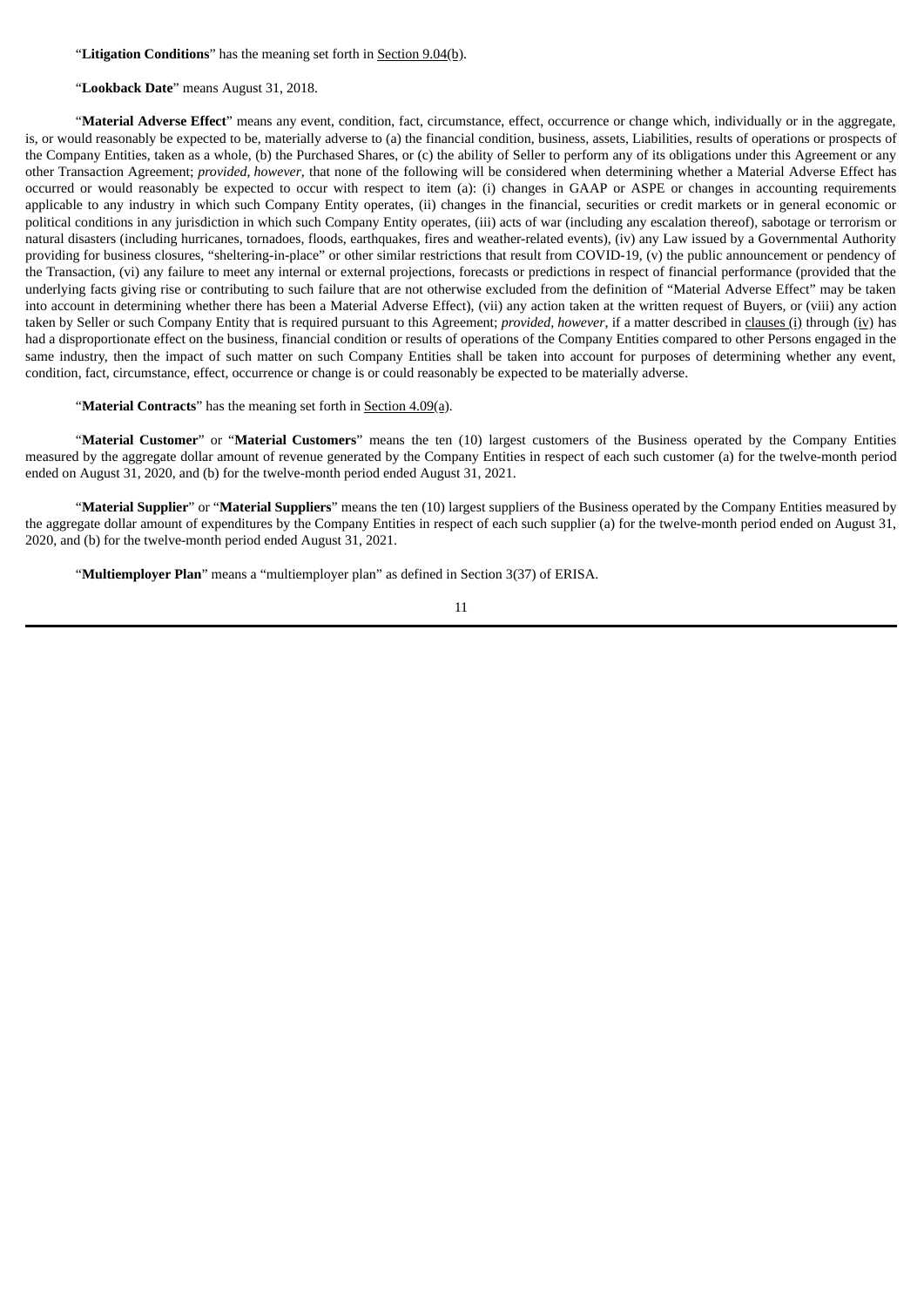"**NDA**" means the Non-Disclosure Agreement dated October 5, 2020 between inTEST and Acculogic Inc.

"**Net Working Capital**" means, as of any date, with respect to the Company Entities, (a) the aggregate amount of the current assets of the Company Entities (other than Cash) as of such date, minus (b) the aggregate amount of the current liabilities of the Company Entities (other than Indebtedness and Transaction Expenses) as of such date, in each case, to the extent specifically listed, and strictly limited to the line items on the applicable illustrative calculation of Net Working Capital set forth in Section  $1.01(q)$  of the Disclosure Letter and calculated in accordance with the Accounting Principles. For greater certainty, current liabilities of the Company Entities includes, without duplication, Accrued Taxes and the Section 111(4)(e) Tax Liability.

"**New Lease**" or "**New Leases**" has the meaning set forth in Section 2.05(a)(x).

"**Order**" means any order, injunction, judgment, decree, ruling, determination, directive, award, writ, assessment or arbitration award of a Governmental Authority, an arbitrator or a mediator, whether civil, criminal or administrative and whether formal or informal.

"**Organizational Documents**" means (a) with respect to a corporation, the certificate or articles of incorporation and bylaws, (b) with respect to a limited liability company, the certificate of formation or organization and the limited liability company or operating agreement, or (c) with respect to any other Person, any charter or similar document adopted or filed in connection with the creation, formation or organization of such Person, each as amended and in effect as of the date of this Agreement.

"**Party**" and "**Parties**" have the meanings set forth in the Preamble.

"**Payoff Letter**" and "**Payoff Letters**" has the meanings set forth in Section 2.05(a)(ix).

"**Permits**" has the meaning set forth in Section 4.11(b).

"**Permitted Liens**" means (a) mechanics', materialmen's and similar Liens arising or incurred in the ordinary course of business consistent with past practice with respect to any amounts not yet delinquent or which are being contested in good faith by appropriate proceedings and for which adequate reserves have been set aside for the payment thereof, (b) Liens for Taxes not yet delinquent or which are being contested in good faith by appropriate proceedings and for which adequate reserves have been set aside for the payment thereof, (c) Liens securing rental payments under capital lease agreements, (d) Liens arising under worker's compensation, unemployment insurance, social security, retirement or other similar Laws, (e) servitudes, easements, restrictions, rights-of-way and other similar rights in real property or any interest therein, provided that those servitudes, easements, restrictions, rights-of-way and other similar rights are not of such a nature as to materially adversely affect the use or value of the property subject thereto, (f) assignments of insurance provided to landlords or their mortgagees or hypothecary creditors pursuant to the terms of any lease and liens, security interests, or rights reserved in or granted pursuant to any lease as security for payment of rent or for compliance with the terms of that lease, and (g) security given in the ordinary course of the Business to any public utility or Governmental Authority in connection with the operations of the Business, other than security for borrowed money, in the cases of (f) and (g) each of which is set forth on Section 1.01(c) of the Disclosure Letter.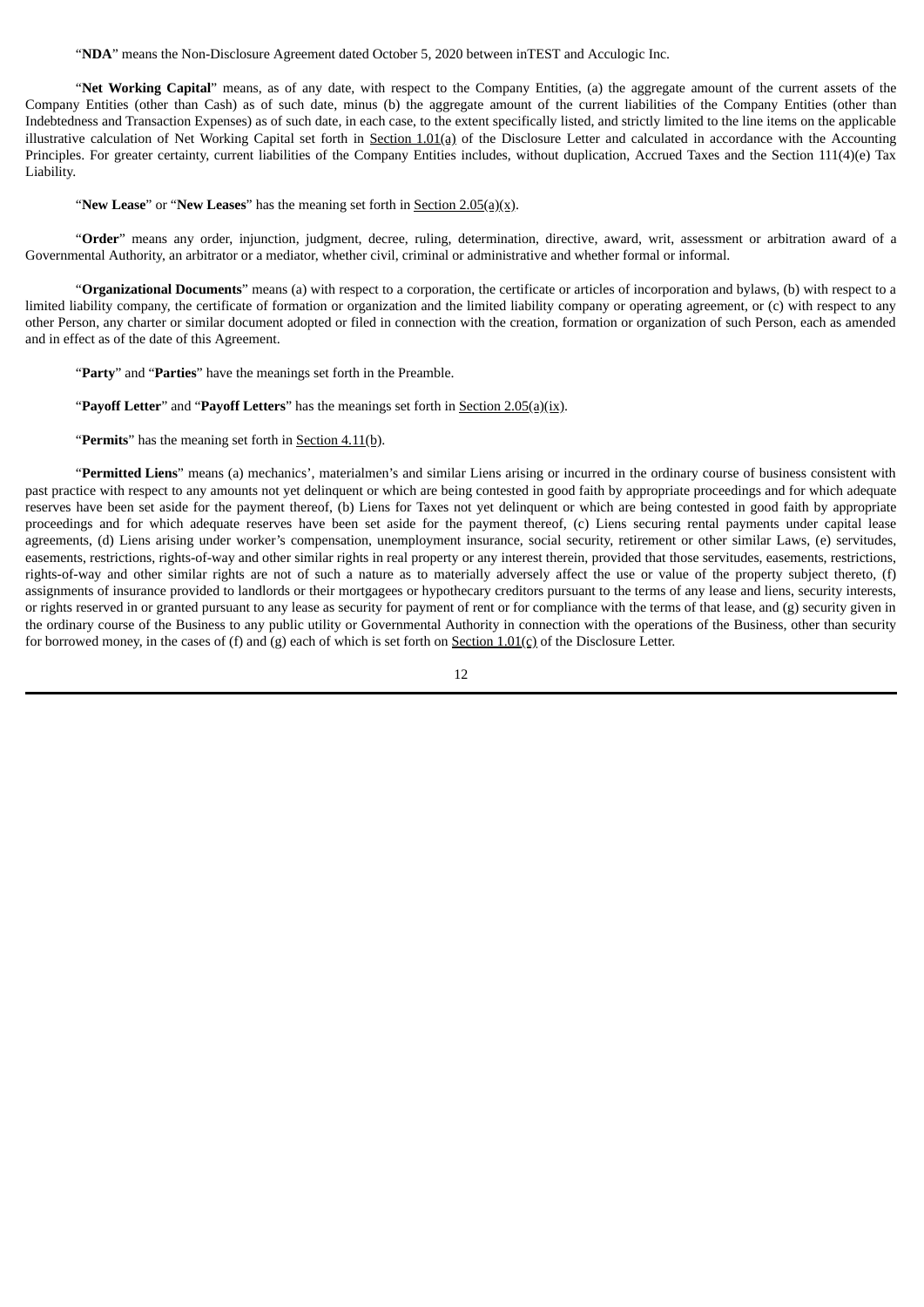"**Person**" means an individual, corporation, partnership, limited liability company, association, trust, or other entity or organization, including a Governmental Authority.

"**Personal Information**" means any information of or relating to an identified or identifiable natural person, which is information protected as Personal Information under Law; an identifiable person includes an individual who can be identified, directly or indirectly, in particular by reference to an identifier such as a name, an identification number, location data, an online identifier, or to one or more factors specific to his or her physical, physiological, genetic, mental, economic, cultural or social identity.

"**Pre-Closing Period**" means the period commencing on the Execution Date and ending at the Closing or such earlier date as this Agreement may be terminated in accordance with Article 10.

"**Pre-Closing Tax Period**" means any Tax period ending on or before the Closing Date and, with respect to a Straddle Period, the portion of such Tax period ending on the Closing Date.

"**Pre-Closing Taxes**" means any Taxes of the Company Entities for any Pre-Closing Tax Period and shall include the portion of the Straddle Period ending on and including the Closing Date.

"**Preliminary Closing Statement**" has the meaning set forth in Section 2.04.

"**Privacy Laws**" has the meaning set forth in Section 4.22(a).

"**Product Authorities**" has the meaning set forth in Section 4.12(a).

"**Product Laws**" has the meaning set forth in Section 4.12(a).

"**Products**" means those products manufactured by, or sold by or on behalf of, any Company Entity.

"**Promissory Notes**" has the meaning set forth in **Section 2.05(b)(iii)**.

"**Purchase Price**" has the meaning set forth in Section 2.02.

"**Purchased Shares**" has the meaning set forth in the Recitals.

"**Registered Intellectual Property**" means registrations, issuances, and pending applications for registrations or issuances of any Intellectual Property Rights, including any Domain names registered in the name of a Company Entity.

"**Release**" means any release, spill, emission, discharge, leaking, pumping, injection, deposit, disposal, dispersal, leaching or migration into the indoor or outdoor environment (including ambient air, surface water, groundwater and surface or subsurface strata) or into or out of any property, including the movement of Hazardous Substances through or in the air, soil, surface water, groundwater or property.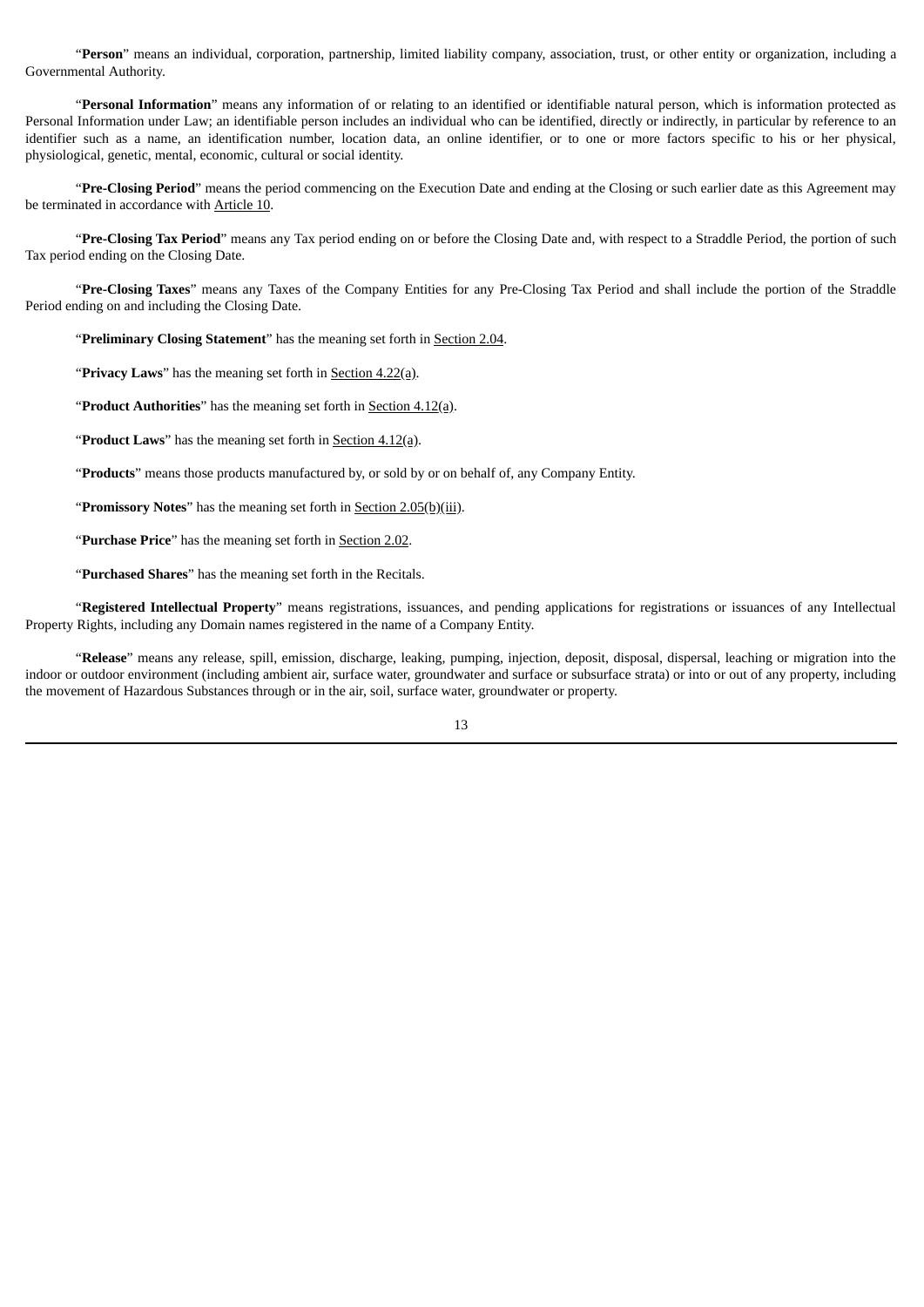"**Reorganization**" means, collectively, the transactions set out in Exhibit A.

"**Representatives**" means, with respect to any Person, any officer, director, partner, manager, attorney, accountant, agent, employee, consultant, financial or other advisor or other authorized representative of such Person.

"**Review Period**" has the meaning set forth in **Section 2.06(b)**.

"**Section 111(4)(e) Tax Liability**" means the Tax liability incurred by Acculogic Inc. and Acculogic CAN as a result of any designation or election made in a Pre-Closing Tax Period pursuant to the provisions of paragraph 111(4)(e) of the Tax Act and analogous provisions of a provincial taxation statute.

"**Securities Act**" means the Securities Act of 1933.

"**Seller**" has the meaning set forth in the Preamble.

"**Seller Cure Period**" has the meaning set forth in Section 10.01(a)(iv).

"**Seller Fundamental Warranties**" has the meaning set forth in Section 9.01.

"**Seller Governmental Consents**" has the meaning set forth in Section 3.02.

"**Seller Indemnified Parties**" has the meaning set forth in Section 9.02(b).

"**Seller Releasing Parties**" has the meaning set forth in Section 9.08(a).

"**Seller**'**s Bank Account**" means the bank account whose wire instructions have been designated in writing by Seller to Buyers, at least two (2) Business Days prior to the Closing Date or such other wire instructions that are designated in writing after the Closing Date by Seller to Buyers at least two (2) Business Days prior to the date of the proposed payment.

"**Seller**'**s Solicitors**" has the meaning set forth in Section 11.14.

"**Software**" means all computer programs, including any and all software implementations of algorithms, models and methodologies, whether in source code or object code or other readable code.

"**Stimulus Loan**" has the meaning set forth in **Section 4.26(b)**.

"**Straddle Period**" means a Tax period that begins on or before and ends after the Closing Date.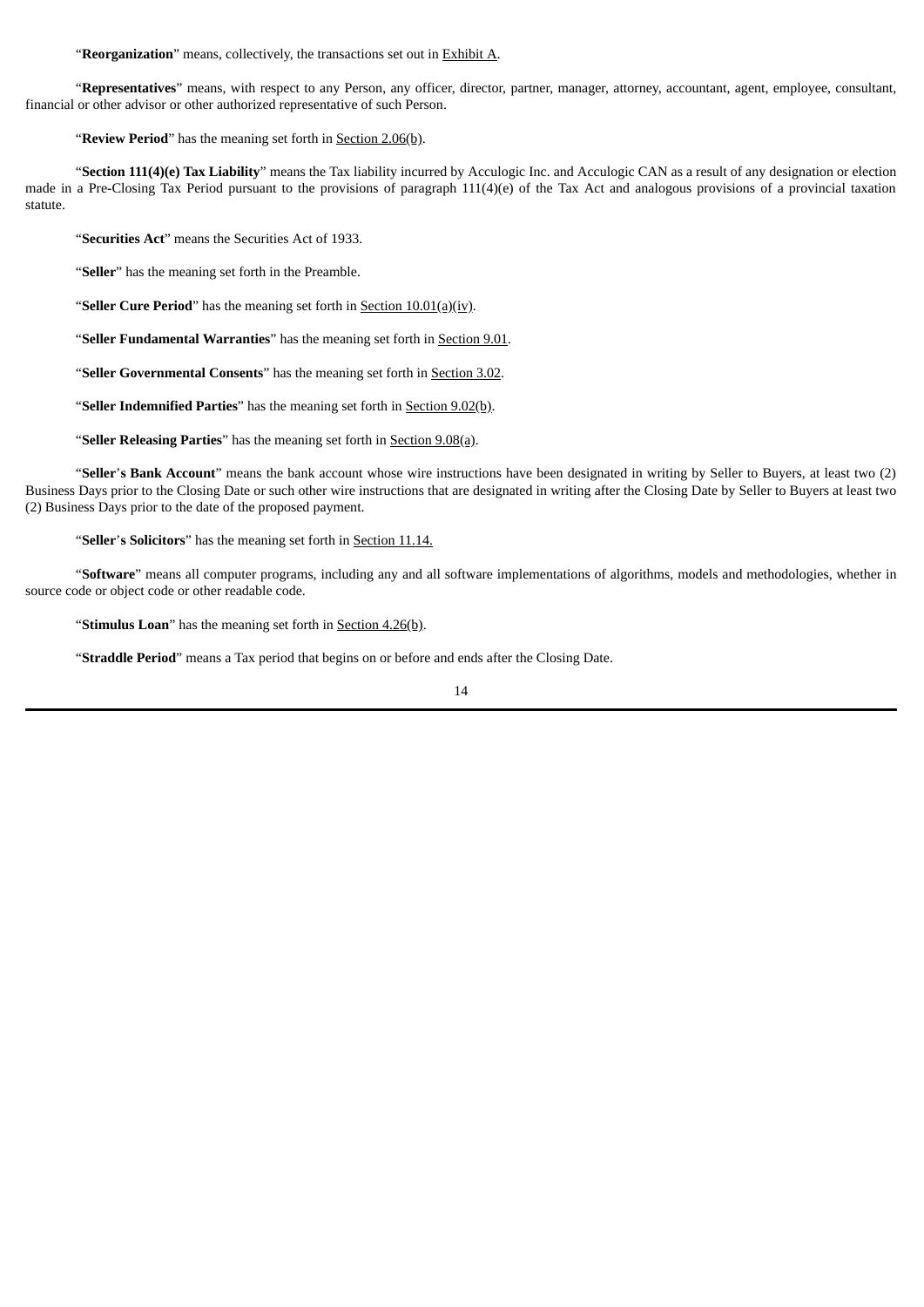"**Subsidiary**" means, with respect to a Person, any entity of which (a) such Person or any of its Subsidiaries is a general partner or holds a majority of the voting interests of a partnership, (b) at least a majority of the securities or other ownership interests having by their terms ordinary voting power to elect a majority of the board of directors or other Persons performing similar functions is directly or indirectly owned or controlled by such Person or by one or more of its Subsidiaries, or (c) that is required to be consolidated in such Person's financial statements under ASPE or GAAP, as applicable.

## "**Target Net Working Capital**" means \$1,625,000.

"**Tax**" or "**Taxes**" means all (a) U.S. federal and Canadian, state, provincial, local and foreign income, profits, franchise, sales, use, ad valorem, personal property, other property, unclaimed property or escheat (whether or not treated as a tax under Law), severance, production, excise, stamp, stamp duty revenue tax, stamp duty land tax, documentary, real property, real property transfer or gain, gross receipts, goods and services, harmonized sales, retail sales, registration, capital, capital stock, transfer, withholding, estimated, alternative, minimum, add-on minimum, value added, natural resources, entertainment, amusement, occupation, premium, windfall profit, environmental, customs, duties, special assessment, social security, national insurance contributions, unemployment, disability, payroll, Canada Pension Plan contributions, Quebec Pension Plan contributions, Employment Insurance premiums, Employer Health Tax, workers compensation premiums, license, employee, healthcare employee health (whether or not treated as a tax under Law), CARES Act and COVID Relief Programs or other payment to a Governmental Authority of any kind whatsoever (whether payable directly or by withholding), including any interest, penalties, or additions to tax or additional amounts in respect of the foregoing, (b) Liability for the payment of any amounts of the type described in clause (a) above arising as a result of being (or ceasing to be) a member of any affiliated, consolidated combined, unitary or aggregate group (or being included (or required to be included) in any Tax Return relating thereto); and (c) Liability for the payment of any amounts of the type described in clause (a) of another Person as a result of any transferee or secondary Liability or any Liability assumed by Contract, Law or otherwise. "**Tax**" or "**Taxes**" also means (i) any tax within the meaning of Section 3 of the German Tax Code (*Abgabenordnung* – *AO*) (*Steuern und steuerliche Nebenleistungen*), (ii) employer's social security contributions (*Sozialversicherungsbeitr*ä*ge*), customs duties (*Z*ö*lle*), (iii) any taxes to be withheld or paid for the account of a third party (*Steuerabzugsbetr*ä*ge*), such as (in particular, but not limited to) capital withholding or wage tax (*Kapitalertrag- und Lohnsteuer*) and any taxes imposed as a secondary Liability (*Steuerhaftungsbetr*ä*ge*), in each case including any penalties, fines, interest, costs or additions thereto, and in each case irrespective whether imposed under the Laws of Germany, but excluding, in any case, for the avoidance of doubt, deferred taxes and notional tax losses (such as reductions of loss carryforwards or future depreciation).

"**Tax Act**" means the Income Tax Act (Canada) as amended from time to time.

"**Tax Claim**" has the meaning set forth in Section 7.06(a).

"**Tax Return**" means any return, statement, report, election, declaration, disclosure, schedule or form (including any estimated tax or information return or report) filed or required to be filed with any Taxing Authority.

"**Taxing Authority**" means any Governmental Authority responsible for the imposition or collection of any Tax.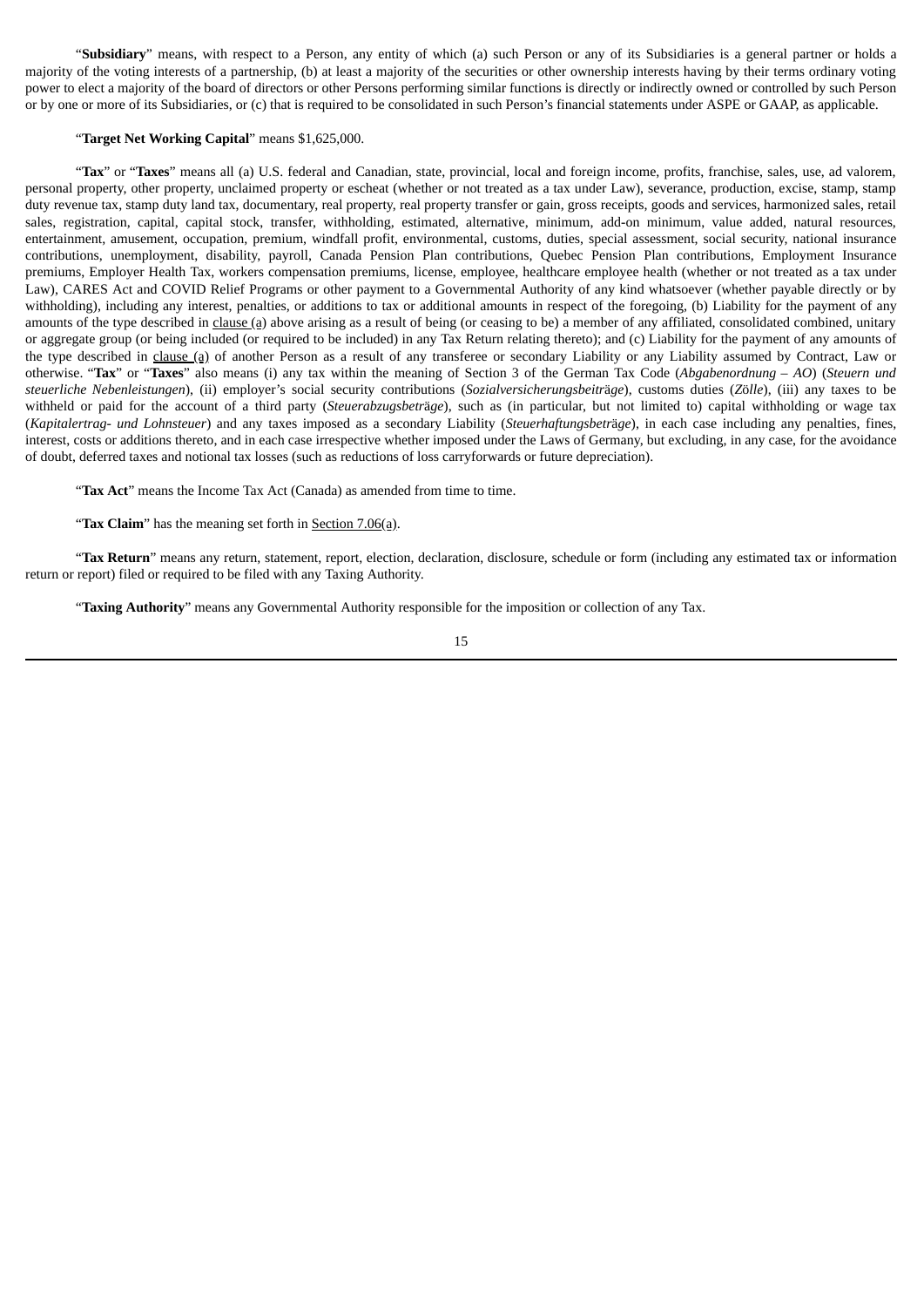"**Terminating Buyer Breach**" has the meaning set forth in **Section 10.01(a)(y)**.

"**Terminating Seller Breach**" has the meaning set forth in Section 10.01(a)(iv).

"**Third Party Claim**" has the meaning set forth in Section 9.04(a).

"**Transaction**" means the purchase and sale of the Purchased Shares and the other transactions contemplated by the Transaction Agreements.

"**Transaction Agreements**" means this Agreement, the Escrow Agreement, the Consulting Agreement, the New Leases and the Promissory Notes.

"**Transaction Expenses**" means (a) all unpaid fees and expenses incurred by Seller or the Company Entities relating to or in connection with the Transaction, including legal, accounting, consulting, investment banking, brokers' and finders' and other similar fees, costs and expenses, (b) all amounts payable by the Company Entities as a result of the consummation of the Transaction, regardless of whether such amounts are due upon or after Closing, including any "change of control," retention payment, transaction bonus, termination payment, compensation, severance or other similar arrangements or any other accelerations of or increases in rights or benefits, and all Taxes that are payable by the Company Entities as a result of the payment of any such obligation, (c) all unpaid amounts incurred by the Company Entities prior to the Closing to obtain any third-party consents, waivers or approvals, (d) fifty percent (50%) of the fees of the Escrow Agent, and (e) all costs, fees and expenses incurred by Seller or the Company Entities relating to or in connection with the Reorganization *less* up to \$35,000 of documented costs, fees and expenses so incurred solely as a result of executing the Reorganization, which costs, fees and expenses shall be paid by Buyers.

"**Treasury Regulations**" means the Treasury regulations promulgated under the Code.

"**U.S.**" means the United States of America.

"**U.S. Business Employee**" and "**U.S. Business Employees**" means the Business Employees employed by Acculogic DE.

"**USA PATRIOT Act**" has the meaning set forth in Section 4.11(d).

Section 1.02 *Other Definitional and Interpretative Provisions*.

(a) The words "hereof", "herein" and "hereunder" and words of like import used in this Agreement shall refer to this Agreement as a whole and not to any particular provision of this Agreement.

(b) The headings and captions herein are included for convenience of reference only and shall be ignored in the construction or interpretation hereof.

(c) References to Articles, Sections, the Preamble and the Recitals are to Articles, Sections, the Preamble and the Recitals of this Agreement unless otherwise specified.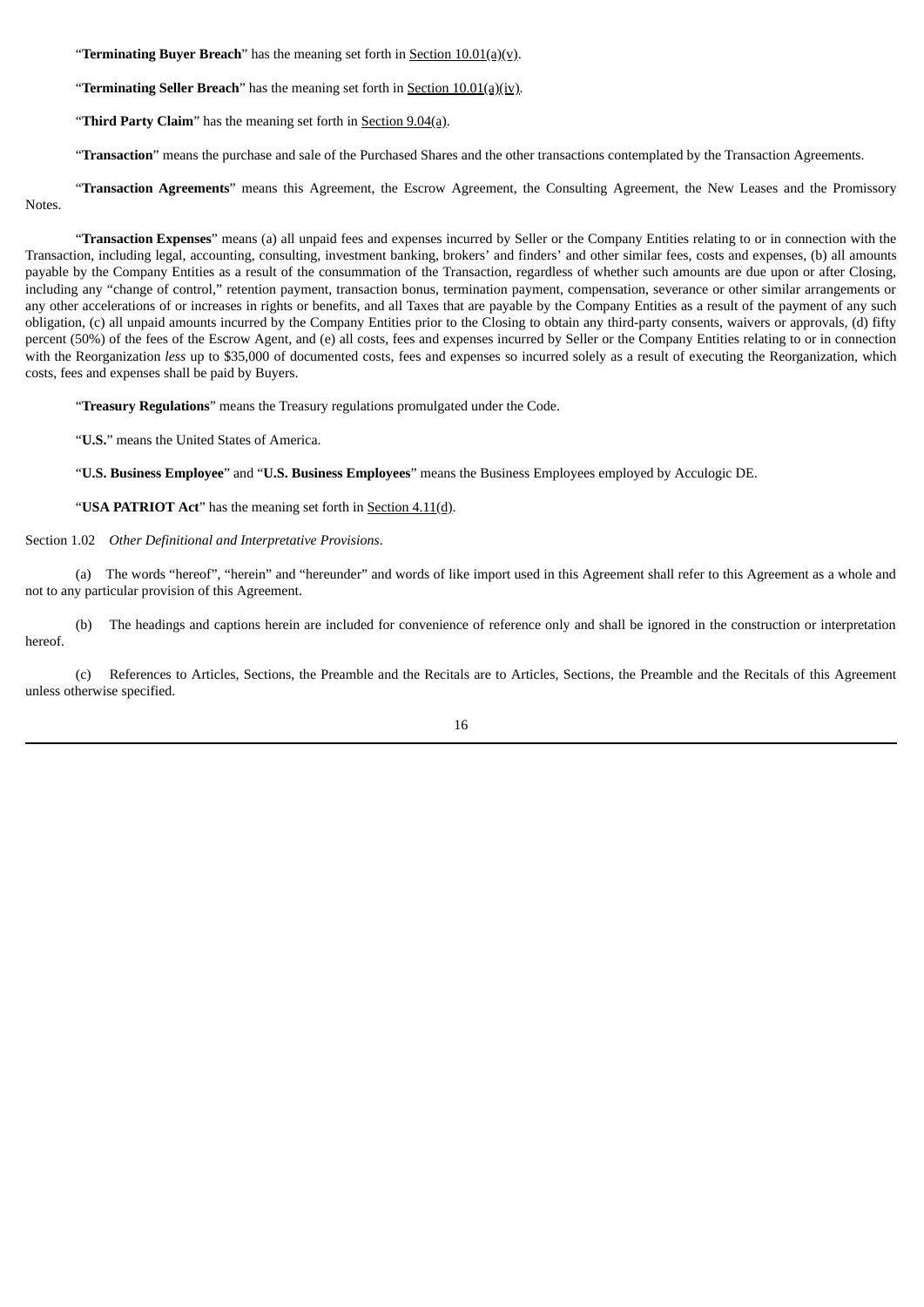(d) All Schedules (including the Disclosure Letter) annexed hereto or referred to herein are hereby incorporated in and made a part of this Agreement as if set forth in full herein.

(e) Any capitalized terms used in any Schedule (including the Disclosure Letter) but not otherwise defined therein shall have the meaning as defined in this Agreement.

(f) The word "extent" in the phrase "to the extent" shall mean the degree to which a subject or other theory extends and such phrase shall not mean "if".

(g) The Parties have participated jointly in the negotiation and drafting of this Agreement and, in the event an ambiguity or question of intent or interpretation arises, this Agreement shall be construed as jointly drafted by the Parties and no presumption or burden of proof shall arise favoring or disfavoring any Party by virtue of the authorship of any provision of this Agreement.

(h) Any singular term in this Agreement shall be deemed to include the plural, and any plural term the singular.

(i) References to one gender shall include all genders.

(j) Whenever the words "include", "includes" or "including" are used in this Agreement, they shall be deemed to be followed by the words ", without limitation," whether or not they are in fact followed by those words or words of like import.

(k)" Writing", "written" and comparable terms refer to printing, typing and other means of reproducing words (including electronic media) in a visible form.

(l) References to any Law shall be deemed to refer to such Law as amended from time to time and to any rules or regulations promulgated thereunder.

(m) References to any Contract are to that Contract as amended, modified or supplemented from time to time.

(n) References to any Person include the successors and permitted assigns of that Person.

(o) References from or through any date mean, unless otherwise specified, from and including or through and including, respectively.

(p) References to "\$", "dollars" or "Dollars" are to Canadian dollars.

(q) When calculating the period of time before which, within which or following which any act is to be done or step taken pursuant to this Agreement, the date that is the reference date in calculating such period shall be excluded. If the last day of such period is a non-Business Day, the period in question shall end on the next succeeding Business Day.

(r) The word "or" is not exclusive, unless the context otherwise requires.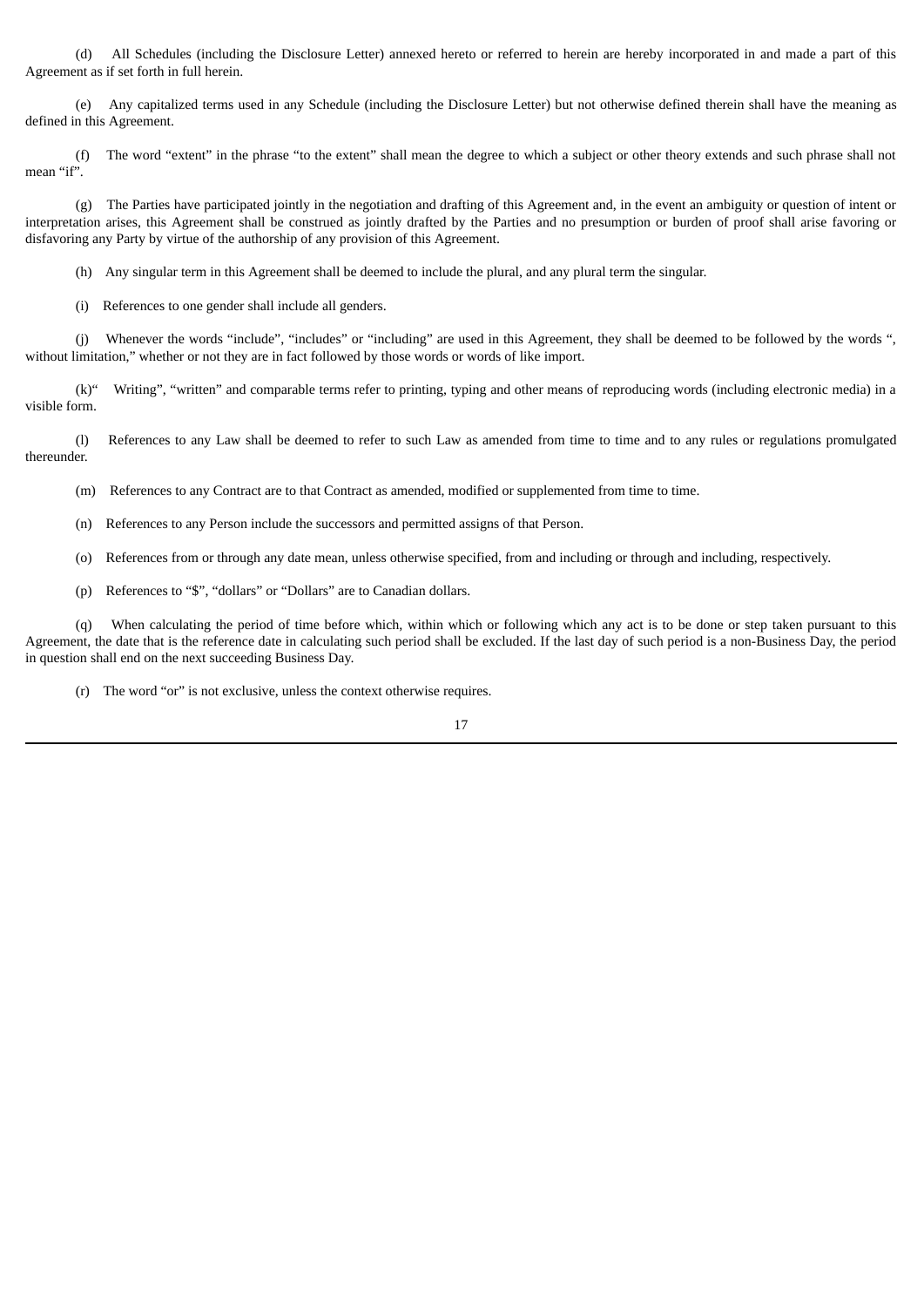(s) For the purposes of this Agreement, any document that is described as being "delivered," "furnished" or "made available" shall be treated as such if a copy of such document has been posted to the electronic data site maintained by Donnelly Venue in the data room entitled "Project Scorpion" (the "Data Room") in a manner that enables viewing of such materials by Buyers and each of their respective Representatives no later than 12:00 noon Eastern Time on the second (2nd) Business Day immediately prior to the Execution Date.

## **ARTICLE 2 PURCHASE AND SALE**

Section 2.01 *Purchase and Sale*. Upon the terms and subject to the conditions of this Agreement, at the Closing, (a) inTEST shall purchase from Seller, and Seller shall sell to inTEST, free and clear of all Liens, all right and title to, and interest in, the Acculogic DE Shares, and (b) Acquireco shall purchase from Seller, and Seller shall sell to Acquireco, free and clear of all Liens, all right and title to, and interest in, the Acculogic Holdco Shares and the Acculogic CAN Shares.

Section 2.02 *Purchase Price*.

Subject to adjustment pursuant to Section 2.06 and Section 7.10, the purchase price for the Purchased Shares shall be Eleven Million Dollars (\$11,000,000) (the "**Purchase Price**"), which shall be paid by Buyers in accordance with Section 2.05(b) and Section 2.06(d). The Purchase Price shall be allocated among the Purchased Shares as follows:

- (a) for the Acculogic CAN Shares Ten Million Seven Hundred Thousand Dollars (\$10,700,000);
- (b) for the Acculogic DE Shares Two Hundred Fifty Thousand Dollars (\$250,000); and
- (c) for the Acculogic Holdco Shares Fifty Thousand Dollars (\$50,000) which amount excludes the value of Holdco in relation to Acculogic Corp.

Section 2.03 *Closing*. Subject to the satisfaction or waiver (to the extent permitted) of the conditions set forth in Article 8 (other than those conditions that by their terms are to be satisfied at the Closing, but subject to the satisfaction or waiver of such conditions), the closing (the "**Closing**") of the Transaction shall take place, remotely by the exchange of signature pages for executed documents, at the Closing Time on the date as Buyers and Seller may mutually agree in writing.

Section 2.04 *Estimated Closing Calculations*. By no later than the third (3rd) Business Day prior to the Closing Date, Seller shall deliver to Buyers: a written statement (which has been approved by Buyers) setting forth (a) Seller's good faith estimates of (i) Closing Net Working Capital as of the Effective Time ("**Estimated Closing Net Working Capital**") calculated in accordance with the illustrative calculation set forth in Section 1.01(a) of the Disclosure Letter and the Accounting Principles, (ii) Closing Indebtedness immediately prior to the Closing ("**Estimated Closing Indebtedness**"), (iii) Closing Cash as of the Effective Time ("**Estimated Closing Cash**"), (iv) Transaction Expenses immediately prior to the Closing ("**Estimated Transaction Expenses**") and (v) Affiliate Receivables as of the Effective Time ("**Estimated Affiliate Receivables**"), (b) Seller's calculation of the Estimated Net Working Capital Adjustment Amount, and (c) on the basis of the foregoing, a calculation of the Estimated Closing Purchase Price (together with the calculations referred to in clauses (a) and (b) above, the "**Preliminary Closing Statement**"). Seller shall provide to Buyers and each of their respective Representatives reasonable access to all relevant records, documentation, data and (subject to the execution of customary work paper access letters if requested) auditors of the Company Entities relating to Buyers' review of the Preliminary Closing Statement.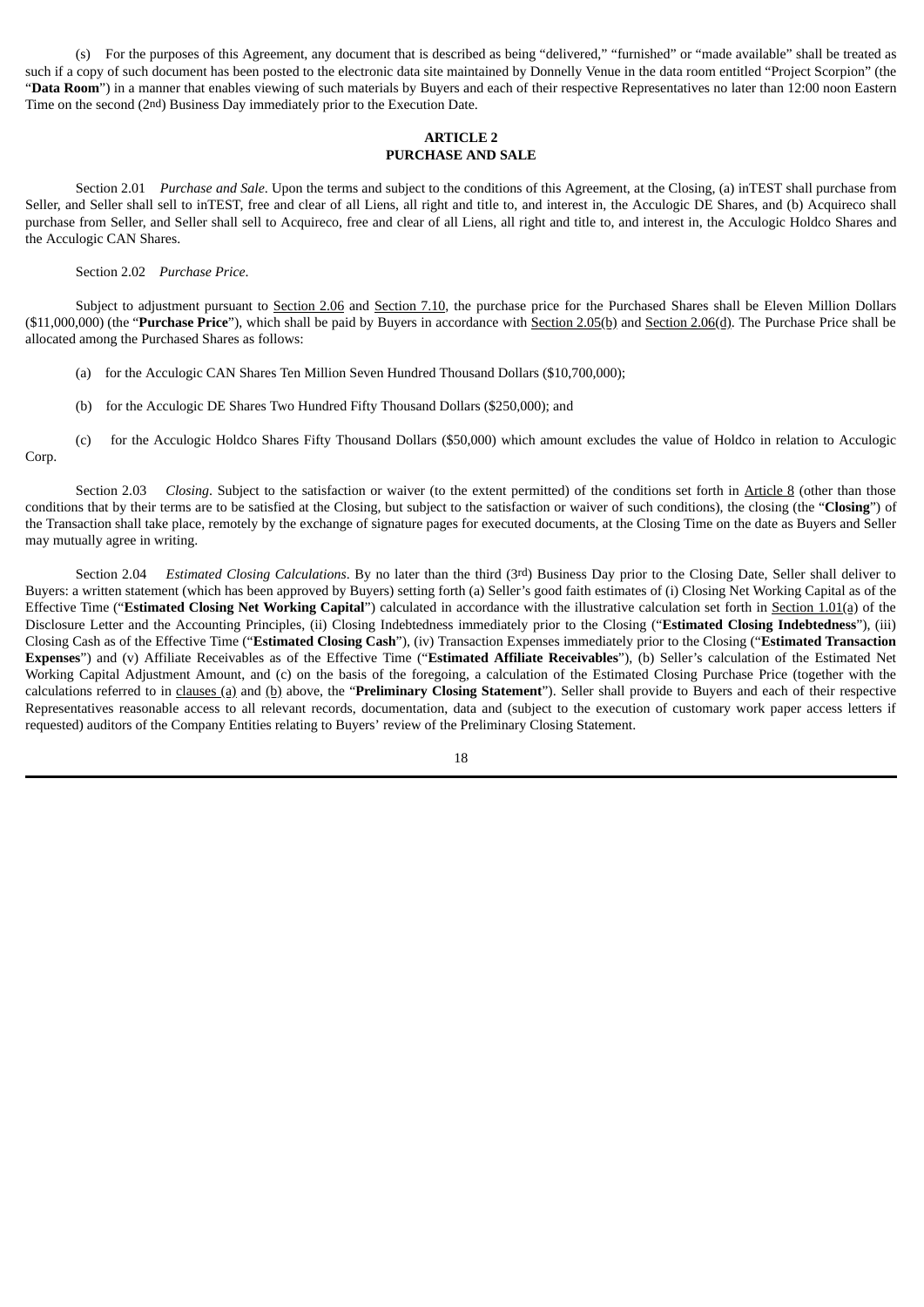Section 2.05 *Closing Deliverables*.

(a) At the Closing, Seller shall deliver or cause to be delivered to Buyers:

(i) stock certificates and share certificates evidencing the Purchased Shares, duly endorsed in blank or accompanied by stock powers, share transfers or other instruments of transfer duly executed in blank, sufficient to transfer ownership of the Purchased Shares to the applicable Buyer;

(ii) a non-foreign person affidavit that complies with the requirements of Section 1445 of the Code and a Form W-9, each duly executed by Seller and in form and substance reasonably satisfactory to Buyers;

(iii) the Closing Certificate, duly executed by Seller;

(iv) an escrow agreement, in the form satisfactory to Seller and Buyers (the "Escrow Agreement"), dated as of the Closing Date and duly executed by Seller;

(v) certificates of the Secretary or an Assistant Secretary (or equivalent officer) of each Company Entity certifying (A) that attached thereto are correct and complete copies of the resolutions adopted by the board of directors and shareholders or stockholders of such Company Entity, consenting to the transfer of the Purchased Shares of such Company Entity and authorizing the execution, delivery and performance of the Transaction Agreements to which such Company Entity is a party and the consummation of the Transaction, and that all such resolutions are in full force and effect, (B) that attached thereto are correct and complete copies of the Organizational Documents of such Company Entity and that such Organizational Documents are in full force and effect, and (C) the names and signatures of the officers of such Company Entity, as applicable, authorized to sign this Agreement and the other Transaction Agreements to which such Company Entity is a party;

(vi) good standing (or its equivalent) certificates with respect to each Company Entity from each such Company Entity's jurisdiction of formation and each other jurisdiction in which such Company Entity is qualified to do business as a foreign business entity, in each case dated not more than 15 days prior to the Closing Date;

(vii) the books and records of each Company Entity, *provided*, that the obligation to deliver such books and records shall be deemed satisfied to the extent such books and records are located at any Leased Real Property of such Company Entity at Closing;

(viii) duly executed resignations of each director and officer of each Company Entity effective as of the Closing and, if Seller is also an employee of any Company Entity, resignations of Seller as an employee of each such Company Entity effective as of the Closing;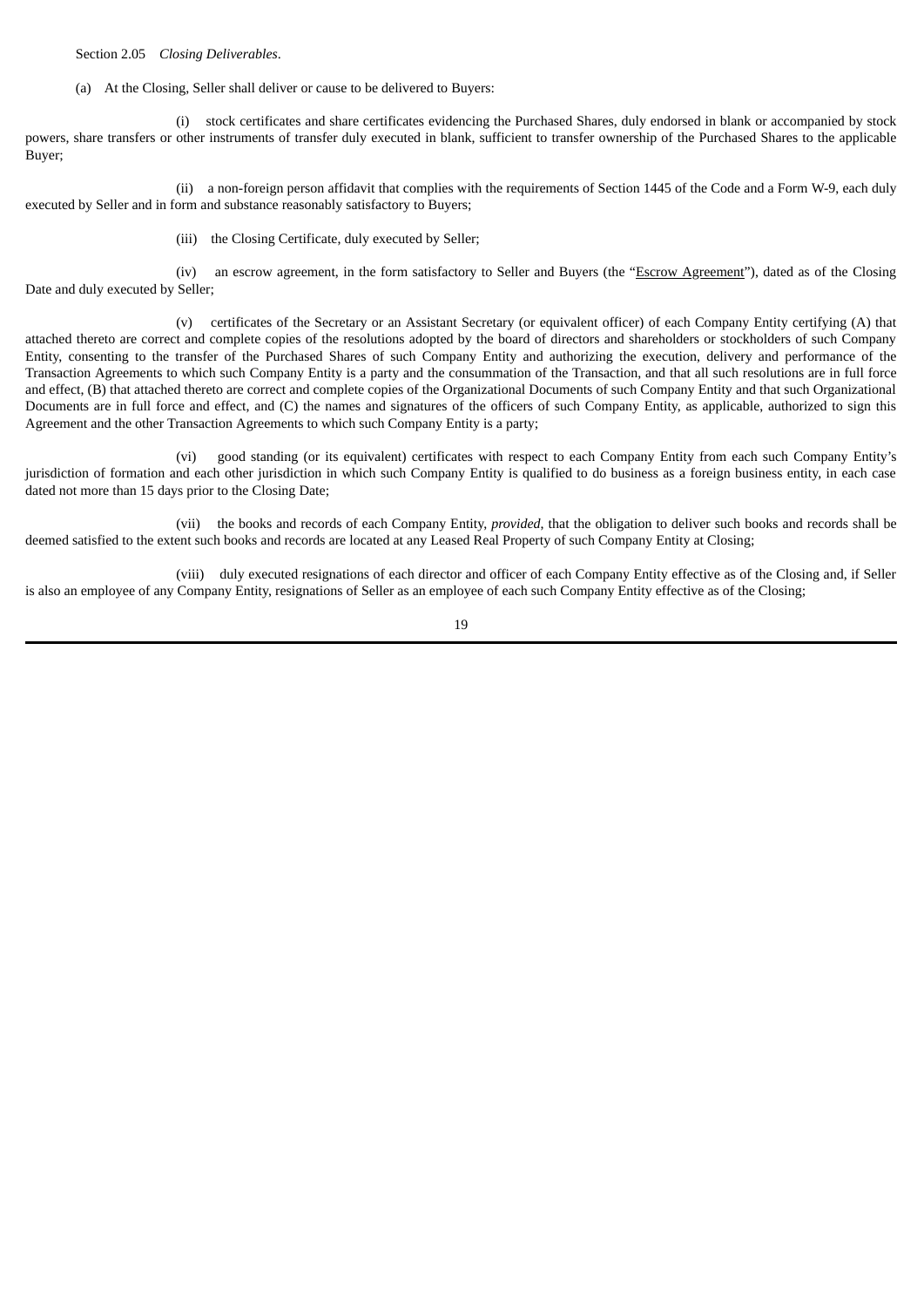(ix) executed payoff letters for outstanding Indebtedness of each Company Entity (each, a "**Payoff Letter**" and collectively, the "**Payoff Letters**") as of the Closing Date, with each Payoff Letter indicating that upon payment of the specified amount, (A) such Indebtedness shall be paid in full and, if applicable, any Liens associated therewith shall terminate automatically, subject only to the receipt of such payment amount, and (B) the applicable lender will, or such Company Entity shall have all authorizations and power to, file any necessary Uniform Commercial Code or Personal Property Security Act (Ontario) termination statements and the applicable lender will execute all such documents or endorsements necessary to release of record any such Liens, including those filed with the Patent and Trademark Office;

(x) new lease agreements for (A) the property, building and leasehold improvements located at 175 Riviera Drive, Markham, Ontario, L3R 5J6, and (B) the property, building and leasehold improvements located at 6475 Sycamore Court North, Maple Grove, Minnesota (the "**New Leases**"), in each case duly executed by the landlord under such New Lease;

(xi) the Consulting Agreement, duly executed by Seller;

(xii) estoppel certificates, duly executed by the landlords set forth on  $Section 2.05(a)(xii)$  of the Disclosure Letter;

(xiii) the third-party consents, waivers and approvals set forth on  $Section 2.05(a)(xiii)$  of the Disclosure Letter;

(xiv) evidence reasonably satisfactory to Buyers of completion of the Reorganization to the extent any transactions contemplated thereunder can only be implemented prior to the Closing Date and copies of all documents relating thereto; and

(xv) a statutory declaration providing that Seller is not a non-resident of Canada within the meaning of the Tax Act.

(b) At the Closing, Buyers shall deliver or cause to be delivered:

(i) to Seller, a Buyer Closing Certificate for each Buyer, duly executed by an executive officer or director of such Buyer;

(ii) to Seller, by wire transfer of immediately available funds to the Seller's Bank Account, an amount equal to: (A) the Estimated Closing Purchase Price *less* the principal amount of the Promissory Notes, minus (B) the Escrow Amount;

(iii) to Seller, promissory notes in the principal amount equal to (A) the Estimated Closing Cash and (B) the Estimated Affiliate Receivables, respectively, in the form satisfactory to Seller and Buyers (the "Promissory Notes"), duly executed by Buyers;

(iv) to the intended beneficiaries thereof: (A) the Estimated Closing Indebtedness (as identified in the applicable Payoff Letter for which Payoff Letters have been delivered pursuant to Section  $2.05(a)(ix)$ ; and (B) the Estimated Transaction Expenses (as identified by invoices in respect thereof); in each case of  $clauses (A)$  and  $(B)$  in immediately available funds by wire transfer to the account designated in such Payoff Letters and invoices;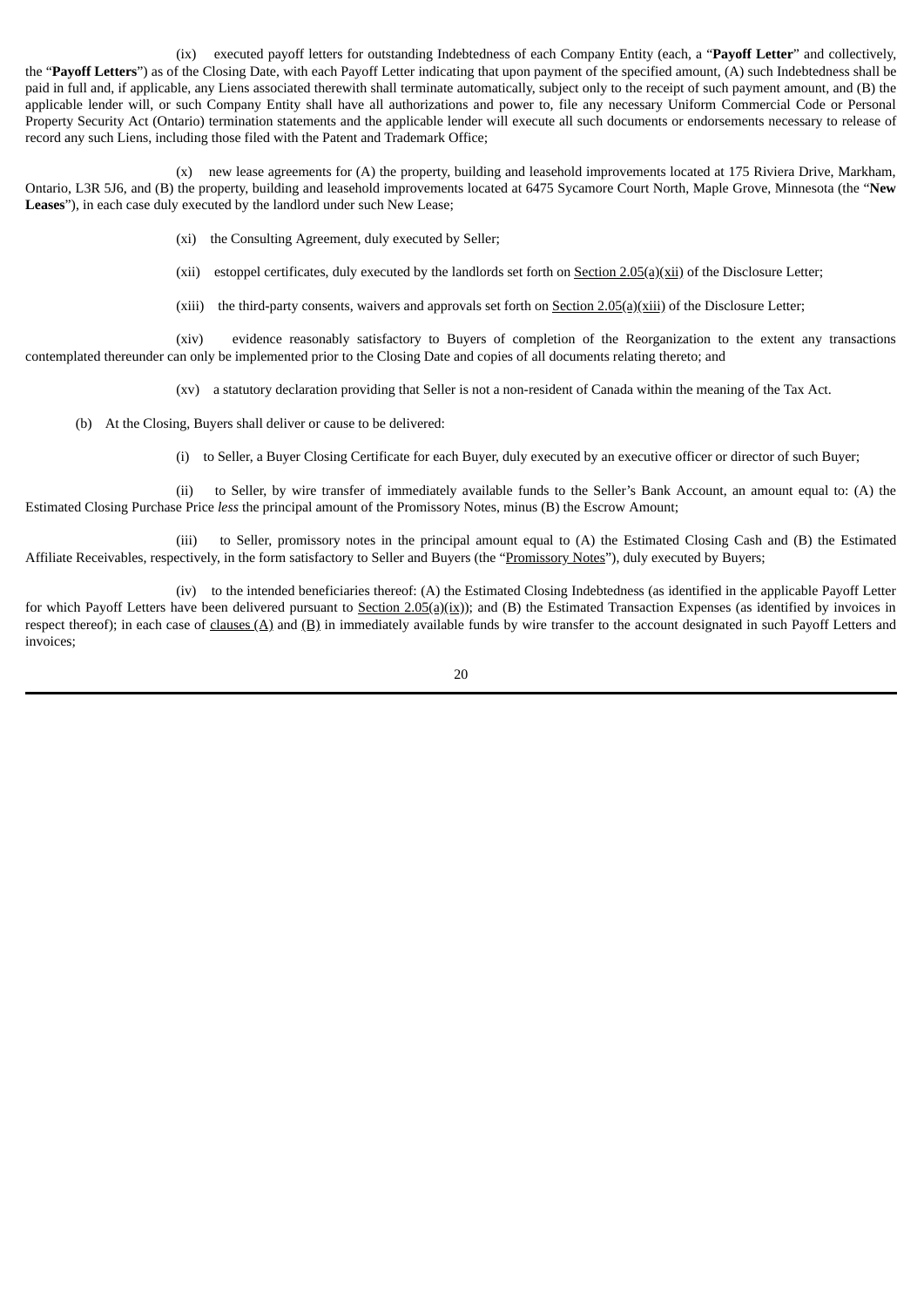(v) to the Escrow Agent, the Escrow Amount, in immediately available funds by wire transfer to the account designated by the Escrow Agent (the "**Escrow Account**"), to be held (A) to secure any payment owed by Seller pursuant to Section 2.06(d), and (B) as a nonexclusive means to fulfill the obligations of Seller pursuant to Article 9;

(vi) a certificate of the Secretary, an Assistant Secretary (or equivalent officer) or a director, of each Buyer certifying (A) that attached thereto are correct and complete copies of the resolutions adopted by the board of directors of such Buyer consenting to the acquisition of the Purchased Shares and authorizing the execution, delivery and performance of the Transaction Agreements to which such Buyer is a party and the consummation of the Transaction, and that all such resolutions are in full force and effect, and (B) the names and signatures of the officers of such Buyer authorized to sign the Transaction Agreements to which such Buyer is a party;

(vii) a good standing (or its equivalent) certificate with respect to each Buyer from such Buyer's jurisdiction of formation dated not more than 15 days prior to the Closing Date;

- (viii) the New Leases, duly executed by the applicable Company Entity;
- (ix) to Seller, the Escrow Agreement, duly executed by Buyers and the Escrow Agent;
- (x) the Consulting Agreement, duly executed by inTEST and Acculogic Inc.;
- (xi) a release from the Company Entities in favor of Seller in substantially the same form as the release set out in Section 9.08

of this Agreement; and

(xii) evidence reasonably satisfactory to Seller of completion of the Reorganization to the extent any transactions contemplated thereunder can only be implemented prior to the Closing Date and copies of all documents relating thereto.

(c) In the event that the Transaction Expenses and Indebtedness are Transaction Expenses or Indebtedness of a Company Entity, Buyers shall contribute to such Company Entity sufficient funds as a loan to such Company Entity all as directed by Buyers.

(d) Notwithstanding the foregoing, in the event that Seller, after exercising Reasonably Commercial Efforts, is unable to obtain and deliver to Buyers the items set forth in Section 2.05(a)(xii) or 2.05(a)(xiii) of this Agreement, Buyers, in their sole discretion, may either elect to exercise their rights under Article 10 hereof or may waive the delivery of such items and proceed to Closing; *provided*, *however*, that if Buyers elect to waive the delivery of such items, (i) Buyers agree that Seller shall have no Liability for any Damages resulting from the failure to fulfill such condition, and (ii) Seller shall, after the Closing, cooperate with Buyers and the Company Entities in attempting to obtain items as promptly thereafter as practicable.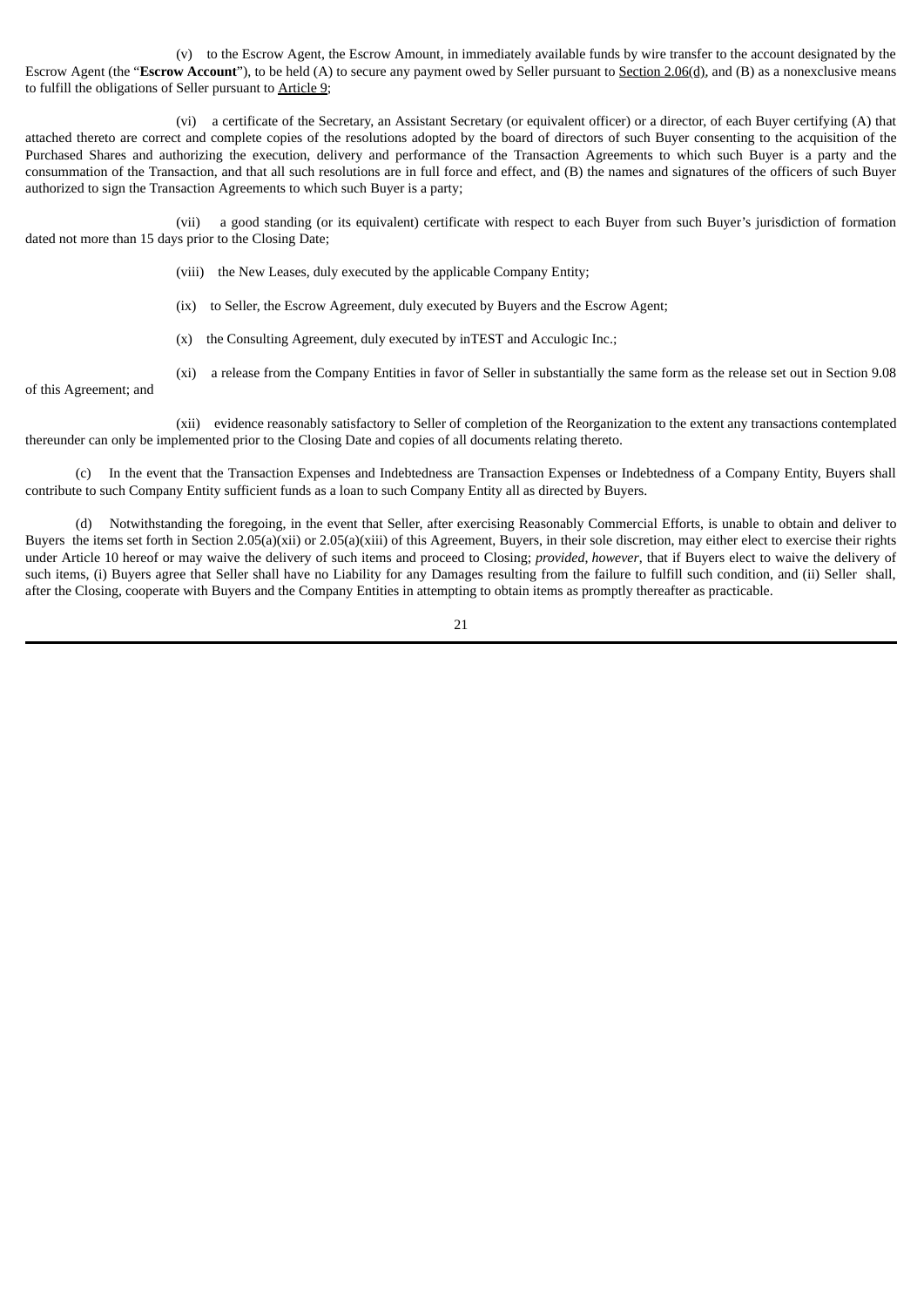#### Section 2.06 *Adjustment Amount*.

(a) Within ninety (90) calendar days after the Closing Date, Buyers shall prepare and deliver to Seller, Buyers' good faith calculation of: (A) Closing Net Working Capital calculated in accordance with the illustrative calculation set forth in Section 1.01(a) of the Disclosure Letter and the Accounting Principles, (B) Closing Indebtedness, (C) Closing Cash, (D) the Closing Net Working Capital Adjustment Amount, (E) Transaction Expenses, (F) Affiliate Receivables, and (G) on the basis of the foregoing, a calculation of the Closing Purchase Price (together with the calculations referred to in clauses (A) through (F) above, the "**Final Closing Statement**"). The Closing Net Working Capital, Closing Indebtedness, Closing Cash and Affiliate Receivables shall be prepared in accordance with the Accounting Principles and the defined terms used in this Section 2.06(a).

(b) Seller shall have 30 days after its receipt of the Final Closing Statement (the "**Review Period**") to review the Final Closing Statement. During the Review Period, Buyers shall provide Seller and its Representatives reasonable access to all relevant records, documentation, data and (subject to the execution of customary work paper access letters if requested) auditors of each Company Entity relating to Seller's review of the Final Closing Statement.

(c) If Seller disagrees with any of Buyers' calculations contained in any of the Final Closing Statement, Seller shall notify Buyers of such disagreement in writing by no later than the end of the Review Period (a "**Dispute Notice**"), setting forth in reasonable detail the particulars of such disagreement (including for each component of the calculations, the amount of Seller's calculation of such component and reasons for the difference). Any items not disagreed with in the Dispute Notice will be deemed to have been accepted by Seller. In the event that Seller does not provide a Dispute Notice by the end of the Review Period, Seller shall be deemed to have agreed to the Final Closing Statement (including the determinations included therein), which shall be final, binding and conclusive on Seller for all purposes hereunder. In the event a Dispute Notice is timely provided in accordance with this Section 2.06(c), Buyers and Seller shall work in good faith for a period of 30 days (or such longer period as they may mutually agree) to resolve any disagreements set forth in the Dispute Notice. If, at the end of such period, they are unable to resolve all disagreements set forth in the Dispute Notice, then any such remaining disagreements (such remaining disagreements, the "**Disputed Items**") shall be resolved by the Accounting Expert. Buyers and Seller shall promptly provide their assertions regarding the Disputed Items in writing to the Accounting Expert and to each other. The Accounting Expert shall be instructed to render its determination with respect to the Disputed Items as soon as reasonably possible (which the Parties agree should not be later than 45 days following the date on which the disagreement is referred to the Accounting Expert), and to send copies of such written determination to Buyers and Seller. The Accounting Expert shall base its determination solely on the written submissions of the Parties and shall not conduct an independent investigation. The Accounting Expert shall not assign a value to any Disputed Item submitted to the Accounting Expert greater than the greatest value for such item claimed by a Party (in the Final Closing Statement, in the case of claims by Buyers, or in the Dispute Notice, in the case of claims by Seller) or less than the smallest value for such item claimed by a Party (in the Final Closing Statement, in the case of claims by Buyers, or in the Dispute Notice, in the case of claims by Seller). The Accounting Expert may not award the Parties in the aggregate more than the amount in dispute. The determination of the Accounting Expert shall be final, conclusive and binding on the Parties. The date on which Closing Net Working Capital, Closing Indebtedness, Closing Cash, Closing Net Working Capital Adjustment Amount, Transaction Expenses, Affiliate Receivables and the Closing Purchase Price are finally determined in accordance with this Section 2.06(c) is hereinafter referred to as the "**Determination Date**." All fees and expenses of the Accounting Expert relating to the work, if any, to be performed by the Accounting Expert hereunder relating to the Disputed Items shall be borne between Buyers and Seller, based upon a fraction, the numerator of which is the portion of the aggregate amount of the Disputed Items not awarded to the applicable Party and the denominator of which is the aggregate amount of the Disputed Items. (For example, if Seller challenges items underlying the calculations of Closing Net Working Capital, Closing Indebtedness, Closing Cash, Transaction Expenses and/or Affiliate Receivables in the net amount of \$1,000,000, and the Accounting Expert determines that Seller has a valid claim for \$400,000 of the \$1,000,000, Seller shall bear 60% of the fees and expenses of the Accounting Expert and Buyers shall bear 40% of the fees and expenses of the Accounting Expert.)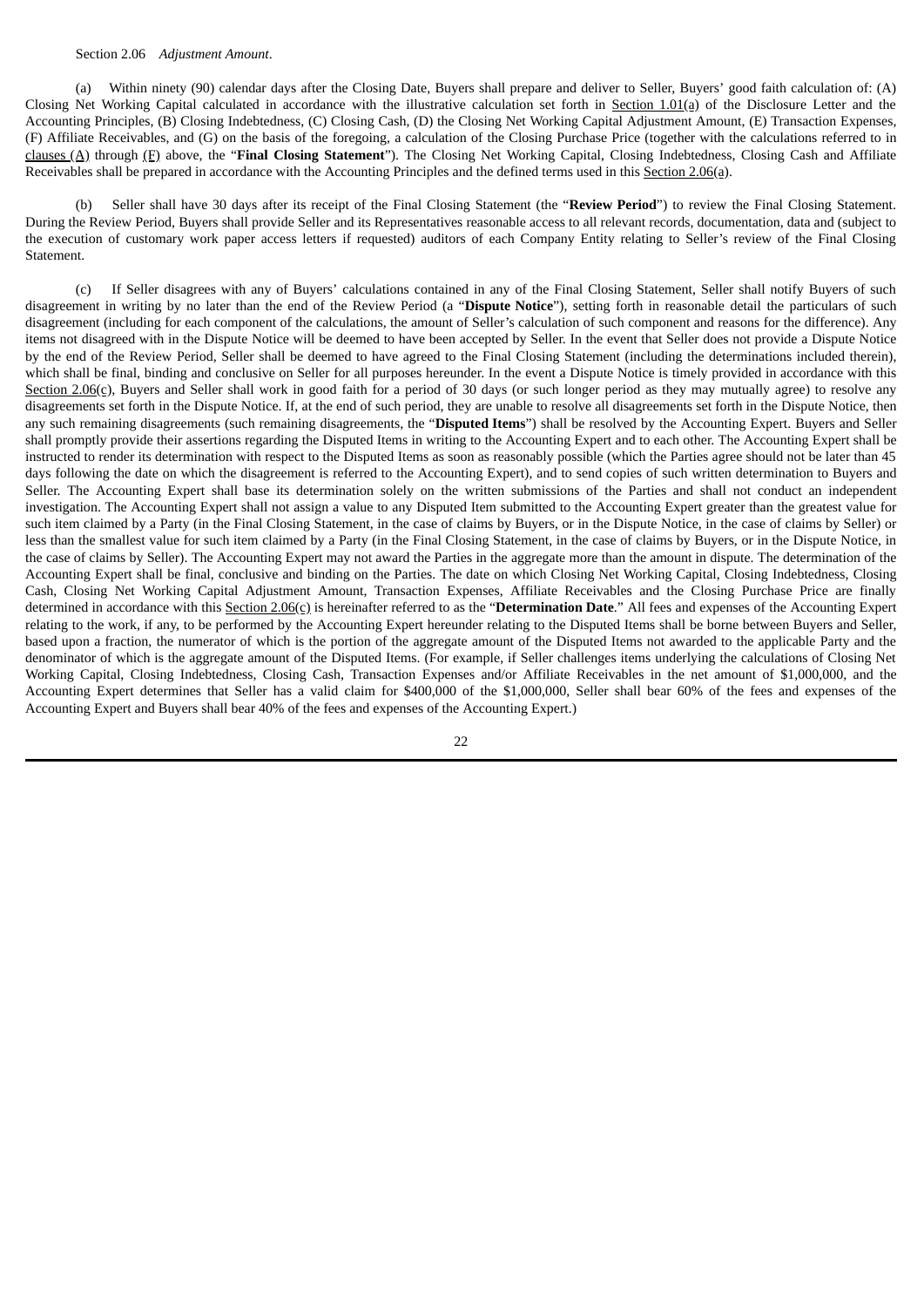(d) The Adjustment Amount shall be paid as follows:

(i) If the Adjustment Amount is a positive number (such amount, the "**Increase Amount**"), then, promptly following the Determination Date, and in any event within five (5) Business Days of the Determination Date, Buyers shall pay to Seller an amount, in immediately available funds by wire transfer to Seller's Bank Account, equal to the Increase Amount.

(ii) If the Adjustment Amount is a negative number (the absolute value of such amount, the "**Deficit Amount**"), then, promptly following the Determination Date, and in any event within five (5) Business Days of the Determination Date, Seller shall pay to Buyers an amount equal to the Deficit Amount, and if Seller fails to make such payment within such five (5) Business Day period then Buyers may deliver written instructions to the Escrow Agent in accordance with the Escrow Agreement to pay to Buyers, from the Escrow Amount, the Deficit Amount, in each case by wire transfer of immediately available funds to the account designated by Buyers.

(iii) In the event that Buyers, pursuant to Section  $2.06(d)(ii)$ , determine to have the Escrow Agent pay to Buyers, from the Escrow Amount, the Deficit Amount, Seller agrees to, promptly following the date of such payment, and in any event within five (5) Business Days of date of such payment, pay in to the Escrow Account an amount equal to the Deficit Amount.

Section 2.07 *Withholding*. Except with respect to any payments in the nature of compensation, the Parties do not expect that tax withholding will be required in connection with consideration otherwise payable to any Person pursuant to this Agreement under the Code, the Tax Act or any provision of state, local or foreign Tax Law; *provided, however*, that in the event Buyers or any of each of their respective Affiliates, successors or assigns, as applicable, are required to deduct and withhold any amount under the Code, the Tax Act or any provision of state, local or foreign Tax Law, with respect to the making of payments otherwise payable under this Agreement (excluding any payments in the nature of compensation), Buyers shall provide Seller with prior written notice of the intent to withhold on such amounts at least two (2) Business Days prior to the date that such payment is required to be made to give Seller the opportunity to provide such additional documentation necessary to mitigate or eliminate such withholding and, thereafter, Buyers or any of their respective Affiliates, successors or assigns, as applicable, shall be entitled to withhold and deduct such amounts from such payments. To the extent that amounts are so withheld by Buyers or any of their respective Affiliates, successors or assigns, as applicable, and paid over to the applicable Governmental Authority, such withheld amounts shall be treated for all purposes of this Agreement as having been paid to the Person in respect of whom such deduction and withholding was made.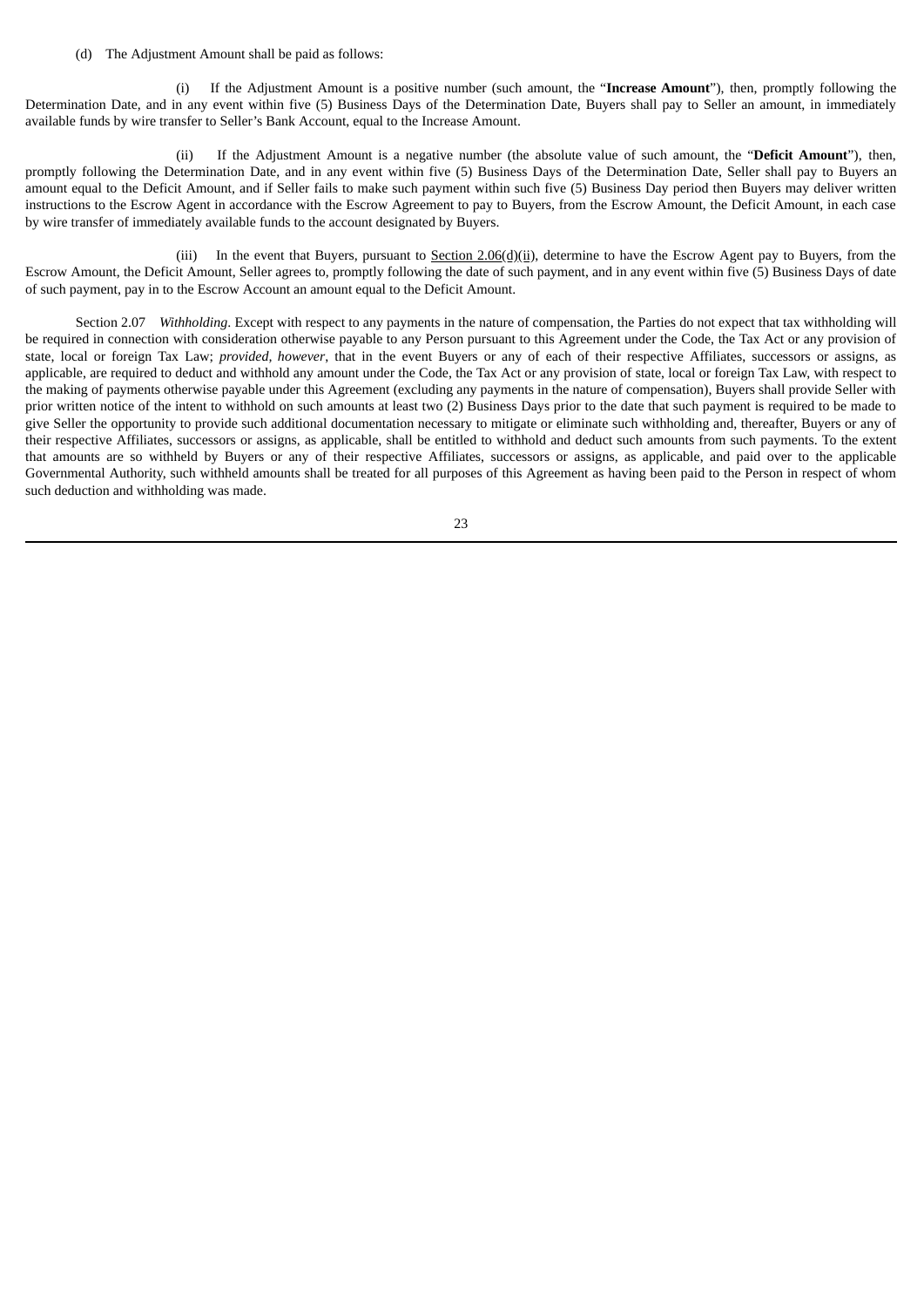Section 2.08 *Post-Closing Amalgamation*. Buyer has indicated it intends to cause Acquireco, Acculogic Inc., Acculogic CAN and Holdco to amalgamate and continue as inTEST Canada Incorporated with effect on the day immediately following the Closing Date. Buyer agrees to provide to the Seller a copy of the filed Articles of Amalgamation promptly after filing.

## **ARTICLE 3 REPRESENTATIONS AND WARRANTIES REGARDING SELLER**

Seller hereby represents and warrants to Buyers as follows:

Section 3.01 *Existence and Power; Authorization; Enforceability*.

(a) Seller has all requisite individual power, authority and capacity to enter into this Agreement and the other Transaction Agreements to which Seller is a party, to perform Seller's obligations hereunder and thereunder (including transferring and delivering to Buyers valid title to the Purchased Shares) and to consummate the Transaction. The execution, delivery and performance by Seller of this Agreement and the other Transaction Agreements to which Seller is a party, and the consummation by Seller of the Transaction, have been duly and validly authorized by all necessary actions, and no other action on the part of Seller is necessary to authorize the execution, delivery and performance by Seller of this Agreement and the other Transaction Agreements to which Seller is a party, and the consummation by Seller of the Transaction.

(b) This Agreement and the other Transaction Agreements to which Seller is a party have been duly executed and delivered by Seller, and assuming the due authorization, execution and delivery by Buyers of this Agreement and the other Transaction Agreements to which a Buyer is a party, this Agreement and the other Transaction Agreements to which Seller is a party constitute the valid, binding and enforceable agreement of Seller, subject, in the case of enforceability, to applicable bankruptcy, insolvency, fraudulent conveyance, reorganization, moratorium and similar Laws affecting creditors' rights generally and subject, as to enforceability, to general principles of equity (collectively, the "**Enforceability Exception**").

Section 3.02 *Governmental Consents*. No consents, waivers, notices, Permits or exemptions of, or other actions by, or registrations, declarations or filings with, any Governmental Authority are required by Seller in connection with the execution, delivery and performance of this Agreement or the other Transaction Agreements, nor the consummation by Seller of the Transaction, other than those set forth on Section 3.02 of the Disclosure Letter (the "**Seller Governmental Consents**").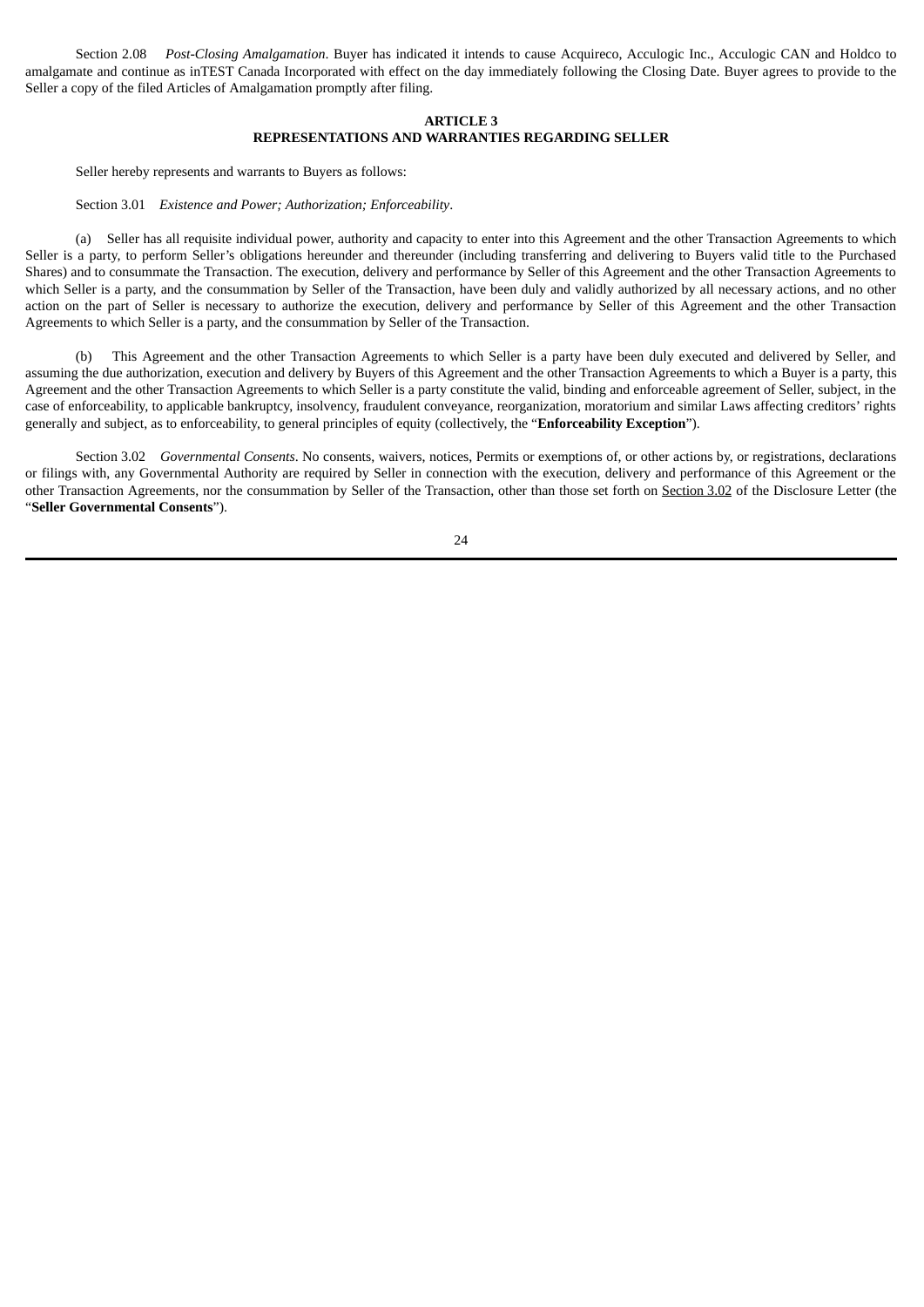Section 3.03 *Non-Contravention*. Neither the execution, delivery and performance by Seller of this Agreement or any other Transaction Agreement to which Seller is a party nor the consummation by Seller of the Transaction, nor compliance by Seller with any of the terms or provisions of this Agreement or any other Transaction Agreement to which Seller is a party (a) assuming receipt of the Seller Governmental Consents, (i) violate any Law or Order applicable to such Seller, or (ii) except as set forth on Section 3.03(a)(ii) of the Disclosure Letter, require any consent, waiver, notice, filing or other action by or with any Person under, constitute a default under, or give rise to any right of termination, cancellation or acceleration of any right or obligation under any Contract to which Seller is a party or by which Seller's assets are bound, or (b) result in the creation or imposition of any Lien on any asset of Seller or the Company Entities, except for any Permitted Liens.

Section 3.04 *Title*. Seller is the sole record and beneficial owner, and has good and valid title to, the Purchased Shares, free and clear of all Liens except those imposed by applicable securities Laws. The instruments of transfer to be delivered by Seller to Buyers at the Closing will be sufficient to transfer the entire legal and beneficial ownership of the Purchased Shares to Buyers and, immediately following the Closing, Buyers will be the record and beneficial owner of the Purchased Shares, and have good and valid title to the Purchased Shares, free and clear of all Liens except those imposed by applicable securities Laws. Seller is not a non-resident of Canada within the meaning of the Tax Act.

Section 3.05 *Finders*' *Fees*. Except as set forth on Section 3.05 of the Disclosure Letter, there is no investment banker, broker, finder, financial advisor or other intermediary that has been retained by or is authorized to act on behalf of Seller, who might be entitled to any fee or commission from any Company Entity in connection with the Transaction.

Section 3.06 *Litigation*. Seller is not a claimant or defendant in, or otherwise a party to, any Legal Proceeding or, to the Knowledge of the Seller, threatened Legal Proceeding against Seller or otherwise affecting Seller that would have or would reasonably be expected to have a Material Adverse Effect or prevent or materially impair Seller's ability to consummate the Transaction.

## **ARTICLE 4 REPRESENTATIONS AND WARRANTIES REGARDING THE COMPANY ENTITIES**

Seller hereby represents and warrants to Buyers as follows:

#### Section 4.01 *Existence and Power; No Subsidiaries*.

(a) Acculogic CAN is a corporation duly incorporated, validly existing and in good standing (or its equivalent) under the Laws of the Province of Ontario. Acculogic DE is a corporation duly incorporated, validly existing and in good standing (or its equivalent) under the Laws of the State of Delaware. Holdco is a corporation duly incorporated, validly existing and in good standing (or its equivalent) under the Laws of the Province of Ontario. Acculogic Inc. is a corporation duly incorporated, validly existing and in good standing (or its equivalent) under the Laws of the Province of Ontario. Acculogic GmbH is a limited liability company duly organized and validly existing under the Laws of Germany. Each Company Entity has all requisite corporate power required to own, operate or lease the properties and assets now owned, operated or leased by it and to carry on its business as it is currently conducted, and is duly qualified to transact business as a foreign corporation in each jurisdiction where the conduct of its business requires such qualification, except where the failure to be so qualified would not reasonably be expected to have, individually or in the aggregate, a Material Adverse Effect. Section 4.01(a)(i) of the Disclosure Letter contains a complete and accurate list of each jurisdiction in which each Company Entity is qualified to do business as a foreign business entity. Section 4.01(a)(ii) of the Disclosure Letter contains a complete and accurate list of all assumed or fictitious names of each Company Entity used within the last five (5) years and the corresponding jurisdiction(s) in which each Company Entity has registered such assumed or fictitious names.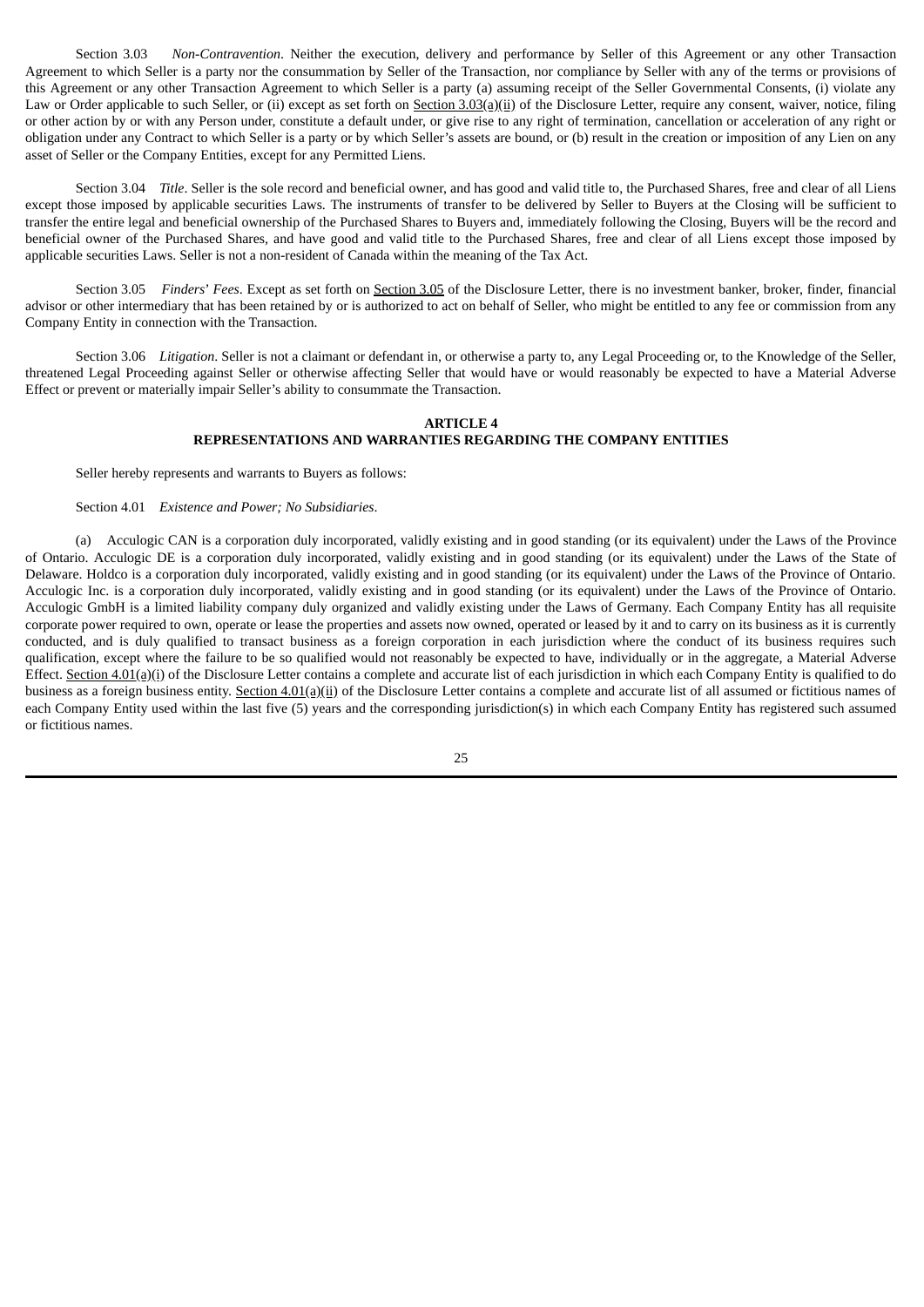(b) Each Company Entity has made available to Buyers correct and complete copies of the Organizational Documents of such Company Entity. Such Organizational Documents are in full force and effect and no Company Entity is not in violation of any provisions of such Company Entity's Organizational Documents.

(c) Acculogic DE (i) has no Subsidiaries, and (ii) does not own, directly or indirectly, any Equity Securities of any Person.

(d) Each of Acculogic Inc. and Acculogic GmbH is a wholly-owned subsidiary of Acculogic CAN. Except for Acculogic CAN's ownership of Acculogic Inc. and Acculogic GmbH and Holdco's ownership of 1,238 Class A Common Shares of Acculogic CAN (the "**Holdco Acculogic CAN Shares**"), no Company Entity owns of record or beneficially, directly or indirectly, any Equity Securities of any other Person.

## Section 4.02 *Authorization; Enforceability*.

(a) The execution, delivery and performance by each Company Entity of the Transaction Agreements to which such Company Entity is a party, and the consummation by each Company Entity of the Transaction, are within the corporate or other company power of each such Company Entity. The execution, delivery and performance by each Company Entity of the Transaction Agreements to which such Company is a party, and the consummation by each Company Entity of the Transaction, have been duly and validly authorized by all necessary actions (including any action by directors or shareholders, stockholders or other owners of each Company Entity), and no other action on the part of any Company Entity is necessary to authorize the execution, delivery and performance by each such Company Entity of the Transaction Agreements to which such Company Entity is a party, and the consummation by each such Company Entity of the Transaction.

(b) The Transaction Agreements to which each Company Entity is a party have been duly executed and delivered by such Company Entity, and assuming the due authorization, execution and delivery by Buyers of the Transaction Agreements to which a Buyer is a party, the Transaction Agreements to which each Company Entity is a party constitute the valid, binding and enforceable agreement of such Company Entity, subject to the Enforceability Exceptions.

Section 4.03 *Governmental Consents*. No consents, waivers, notices, Permits or exemptions of, or other actions by, or registrations, declarations or filings with, any Governmental Authority are required by any Company Entity in connection with the execution, delivery and performance by each Company Entity of the Transaction Agreements to which such Company Entity is a party, nor the consummation by Seller or any Company Entity of the Transaction, other than those set forth on Section 4.03 of the Disclosure Letter (the "**Acculogic Governmental Consents**").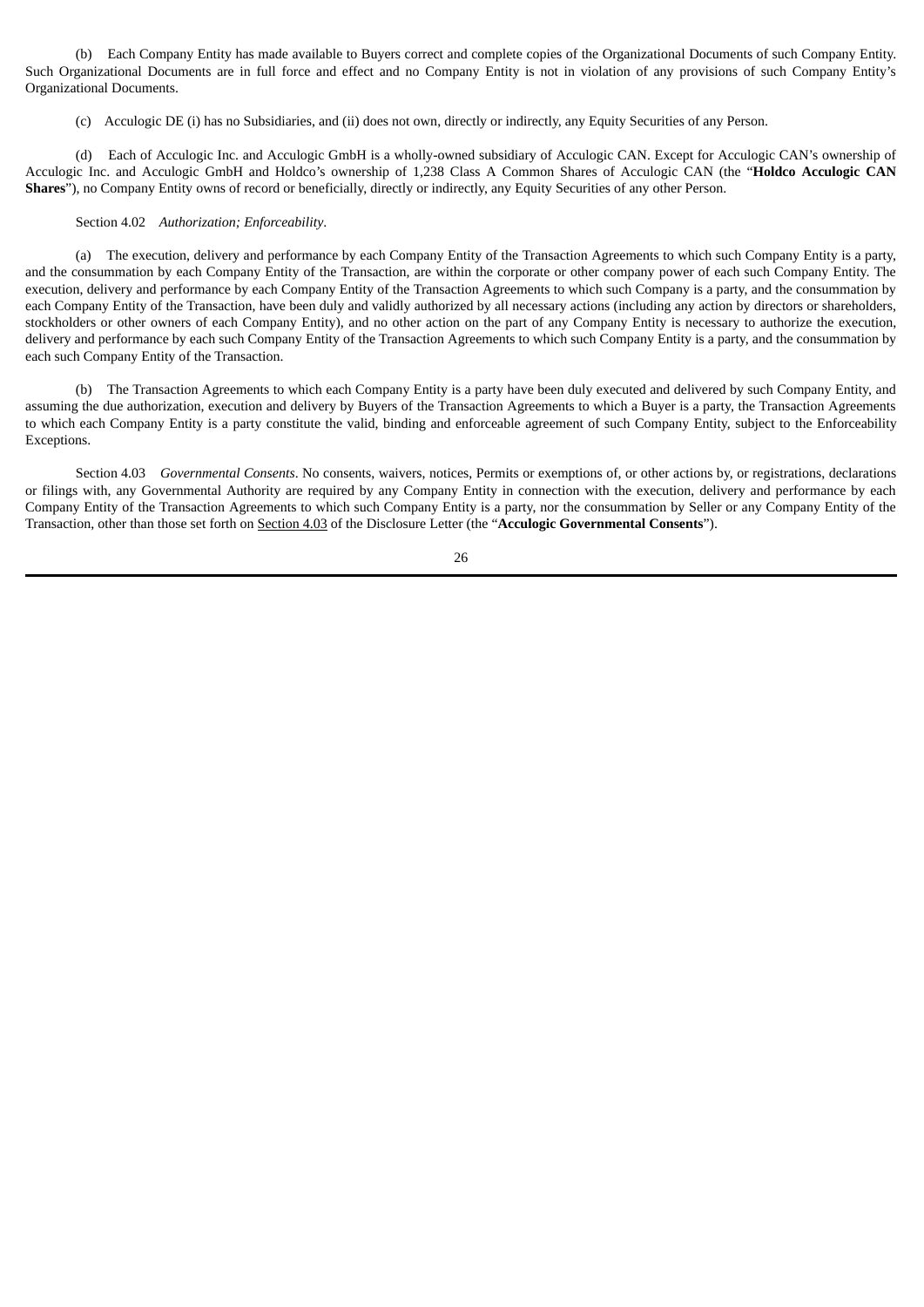Section 4.04 *Non-Contravention*. Neither the execution, delivery and performance by a Company Entity of the Transaction Agreements to which such Company Entity is a party nor the consummation by any Company Entity of the Transaction, nor compliance by a Company Entity with any of the terms or provisions of the Transaction Agreements to which such Company Entity is a party (a) conflict with or violate the Organizational Documents of such Company Entity, (b) assuming receipt of the Acculogic Governmental Consents, (i) violate any Law or Order applicable to such Company Entity, or (ii) except as set forth on  $Section 4.04(b)(ii)$  of the Disclosure Letter, require any consent, waiver, notice, filing or other action by or with any Person under,</u> constitute a default under, or give rise to any right of termination, cancellation or acceleration of any right or obligation under any Material Contract to which a Company Entity is a party or by which its assets are bound, or (c) result in the creation or imposition of any Lien on any asset of any Company Entity, except for any Permitted Liens.

Section 4.05 *Capitalization and Ownership of the Purchased Shares*. Except for the Purchased Shares and the Holdco Acculogic CAN Shares, there are no issued or outstanding Equity Securities of Acculogic CAN, Holdco or Acculogic DE. The Purchased Shares and the Holdco Acculogic CAN Shares have been duly authorized and are validly issued, fully paid and non-assessable, and are owned of record and beneficially by Seller and Holdco, as applicable, and are free of any preemptive rights in respect thereto, and were not issued in violation of any preemptive rights, call options, rights of first refusal, subscription rights, transfer restrictions (other than those imposed by securities Laws) or similar rights of any Person or applicable Law. There are no Contracts to which a Company Entity or Seller is a party or by which it is bound relating to the issuance, repurchase, exchange, conversion, transfer, disposition redemption or acquisition of any Equity Securities of any Company Entity. Except pursuant to this Agreement, neither Seller nor any Company Entity has granted, directly or indirectly, to any Person any right to acquire any Equity Securities of any Company Entity or any right or privilege capable of the right to acquire any Equity Securities of any Company Entity. Neither Seller nor any Company Entity is a party to any voting trust, proxy or other agreement or understanding with respect to the voting of any Equity Securities of any Company Entity and there are no contractual equityholder preemptive or similar rights, rights of first refusal, rights of first offer or registration rights in respect of any Equity Securities of any Company Entity.

Section 4.06 *Financial Statements*.

(a) Section 4.06(a) of the Disclosure Letter contains correct and complete copies of:

(i) the reviewed financial statements of Acculogic Inc. as of August 31, 2019, consisting of the reviewed balance sheet and the related reviewed statements of operation and retained earnings and cash flows for the fiscal year ended on such date;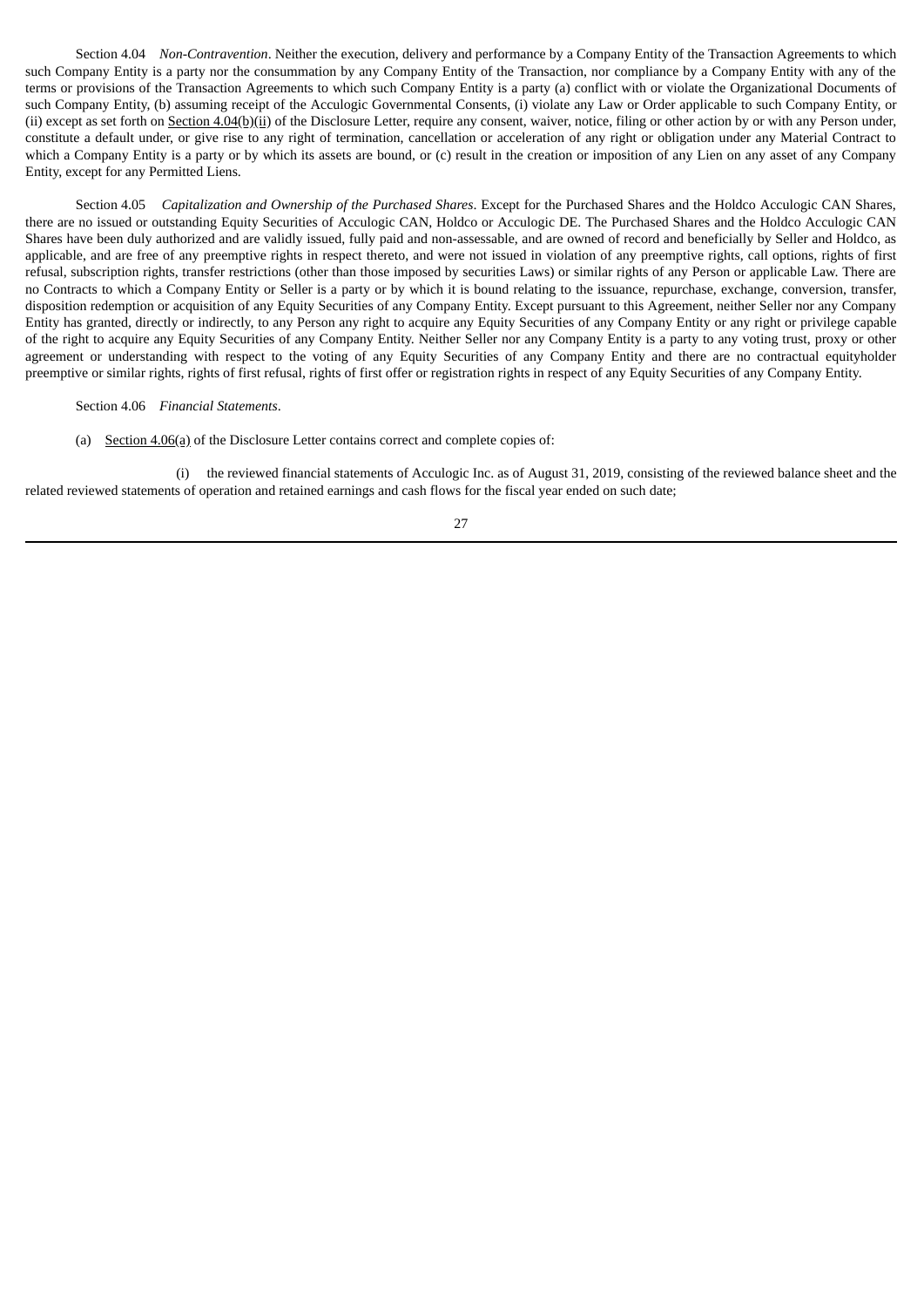(ii) the notice to reader financial statements of Acculogic CAN as of August 31, 2019, consisting of the balance sheet and the related statements of operations and deficit for the fiscal year ended on such date;

(iii) a management prepared balance sheet for Acculogic DE as of August 31, 2019;

(iv) a management prepared trial balance for Holdco as of August 31, 2019 and 2020;

(v) the combined notice to reader financial statements of the Company Entities (other than Holdco) as of August 31, 2019 and August 31, 2020, consisting of a combined balance sheet and the related combined statements of operations and retained earnings for the fiscal year ended on such date;

(vi) the combined notice to reader financial statements of the Company Entities (other than Holdco) as of August 31, 2021, consisting of a combined balance sheet and the related combined statements of operations and retained earnings for the fiscal year ended on such date;

(vii) a management prepared trial balance sheet for Holdco as of August 31, 2021 and 2020 (the items referenced in (vii) and (vii) above collectively called "**2019-2021 Financial Statements**" and the items referenced in (vi) and (vii) above collectively called the "**2021 Financial Statements**"); and

(viii) a management prepared balance sheet for each Company Entity (other than Holdco) as of October 31, 2021 (each a "**Latest Balance Sheet**" and collectively, the "**Latest Balance Sheets**");

(the Latest Balance Sheets, together with the 2019 - 2021 Financial Statements, are collectively referred to herein as the "**Financial Statements**").

Except for the absence of notes and subject to normal recurring year-end adjustments (the effect of which is not, individually or in the aggregate, material), each of the 2019-2021 Financial Statements and the Latest Balance Sheets has been prepared in accordance with ASPE, and fairly present the financial position and results of operations of the Company Entities as of the respective dates and for the periods referred to in such Financial Statements.

(b) Each Company Entity maintains a system of internal accounting controls sufficient to provide reasonable assurance that (i) transactions of such Company Entity are executed in accordance with management's authorization, (ii) transactions are recorded as necessary to permit preparation of financial statements of such Company Entity in conformity with ASPE or GAAP, as applicable, applied on a consistent basis and to maintain accountability for assets, (iii) access to assets is permitted only in accordance with management's authorization, and (iv) the recorded accountability for assets is compared with the existing assets at reasonable intervals and appropriate action is taken with respect to any differences ("**Internal Controls**"). Neither Seller nor any Company Entity has received notice from an independent auditor of (x) any significant deficiency or weakness in the system of Internal Controls utilized by the Company Entities, (y) any facts, that in their totality, reasonably constitute fraud that involves any Company Entity or Seller's management or other employees who have a role in the preparation of financial statements or the Internal Controls utilized by any Company Entity, or (z) any claim or allegation regarding any of the foregoing.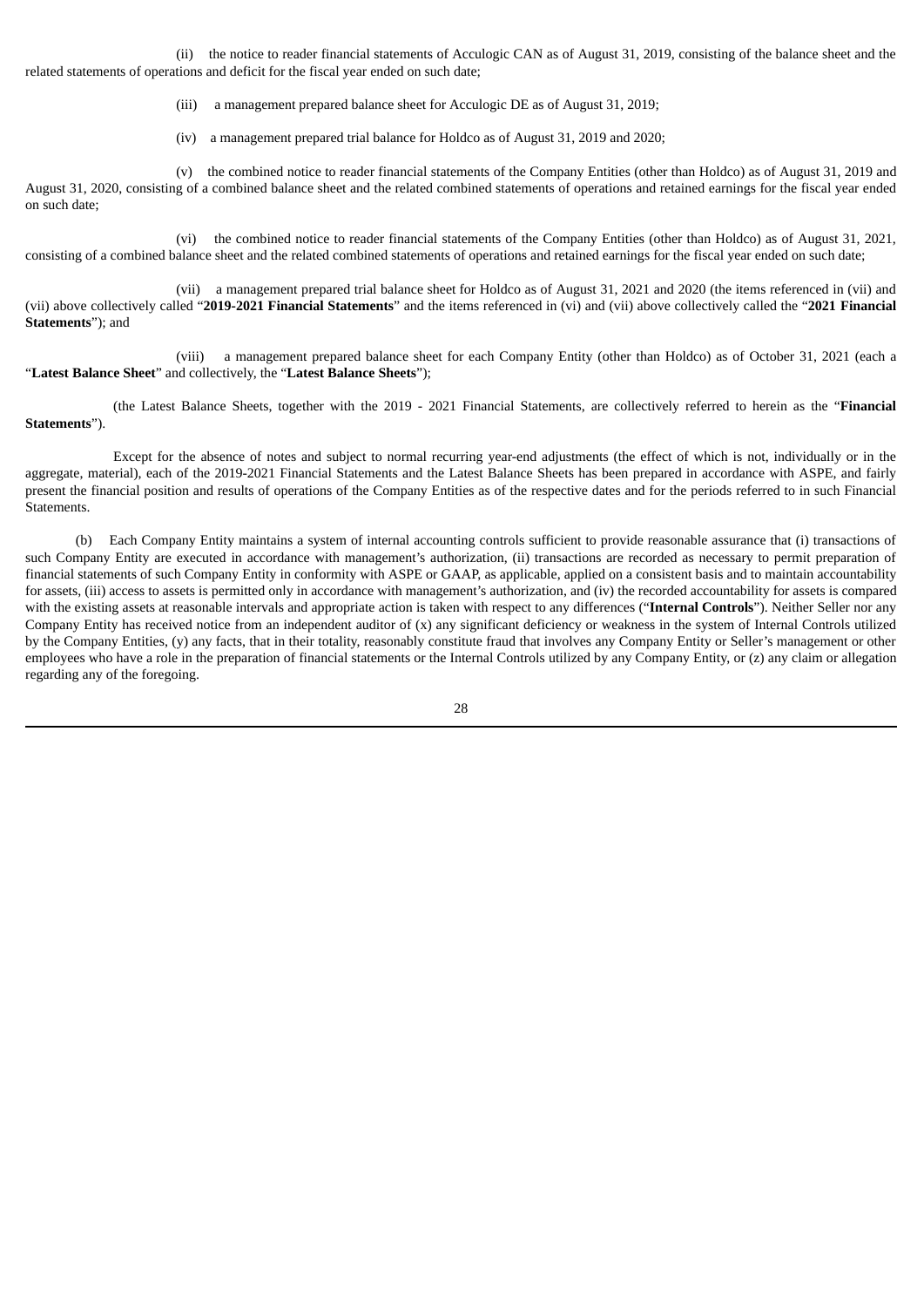(c) The books and records of each Company Entity (i) are complete and correct in all material respects, and all transactions to which such Company Entity is or has been a party are accurately reflected therein, (ii) reflect all discounts, returns and allowances granted by such Company Entity with respect to the periods covered thereby, (iii) have been maintained in accordance with customary and sound business practices, (iv) form the basis of the Financial Statements, and (v) reflect the assets, Liabilities, financial position, results of operations and cash flows of such Company Entity.

Section 4.07 *Absence of Certain Changes*. Since August 31, 2020, (a) the Company Entities have conducted the Business in the ordinary course of business consistent with past practice, (b) there has not been any event, occurrence, development or state of circumstances or facts that has had or would reasonably be expected to have, individually or in the aggregate, a Material Adverse Effect, and (c) except as set forth on Section 4.07 of the Disclosure Letter, no Company Entity has:

(a) made any change in its (i) accounting methods, principles or practices, (ii) Tax reporting practices, or (iii) cash management practices (including with respect to accounts receivable);

(b) (i) settled or compromised any Tax claim, audit, or assessment, (ii) made, changed or revoked any Tax election, (iii) adopted or changed any annual Tax accounting period, or method of Tax accounting, (iv) amended any Tax Return or claim for refund, or (v) consented to any extension or waiver of the limitations period applicable to any claim or assessment in respect of Taxes or surrendered any right or claim to refund of Taxes;

(c) waived, compromised, canceled, terminated, abandoned, allowed to lapse, assigned or granted any rights in, allowed to expire or released any right under any Contract to which such Company Entity is a party or any Business Intellectual Property Right, or made any write-off or write-down of or made any determination to write-off or write-down any of its assets or properties, except in the ordinary course of business consistent with past practice;

(d) terminated, modified or amended any Material Contract, except such terminations, modifications or amendments entered into in the ordinary course of business consistent with past practice;

(e) made any capital expenditures or commitments in excess of an aggregate of \$25,000, or suffered any damages to or destruction of any tangible assets (whether or not covered by insurance), involving amounts that exceed \$25,000 in the aggregate, or experienced any changes in the amount and scope of insurance coverage;

(f) suffered (i) any shortages, cessation or interruption of supplies, utilities, or other services required to conduct the Business, or (ii) any loss of a Material Customer or Material Supplier;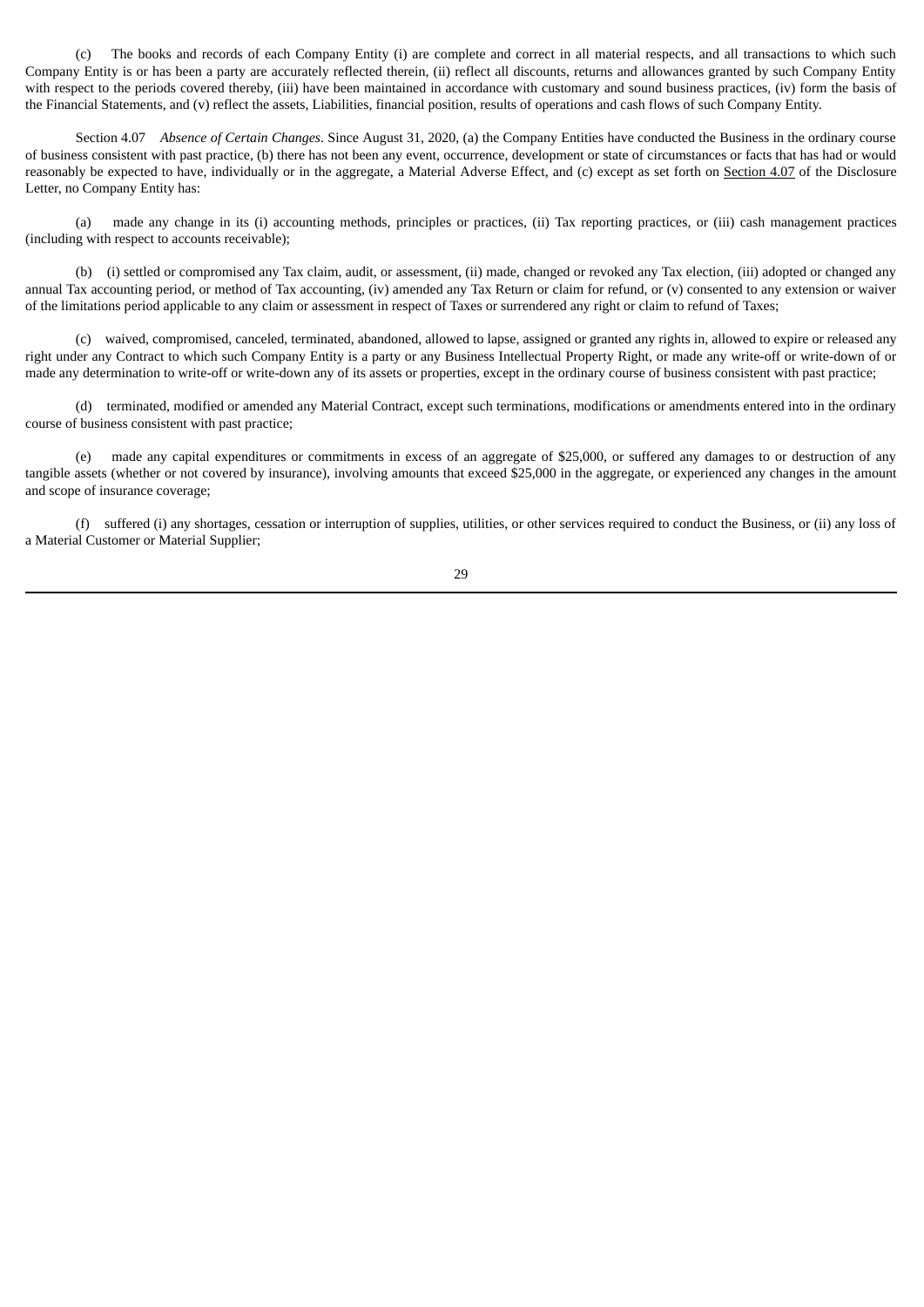(g) incurred, assumed or paid any Liabilities, other than in the ordinary course of business consistent with past practice, or failed to pay or discharge when due any accounts payable or other Liabilities;

(h) sold, assigned, transferred, conveyed, leased, pledged, encumbered or otherwise disposed of any assets or properties, other than dispositions of inventory in the ordinary course of business consistent with past practice;

(i) acquired any properties or assets or entered into any other transaction, other than in the ordinary course of business consistent with past practice, or effected any merger, consolidation, recapitalization, redemption, reclassification, split or similar change in its capitalization;

(j) amended or modified its Organizational Documents;

(k) (i) adopted a plan of complete or partial liquidation, dissolution, restructuring, recapitalization or other reorganization or (ii) entered into any Contract providing for acceleration of payment or performance as a result of a change of control;

(l) made (i) any change in the rate of compensation, commission, bonus or other remuneration payable, or agreed to pay, any bonus, incentive, retention or other compensation, or any change in control payment, to or in respect of any Business Employee, or (ii) entered into any new, or amended or terminated any existing, Employee Benefit Plan;

(m) experienced a breach of such Company Entity's information technology systems, networks, and/or services, or any unauthorized use, access, or disclosure of Personal Information in such Company Entity's possession, custody, or control; or

(n) agreed to or obligated itself to do any of the foregoing.

Section 4.08 *No Undisclosed Material Liabilities*. The Company Entities have not incurred any Liabilities, other than (a) Liabilities set forth on the 2021 Financial Statements, (b) Liabilities incurred in the ordinary course of business consistent with past practice since the date of the 2021 Financial Statements, and (c) Liabilities incurred in connection with this Agreement and the Transaction.

## Section 4.09 *Material Contracts*.

(a) Section 4.09(a) of the Disclosure Letter sets forth a correct and complete list of the following Contracts to which any Company Entity is a party or under which any Company Entity has continuing Liabilities that fall within the following categories (collectively, the "**Material Contracts**"):

(i) any lease or sublease related to the Leased Real Property;

(ii) any Contract (excluding any Employee Benefit Plan set forth on  $Section 4.17(a) of the Disclosure Letter) for the purchase$ </u> of services or products providing for either (A) annual payments by a Company Entity of \$25,000 or more; or (B) anticipated receipts by a Company Entity of more than \$25,000 in any calendar year;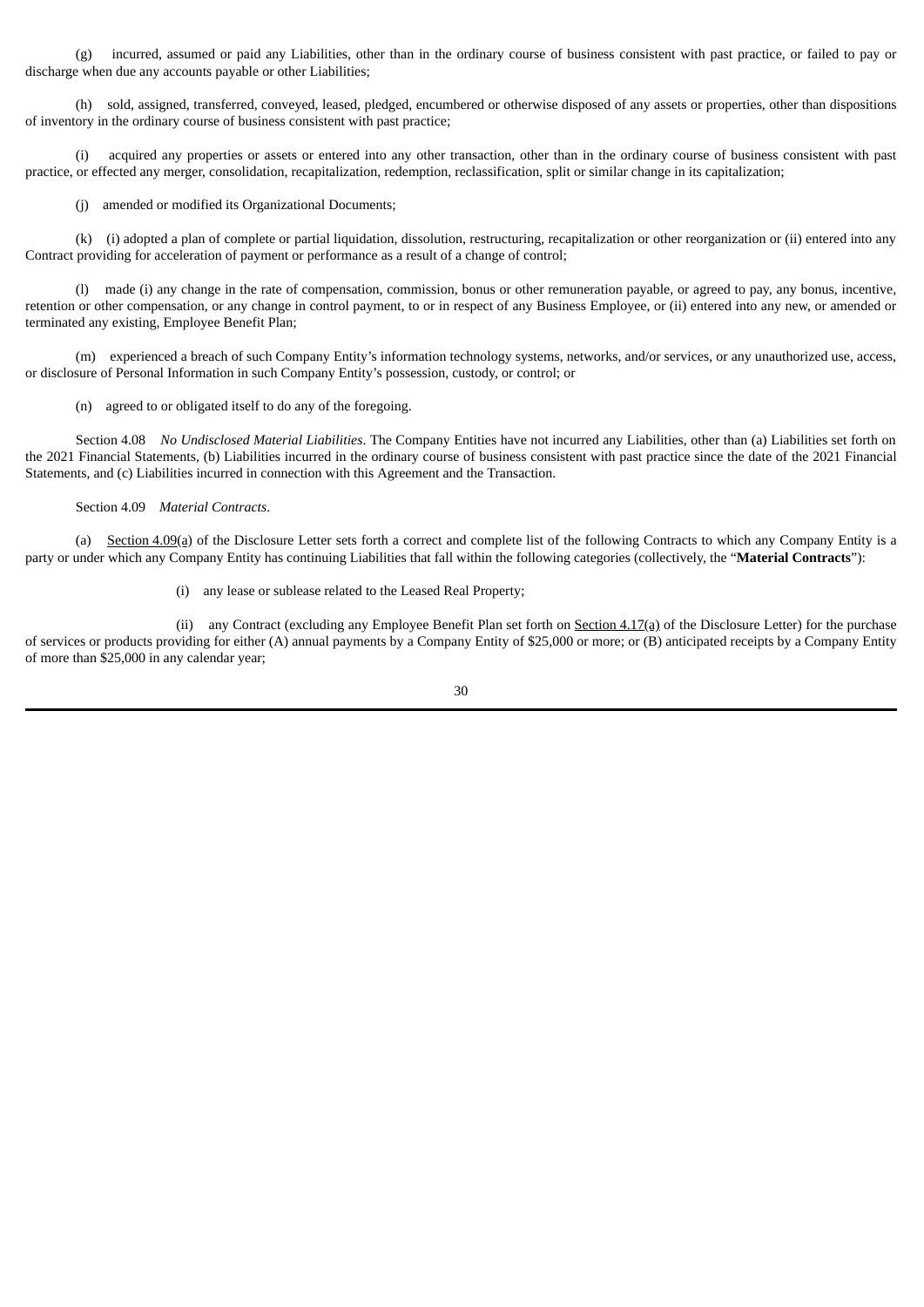(iii) any Contract that provides for indemnification by a Company Entity entered into outside of the ordinary course of business consistent with past practice;

(iv) any Contract that relates to the sale of any Company Entity's assets, other than in the ordinary course of business consistent with past practice;

(v) any partnership, joint venture or other similar Contract;

(vi) any Contract relating to the acquisition or disposition of any business, any stock or assets of any other Person or any real property (whether by merger, sale of stock, sale of assets or otherwise) pursuant to which a Company Entity has continuing obligations following the Closing Date;

(vii) any Contract as obligor or guarantor relating to Indebtedness;

(viii) any Contract that limits, purports to limit, impedes, interferes with or restricts the ability of a Company Entity or any of its Affiliates to (A) compete with any Person in a product line or line of business, (B) operate in any geographic location, (C) engage in any line of business, or (D) solicit for employment, hire or employ any Person;

(ix) any option, license, franchise or similar Contract;

(x) any Contract that obligates a Company Entity to conduct business on an exclusive or preferential basis, that contains a "most favored nation" or similar covenant with any Person or that contains an exclusivity, requirements, "take or pay" or similar provision binding on a Company Entity;

(xi) any Contract with a Governmental Authority;

(xii) any Contract pursuant to which a Company Entity grants or is granted a license or right to use, or covenant not to be sued under, any Intellectual Property Rights other than (A) licenses for commercially available Software that are generally available on nondiscriminatory pricing terms which have an aggregate annual cost of \$25,000 or less, and (B) non-exclusive licenses granted to, or by, a Company Entity in the ordinary course of business consistent with past practice;

(xiii) any Contracts between or among a Company Entity, on the one hand, and Seller, any Affiliate of Seller or any other Company Entity, on the other hand, but not including any Contracts regarding any Employee Benefit Plan set forth on Section 4.17(a) of the Disclosure Letter;

(xiv) any collective bargaining agreement to which a Company Entity is a party and any other Contract with a labor union or association or employee association representing any Business Employee;

(xv) any employment, change of control, golden parachute, termination, severance, retention, consulting or restrictive covenant Contract with any current or former (A) officer, director or manager of a Company Entity, (B) any Business Employee (other than oral employment Contracts terminable at will without any further obligation of a Company Entity), or (C) independent contractor;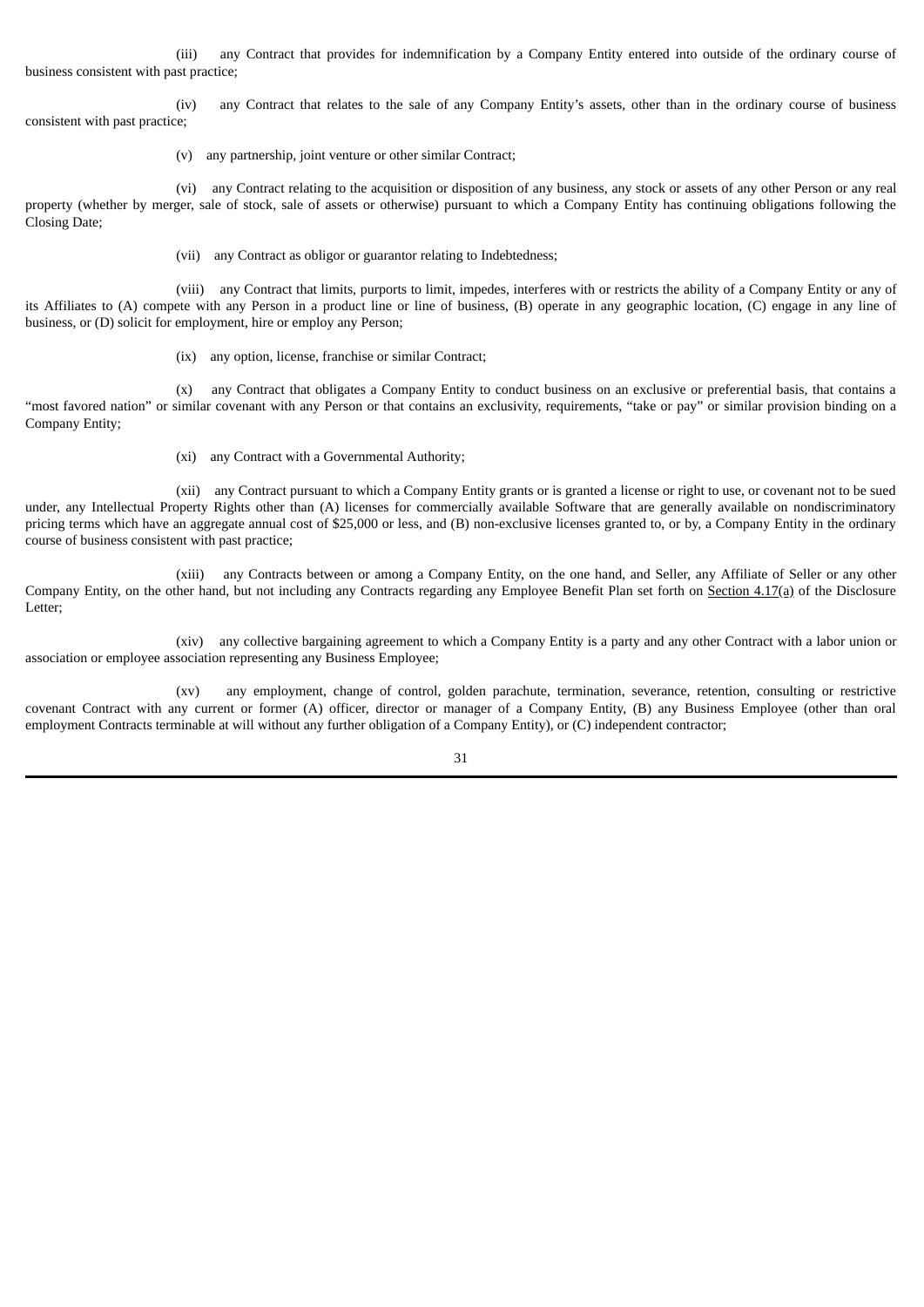(xvi) any Contract pursuant to which a consent or waiver of, or notice to, a counterparty thereto is required in connection with the consummation of the Transaction;

(xvii) any Contract that grants any right of first refusal, right of first offer, or similar right with respect to any assets, rights or properties of a Company Entity;

(xviii) any manufacturing Contract;

(xix) any Contract relating to the distribution, marketing or advertising of any of the Products;

(xx) any Contract between a Company Entity, on the one hand, and any distributors, manufacturers' agents or selling agents, on the other hand, or pursuant to which a Company Entity sells or distributes products or pays a commission to a Person with respect to the sale of the Products;

(xxi) any Contract with a Material Customer, other than purchase orders entered into in the ordinary course of business consistent with past practice;

(xxii) any Contract with a Material Supplier; and

(xxiii) any Contract which is not otherwise described in clauses (i) through (xxii) above that is material to a Company Entity.

(b) The Company Entities have made available to Buyers a correct and complete copy of each Material Contract. Each Material Contract to which a Company Entity is a party is in full force and effect and is a legal, valid and binding obligation of such Company Entity enforceable in accordance with its respective terms against such Company Entity and, to the Knowledge of the Companies, each other party to such Material Contract subject, in the case of enforceability, to the Enforceability Exception, and there is no existing default or breach by a Company Entity under any such Material Contract (or event or condition that, with or without notice or lapse of time or both, could constitute a default or breach) and, to the Knowledge of the Companies, there is no such default or breach (or event or condition that, with or without notice or lapse of time or both, could constitute a default or breach) with respect to any other party to any such Material Contract. There has not been any written notice to or threat to terminate any Material Contract to which a Company Entity is a party. To the Knowledge of the Companies, no event has occurred which (with or without notice or lapse of time or both) permits any termination, modification or acceleration of payment, or requires any payment, under any Material Contract to which a Company Entity is a party.

Section 4.10 *Litigation*. Except as set forth on Section 4.10 of the Disclosure Letter, no Company Entity is a claimant or defendant in, or otherwise a party to, any Legal Proceeding or, to the Knowledge of the Companies, threatened Legal Proceeding against such Company Entity or otherwise affecting or involving the Business or the assets of such Company Entity. There is no investigation or review pending or, to the Knowledge of Companies, threatened by any Governmental Authority with respect to a Company Entity or the Business. There are no Orders of, or before, any Governmental Authority against a Company Entity or under which a Company Entity is subject to ongoing obligations.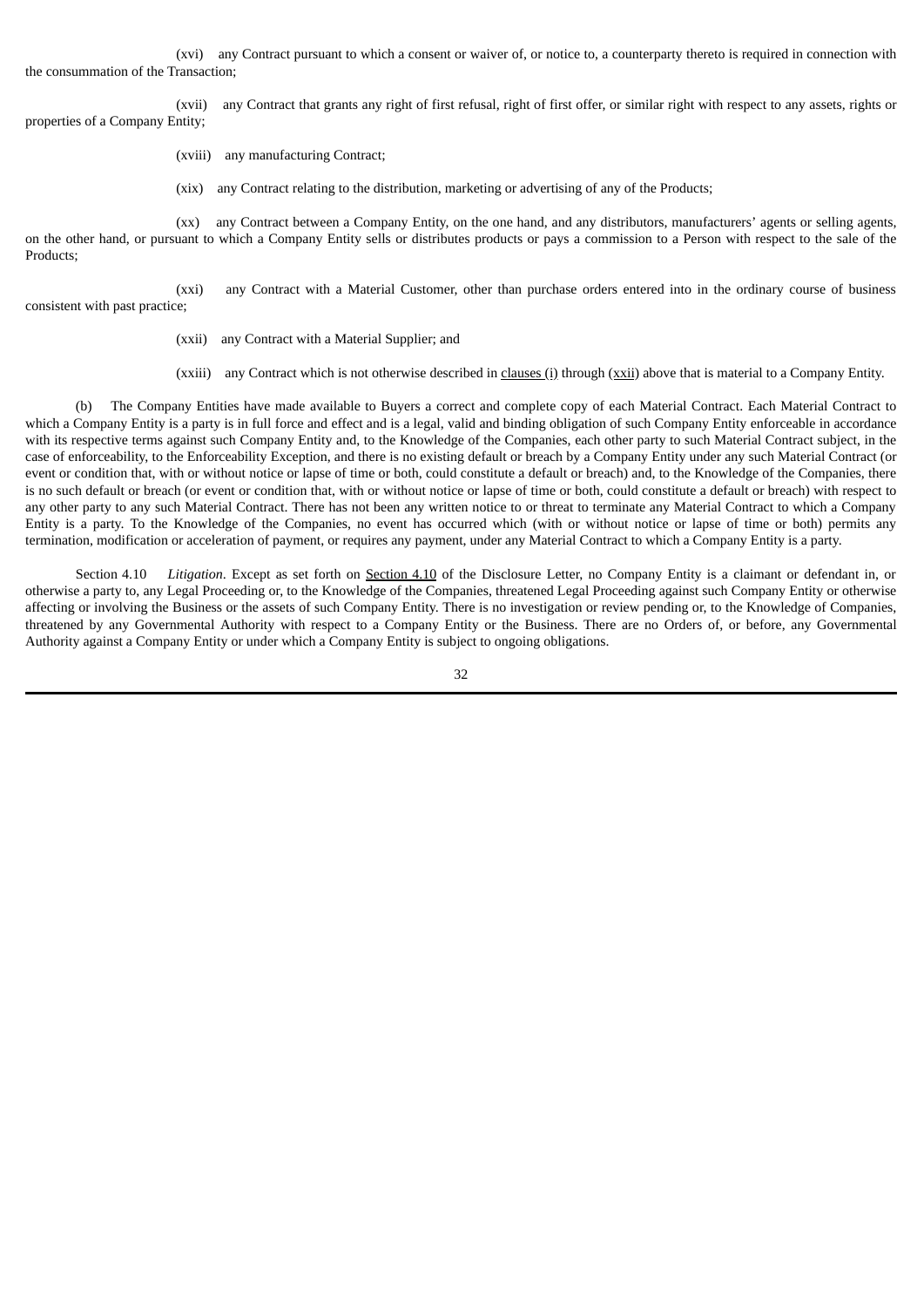#### Section 4.11 *Compliance with Laws; Permits; Anti-Corruption Laws*.

(a) Except as set out in Section 4.11(a) of the Disclosure Letter, each Company Entity is, and since the Lookback Date has been, in compliance with all Laws in all material respects.

(b) The Company Entities hold all material licenses, sublicenses, permits, general permit coverage, approvals, certificates, certifications, registrations, exemptions, variances, permissive uses, consents, and other authorizations of any nature, in each case, issued or granted by or obtained from a Governmental Authority and any renewals thereof, necessary for operation of the Business (collectively, the "**Permits**"). All of the Permits are in good standing and in full force and effect. The applicable Company Entities are in compliance with the terms of the Permits, and there are no Legal Proceedings pending or, to the Knowledge of the Companies, threatened that would reasonably be expected to result in the revocation or termination of any of the Permits. No condition, fact or circumstance exists that would result in, or would be likely to result in, the revocation, limitation, nonrenewal or denial of any of the Permits necessary or advisable for the lawful conduct of the Business.

(c) Since the Lookback Date, no Company Entity nor any of such Company Entity's directors, managers, officers, employees, agents or other Persons acting on their behalf has, directly or indirectly, violated or is in violation of, or to the Knowledge of the Companies, is aware of any action taken that would result in a violation of, (1) the Foreign Corrupt Practices Act of 1977 (US), as amended, (2) the Corruption of Foreign Public Officials Act (Canada), (3) the *Bribery Act* (UK) or other similar Laws of other jurisdictions, (4) the *Special Economic Measures Act* (Canada) or other similar Laws of other jurisdictions, or (5) the *Freezing Assets of Corrupt Foreign Public Officials Act* (Canada) or other similar Laws of other jurisdictions, in each case to which any of the Company Entities are subject, or any other anti-corruption Law applicable to the Company Entities (collectively, the "**Anti-Corruption** Laws"), nor (i) used any funds of such Company Entity for unlawful contributions, unlawful gifts, unlawful entertainment or other unlawful expenses relating to political activity, (ii) made any unlawful payment to foreign or domestic governmental officials or employees or to foreign or domestic political parties or campaigns from funds of such Company Entity, or (iii) made any unlawful bribe, unlawful rebate, unlawful payoff, unlawful influence payment, unlawful kickback or other unlawful payment to any person, private or public, regardless of form, whether in money, property or services. No Legal Proceeding by or before any Governmental Authority involving a Company Entity or any of such Company Entity's directors, managers, officers, employees, agents or other Persons acting on their behalf, with respect to any Anti-Corruption Law is pending or, to the Knowledge of the Companies, threatened, nor have any disclosures been submitted by any Company Entity to any Governmental Authority with respect to potential violations of any Anti-Corruption Law by any such Person.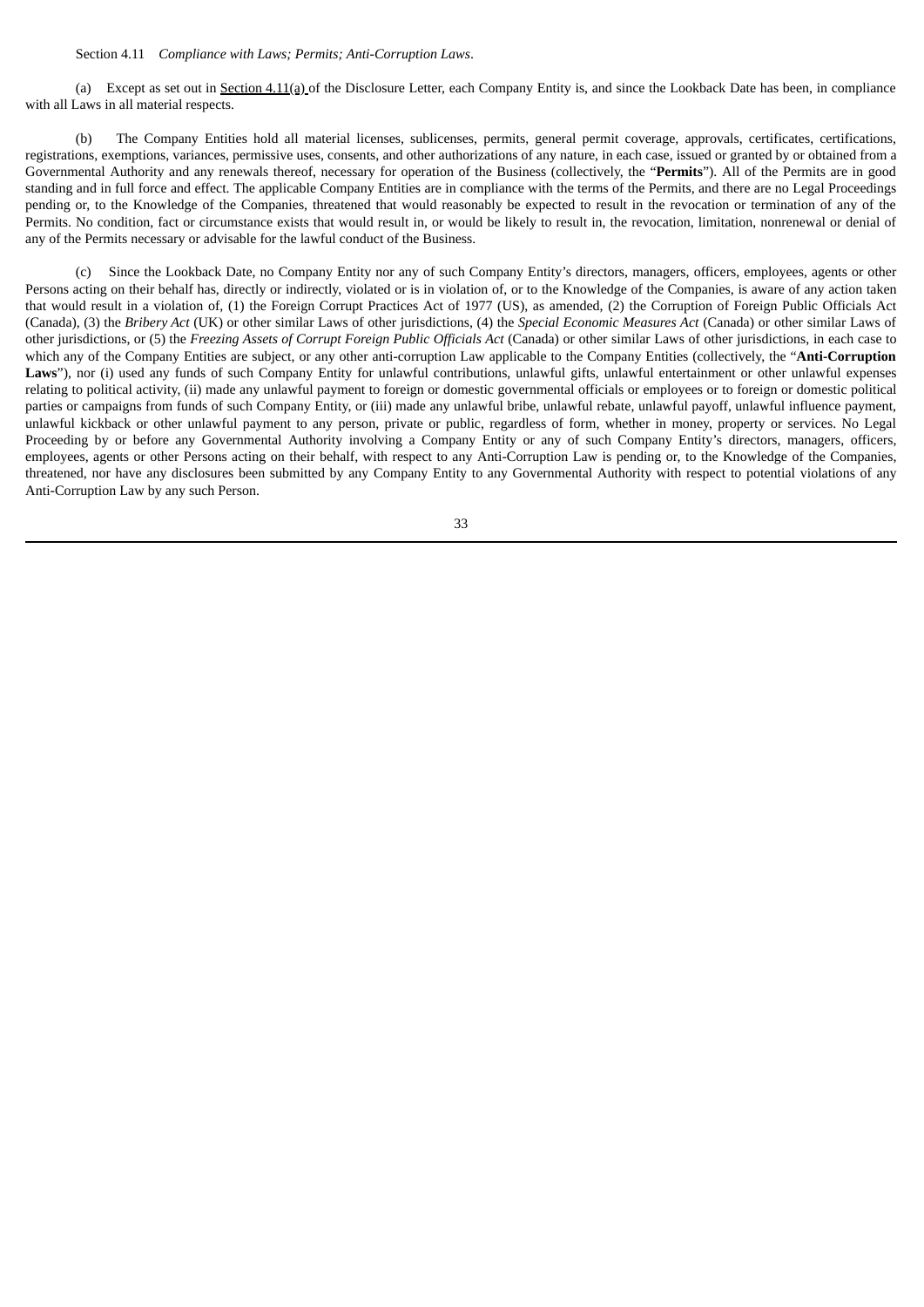(d) Since the Lookback Date, no Company Entity nor any of such Company Entity's directors, managers, officers, employees, agents or other Persons acting on their behalf has, directly or indirectly, violated or is in violation of, or is aware of any action taken that would result in a violation of, the Uniting and Strengthening America By Providing Appropriate Tools Required to Intercept and Obstruct Terrorism Act of 2001 (the "**USA PATRIOT Act**") or any other anti-money laundering Law ("**AML Laws**") applicable to it. No Company Entity nor any of such Company Entity's directors, managers, officers, employees, agents or other Persons acting on their behalf has, directly or indirectly, (i) used any funds of such Company Entity to engage in illegal conduct under any applicable Laws, (ii) engaged in transactions intended to or having the effect of disguising the nature, location, source, ownership or control of funds, (iii) engaged in transactions involving funds that are the proceeds of unlawful activity, or (iv) engaged in a financial transaction designed in whole or in part to avoid a financial reporting requirement under any applicable Law. No Legal Proceeding involving a Company Entity or any of such Company Entity's directors, managers, officers, employees, agents or other Persons acting on their behalf, with respect to any AML Law is pending or, to the Knowledge of the Companies, threatened, nor have any disclosures been submitted by any Company Entity to any Governmental Authority with respect to potential violations of any AML Law by any such Person.

(e) Since the Lookback Date, each Company Entity has conducted its import and export transactions in accordance with all applicable import, export and re-export Laws and controls.

# Section 4.12 *Products*.

(a) Section 4.12(a) of the Disclosure Letter contains a list of all jurisdictions in which a Company Entity has sold any of the Products. The Company Entities and the Products are, and since the Lookback Date have been, in compliance in all material respects with (1) any applicable Laws administered by any other federal, international, state, provincial or local Governmental Authority responsible for regulating the manufacture, storage, distribution, sale, safety, packaging, labeling or advertising of the Products (collectively, the "**Product Authorities**" and such Laws, collectively, "**Product** Laws"), and (2) all terms and conditions imposed in any Permits granted to the Company Entities by any of the Product Authorities. The Products are, and since the Lookback Date have been, (i) properly manufactured, produced, processed, handled, distributed and stored, and are properly packaged, labeled and advertised and fit for the use for which they are intended, (ii) of good and merchantable quality and condition, (iii) shipped in interstate or international commerce in accordance with the Product Laws, (iv) registered in all jurisdictions required by applicable Law, and (v) in conformity with all express and implied warranties and guaranties. To the Knowledge of the Companies, the suppliers and subcontractors of the Company Entities are compliant with all Laws, and each Company Entity is, and, to the Knowledge of the Companies, the suppliers and subcontractors of such Company Entity are, not in breach of quality control, product safety, product integrity, facility certification or any similar obligations imposed in Contracts with third parties for the supply of the Products.

(b) The Company Entities have made available to Buyers the standard terms and conditions of sale for all the Products (containing applicable guaranty, warranty and similar indemnity provisions). None of the Products are subject to any guaranty, warranty or other indemnity beyond such standard terms and conditions of sale, except for warranties arising under applicable Laws. None of the Products are or have been found to be misbranded, packaged, labeled or advertised in a manner contrary to Law.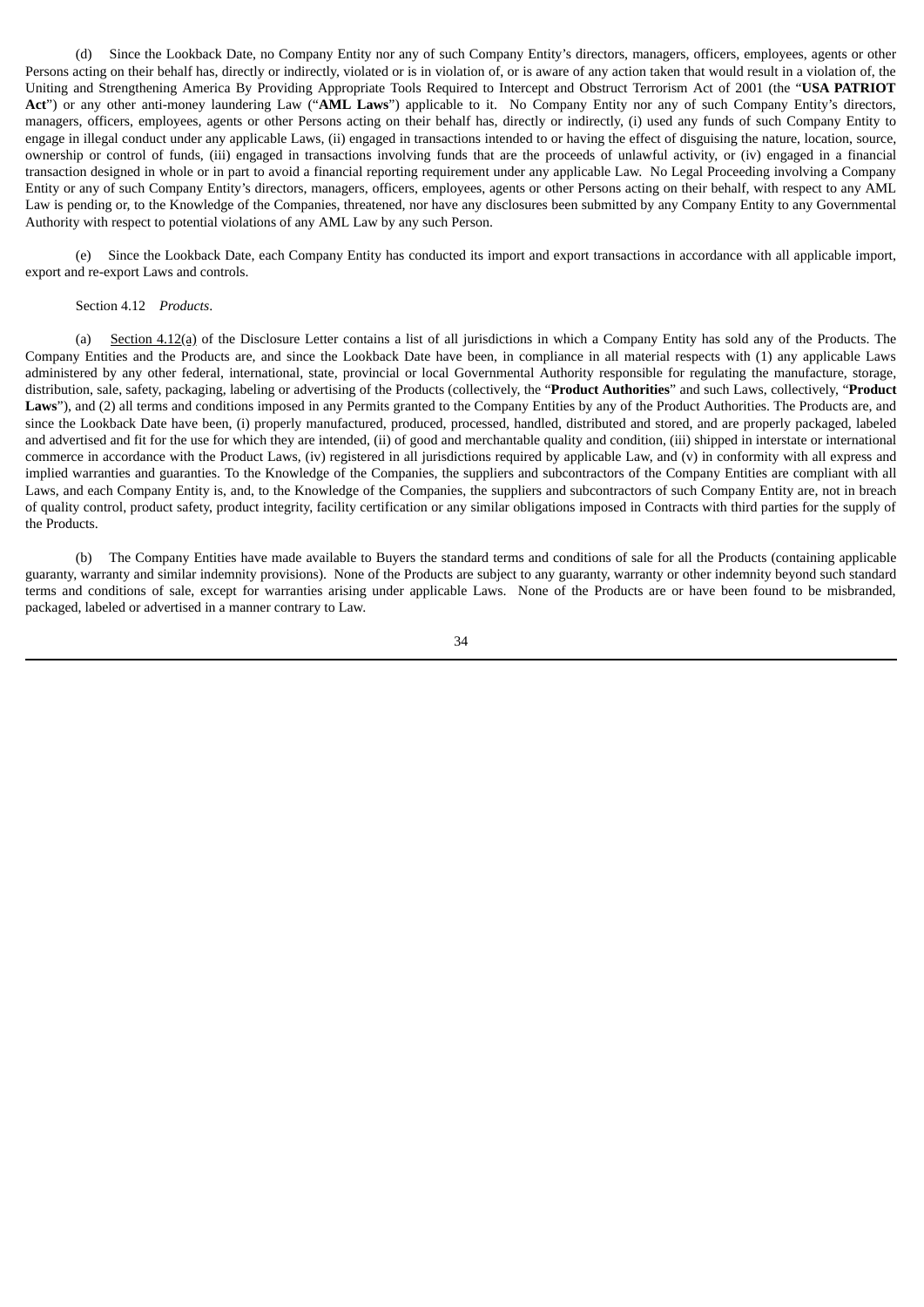(c) Since the Lookback Date, the Company Entities have not received and are not subject to, (1) any letter, notice or other written adverse communications from any Product Authorities regarding compliance with any Law relating to the manufacture, storage, distribution, sale, safety, packaging, labeling or advertising of the Products; or (2) any written adverse communication or notice of violation from any Person acting in the public interest, or any attorney acting on behalf of any Person acting in the public interest. There are no claims or demands pending or, to the Knowledge of the Companies, threatened against any Company Entity for indemnification from any Person regarding the Products. Since the Lookback Date, the Company Entities have not received written notice of, or been subject to, any claim or finding of deficiency or non-compliance, penalty, fine or sanction, request for corrective or remedial action or other compliance or enforcement action with respect to any Product Authorities, in respect of any of (i) the Products, (ii) the materials in the Products, or (iii) the facilities at which the Products are manufactured, packaged, stored, or distributed. Since the Lookback Date, the Company Entities have not received written notice of, or been subject to, (A) any notice of claim, demand letter, notice of violation, or similar communication from or on behalf of any Person, or (B) any claim for defense and/or indemnification from or on behalf of any Person concerning any claim or allegation of personal/bodily injury or property damage with respect to the Products.

#### Section 4.13 *Title to Assets; No Other Business; Condition*.

(a) Each Company Entity has good and valid title to, or a valid leasehold or license interest in, all of the property and assets of such Company Entity (including in relation to the applicable Company Entity the Leased Real Property and the Business Intellectual Property Rights), free and clear of all Liens, except Permitted Liens. Such property and assets constitutes all of the assets, rights and properties necessary and sufficient for the Company Entities to operate the Business immediately after the Closing in the same manner as conducted by the Company Entities in the one year period prior to the Closing Date. The Company Entities (other than Holdco) do not engage in any business other than the Business. Holdco has not engaged in any business activity other than owning Equity Securities.

(b) All of the tangible properties and assets of the Company Entities (including the improvements on the Leased Real Property but excluding inventory) are (i) usable in the regular and ordinary course of business consistent with past practice, (ii) in conformity with all applicable Laws and Permits relating to their manufacture, use and operation, (iii) in good operating condition and repair having regard to their age, reasonable wear and tear and the uses to which they are put, and (iv) adequate for the purposes for which such properties and assets are being used by the Company Entities.

### Section 4.14 *Real Property*.

(a) The Company Entities do not, directly or indirectly, own legal or beneficial interest in any real property. Section  $4.14(a)$  of the Disclosure Letter contains a correct and complete list of all real property leased (whether as landlord or tenant) or occupied by each Company Entity, and the lessor or lessee of such property (the "**Leased Real Property**"). The applicable Company Entity has a valid leasehold interest in the Leased Real Property.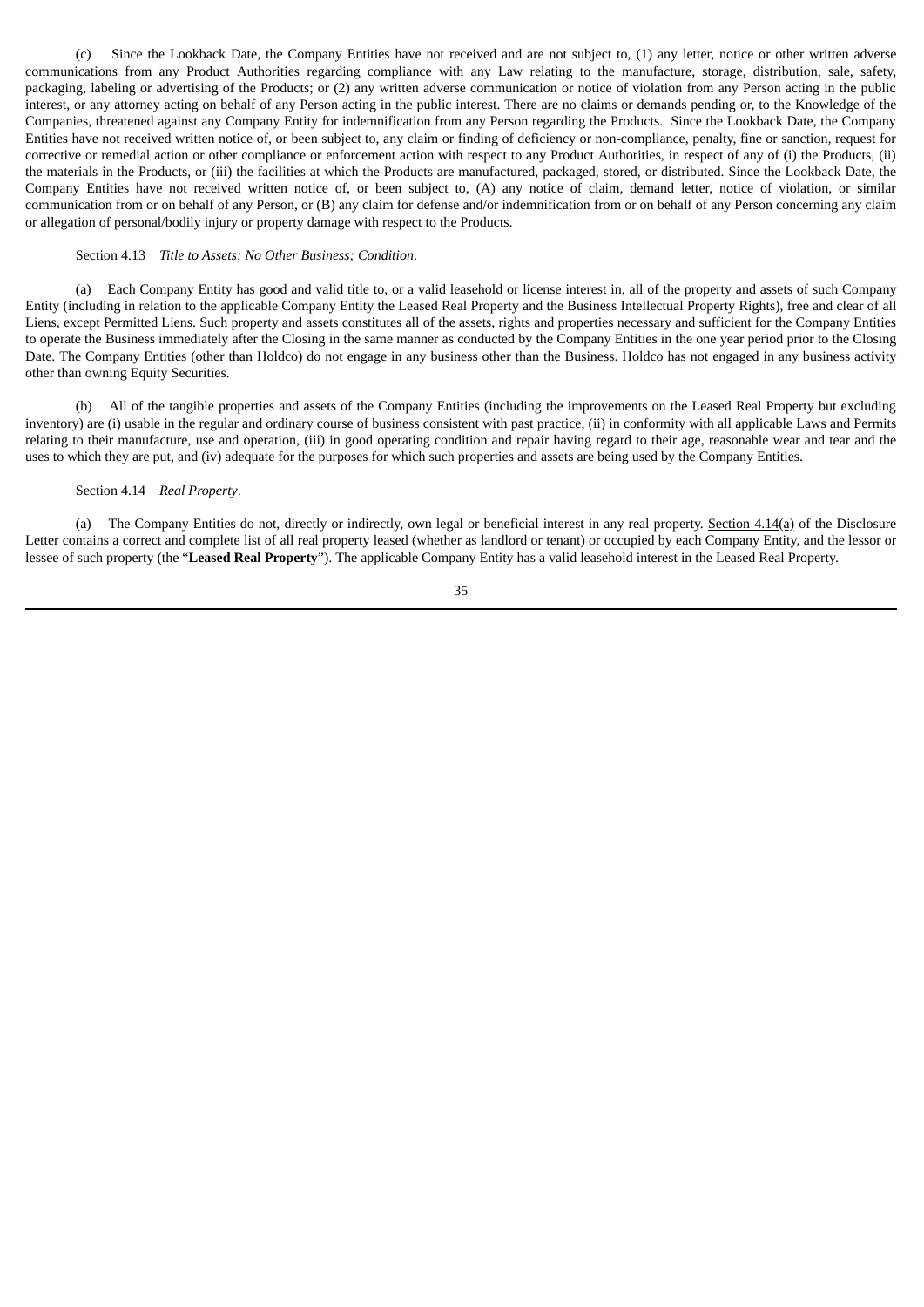(b) Neither the whole nor any portion of the Leased Real Property has been condemned, requisitioned, expropriated or otherwise taken by any Governmental Authority and, to the Knowledge of the Companies, no such condemnation, requisition, expropriation or taking is threatened or contemplated. There are no pending or, to the Knowledge of the Companies, threatened changes to any applicable codes or zoning requirements affecting or against all, any portion of the Leased Real Property. There are no (i) public improvements which have been commenced or completed or, to the Knowledge of the Companies, ordered, and for which an assessment may be levied against the Leased Real Property, or (ii) planned improvements which may result in any assessment against the Leased Real Property, in each case that would result in a Liability of any Company Entity. There is no Lien applicable to the Leased Real Property that would impair the current use or the occupancy of such Leased Real Property by the applicable Company Entity. To the Knowledge of the Companies, all buildings, structures, fixtures, and appurtenances comprising part of the Leased Real Property were constructed or installed in accordance with applicable Law and are structurally sound and in good condition and repair (normal wear and tear excepted), and do not encroach on any property owned by any other Person, and to the Knowledge of the Companies, there are no violations of any Law affecting any portion of the Leased Real Property, including violations of any Laws regulating building, zoning, fire, safety, environmental, traffic, flood control or health, and no notice of any such violation has been issued by any Governmental Authority.

(c) All improvements to the Leased Real Property (including mechanical, electrical and plumbing systems serving such improvements) are in good condition and repair (having regard to their age, reasonable wear and tear and the uses to which they are put), and such any such improvements made by a Company Entity are free from structural defects. There are no continuing maintenance, repair or capital improvement obligations with respect to the Leased Real Property set forth in the lease for the Leased Real Property that have not been satisfied by the Company Entities. To the Knowledge of the Companies, there are no damages, conditions or repairs that the lessee would be obligated to repair, restore or remediate upon termination of such lease or sublease. The Leased Real Property is supplied with utilities and other services adequate for the operation of such Leased Real Property, including adequate water, storm and sanitary sewer, gas, electric, cable and telephone facilities. The Company Entities have obtained all agreements or other rights from any other Person necessary to permit the lawful use and operation by them of the facilities located on the Leased Real Property or any driveways, roads and other means of egress and ingress to and from the Leased Real Property, and each such agreement or other right is in full force and effect.

(d) There are no outstanding options, rights of first offer or rights of first refusal to purchase or lease the Leased Real Property or any portion thereof or interest therein to which a Company Entity is a party or is otherwise bound. The Leased Real Property is not shared by a Company Entity, on the one hand, and any other Person (including another Company Entity), on the other hand, or used for any business other than the Business. The applicable Company Entity has the right to quiet enjoyment of the Leased Real Property in accordance with applicable Law. There has been no disturbance of, or challenge to, any Company Entity's quiet possession of any Leased Real Property for the full term of any applicable lease and any renewal option related thereto.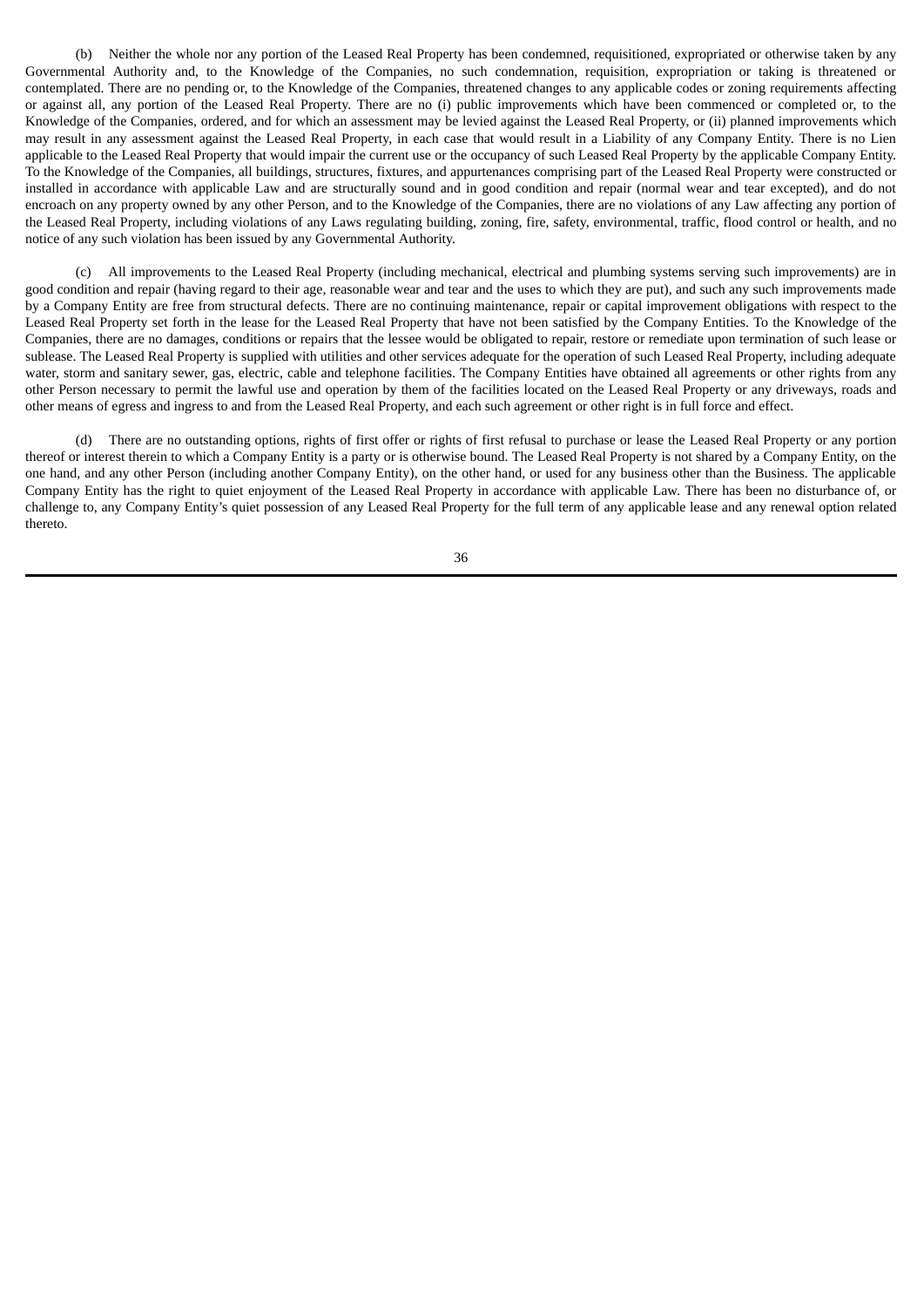(e) There is no pending or, to the Knowledge of Companies, threatened Legal Proceeding against or affecting the Leased Real Property.

(f) No impact fees have been imposed, assessed or levied against the Leased Real Property for which a Company Entity is liable. To the Knowledge of the Companies, no impact fees are contemplated by any Governmental Authority to be imposed, assessed or levied against the Leased Real Property, and any impact fees imposed, assessed or levied upon the Leased Real Property for which a Company Entity is liable have been paid in full.

### Section 4.15 *Intellectual Property*.

(a) Section  $4.15(a)$  of the Disclosure Letter contains a list including, where applicable, the filing, registration, or issuance date, application number, registration or issuance number, owner, status and jurisdiction, of all (i) registrations or issuances of any Business Intellectual Property Rights, (ii) pending applications for registration of any Business Intellectual Property Rights, (iii) Contracts under which a Company Entity has granted or licensed to any third party any Business Intellectual Property Rights, (iv) Contracts under which a third party has granted or licensed to a Company Entity any Intellectual Property Rights (except for commercially available Software that is generally available on non-discriminatory pricing terms which have an aggregate cost of \$10,000 on an annual basis or less for which a Company Entity has purchased a perpetual, paid-up license), (v) Software, other than commercially available Software that is generally available on non-discriminatory pricing terms which have an aggregate cost of \$25,000 on an annual basis or less, (vi) unregistered Marks, and (vii) Domain Names, in each case owned or purported to be owned by, licensed by, licensed to or used by a Company Entity or otherwise necessary to or used in the operation of the Business (categorized by type (e.g., Patents, Marks, Domain Names, Copyrights, Contracts and Software)) and indicating whether such Patents, Marks, Domain Names, Copyrights, Contracts and Software are owned, licensed by, licensed to or used by a Company Entity and identifying the applicable Company Entity. All required filings and fees related to the Registered Intellectual Property owned by any Company Entity have been timely submitted and paid to the appropriate Governmental Authority. All Registered Intellectual Property owned by a Company Entity has been duly filed, registered or issued, as the case may be, with the appropriate Governmental Authority and has been properly maintained and renewed in accordance with all applicable Laws. The specifications for each of the Products produced by or on behalf of the Company Entities have been recorded in written or electronic form so that the Company Entities can produce such Products after the Closing in the same manner as they were produced before the Closing and no Company Entity has disclosed those specifications to any Person that was not subject to an obligation of confidentiality and one or more Company Entity has otherwise taken all steps to protect the trade secret status of such specifications.

(b) Each Company Entity owns, exclusively and beneficially, free and clear of all Liens (other than Permitted Liens), all rights, title, and interests in and to the Intellectual Property Rights owned by such Company Entity, and has the valid right to use, free and clear of all Liens (other than Permitted Liens), all of the other Intellectual Property Rights used by such Company Entity, and no Intellectual Property Rights owned by a Company Entity are in the control of any Person other than such Company Entity. No Business Intellectual Property Right is subject to any outstanding Order or Contract restricting the use thereof by any Company Entity or restricting the licensing thereof by a Company Entity to any Person.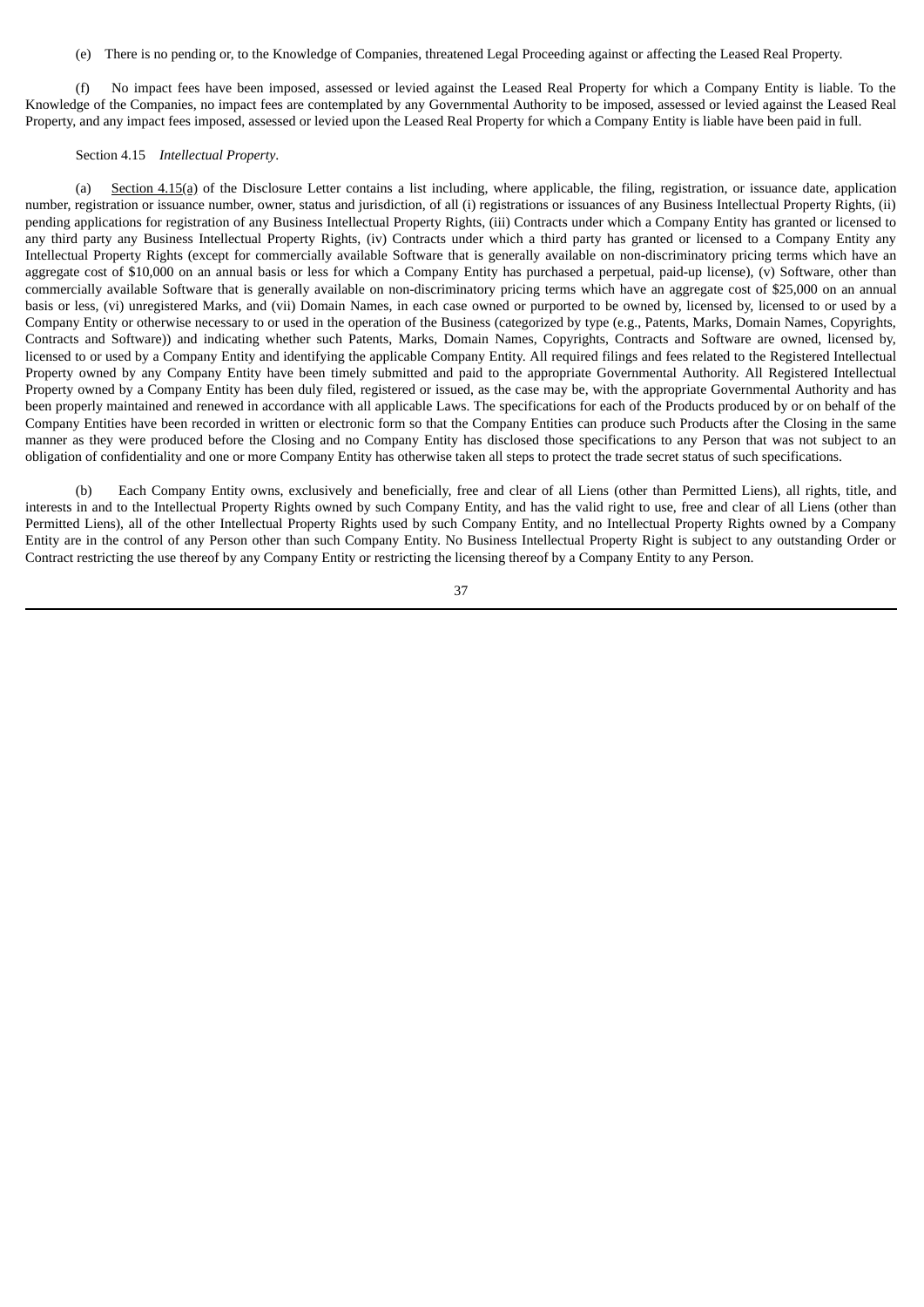(c) The operation of the Business, as and where currently conducted by the Company Entities and as and where conducted since the Lookback Date, and the Business Intellectual Property Rights owned by the Company Entities, and to the Knowledge of the Companies the Business Intellectual Property Rights licensed or used by the Company Entities, since the Lookback Date have not:

(i) infringed, misappropriated, diluted or otherwise violated, and do not infringe, dilute, misappropriate, or otherwise violate, the Intellectual Property Rights (other than Patents) or other rights (other than Patents) of any Person;

- (ii) given rise to an obligation to render an accounting to any Person as a result of co-authorship or co-invention; or
- (iii) to the Knowledge of the Companies, infringed the Patent of any Person.

(d) The Company Entities have not received any written notice (including by demand letter or offer to license) alleging that the operation of the Business infringes, and/or its use of any Intellectual Property Rights misappropriates or otherwise violates, the Intellectual Property Rights or any other right of any Person. To the Knowledge of the Companies, no Person has infringed, misappropriated, or otherwise violated any Business Intellectual Property Right. There is no basis for any Legal Proceeding asserting any such infringement or asserting that any Company Entity does not own or have the legal right to use any of the Intellectual Property Rights used in, necessary for, or related to the conduct of the Business or that any Company Entity unfairly competes with any Person.

(e) All Software licensed by the Company Entities used in connection with the Business or otherwise residing on a Company Entity's computer systems is properly licensed, and no Company Entity has made any unlicensed copies of such Software except those permitted for archival and back-up purposes. Each Company Entity is not, nor to the Knowledge of the Companies is any other party, in material breach of or in default under any such license or other Contract, and each such license and other Contract is valid and in full force and effect. The Company Entities own all licenses necessary to use the Software (which is not owned Software) used in the operation of the Business without claims of infringement or other violation of rights of the owner of such Software. To the Knowledge of the Companies, no event or circumstance has occurred that, with notice or lapse of time or both, would constitute an event of default under any such license or result in a termination thereof or would cause or permit the acceleration or other changes of any right or obligation or the loss of any benefit thereunder.

(f) The Company Entities have the right to use, sell, license, dispose of, sublicense, and freely assign, and have the right to bring actions for the infringement or misappropriation of, any of the Business Intellectual Property Rights owned by the Company Entities. No Company Entity is under any obligation to pay any royalty, license fee, or other similar consideration to any Person or to obtain any approval or consent for use of any of the Intellectual Property Rights used in, necessary for, or related to the conduct of the Business.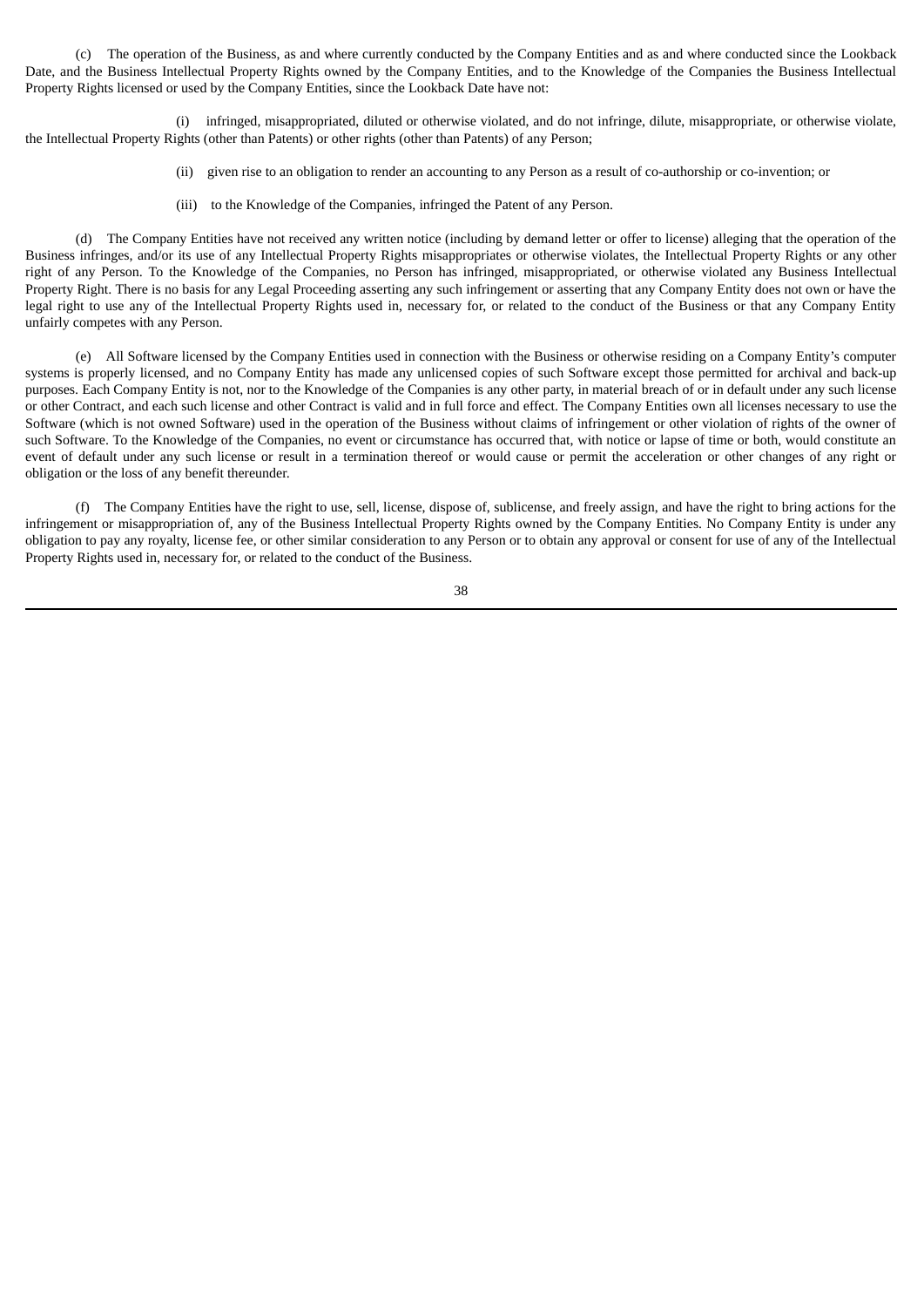(g) Any source code for Software created or developed by a Company Entity or on its behalf is free and clear of any malware, viruses, or other malicious code and any defects that prevent the Software from operating in fulfillment of its intended purpose or substantially as described in its related specification. The use, sale, or licensing of any Software created or developed by a Company Entity or on its behalf is not governed, in whole or in part, by the terms of the GNU General Public License or any other license requiring (as a license condition or otherwise) such Company Entity to disclose, assign, or license any source code or any other content associated with any of the Intellectual Property Rights used in, necessary for, or related to the conduct of the Business.

(h) To the extent permitted and necessary under applicable Laws, each current and former employee of the Company Entities and any current or former independent contractor or other Person retained by a Company Entity who, either alone or in concert with others, created or creates, developed or develops, invented or invents, discovered or discovers, derived or derives, programmed or programs, or designed or designs any of the Business Intellectual Property Rights, has entered into a written agreement with such Company Entity (i) presently assigning all rights in such Intellectual Property Rights to such Company Entity, and (ii) providing that such employee, independent contractor, or other Person waives any moral rights thereto. Each current and former employee of the Company Entities and any current or former independent contractor or other Person retained by a Company Entity who has had access to or was provided with any Confidential Information or trade secrets of such Company Entity or any Confidential Information for which such Company Entity is owed or owes a duty of confidentiality to a third Person, has entered into a written agreement with such Company Entity containing reasonable confidentiality obligations to protect such Confidential Information or trade secrets and that are compliant with any obligations of confidentiality owed by such Company Entity to any applicable third Person. No former owner, Affiliate, employee, or independent contractor of the Company Entities, or other Person, has any valid claim or right to any of the rights in the Business Intellectual Property Rights. Each Company Entity has used and uses reasonable efforts to diligently enforce its rights in the Intellectual Property Rights owned by such Company Entity in regards to known instances of violations and to protect the confidential nature of all trade secrets, and there have been no acts or omissions by such Company Entity, the result of which would be to compromise the rights of such Company Entity in any respect (or Buyers after the Closing Date) to apply for, obtain or enforce appropriate legal protection afforded by such Intellectual Property Rights owned by such Company Entity or that would result in the abandonment, dedication to the public domain, or loss of any rights in or to any such Intellectual Property Rights. Each Company Entity has not and has not been in violation of any confidentiality obligation owed to any other Person. To the Knowledge of the Companies, there have been no unauthorized disclosures of Confidential Information or trade secrets of a Company Entity or any unauthorized disclosures of any Confidential Information for which a Company Entity owes a duty of confidentiality to a third Person by a Company Entity or its employees, independent contractors or suppliers.

(i) Each Company Entity owns or has exclusive control over all Domain Names owned by such Company Entity (including all login or access credentials for any social media accounts and Domain Name registrations) and no single employee, contractor or other Person owns, maintains, or controls such login or access credentials.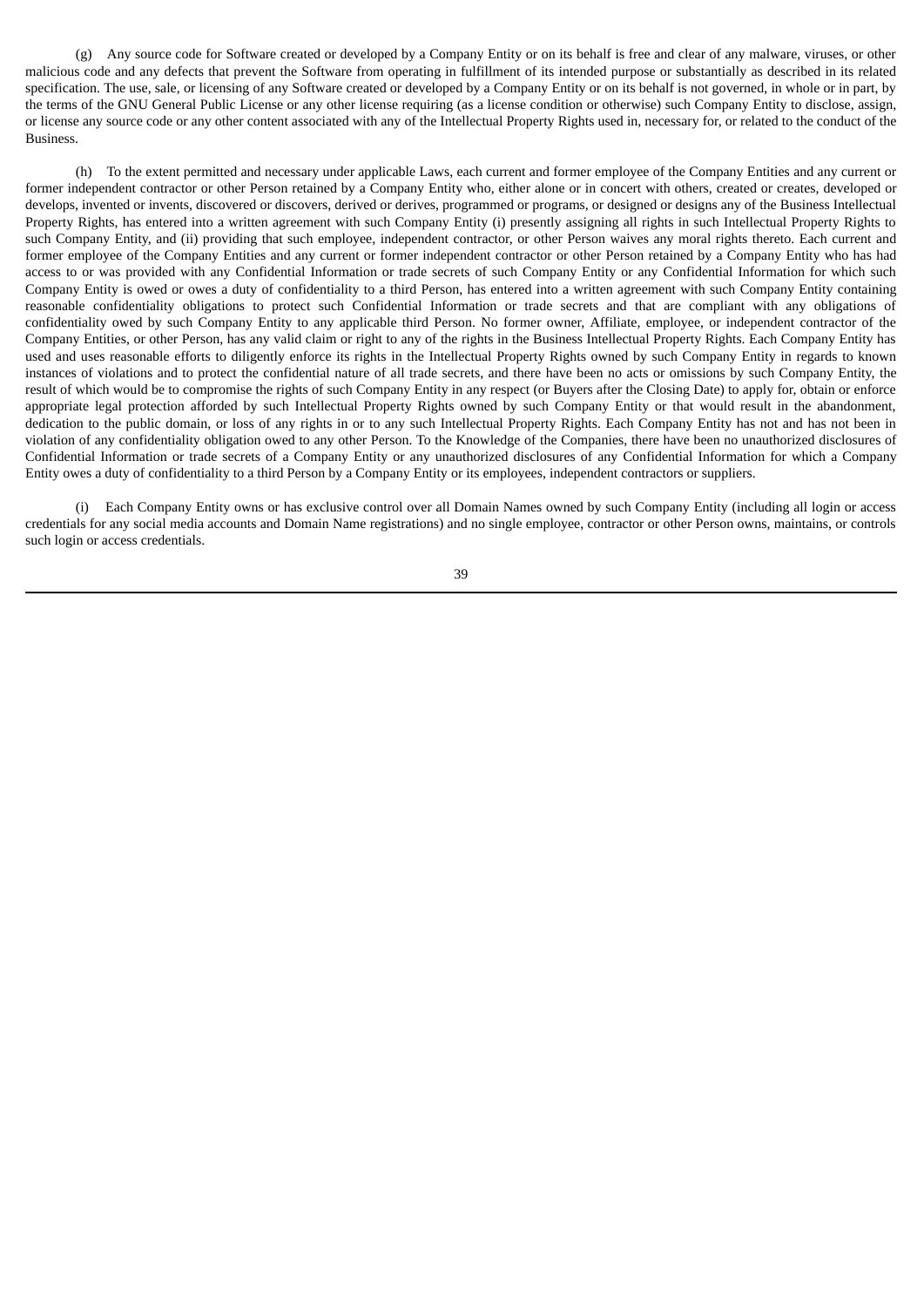(j) Except as would not result in a Liability to a Company Entity, such Company Entity has all consents, authorizations, permissions, and/or waivers necessary to use any names, images, likenesses, quotes, or other personal indicia of any Person as used by such Company Entity, and such consents, authorizations, permissions shall survive the Closing.

#### Section 4.16 *Employment Matters and Labor Relations*.

(a) Except as set forth on Section 4.11(a) of the Disclosure Letter, each Company Entity is, and has been since the Lookback Date, in compliance with all applicable Laws in all material respects relating to labor and employment, including those relating to labor management relations, employment standards, wages, vacation pay, public holiday pay, leaves of absence, hours, overtime, discrimination, harassment (including sexual harassment), civil rights, human rights, affirmative action, pay equity, work authorization, immigration, safety, workers compensation, and health and continuation coverage under group health plans. Each Company Entity is, and has been since the Lookback Date, in compliance with all applicable employee visa and work permit requirements in all material respects.

(b) The U.S. Business Employees are, and have been since the Lookback Date, properly classified under the Fair Labor Standards Act of 1938 if applicable thereto or under any similar Law of any state or foreign jurisdiction applicable to such employees. Except as set forth on Section 4.11(a) of the Disclosure Letter, no Company Entity is delinquent with respect to, nor has it failed to pay any of its employees, consultants or contractors for any wages due, including overtime wages, vacation pay, salaries, commissions, bonuses, or other compensation, of any nature whatsoever, for any services performed by them or amounts required to be reimbursed to such individuals.

(c) (i) No Company Entity is party to or subject to, or currently negotiating in connection with entering into, any collective bargaining agreement, and, to the Knowledge of the Companies, there has not been any organizational campaign, petition, application for certification or other unionization activity seeking recognition of a collective bargaining unit relating to any Business Employee since the Lookback Date, (ii) no Company Entity has made an commitments to voluntarily recognize or negotiate with any union or employee association, (iii) there is, and since the Lookback Date, there has been, no labor strike, slowdown, stoppage, picketing, interruption of work or lockout pending or, to the Knowledge of the Companies, threatened against any Company Entity, and (iv) there are no unfair labor practice complaints pending or, to the Knowledge of the Companies, threatened against any Company Entity before any Governmental Authority and no Company Entity has engaged in or, to the Knowledge of the Companies, has been alleged to have engaged in any unfair labor practices since the Lookback Date.

(d) Set forth on Section 4.16(d) of the Disclosure Letter is a correct and complete list, as applicable, of each Business Employee's, consultant's and contractor's: (i) name; (ii) Company Entity, (iii) title or position; (iv) whether full-time or part-time; (v) hire date; (vi) current annual base compensation, rate of pay or fee; (vii) current commission, bonus or other incentive-based compensation; (viii) principal work location; (ix) exempt or nonexempt status; (x) vacation, overtime and sick day entitlements; (xi) participation in health, dental and vision plans, to the extent offered; (xii) status (active or on leave), and where a Business Employee is on leave, the type of leave and expected return to work date (if known); (xiii) written Business Employee, consultant or contractor agreement, if any; and (xiv) for each Business Employee, consultant and contractor who is employed or engaged pursuant to an oral Contract, a summary of the terms of such Contract (the "**Employee List**").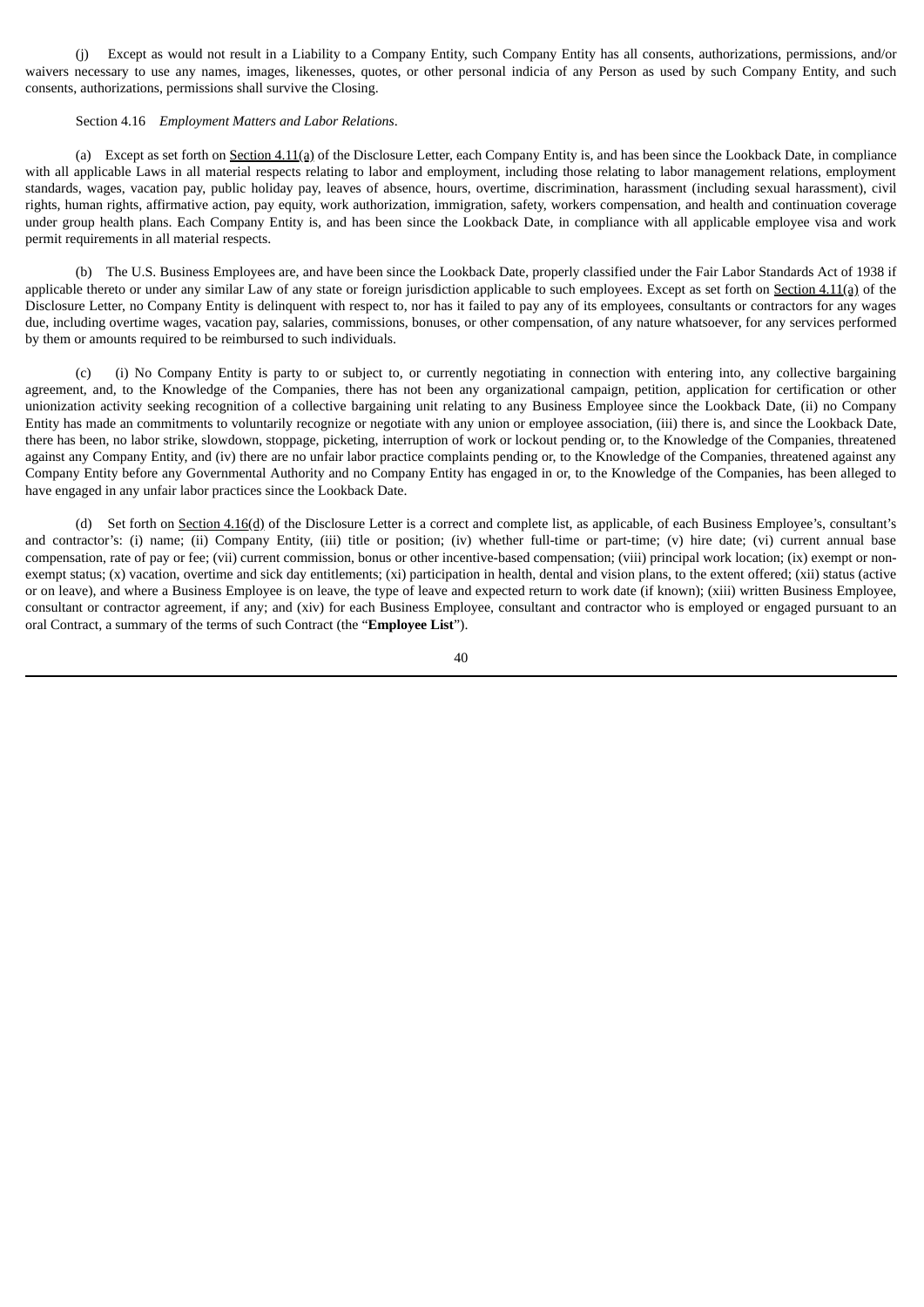(e) Except as set forth on Section 4.16(e) of the Disclosure Letter, the employment of each U.S. Business Employee is terminable at will and the applicable Company Entity does not have any obligation to provide any particular form or period of notice prior to terminating the employment of any U.S. Business Employee. Except as set forth on Section 4.16(e) of the Disclosure Letter, each Canadian Business Employee has an employment Contract that is terminable upon either the provision of notice in accordance with the terms of such employment Contract or reasonable notice in accordance with the common law, in each case subject to the entitlements such employee may have under employment standards legislation or the common law. Except as set forth on Section 4.16(e) of the Disclosure Letter, each Person who is a Business Employee of Acculogic GmbH has an employment Contract that is terminable upon either the provision of notice in accordance with the terms of such employment Contract or in accordance with the entitlements of such employee under applicable Law. To the Knowledge of the Companies, none of the Business Employees intend to terminate his or her employment with the applicable Company Entity. No Company Entity is engaged in any dispute or litigation with any Business Employee.

(f) No Company Entity is a party to any settlement agreement entered into during the Lookback Period with a current or former director, officer, manager, employee or independent contractor that involves allegations relating to sexual harassment by a director, officer, manager, employee or independent contractor of such Company Entity. Since the Lookback Date, no allegations of sexual harassment have been made against a director, officer, manager, employee or independent contractor of any Company Entity.

(g) No Company Entity has received any written complaints or claims or, to the Knowledge of the Companies oral complaints or claims, for failing to provide a safe working environment or accommodation in relation to COVID-19.

(h) No Company Entity is subject to any claim relating to its Business Employees or former Business Employees' employment, termination of employment, discrimination or harassment. There are no outstanding Orders against any Company Entity under applicable employment standards or health and safety legislation.

(i) To the Knowledge of the Companies, no Business Employee, consultant or contractor is in violation of or subject to any Order with respect to any employment agreement, non-competition agreement, non-solicitation agreement, invention assignment agreement or any other restrictive covenant agreement with any third party.

(j) There are no outstanding loans from a Company Entity to any Business Employee (current or former), officer, director, consultant or independent contractor of any Company Entity.

(k) Those individuals who have been classified by a Company Entity as consultants or independent contractors of such Company Entity have been properly classified and no Company Entity has received any notice from any Governmental Authority disputing such classification. No Company Entity is subject to any current, pending or, to the Knowledge of the Companies, threatened claim by a consultant or independent contractor regarding its classification. No consultant or independent contractor has been promised employment, contingent or otherwise, with any Company Entity now or in the future.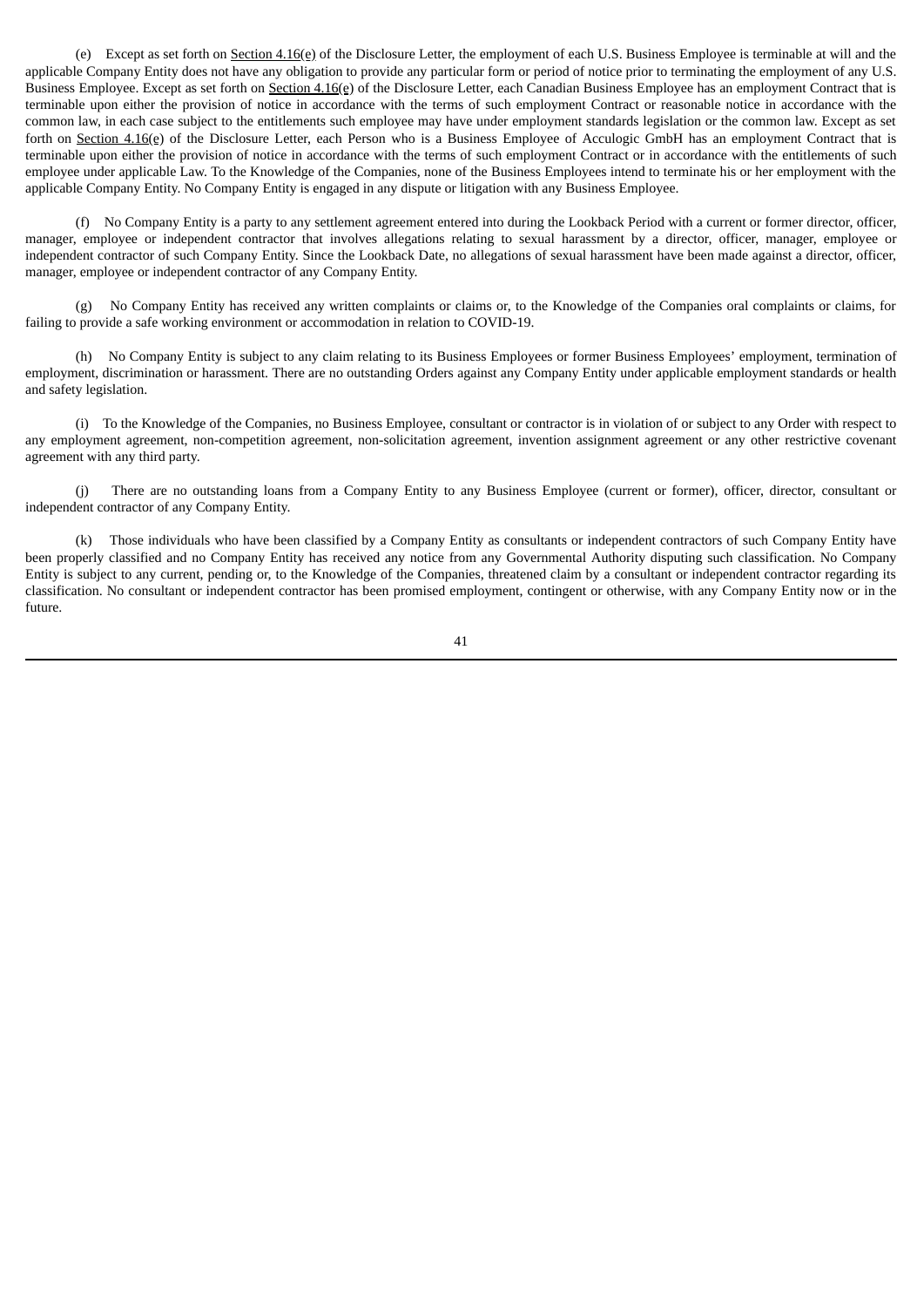(l) There are no outstanding assessments or other amounts due and owing by a Company Entity pursuant to any workplace safety and insurance or workers' compensation insurance requirements. To the Knowledge of the Companies, there are no facts or circumstances, including claims and potential claims that could reasonably be expected to result in a material increase in any Company Entity's accident cost experience. There are no charges against any Company Entity pending, or to the Knowledge of the Companies, threatened or anticipated under applicable health and safety legislation.

Except as set forth on Section 4.10 of the Disclosure Letter, no Company Entity is subject to any pending or, to the Knowledge of the Companies, threatened claim before a Governmental Authority by a Business Employee (current or former) in any way relating to any Business Employee's employment or the termination of employment from such Company Entity.

## Section 4.17 *Employee Benefit Plans*.

(a) Set forth on Section 4.17(a) of the Disclosure Letter is a correct and complete list of each material Employee Benefit Plan. For each Employee Benefit Plan listed on Section  $4.17(a)$  of the Disclosure Letter, the applicable Company Entity has made available to Buyers: (i) the current plan document (or, in the case of a material unwritten Employee Benefit Plan, a written description thereof) and all amendments thereto, (ii) the current summary plan description and summaries of material modifications, (iii) to the extent applicable, a favorable determination or opinion letter from the IRS or the Canada Revenue Agency, and (iv) to the extent applicable, all current trust agreements, custodial agreements, investment management or investment advisory agreements, insurance contracts, administrative services agreements, or other funding arrangements or contracts thereto. Except as set forth on Section 4.17(a) of the Disclosure Letter, none of the Employee Benefit Plans is a plan, program, arrangement or practice, formal or informal, relating to retirement or retirement savings including pensions plans, pensions or supplemental pensions, a "registered pension plan", "deferred profit sharing plan", "retirement compensation arrangement", a "registered retirement savings plan" or a "tax free savings account" (as such terms are defined in ERISA, the Code, the Tax Act or any provision of state, local or foreign Law relating to the same).

(b) None of the Company Entities is a member of the Controlled Group sponsors, maintains, contributes to, has an obligation to contribute to, or has any current or contingent liability or obligation with respect to (i) a Multiemployer Plan; (ii) a "defined benefit plan" (as such term is defined in Section 3(35) of ERISA) or any other plan that is or was subject to Title IV of ERISA or Section 412 of the Code; (iii) a "multiple employer plan" (within the meaning of Section 210 of ERISA or Section 413(c) of the Code); (iv) a "multiple employer welfare arrangement" (as such term is defined in Section 3(40) of ERISA); or (v) a "voluntary employee beneficiary association" under Section 501(c)(9) of the Code. No Company Entity has any liability as a consequence of at any time being part of a Controlled Group with any other Person.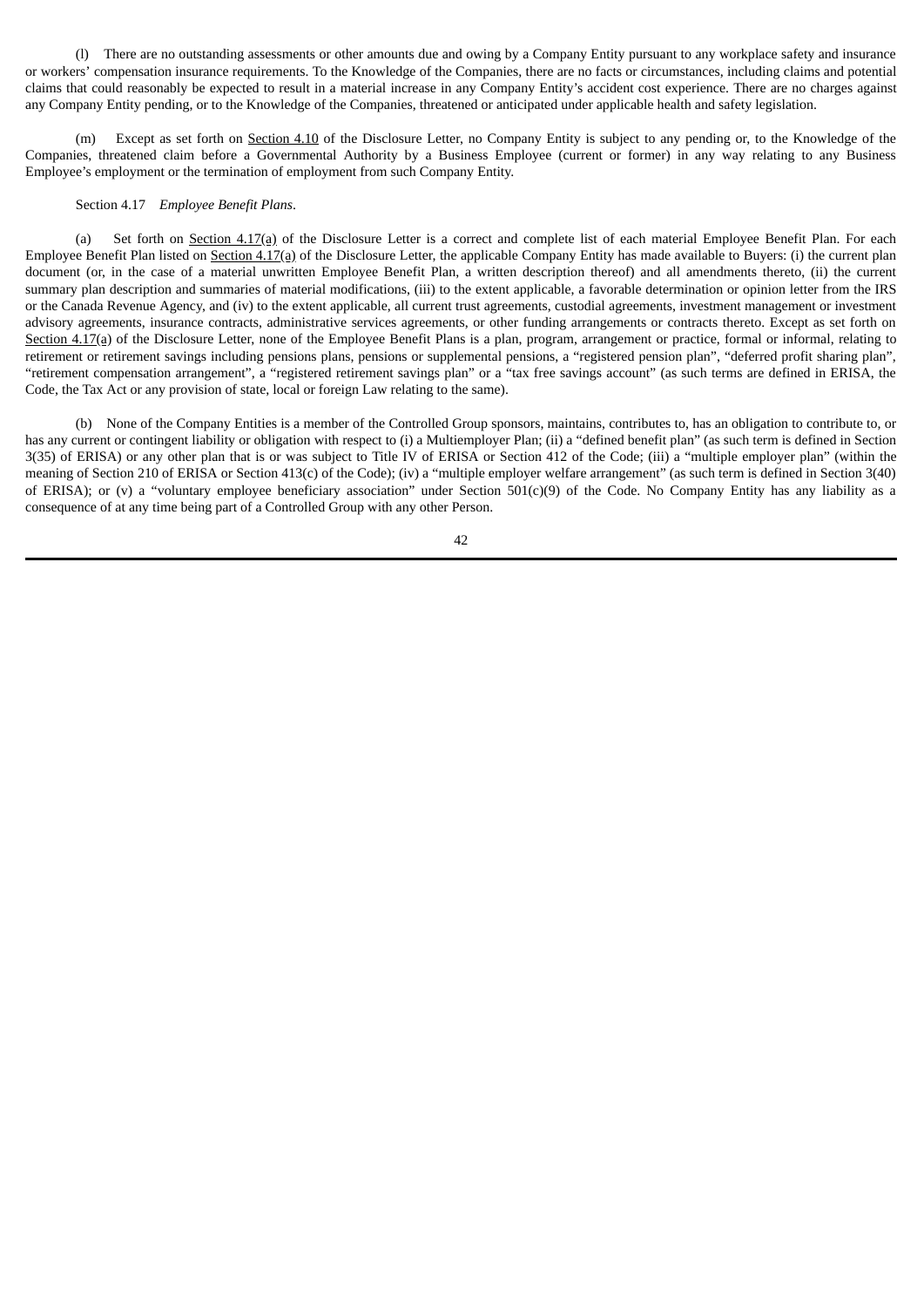(c) Each Employee Benefit Plan, if any, that is intended to be qualified under Section 401(a) of the Code has received a favorable determination or may rely on an opinion letter from the IRS or has timely applied to the IRS for such a letter within the applicable remedial amendment period or such period has not expired, and no event has occurred and no conditions exist that would be expected to result in the revocation of its qualified status or the revocation any such determination letter or opinion letter.

(d) Each Employee Benefit Plan has been established, registered, maintained, operated, and administered in compliance with its terms and any related documents or agreements and in compliance in all material respects with all applicable Laws, including without limitation, if and to the extent applicable, ERISA, the Code, the Tax Act, the Consolidated Omnibus Budget and Reconciliation Act of 1985 and the Health Insurance Portability and Accountability Act of 1996. Each Company Entity has made full and timely payment of all contributions required to be made by it to any Employee Benefit Plan by the terms of such plan or under Law. All contributions which are required to be made by a Company Entity to any Employee Benefit Plan for any period ending prior to the Closing Date, but which are not due by the Closing Date and all benefits accrued under any unfunded Employee Benefit Plan are properly accrued in the applicable Closing Net Working Capital. There have been no prohibited transactions or breaches of any of the duties imposed on "fiduciaries" (within the meaning of Section 3(21) of ERISA) by ERISA with respect to the Employee Benefit Plans that could reasonably be expected to result in any Liability or excise Tax under ERISA, the Tax Act or the Code being imposed on any Company Entity.

(e) There is no pending or, to the Knowledge of the Companies, threatened, assessment, complaint or Legal Proceeding with respect to any Employee Benefit Plan (other than routine claims for benefits). No Employee Benefit Plan is currently the subject of an audit or examination of a Governmental Authority.

(f) None of the Employee Benefit Plans in which Business Employees or former employees of a Company Entity participate provide retiree health or welfare insurance benefits to any current or former employee (or their spouses or dependents) of such Company Entity except as may be required by Section 4980B of the Code and Section 601 of ERISA or any other Law.

(g) Nothing has occurred with respect to any Employee Benefit Plan that has subjected or could reasonably be expected to subject a Company Entity, or, with respect to any period on or after the Closing Date, either Buyer or any of such Buyer's Affiliates, to a penalty under Section 402 of ERISA or to tax or penalty under Section 4975 or 4980H of the Code or tax or penalty under the Tax Act.

(h) Each Employee Benefit Plan that is subject to Section 409A of the Code has been administered in compliance with its terms and the operational and documentary requirements of Section 409A of the Code in all material respects. No Company Entity has any obligation to gross up, indemnify, or otherwise reimburse any individual for any excise Taxes, interest, or penalties incurred pursuant to Section 409A of the Code.

(i) No Company Entity is under any obligation (express or implied) to modify any Employee Benefit Plan, except as required by Law, or to establish any new Employee Benefit Plan. No commitments to improve or otherwise amend any Employee Benefit Plan have been made.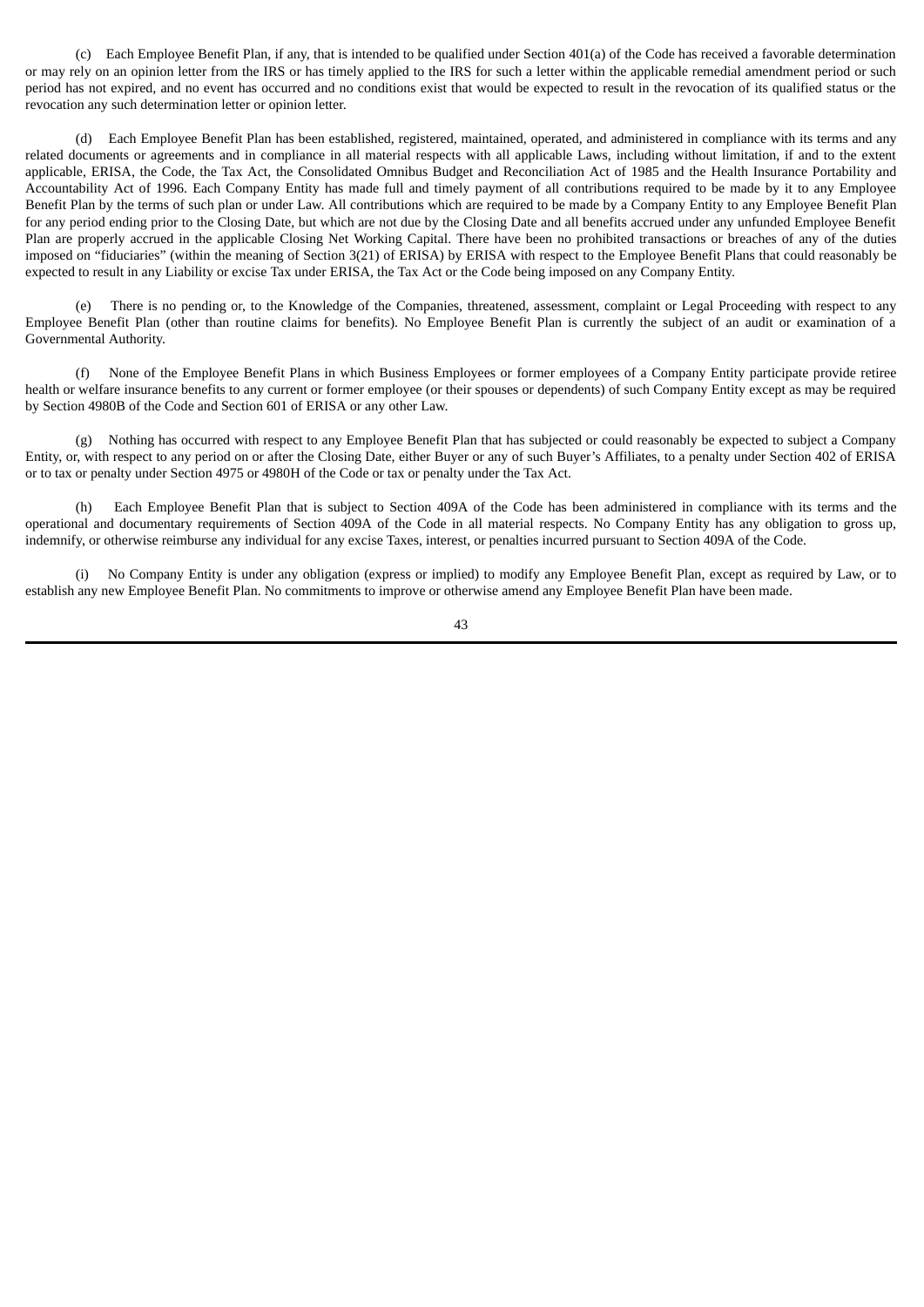(j) Except as set forth on Section 4.17(j) of the Disclosure Letter, neither the execution, delivery and performance by the Company Entities of this Agreement nor the consummation of the Transaction will (either alone or upon the occurrence of any additional or subsequent event), (i) entitle any Business Employee or service provider of the Company Entities to severance pay, termination pay, unemployment compensation, a change of control payment, retention payment, or any other payment or benefit from any Company Entity, (ii) accelerate the time of payment or vesting, or increase the amount of compensation or benefits (including funding of compensation or benefits through a trust or otherwise) due any Business Employee or service provider of a Company Entity, or (iii) result in the receipt or retention by any person who is a "disqualified individual" (within the meaning of Section 280G of the Code) of any payment or benefit that, individually or in the aggregate, constitutes an "excess parachute payment" (within the meaning of Section 280G of the Code) that could be nondeductible by the payor under Section 280G of the Code or that would result in an excise Tax on any recipient under Section 4999 of the Code.

(k) No Company Entity has any obligation to indemnify or gross-up any individual for any Tax under Sections 4999 or 409A of the Code (or any corresponding provisions of US state, or local Tax law).

(l) No insurance policy or any other agreement affecting any Employee Benefit Plan requires or permits a retroactive increase in contributions, premiums or other payments due thereunder.

(m) No liability exists in connection with any former Employee Benefit Plan relating to the Business Employees (current or former) (or any beneficiary or dependent thereof).

# Section 4.18 *Environmental Matters*.

(a) Each Company Entity is, and has been since the Lookback Date, in compliance with all applicable Environmental Laws in all material respects.

(b) The Company Entities possess and are in compliance in all material respects with all Environmental Permits, and all such Environmental Permits are in full force and effect in accordance with Environmental Laws. With respect to any such Environmental Permits, the applicable Company Entity is not aware of any condition, event or circumstance that might prevent or impede the transferability of the same, nor have they received any written communication regarding any adverse change in the status or terms and conditions of the same.

(c) (i) Since the Lookback Date, no written notice of violation, order, request for information, indemnity obligation, claim, complaint or penalty has been received by any Company Entity, and (ii) there are no Legal Proceedings pending or, to the Knowledge of the Companies, threatened against any Company Entity, in the case of each of (i) and (ii), that alleges a violation of or Liability under any Environmental Laws by a Company Entity that has not been settled, dismissed, paid or otherwise resolved. Since the Lookback Date, there have been no regulatory compliance inspections at any Leased Real Property by any Governmental Authority that have not been resolved to the satisfaction of the applicable Governmental Authority.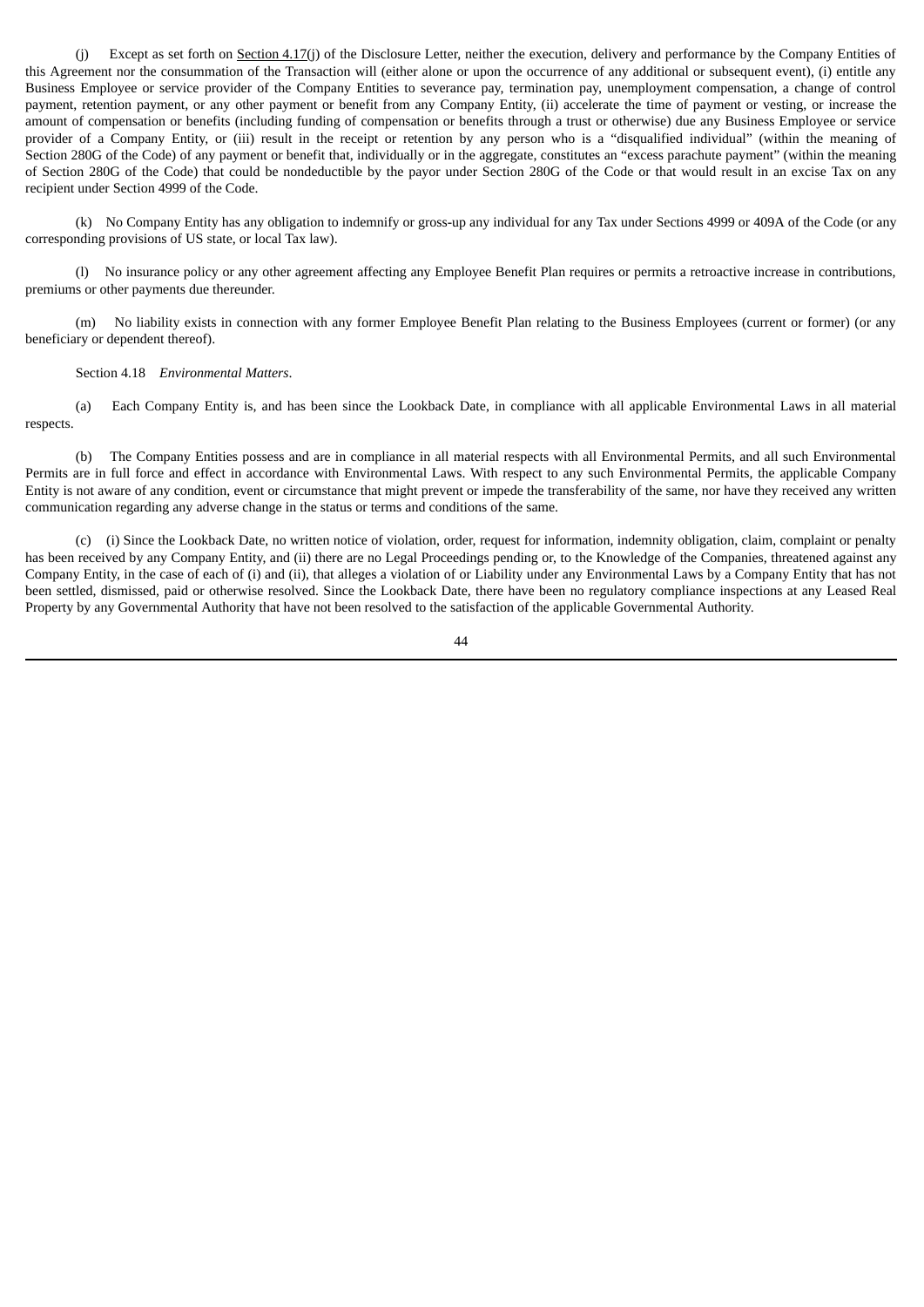(d) No Company Entity has received any notice from a Governmental Authority or other Person that such Company Entity is (i) in violation of any Environmental Laws or (ii) subject to any Liability arising under Environmental Laws or any investigation, remediation or corrective obligation relating to such Company Entity or any Leased Real Property.

There has been no Release at any Leased Real Property of Hazardous Substances in violation of Environmental Laws as a result of any operations or activities of any Company Entity or, to the Knowledge of the Companies, its contractors or third-party operators that would reasonably be expected to result in a Liability of such Company Entity.

(f) To the Knowledge of the Companies, no Hazardous Substances are present at, on, in or under any Leased Real Property or any real property formerly owned or leased by any Company Entity in violation of or giving rise to a Liability of any Company Entity under applicable Environmental Laws.

(g) No real property currently or formerly owned, operated or leased by any Company Entity is listed on, or has been proposed for listing on, the National Priorities List (or Comprehensive Environmental Response, Compensation and Liability Information System List) under CERCLA, or any similar U.S. or foreign federal, state, provincial or local list.

(h) Each Company Entity has made available to Buyers copies of all environmental reports, studies, audits, investigations, assessments and other similar reports concerning the real property currently or formerly owned, operated or leased by such Company Entity that are in the possession, custody or control by such Company Entity or any of its Affiliates pertaining to any Release, compliance or non-compliance with Environmental Laws or the presence of, or exposure to, Hazardous Substances.

Section 4.19 *Taxes*.

(a) All Tax Returns required to be filed on or before the Closing Date by any Company Entity have been timely filed. Such Tax Returns are, correct and complete. All Taxes due and owing by any Company Entity (whether or not shown on any Tax Return) have been timely paid. No Company Entity is currently the beneficiary of any extension of time within which to file any Tax Return.

(b) Each Company Entity has withheld and paid each Tax required to have been withheld and paid in connection with amounts paid or owing to any employee, independent contractor, creditor, customer, stockholder or other party, and complied in all material respects with all information reporting and backup withholding provisions of Law. Each Company Entity has consistently treated any workers that it treats as independent contractors (and any similarly situated workers) as independent contractors for purposes of the Code and the Treasury Regulations.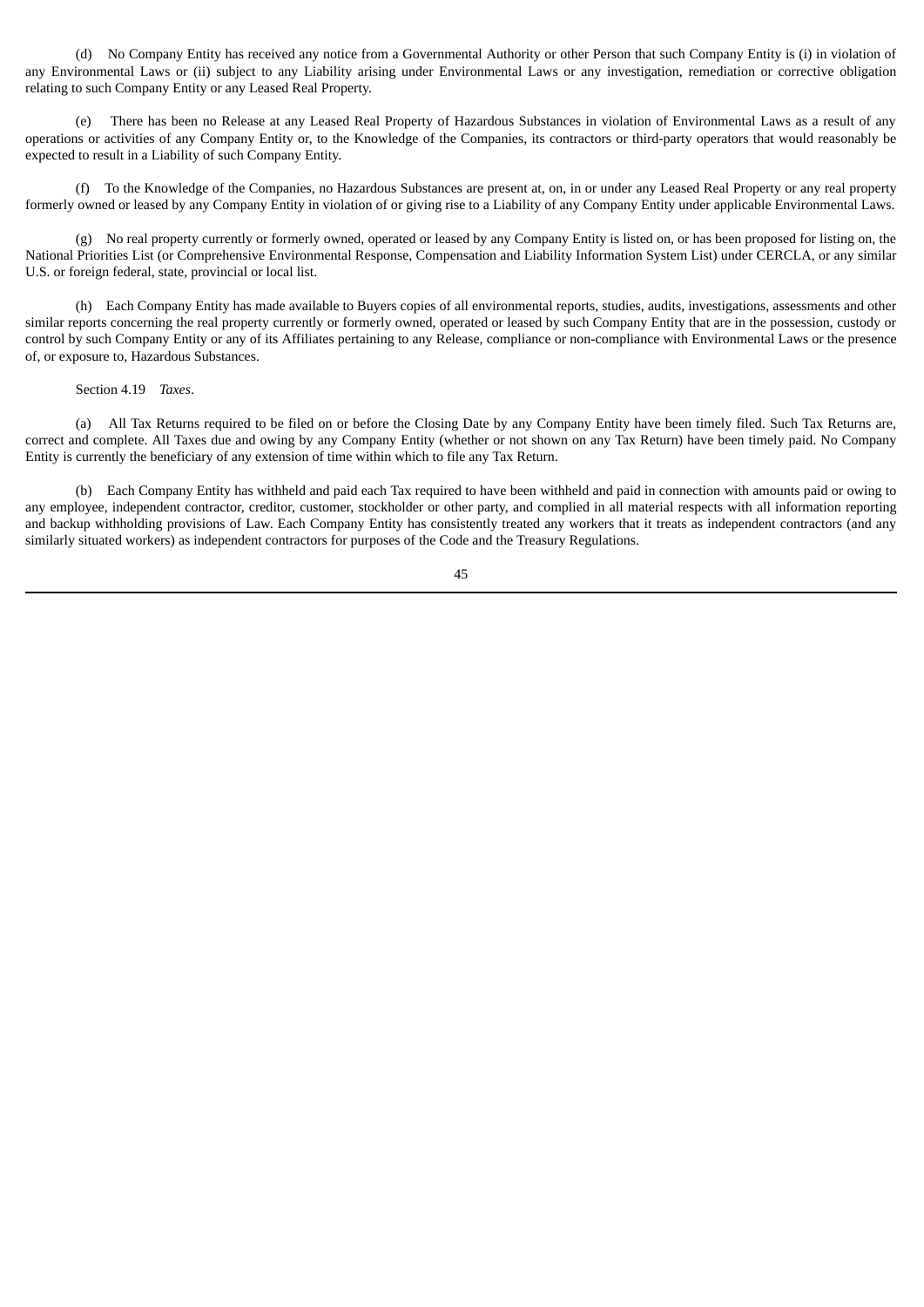(c) No Company Entity has received any written claim from any Taxing Authority in any jurisdiction where such Company Entity does not file Tax Returns that it is, or may be, subject to Tax by that jurisdiction.

(d) No extensions or waivers of statutes of limitations have been given or requested with respect to any Taxes of any Company Entity.

(e) All deficiencies asserted, or assessments made, against any Company Entity by any Taxing Authority have been fully paid.

(f) No Company Entity is a party to any Legal Proceeding, audit or examination with or by any Taxing Authority. No Company Entity has received written notice of any pending or threatened Legal Proceedings, audits or examinations by any Taxing Authority against such Company Entity.

(g) Each Company Entity has made available to Buyers correct and complete copies of (i) all of the federal Income Tax Returns of or relating to such Company Entity for taxable periods ending after December 31, 2018, (ii) any state, local or foreign Tax Returns of or relating to such Company Entity for taxable periods ending after December 31, 2018, and (iii) any audit report or statement of deficiencies assessed against, agreed to by, or with respect to such Company Entity for all Tax periods ending after December 31, 2018.

(h) There are no Liens (other than Permitted Liens and for current Taxes not yet due and payable) for Taxes upon the assets of any Company Entity.

(i) No private letter rulings, technical advice memoranda or similar Contracts or rulings have been requested, entered into or issued by any Taxing Authority with respect to any Company Entity. There is no request for a consent by a Taxing Authority for a change in a method of accounting, subpoena or request for information by any Taxing Authority, or closing agreement with any Taxing Authority (within the meaning of Section 7121 of the Code and any analogous US state or local Tax Law), with respect to any Company Entity.

(j) No Company Entity that is required under applicable Law to file an Income Tax Return in the United States has been a member of an affiliated, combined, consolidated or unitary group or similar group for Tax purposes. No Company Entity that is required under applicable Law to file an Income Tax Return in the United States has any Liability for Taxes of any Person under Treasury Regulations Section 1.1502-6, as a transferee or successor, by Contract or otherwise.

(k) Except as set forth on Section 4.19(k) of the Disclosure Letter, neither any Company Entity, Buyers nor any of their respective Affiliates will be required to include any item of income in, or exclude any item or deduction from, taxable income for taxable periods or portion thereof ending after the Closing Date with respect to any Company Entity as a result of:

(i) any change in a method of accounting under Section 481 of the Code (or any analogous US state or local Tax Law), or use of an improper method of accounting, for a taxable period ending on or prior to the Closing Date;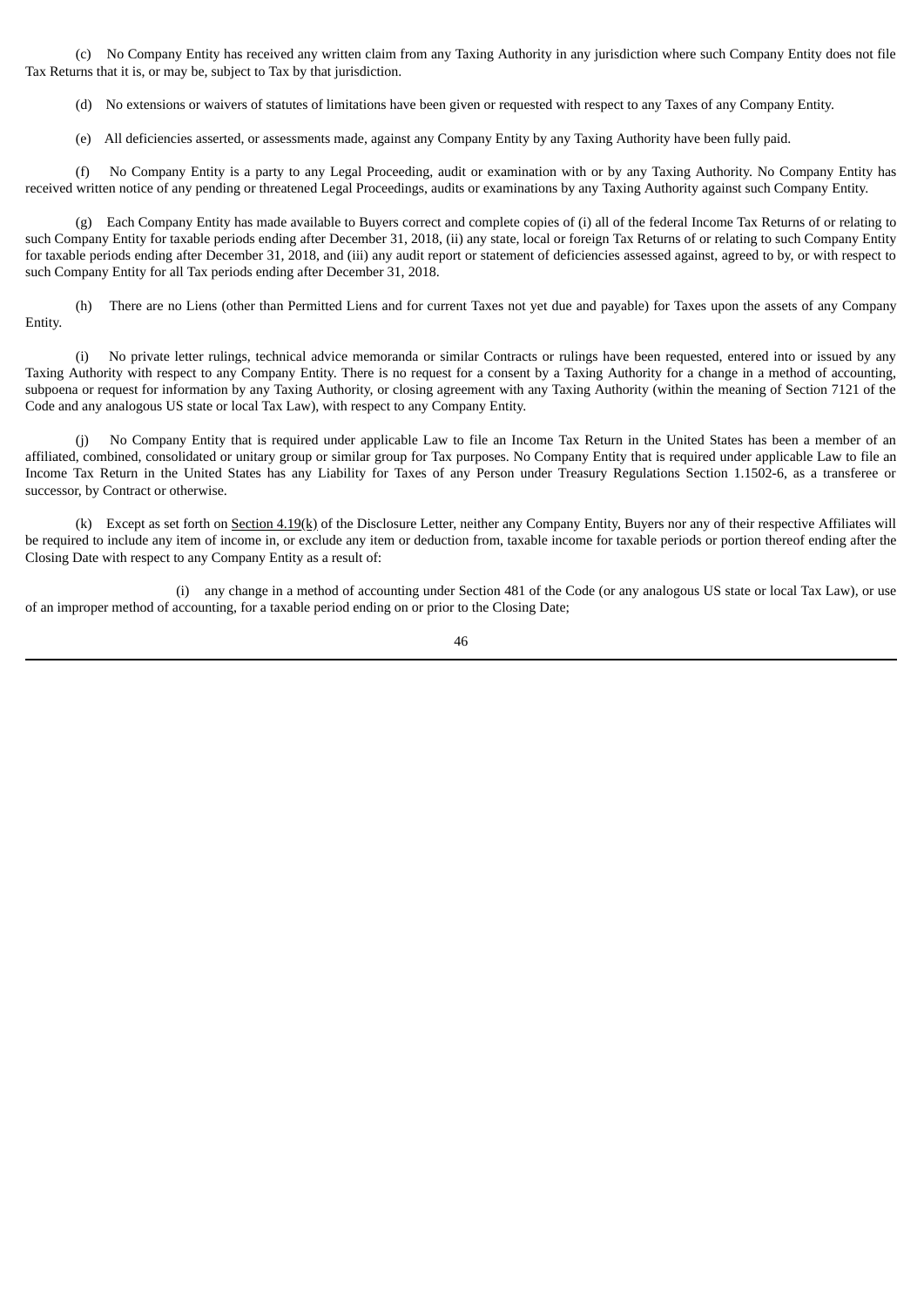(ii) an installment sale or open transaction occurring on or prior to the Closing Date;

(iii) a prepaid amount received on or before the Closing Date;

(iv) interest held by such Company Entity in a "controlled foreign corporation" (as that term is defined in Section 957 of the Code) on or before the Closing Date pursuant to Section 951 or 951A of the Code;

(v) any closing agreement under Section 7121 of the Code, or under any analogous US state or local Tax Law;

(vi) intercompany transactions occurring prior to the Closing Date or any excess loss account in existence prior to the Closing Date described in Treasury Regulations under Code Section 1502 (or under any analogous US state or local Tax Law; or

(vii) any debt instrument held prior to the Closing that was acquired with "original issue discount" as defined in Section 1273(a) of the Code or subject to the rules set forth in Section 1276 of the Code.

(l) Each Company Entity that is required under applicable Law to file an Income Tax Return in the United States is not, and has not been, a party to, or a promoter of, a "reportable transaction" within the meaning of Section 6707A(c)(1) of the Code and Treasury Regulations Section 1.6011-4(b).

(m) Except as set forth on Section 4.19(m) of the Disclosure Letter, none of the Company Entities that are organized outside the United States holds material assets that constitute "United States property" within the meaning of Section 956 of the Code and that give rise to a material gross income inclusion under Section 951(a)(1)(B) of the Code (taking into account Section 959 of the Code).

(n) Each Company Entity is not and has not been a party to or bound by any tax indemnity Contract, tax sharing Contract, tax allocation Contract or similar Contract.

(o) No Company Entity has made an election under Section 965 of the Code prior to the Execution Date.

(p) Set forth on  $S$ ection  $4.19$ (p) of the Disclosure Letter is a list of all jurisdictions in which each Company Entity currently files (or has filed in the immediately preceding taxable year) income and other Tax Returns.

(q) Acculogic DE is and at all times since its inception has been treated by the IRS as a U.S. corporation for federal income Tax purposes. Acculogic CAN, Holdco, Acculogic Inc. and Acculogic GmbH are and at all times since their inception have been treated by the IRS as non-U.S. corporations for U.S. federal income Tax purposes.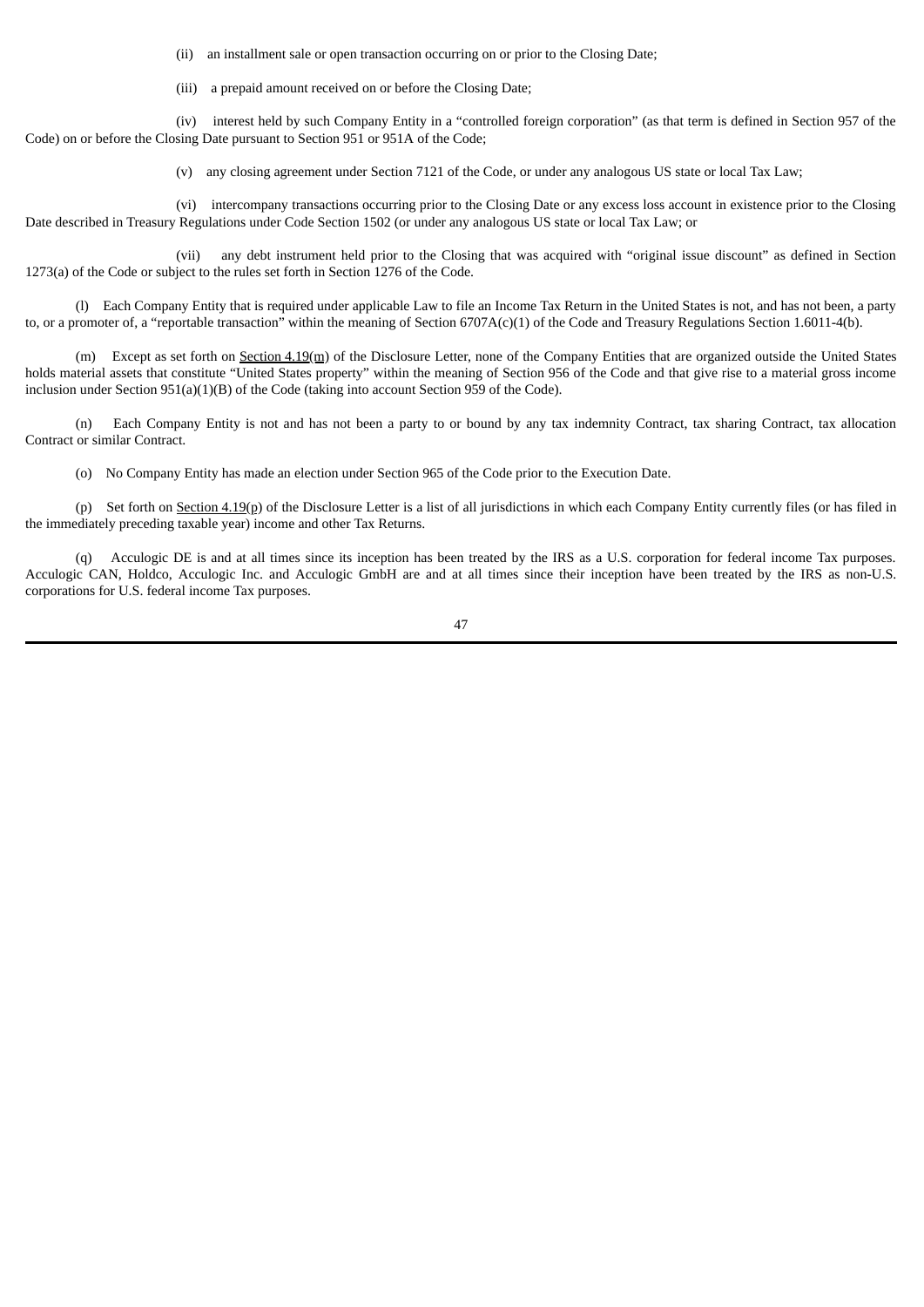(r) Each Company Entity has not been a United States real property holding corporation within the meaning of Section 897(c)(2) of the Code during the applicable period specified in Section  $897(c)(1)(A)(ii)$  of the Code.

(s) Except as set forth on Section 4.26(b) of the Disclosure Letter, no Company Entity has applied for or received any proceeds or amounts from or in connection with (A) any loan pursuant to the "Paycheck Protection Program" as defined in Sections 1102 and 1106 of the CARES Act, or (B) any funds pursuant to the "Economic Injury Disaster Loan" program or an advance on an "Economic Injury Disaster Loan" pursuant to Section 1110 of the CARES Act.

(t) No Company Entity is a party to any joint venture, partnership or other Contract which could be treated as a partnership for federal income Tax purposes.

(u) There are no outstanding (i) powers of attorney affirmatively granted by any Company Entity concerning any Tax matter, or (ii) Contracts entered into with any Taxing Authority that would have a continuing effect after the Closing Date.

(v) Each Company Entity is in compliance with all terms and conditions of all Tax grants, credits, abatements and other similar incentives granted or made available by any Taxing Authority for the benefit of such Company Entity.

(w) Each Company Entity has timely and properly collected all sales, use, value-added and similar Taxes required to be collected, and has remitted on a timely basis such amounts to the appropriate Governmental Authority. Each Company Entity has timely and properly requested, received and retained all necessary exemption certificates, including resale certificates, and other documentation supporting any claimed exemption or waiver of Taxes on sales or similar transactions as to which it would otherwise have been obligated to collect or withhold Taxes.

(x) No Company Entity that is required under applicable Law to file an Income Tax Return in the United States has deferred the inclusion of any amounts in taxable income pursuant to IRS Revenue Procedure 2004-34, Treasury Regulations Section 1.451-5, Sections 455 or 456 of the Code or any corresponding or similar provision of Law (irrespective of whether or not such deferral is elective).

(y) Except as set forth on Section  $4.19(y)$  of the Disclosure Letter, no Company Entity has a permanent establishment (within the meaning of the applicable Tax treaty) or otherwise have an office or fixed place of business in a country other than the country in which it is organized. No Company Entity has entered into a gain recognition agreement pursuant to Treasury Regulation Section 1.367(a)-8.

(z) No Section 197 intangible (within the meaning of Section 197 of the Code) of any Company Entity will be subject to the anti-churning rules of Section 197(f)(9) of the Code or Treasury Regulations Section 1.197-2(h) as a result of the Transaction.

(aa) Within the past three (3) years, no Company Entity been a party in any distribution that was purported or intended to qualify for tax-free treatment under Section 355 of the Code (or any similar provision of US state or local Tax Law).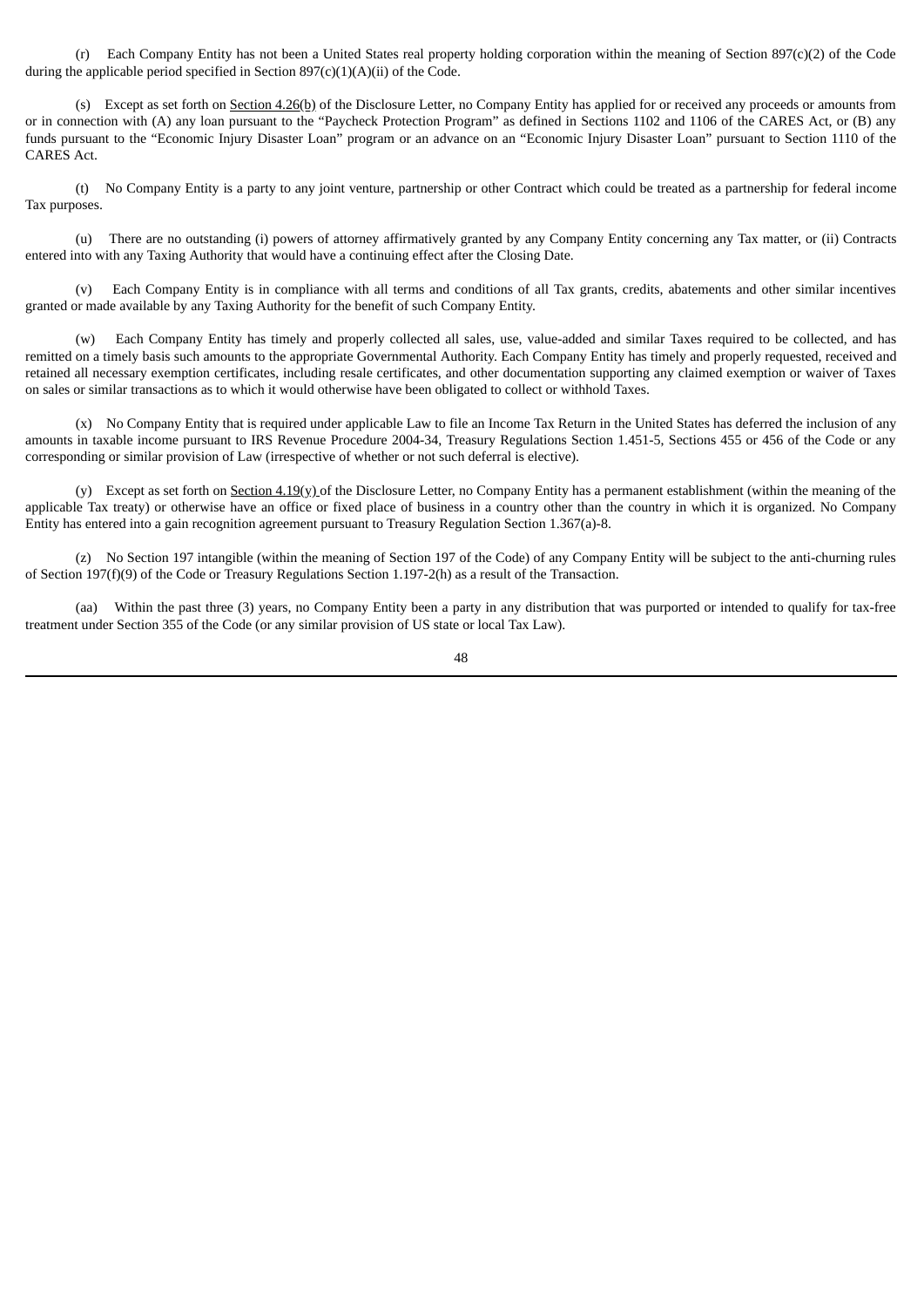(bb) Each Company Entity is in compliance with all state unclaimed property Laws and has remitted to the appropriate states all unclaimed property in accordance with relevant state unclaimed property Laws and the priority rules established with respect thereto.

(cc) No Company Entity has (i) elected to defer the payment of any "applicable employment taxes" (as defined in Section 2302(d)(1) of the Coronavirus Aid, Relief and Economic Security Act (the "**CARES Act**")) pursuant to Section 2302 of the CARES Act or (ii) claimed any "employee retention credit" pursuant to Section 2301 of the CARES Act.

(dd) Each Company Entity is, and at all times has been, in compliance in all material respects with all applicable transfer pricing laws, including the Treasury Regulations promulgated under Section 482 of the Code.

(ee) None of the Purchased Shares constitute "taxable Canadian property" for purposes of the Tax Act.

(ff) No facts, circumstances or events exist or have existed that have resulted in or may result in the application of any of sections 79 to 80.04 of the Tax Act or similar provincial provision to the Company Entities.

(gg) Acculogic Inc. is duly registered with the Canada Revenue Agency under the Excise Tax Act (Canada) and any similar provincial legislation for purposes of the goods and services, Quebec sales tax and harmonized sales tax ("**GST**"). All input tax credits claimed by any such company for GST purposes were calculated in accordance with applicable Law. The Company Entities have complied with all registration, reporting, payment, collection and remittance requirements in respect of GST and provincial sales tax legislation.

(hh) No Company Entity has made any payment, nor is obligated to make any payment, and is a party to any agreement under which it could be obligated to make any payment, which may not be deductible by virtue of Section 67 or 78 of the Tax Act (or any analogous provincial or territorial provisions).

(ii) Except as disclosed in Section 4.19(ii) of the Disclosure Letter, the Company Entities have not claimed, nor will they claim, any reserve under any one or more of subparagraph 40(1)(a)(iii), or paragraph 20(1)(m) or 20(1)(n) of the Tax Act (or any analogous provincial or territorial provisions), if any such amount could be included in the income of the Company Entities for any period ending after the Closing Date.

(jj) All Tax credits and refunds, including refundable and non-refundable investment Tax credits in respect of scientific research and experimental development claimed by the Company Entities were claimed and calculated in accordance with applicable Law and accepted practices of the Governmental Authorities.

(kk) The Company Entities have not received any requirement from Governmental Authorities pursuant to Section 224 of the Tax Act or any similar provincial provision which remains unsatisfied in any respect.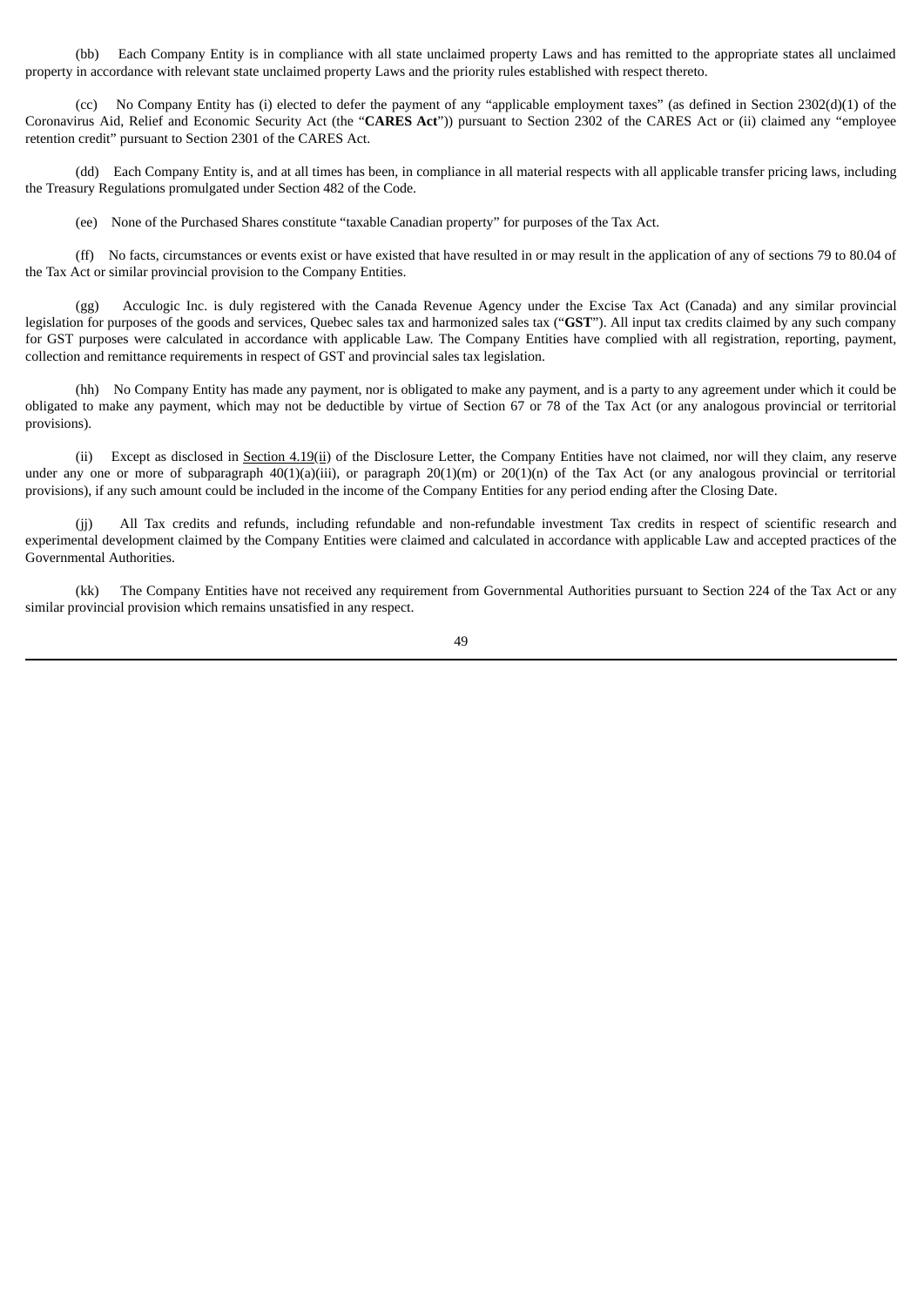(ll) The Company Entities have not made an "excessive eligible dividend designation" as defined in the Tax Act or in any similar provincial provision.

(mm) With respect to the declaration and payment of all dividends on or prior to the Closing Date (excluding any capital dividends declared in connection with the Reorganization) that were designated to be capital dividends (as provided pursuant to subsection 83(2) of the Tax Act), then (i) all such dividends so designated were recorded on Form T2054 (as prescribed under the regulations to the Tax Act) and which Form T2054 was filed with the Canada Revenue Agency (and any applicable provincial Tax authority) in the prescribed manner on or before the particular time on which any part of the dividend was paid; and (ii) as a consequence of the declaration of such capital dividends and the filing of the Form T2054, the Company Entities are not subject to any Tax pursuant to the provisions of Part III of the Tax Act (and applicable provisions of a provincial Tax statute).

(nn) Any amounts claimed by the Company Entities under the Canada Emergency Wage. Subsidy or the Canada Emergency Rent Subsidy under Section 125.7 of the Tax Act or any similar provincial provision and any other amounts claimed by the Company Entities under a subsidy or deferral in respect of COVID-19 in respect of any period (or portion thereof) ending on or before the Closing Date were claimed by the Company Entities in accordance with the Tax Act and all other applicable Laws.

(oo) The value of the consideration paid or received by the Company Entities for the acquisition, sale, transfer or provision of property (including intangibles) or the provision of services (including financial transactions) from or to a Person with whom such company was not dealing at arm's length (within the meaning of the Tax Act) was equal to the estimated fair market value of such property acquired, provided or sold or services purchased or provided.

(pp) Holdco, Acculogic CAN and Acculogic Inc. are Canadian controlled private corporations for the purposes of the Tax Act.

(qq) None of the Company Entities is liable for tax under Part VI.I of the Tax Act (or equivalent provision under any provincial tax legislation) for the period ending on or before Closing.

Section 4.20 *Material Customers and Material Suppliers*. Set forth on Section 4.20 of the Disclosure Letter is a list of the Material Customers and Material Suppliers. Such information was produced from the books and records of the Company Entities and is correct and complete. Since the Lookback Date, no Material Customer or Material Supplier has discontinued or reduced, or provided written notice of its intention to discontinue or reduce, or, to the Knowledge of the Companies, intends to discontinue or reduce, its business relationship with any Company Entities or the Business. No Material Customer or Material Supplier has modified the terms of its business relationship with any Company Entity or the Business. No Company Entity is involved in any dispute with any customer or supplier of such Company Entity or the Business.

Section 4.21 *Related Party Transactions*. Except as set forth on Section 4.21 of the Disclosure Letter, no shareholder, director, officer or employee of any Company Entity or any member of such shareholder's, director's, officer's or employee's immediate family, or any Affiliate of any of the foregoing (a) is or has since the Lookback Date been (i) a director, officer, manager or employee of, any Person that is a client, customer, supplier, lessor, lessee, debtor, creditor or competitor of a Company Entity (other than a Person that has publicly-traded equity securities) (ii) a party to any Contract with or binding upon a Company Entity or any of its assets, rights or properties, (iii) has any interest (real, personal, or mixed and whether tangible or intangible) in any property used in or pertaining to the Business, or (iv) has engaged in any transaction or business dealings with a Company Entity, (b) is owed any money by a Company Entity other than for services rendered in the ordinary course of business consistent with past practice, or (c) owes any money to a Company Entity.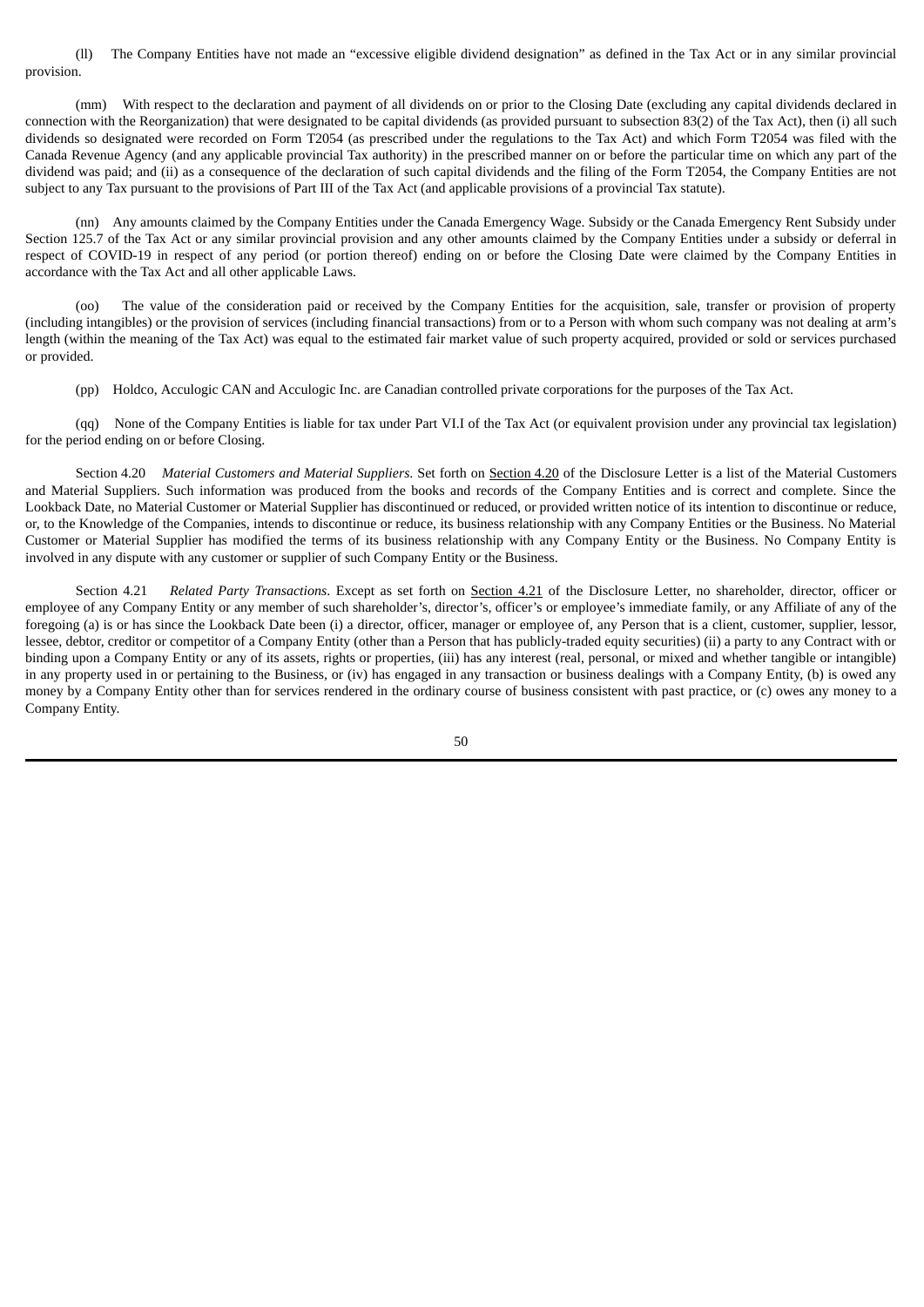### Section 4.22 *Data Security*.

(a) The data, privacy and security practices of the Company Entities have since the Lookback Date complied with, and conformed to, in all material respects, all (i) Laws concerning the privacy or security of Personal Information (including all applicable data breach notification Laws, consumer protection Laws, Laws concerning requirements for website privacy policies and practices, social security number protection Laws, data security Laws, and Laws concerning email, text message, or telephone communications) ("**Privacy Laws**"), and (ii) Contracts to which a Company Entity is a party or is otherwise bound.

(b) There have been no actual, or, to the Knowledge of the Companies, attempted or threatened breaches of the security of the computer systems, networks or servers of any Company Entity, or any loss or unauthorized disclosure of Personal Information in the possession, custody, or control of any Company Entity or any of its employees, agents, representatives, or contractors, which required notice to any third Person or Governmental Authority and to the Knowledge of the Companies there is no reason to expect that such a breach or any other unauthorized use, access, disclosure, or other unauthorized use of any Personal Information or any proprietary and Confidential Information of any Company Entity has occurred. To the Knowledge of the Companies, each Company Entity has, since the Lookback Date, used commercially reasonable practices to detect, identify and remediate any such breaches of security and provide notification in accordance with applicable Privacy Laws and no circumstance has arisen in which applicable Privacy Laws would require any Company Entity to notify a Governmental Authority or other Person of any such breach of security. No Company Entity has received from any Governmental Authority or other Person any complaint, claim, investigation, notice, subpoena or other evidence of noncompliance with such Privacy Laws and/or related to any actual, alleged, or suspected security breach by it, and to the Knowledge of the Companies, no facts or circumstances exist that would reasonably be expected to give rise to any of the foregoing.

(c) Each Company Entity (other than Holdco) has in place industry standard administrative, technical, and physical safeguards sufficient to protect the continuity, confidentiality, availability, security and integrity of the Business, Personal Information, and the computer systems, networks and servers of such Company Entity from failure, unauthorized use or access, and each Company Entity (other than Holdco) has comprehensive disaster recovery and security plans and procedures, including a written information security program, and each Company Entity (other than Holdco) has been in compliance with such plans and procedures. Each Company Entity has comprehensive security plans that are reasonably designed to (i) identify internal and external risks to the security of any proprietary and Confidential Information of such Company Entity and any Personal Information held or used by such Company Entity, and (ii) implement, monitor and improve safeguards to control those risks. Since the Lookback Date, each Company Entity has addressed and remediated all threats or deficiencies identified in any security risk or privacy impact assessment, if any. The computer hardware, servers, networks, and other information technology equipment or systems owned or used by any Company Entity are reasonably sufficient for operation of the Business as currently conducted. There has been no disruption of the hardware, servers, networks, and other information technology equipment or systems owned or used by any Company Entity.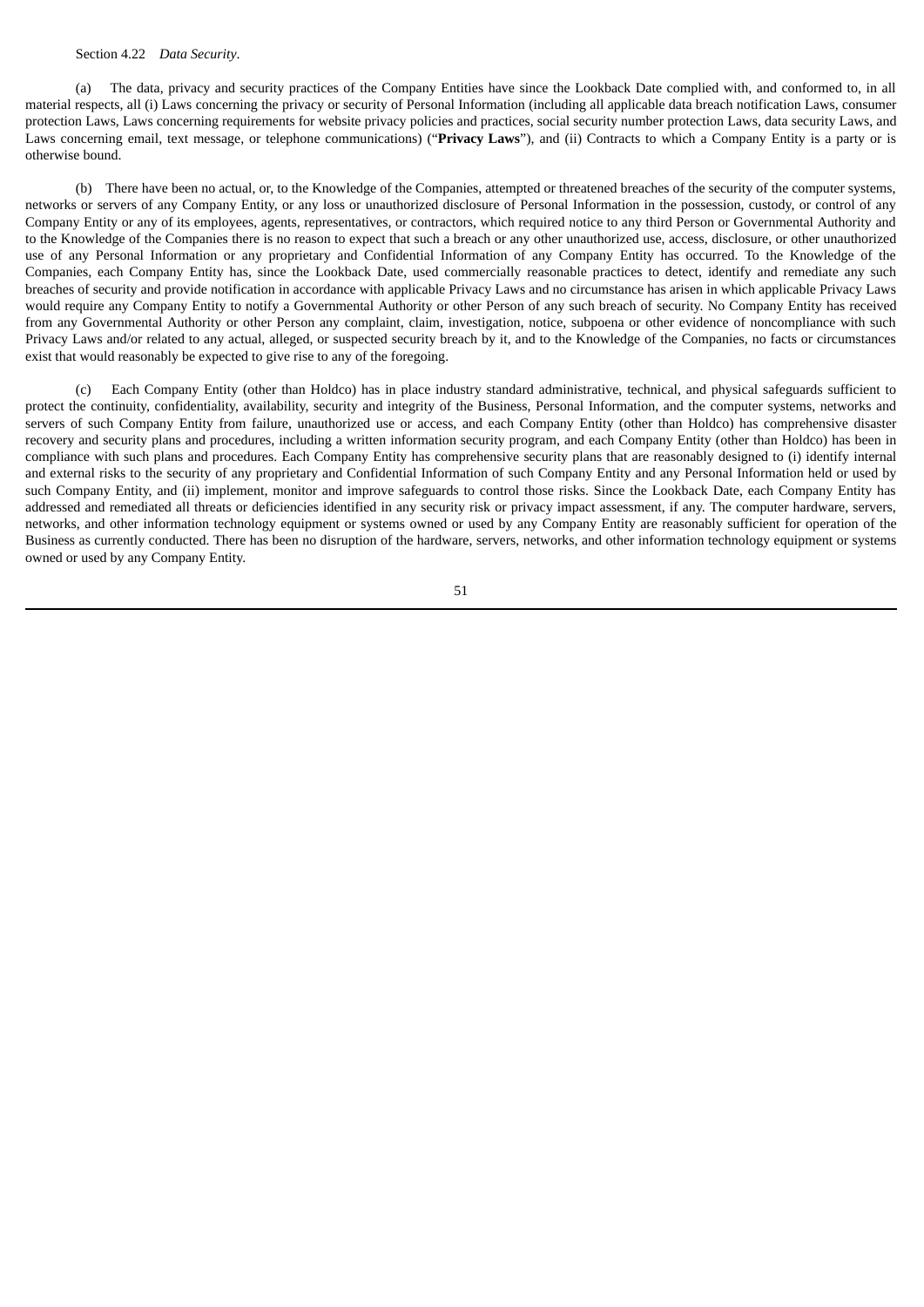(d) Each Company Entity has materially complied with all terms of use, terms of service, and other Contracts, guidelines, and policies relating to its use of social media platforms, sites, or services and there is no reasonable basis to believe that any Company Entity is in violation of any such terms of use, terms of service, Contracts, guidelines, and/or policies.

#### Section 4.23 *Insurance*.

(a) Set forth on Section 4.23(a) of the Disclosure Letter is a correct and complete list of (i) all policies of insurance of each Company Entity currently in effect (but excluding any policies of insurance related to any Employee Benefit Plan set forth on Section 4.17(a) of the Disclosure Letter) (collectively, the "**Insurance Policies**"), including the carrier, description of coverage, limits of coverage, retention or deductible amounts, amount of annual premiums, and date of expiration with respect to each Insurance Policy, and (ii) all claims in excess of \$25,000 made since the Lookback Date under the Insurance Policies or under any prior insurance policies that have been owned or held by any Company Entity or under which any Company Entity or any of its assets or properties have been covered (collectively, the "**Historical Insurance Policies**"). None of the insurance limits under any of the Insurance Policies or Historical Insurance Policies have been exhausted, and there is no claim pending under any of the Insurance Policies or Historical Insurance Policies relating to any Company Entity or any of its assets or properties for which coverage has been denied by the insurance company or companies providing coverage thereunder. The Company Entities have made available to Buyers correct and complete copies of each Insurance Policy.

(b) All Insurance Policies are in full force and effect. To the Knowledge of the Companies, no Company Entity is in breach or default, and no Company Entity has taken any action or failed to take any action which, with notice or the lapse of time, would constitute such a breach or default, or permit termination or modification of, any of the Insurance Policies. To the Knowledge of the Companies, no insurer of any Insurance Policy has declared bankruptcy or been declared insolvent or placed in receivership, conservatorship or liquidation. No notice of cancellation or termination, other than pursuant to the expiration of a term in accordance with the terms thereof, has been received by any Company Entity with respect to any Insurance Policy, and no event or condition exists or has occurred that could result in cancellation of any Insurance Policy prior to its scheduled expiration date.

(c) The Insurance Policies are sufficient for compliance by each Company Entity with all requirements of Law and with the requirements of all Material Contracts to which a Company Entity is a party. No Company Entity has been refused any insurance with respect to the Business or assets of such Company Entity. No Insurance Policy provides for or is subject to any retroactive rate or premium adjustment, loss sharing arrangement or other Liability arising wholly or partially out of events arising prior to the Closing. No Company Entity has received any written notice from or on behalf of any insurance carrier issuing any Insurance Policy that insurance rates therefor shall hereafter be substantially increased (except to the extent insurance rates may be increased for all similarly situated risks) or that there shall hereafter be a cancellation or an increase in a deductible (or an increase in premiums to maintain an existing deductible) or nonrenewal of any Insurance Policy.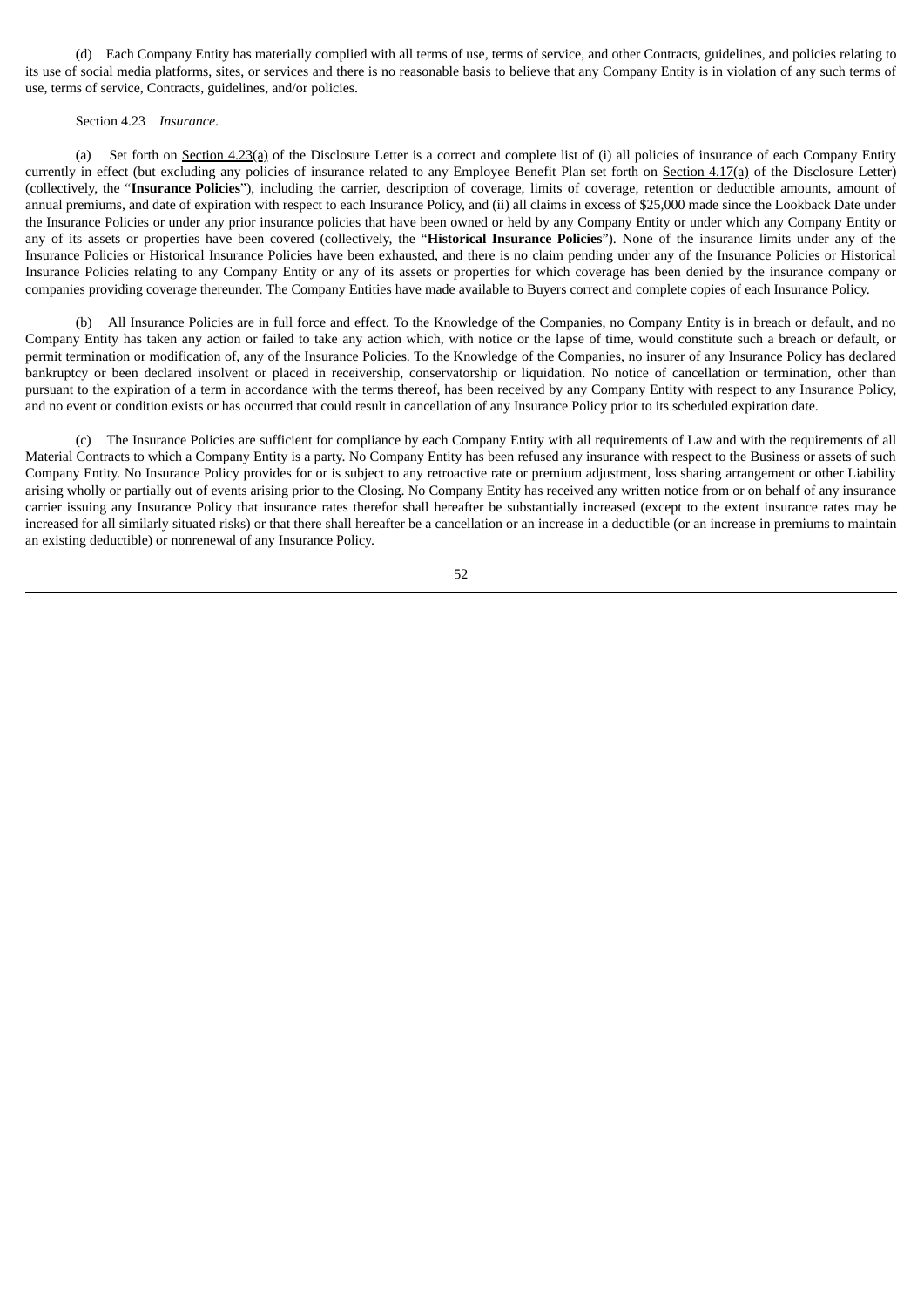Section 4.24 *Inventory*. Except as set forth on Section 4.24 of the Disclosure Letter, all inventory of each Company Entity are of a quality, quantity and condition that, (a) subject to a reasonable allowance for obsolete inventory, is useable and saleable in the ordinary course of business consistent with past practice, (b) is merchantable and fit for the purpose for which it was procured or manufactured, and none of which is slow-moving, obsolete, damaged, stale, discontinued or defective, and (c) was manufactured or acquired by such Company Entity in the ordinary course of business consistent with past practice. The quantities of each of the categories of inventory of each Company Entity is at a level normal and adequate for the continuation of the Business in the ordinary course consistent with past practice. No Company Entity is in possession of any inventory not owned by such Company Entity. None of the inventory of any Company Entity has been consigned to any Person.

Section 4.25 *Accounts Receivable*. The accounts receivable of each Company Entity represent valid obligations that arose from bona fide transactions in the ordinary course of business consistent with past practice and are collectible net of any reserves reflected in the Closing Net Working Capital. None of such accounts receivable is subject to any claim of offset or recoupment or counterclaim and, to the Knowledge of the Companies, there are no specific facts that would be likely to give rise to any such claim.

# Section 4.26 *COVID-19*.

(a) There are no Legal Proceedings pending or, to the Knowledge of the Companies, threatened against any Company Entity with respect to either (i) furloughed, temporarily laid off or terminated employment or service of any Business Employee, or (ii) reduced hours of any Business Employee, resulting in response to COVID-19 or any Law, directive, pronouncement or guideline issued by a Governmental Authority, the U.S. Centers for Disease Control and Prevention, Health Canada, the World Health Organization or an industry group providing for business closures, changes to business operations, "sheltering-in-place," curfews, quarantine, social distancing, sequester, safety or other similar restrictions that relate to or arise out of COVID-19. Each Company Entity has promptly and thoroughly investigated all occupational health and safety complaints that it has received related to COVID-19 and, with respect to each known occupational health and safety violation identified and related to COVID-19, each Company Entity has taken prompt corrective action to prevent further spread of COVID-19 within the workplace.

(b) Section 4.26(b) of the Disclosure Letter sets forth all CARES Act and COVID Relief Programs that the Company Entities have availed themselves of (or have attempted to avail themselves of), and the status thereof, including without limitation, acceptance or rejection of the applicable application, amount of funds received and the amount of any other relief received (collectively, "**Stimulus Loans**"). All such Stimulus Loans have been forgiven in full, and no Company Entity has any further obligations to any lender or Governmental Authority with respect to such Stimulus Loans. The Company Entities have provided to Buyers correct and complete copies of all determinations and related documentation given by the lender or any Governmental Authority in connection with the forgiveness of such Stimulus Loans. The Company Entities have not made a claim for, nor received, any relief under a CARES Act and COVID Relief Program that they are not entitled to receive. (A) Each Company Entity has complied in all material respects with the CARES Act and COVID Relief Programs and any documentation related thereto, (B) all applications and certifications made by any Company Entity pursuant to the CARES Act and COVID Relief Programs are true, correct and complete, and (C) the Company Entities have provided true, correct and complete copies of all documentation related to the eligibility of the Company Entities for relief pursuant to the CARES Act and COVID. The Company Entities used the proceeds of the Stimulus Loans solely for the allowable uses set forth in the Paycheck Protection Program in the CARES Act and solely for the purposes permitted under the loan forgiveness guidelines issued by the Small Business Administration, and the Company Entities have not taken any action which would preclude, or failed to take such action as is required for, the full forgiveness of the Stimulus Loans, including any failure to properly maintain appropriate documentations and records in connection therewith. No Company Entity has received notice from any Governmental Authority of any review, audit or other Legal Proceeding or inquiry relating to such Stimulus Loans.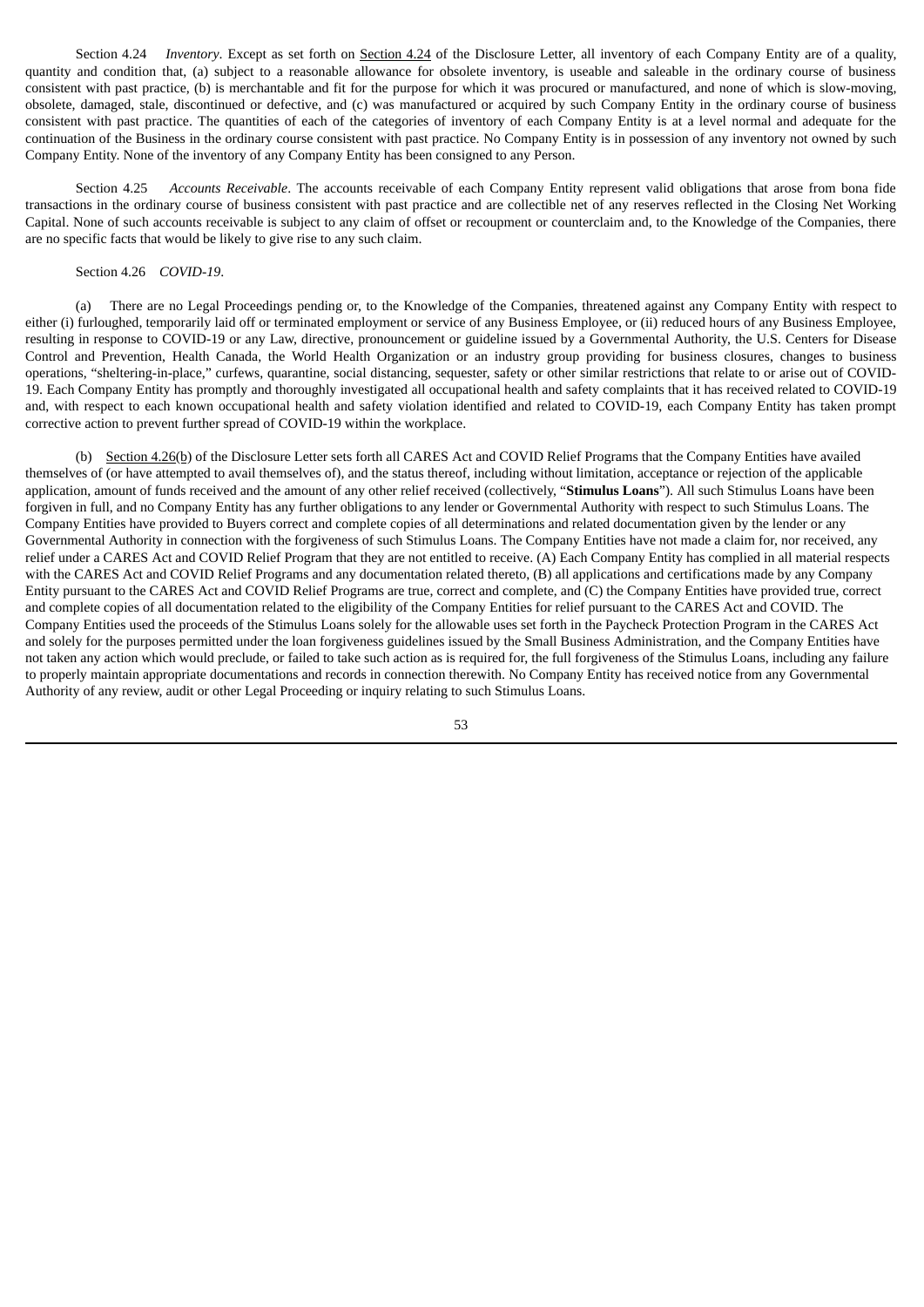Section 4.27 *Bank Accounts*. Set forth on **Section 4.27** of the Disclosure Letter is a true, correct, and complete list of the name and address of (a) each bank or financial institution with which each Company Entity has an account (the "**Bank Accounts**") or safe deposit box and the name of each Person authorized to draw thereon or have access thereto, and (b) the name of each Person holding a power of attorney on behalf of each Company Entity.

Section 4.28 *Finders*' *Fees*. Except as set forth on Section 4.28 of the Disclosure Letter, there is no investment banker, broker, finder, financial advisor or other intermediary that has been retained by or is authorized to act on behalf of any Company Entity, who might be entitled to any fee or commission from any Company Entity in connection with the Transaction.

# **ARTICLE 5 REPRESENTATIONS AND WARRANTIES OF BUYERS**

Buyers, jointly and severally, represent and warrant to Seller as follows:

Section 5.01 *Buyers Existence and Power*. inTEST is a corporation duly incorporated, validly existing and in good standing (or its equivalent) under the Laws of the State of Delaware and has all necessary corporate power required to carry on its business as now conducted. Acquireco is a corporation duly incorporated, validly existing and in good standing under the Laws of the Province of Ontario and has all necessary corporate power required to carry on its business as now conducted.

# Section 5.02 *Buyers Authorization and Enforceability*.

(a) The execution, delivery and performance by Buyers of this Agreement and the other Transaction Agreements to which a Buyer is a party, and the consummation of the Transaction, are within the corporate power of Buyers. The execution, delivery and performance by Buyers of this Agreement and the other Transaction Agreements to which a Buyer is a party, and the consummation by Buyers of the Transaction, have been duly and validly authorized by all necessary actions, and no other action on the part of Buyers is necessary to authorize the execution, delivery and performance by Buyers of this Agreement and the other Transaction Agreements to which a Buyer is a party, and the consummation by Buyers of the Transaction.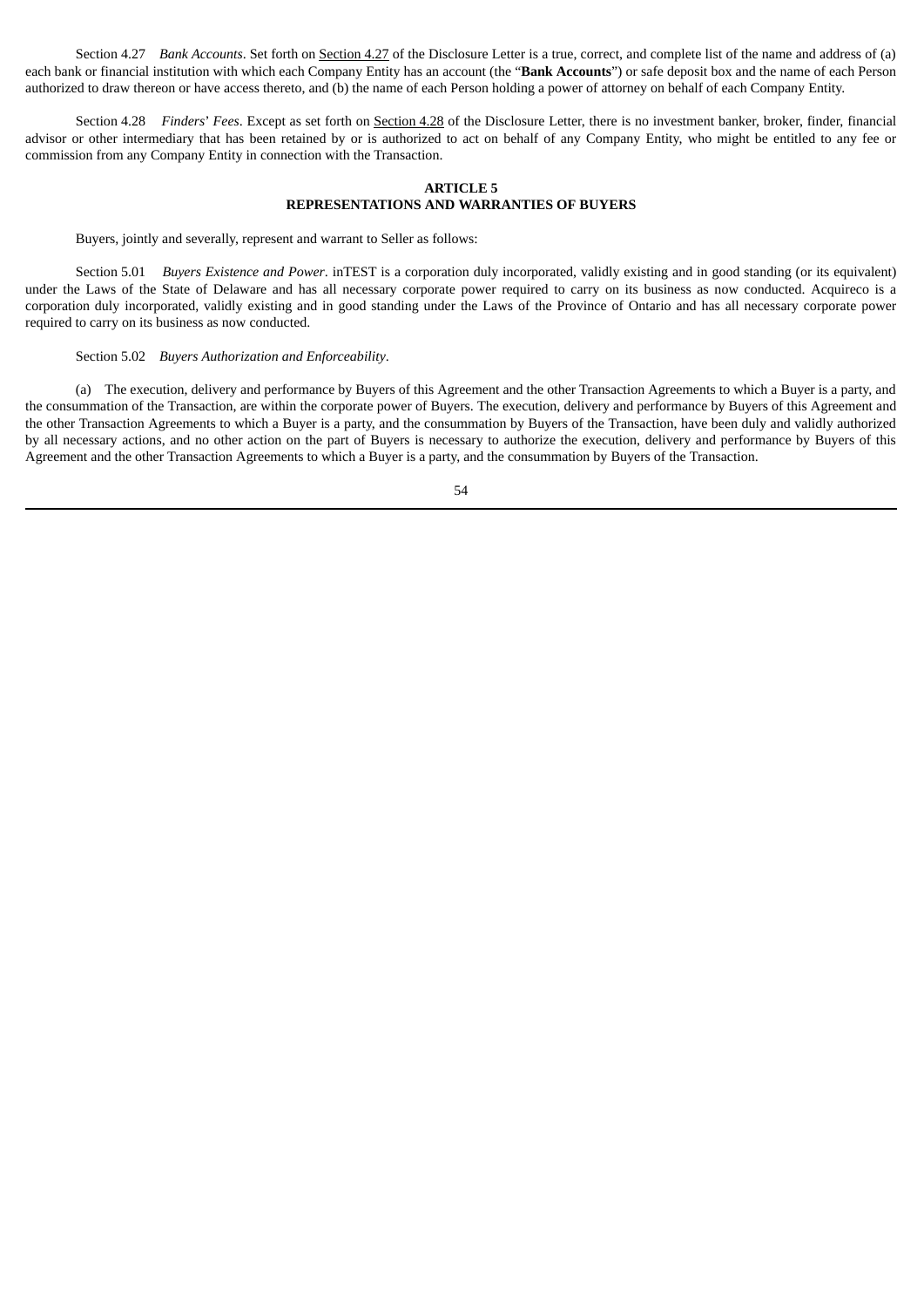(b) This Agreement and the other Transaction Agreements to which a Buyer is a party have been duly executed and delivered by such Buyer, and assuming the due authorization, execution and delivery by Seller of this Agreement and by Seller or the applicable Company Entity of the other Transaction Agreements to which a Buyer is a party, this Agreement and the other Transaction Agreements to which a Buyer is a party constitute a valid, binding and enforceable agreement of such Buyer, subject, in the case of enforceability, to the Enforceability Exception.

Section 5.03 *Governmental Authorization*. No consents, waivers, notices, permits or exemptions of, or other actions by, or registrations, declarations or filings with, any Governmental Authority are required to be obtained by Buyers in connection with the execution, delivery and performance of this Agreement or the other Transaction Agreements, nor the consummation by Buyers of the Transaction.

Section 5.04 *Non-Contravention*. Neither the execution, delivery and performance of this Agreement or any other Transaction Agreement by Buyers nor the consummation by Buyers of the Transaction, nor compliance by Buyers with any of the terms or provisions of this Agreement (a) conflict with or violate the Organizational Documents of Buyers, (b) (i) violate any Law, or (ii) require any consent, waiver, notice, filing or other action by or to any Person under, constitute a default under, or give rise to any right of termination, cancellation or acceleration of any right or obligation under any Contract to which Buyers are a party, or (c) result in the creation or imposition of any Lien on any asset of Buyers or any Company Entity, except for any Permitted Liens; except, in the case of each of clauses  $(p)$  and  $(c)$ , that would not reasonably be expected, individually or in the aggregate, to impair or delay Buyers' ability to perform or comply with Buyers' obligations under this Agreement or consummate the Transaction.

Section 5.05 *Purchase for Investment*. Buyers are purchasing the Purchased Shares for investment for their own account and not with a view to, or for sale in connection with, any distribution thereof. Buyers acknowledge and agree that the Purchased Shares have not been registered under the Securities Act or any applicable securities Laws and that the Purchased Shares may not be sold or transferred except pursuant to the registration provisions of the Securities Act and any applicable state securities Laws or pursuant to an exemption from registration under the Securities Act and any applicable securities Laws. Buyers have sufficient knowledge and experience in financial and business matters so as to be capable of evaluating the merits and risks of their investment in the Purchased Shares and are capable of bearing the economic risks of such investment.

Section 5.06 *Litigation*. Buyers are not a party to any pending or, to the Knowledge of Buyer, threatened Legal Proceeding that would reasonably be expected, individually or in the aggregate, to impair or delay Buyers' ability to consummate the Transaction.

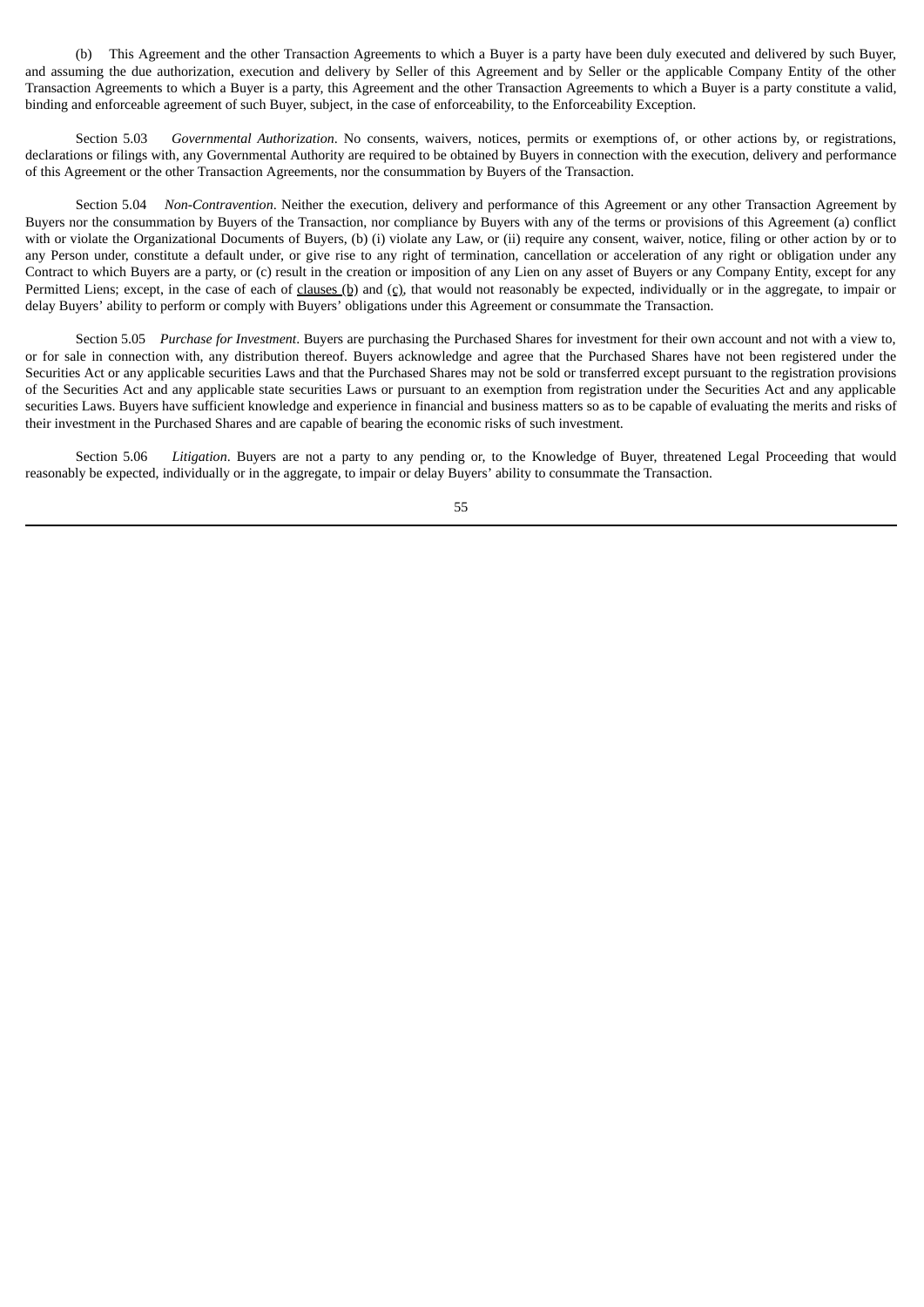Section 5.07 *Finders*' *Fees*. Except for OEM Capital Corp., there is no investment banker, broker, finder, financial advisor or other intermediary that has been retained by or is authorized to act on behalf of Buyers who might be entitled to any fee or commission from any Company in connection with the Transaction.

# **ARTICLE 6 COVENANTS**

#### Section 6.01 *Pre-Closing Obligations*.

(a) During the Pre-Closing Period, Seller shall, and shall cause each Company Entity to, (i) conduct its business in the ordinary course of business consistent with past practice, and (ii) use its Commercially Reasonable Efforts to preserve and maintain existing relations with employees, customers, contractors, distributors, vendors and other Persons with whom such Company Entity has business relations.

(b) During the Pre-Closing Period, except with the prior written consent of Buyers or pursuant to the Reorganization, Seller shall not, and shall not permit any Company Entity to, take (or omit to take) any action that, if taken (or omitted to be taken) prior to the Closing Date would have been required to be set forth on Section 4.07 of the Disclosure Letter.

Section 6.02 *Certain Filings*. During the Pre-Closing Period, Seller, on the one hand, and Buyers, on the other hand, shall cooperate with each other (a) in determining whether any action by or in respect of, or filing with, any Governmental Authority is required, or any actions, consents, approvals or waivers are required to be obtained from parties to any Contracts to which any Company is a party, in connection with the consummation of the Transactions and (b) in taking such actions or making any such filings, furnishing information required in connection therewith and timely seeking to obtain any such actions, consents, approvals or waivers.

# Section 6.03 *Governmental Matters*.

(a) During the Pre-Closing Period, subject to the terms and conditions of this Agreement, each Party will use its Commercially Reasonable Efforts to take, or cause to be taken, all actions and to do, or cause to be done, all things necessary or desirable under applicable Law to consummate the Transactions, including (i) preparing and filing as promptly as practicable with any Governmental Authority or other Person all documentation to effect all necessary filings, notices, petitions, statements, registrations, submissions of information, applications and other documents and (ii) obtaining and maintaining all approvals, waivers, consents, registrations, permits, authorizations and other confirmations required to be obtained from any Governmental Authority or other Person that are necessary, proper or advisable to consummate the Transactions.

Subject to applicable Law relating to the sharing of information, each Party shall (i) furnish the other Parties with copies of all documents and correspondence (A) prepared by or on behalf of such Party for any Governmental Authority and afford the other Party opportunity to comment and participate in responding, where appropriate; and (B) received by or on behalf of such Party from any Governmental Authority, in each case in connection with any such consent, authorization, order or approval, and (ii) use Commercially Reasonable Efforts to consult with and keep the other Parties informed as to the status of such matters. Further, no Party shall, nor shall it permit any of its Representatives to, meet or engage in conversations with any Governmental Authority or Representative of such Governmental Authority in connection with obtaining any such consent, authorization, order and approval unless it consults with the other Parties in advance and, to the extent not precluded by Law or such Governmental Authority or exempted by this Agreement, offers the other Party the opportunity to participate in such meeting or conversation.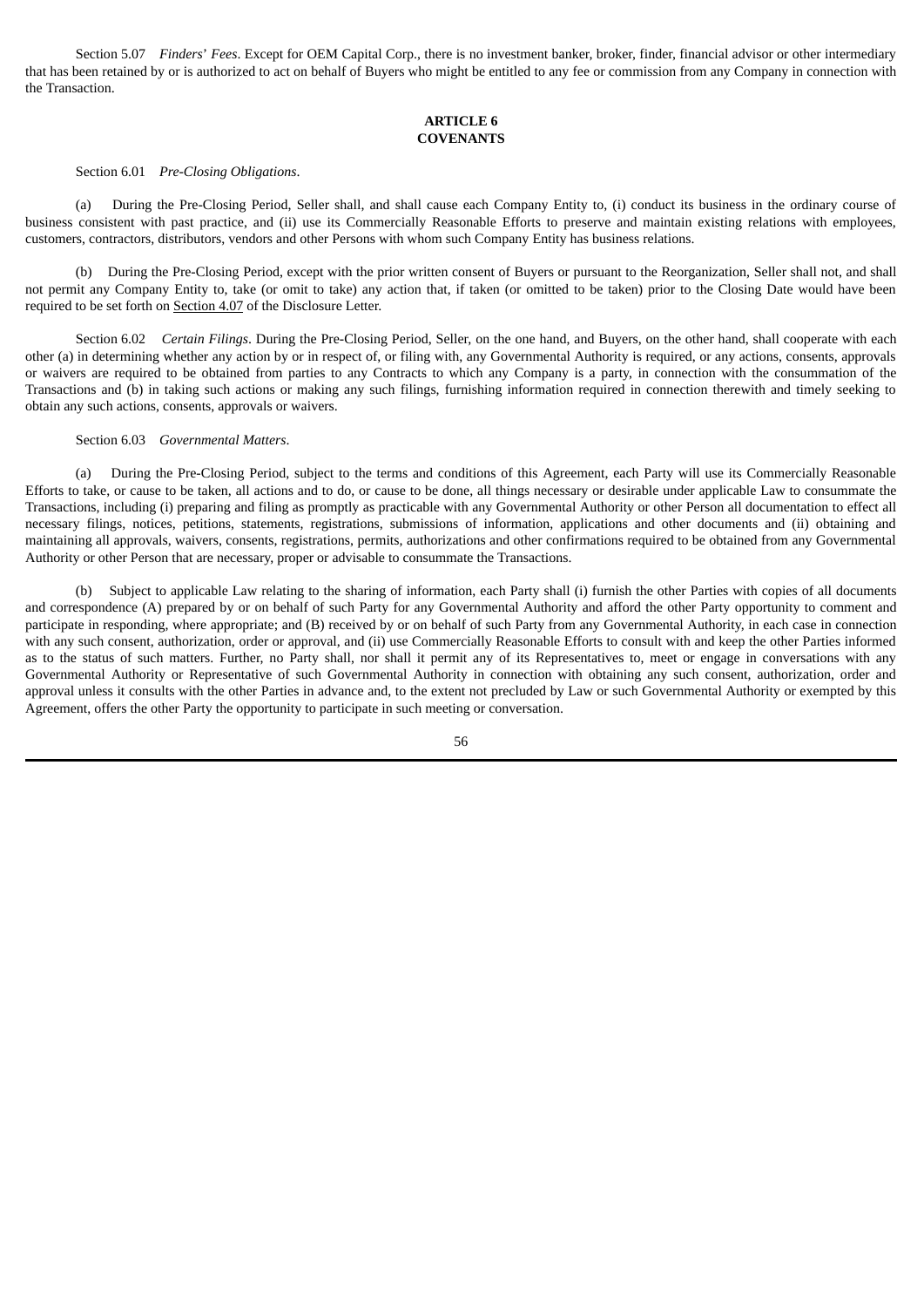### Section 6.04 *Access*.

(a) During the Pre-Closing Period, Seller shall, at the prior written request of Buyers and without jeopardizing the attorney-client or other similar privilege (provided, that Seller will inform Buyers of the general nature of the document or information being withheld and reasonably cooperate with Buyers to provide such document or information in a manner that would not result in the loss or waiver of such privilege) and without unduly interfering with the day to day operation of the Business, give Buyers and each of their respective Representatives reasonable access to the assets, offices and properties, and to copies of books and records, of each Company Entity. All information provided or obtained pursuant to this Section 6.04(a) shall be kept confidential by Buyers and each of their respective Representatives in accordance with the NDA. The NDA shall terminate on the Closing Date unless this Agreement is terminated pursuant to Article 10, in which case the NDA shall remain in full force and effect.

(b) For a period of six (6) years after the Closing Date, Buyers will, and will cause each Company Entity to, provide Seller, upon reasonable advance written notice to Buyers, with reasonable access (including the right to make, at Seller's expense, photocopies thereof), during normal business hours, to the books and records of such Company Entity for the period prior to the Closing Date to the extent necessary to enable Seller to prepare financial statements, Tax Returns or for any other legitimate purpose relating to this Agreement or the Transactions. Unless otherwise consented to in writing by Seller, Buyers shall not, and shall cause each Company Entity not to, for a period of six (6) years following the Closing Date, destroy or otherwise dispose of any of the books and records of such Company Entity for any period prior to the Closing Date without first giving prior written notice to Seller and offering to allow Seller at least 30 days to review such books and records prior to such destruction or disposal and, at Seller's expense, remove such books and records as Seller may select. Notwithstanding the foregoing, Buyers shall not be required to (A) provide access or disclose information to the extent that such access or disclosure would jeopardize the attorney-client privilege or other similar privilege, or (B) provide any information in connection with any dispute or proceeding between the Parties, in which case the applicable rules of discovery shall govern.

Section 6.05 *Public Announcements*. Upon execution of this Agreement, Buyers will issue a press release regarding this Agreement and the Transaction, which has been approved by Seller. Except for the press release referenced in the preceding sentence and as otherwise required by Law or applicable requirements of any stock exchange, prior to the Closing, no press release or public announcement related to this Agreement or the Transaction or any other announcement or communication (other than communications by any Company Entity, Buyers or any of their respective officers, managers, employees and agents in the ordinary course of business) to the employees, customers, suppliers or other business relations of any Company Entity or Buyers shall be issued or made without the joint approval of Buyers and Seller, which approval shall not be unreasonably withheld or delayed, and Buyers and Seller shall use Commercially Reasonable Efforts to agree upon the text of any such press release or public announcement prior to its release. Notwithstanding the foregoing, each Party may make announcements and communications regarding this Agreement and the Transaction consisting of information contained in and otherwise consistent with any previously issued press release or public announcement to such Party's employees, customers, suppliers and other interested parties without the consent of the other Parties. The provisions of this Section 6.05 shall control over any contrary provisions in the NDA.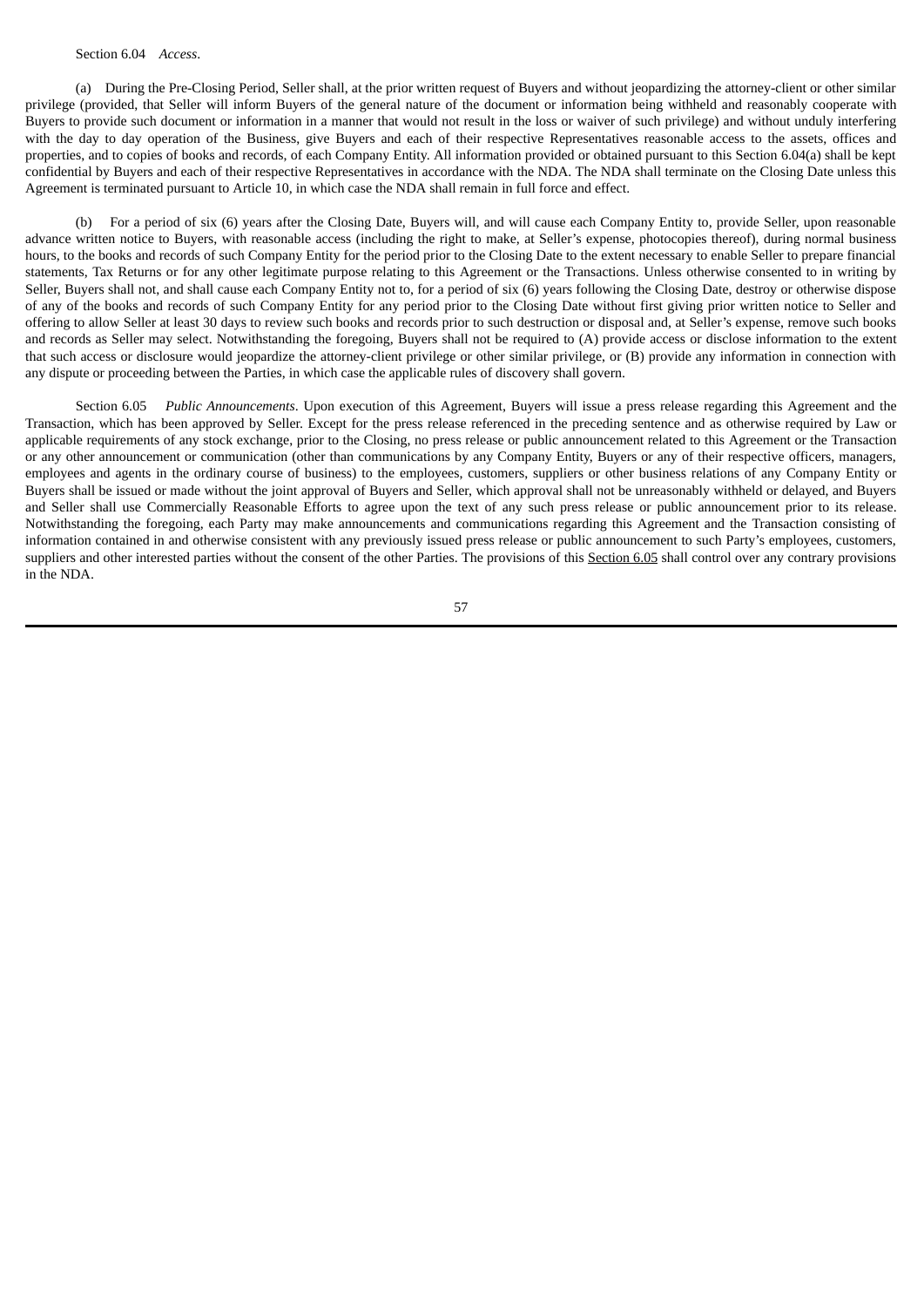Section 6.06 *Intercompany Matters*. Effective as of the Closing, all intercompany account and Contracts (other than the New Leases, the Consulting Agreement and the Affiliate Receivables) between Seller or any of its Affiliates (other than a Company Entity), on the one hand, and any Company Entity, on the other hand, shall be paid in full or terminated, as applicable, in each case without further Liability or obligation of any party thereunder.

### Section 6.07 *Employee Matters*.

(a) For a period of twelve (12) months after the Closing Date (or, if shorter, during the period of employment), Buyers shall cause the Company Entities to continue to provide each Business Employee who continues employment with the applicable Company Entity following the Closing Date (each such Business Employee is listed on Section 4.16(d) of the Disclosure Letter, excluding Seller, and referred to as a "**Continuing Employee**") with an annual base salary or annual wages (not including any overtime pay or discretionary undocumented compensation) that are substantially similar to that provided to the Continuing Employee as of the Closing Date, which annual base salary or annual wages (not including any overtime pay or discretionary undocumented compensation) are set forth on Section 4.16(d) of the Disclosure Letter.

(b) Following the Closing Date, Buyers shall use Commercially Reasonable Efforts to cause any employee benefit plans sponsored or maintained by Buyers or their respective Affiliates in which the Continuing Employees are eligible to participate following the Closing Date (collectively, the "**Buyer Plans**") to give each Continuing Employee service credit for such Continuing Employee's employment with the Company Entities for purposes of vesting and eligibility to participate under each applicable Buyer Plan, as if such service had been performed with Buyers (except for benefit accrual purposes or to the extent it would result in a duplication of benefits).

(c) Notwithstanding anything in this Agreement to the contrary, nothing contained in this Section 6.07 will confer upon any Continuing Employee any right to continued employment with the Company Entities, Buyers or any of their respective Affiliates, nor shall anything herein interfere with the right of Buyers or any of their respective Affiliates to relocate or terminate the employment of any of the Continuing Employees at any time after the Closing Date, except as required by applicable Law. Nothing contained in this Agreement, express or implied, shall give any Person, other than the Parties to this Agreement, any rights or remedies of any nature whatsoever, and no provision of this Section 6.07 shall cause any third-party beneficiary rights in any current or former employee, director, consultant or other service provider of any Company Entity to enforce the provisions of this Section 6.07 or any other matter related thereto or be construed as an amendment to any Employee Benefit Plan or other benefit plan.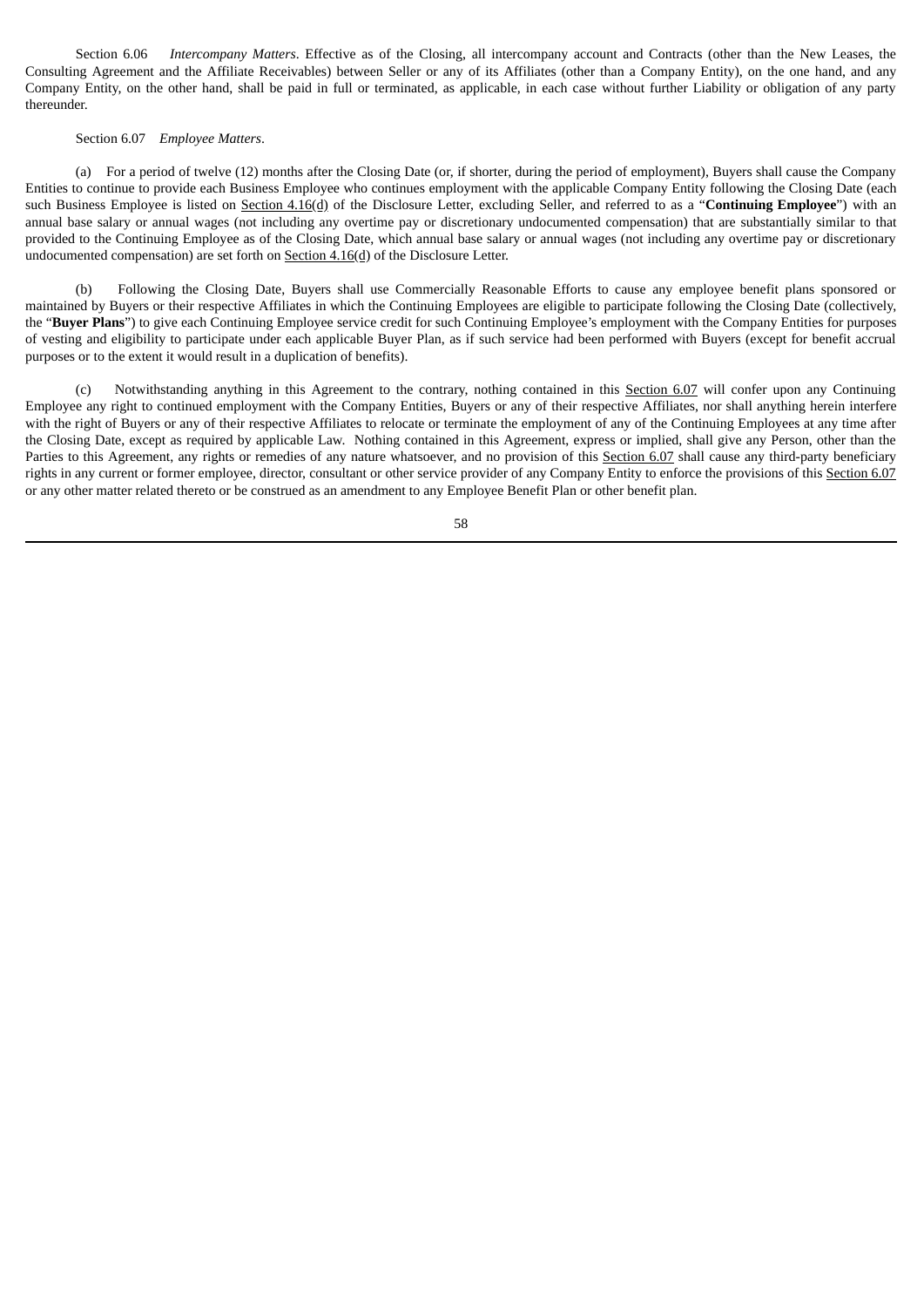Section 6.08 *Intellectual Property Rights*. Seller acknowledges and agrees that neither Seller nor any of its Affiliates shall have any right, title or interest in or to the Business Intellectual Property Rights after the Closing. As promptly as practicable, but in no event later than thirty (30) days, after the Closing Date, Seller will, and will cause its Affiliates to, cease using the Business Intellectual Property Rights and remove, strike over or otherwise obliterate any Business Intellectual Property Right references from all assets and other materials in the possession or control of Seller or any of its Affiliates.

## Section 6.09 *Restrictive Covenants*.

(a) Seller recognizes and acknowledges that Seller has had access to Confidential Information. Seller acknowledges that the Confidential Information is considered by Buyers to be a unique asset, access to and knowledge of which are essential to preserve the goodwill and going business value of the Company Entities and the Business. In recognition of this fact, Seller agrees that, from and after the Closing Date, Seller will, and will cause its Affiliates to, keep confidential and not disclose to any Person any Confidential Information known to or in the possession or control of Seller or any such Affiliate and that Seller will not, and will cause its Affiliates not to, use, misappropriate, exploit or publish any Confidential Information without the prior written consent of Buyers, (i) unless such information is generally known to the public other than as a result of breach of this Agreement by Seller or any of its Affiliates, or (ii) except to the extent Seller is legally obligated to disclose such information pursuant to a federal or state court order or pursuant to a subpoena or requirement of any Governmental Authority; provided Seller gives Buyers, as promptly as practicable, prior written notice of such intended disclosure to enable Buyers to seek a protective order or otherwise prevent or restrict such disclosure, and cooperates with Buyers in connection therewith. The term "**Confidential Information**," as used in this Agreement, shall mean any and all confidential, proprietary, technical, business and financial information of or concerning the Company Entities or the Business, including marketing and financial information, personnel, sales and statistical data, plans for future development, computer programs, information and knowledge pertaining to the products and services offered, inventions, innovations, designs, ideas, records, plans, drawings, intellectual property, technical data, source and object codes, Software, proprietary information, processes, systems, documents, writings, manuals, inventions, discoveries, formulae, recipes, advertising, manufacturing, sales methods and systems, pricing information, sales and profit figures, sales volume, research/development activities, customer and distributor lists, and relationships with customers, distributors, suppliers, licensees, licensors, consultants and others who have business dealings with the Company Entities and information with respect to various techniques, procedures, processes and methods, including any derivatives of any of the aforementioned items. Confidential Information also includes confidential or proprietary information received by Seller from third parties or otherwise subject to an obligation to maintain the confidentiality of such information.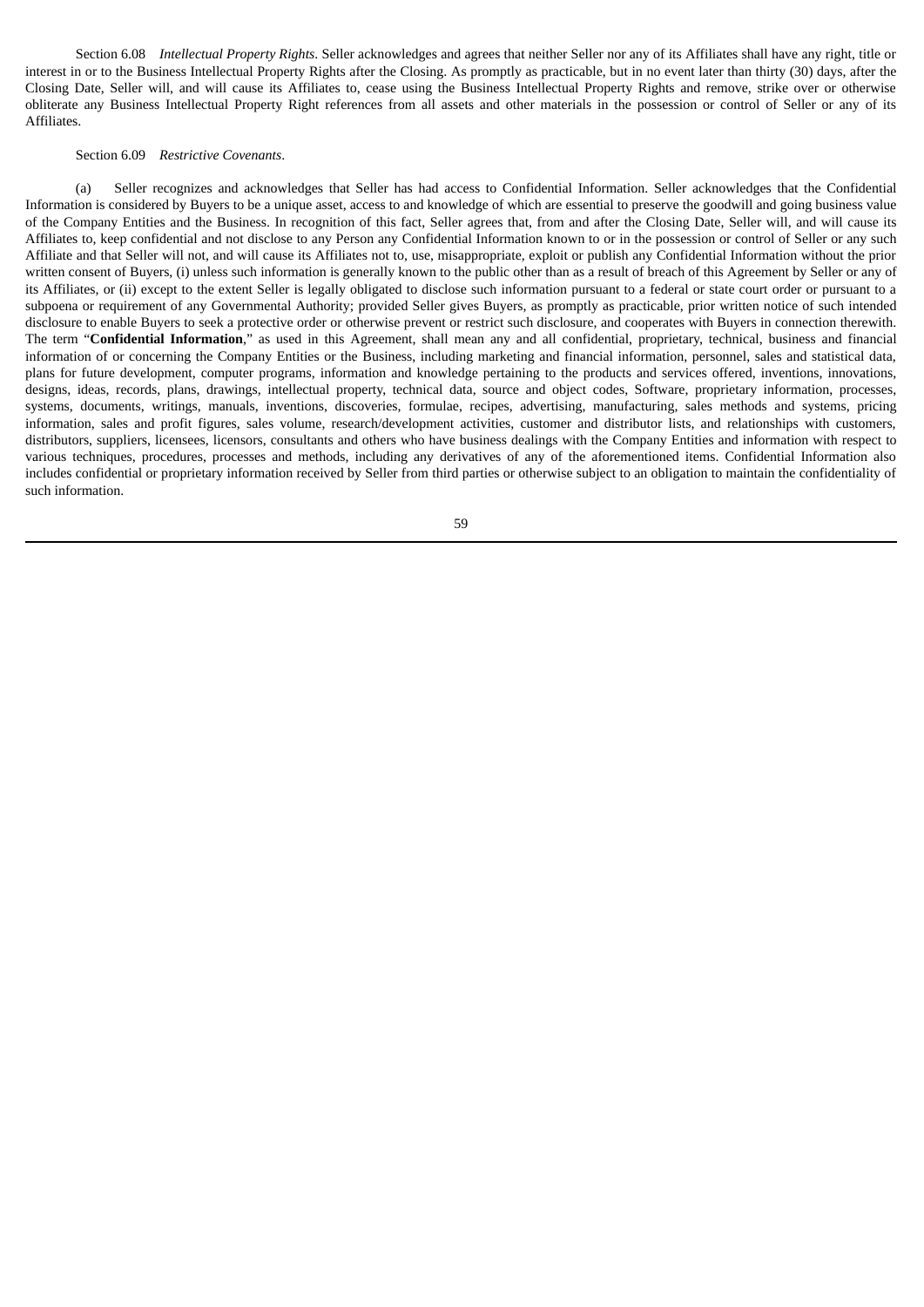(b) For good and valuable consideration, and in order to protect the goodwill and Confidential Information of the Business and of each Company Entity, beginning on the Closing Date and continuing until the fifth (5th) anniversary of the Closing Date, Seller shall not (whether directly or indirectly, through an Affiliate or some other Person, or in the name or on behalf of an Affiliate or some other Person) (i) anywhere in the World manage, operate, control, finance or participate in the ownership, management, operation, control or participate in the financing of, render financial assistance to, be connected as an officer, director, manager, employee, consultant or otherwise with, use or permit Seller's name to be used in connection with, or develop products or services for, any Competing Business; (ii) solicit, cause, induce or attempt to cause or induce any customer, distributor, supplier, licensee, licensor, consultant or other business relation (other than any employee) of any Company Entity to cease doing business with such Company Entity, or to modify such Person's relationship with such Company Entity, or do any act which would be reasonably likely to interfere with or result in the impairment of such Person's relationship with such Company Entity; or (iii) solicit for employment, cause, induce or attempt to cause or induce to leave the employ of any Company Entity or any of its Affiliates, any Person who is then, or was within the prior twelve month period, a Business Employee or hire any such Person as an employee or consultant. Notwithstanding the foregoing, Section 6.09(b)(iii) shall not restrict Seller or any of its Affiliates from, with respect to clause  $(b)(iii)$  above, (A) soliciting or hiring any employee whose employment has been terminated by such Company Entity or its Affiliates without cause at least six months prior to the first date of such solicitation or hiring, or (B) engaging in any general solicitation for employment (including though third-party recruiters or executive search firms) not directed at such Company Entity or any of the applicable Business Employees. Notwithstanding the foregoing, Seller's ownership of securities of two percent (2%) or less of any class of securities of a public company shall not be considered to be a violation of Seller's obligations under Section 6.09(b)(i).

(c) If any provision of Section 6.09(a) or (b) is judged to be void or unenforceable, in whole or in part, such adjudication shall not affect the validity of the remainder of Section  $6.09(a)$  or (b). In the event that any portion of Section  $6.09(a)$  or (b) should ever be adjudicated to exceed the maximum time, geographic, service, product or other limitations permitted by Law, then such provisions shall be deemed reformed to the maximum time, geographic, service, product or other limitations permitted by Law. Seller agrees that, in the event of a violation of Section 6.09(b), the duration of the restriction violated shall be extended by the period of time of such violation.

(d) The covenants contained in this Section 6.09 relate to matters which are of a special, unique and extraordinary character and a violation of any of the terms of this Section 6.09 would cause irreparable injury to Buyers and the Company Entities, the amount of which will be impossible to estimate or determine and which cannot be adequately compensated. Accordingly, the remedy at Law for any breach of this Section 6.09 will be inadequate and Buyers' substantial investment in the Company Entities and the Business impaired. Accordingly, Seller, as applicable under Section 6.09(a) or Section 6.09(b), acknowledges that Seller is voluntarily entering into this Agreement and that the terms and conditions of this Agreement are fair and reasonable to Seller. Moreover, Seller agrees and acknowledges that Buyers would not consummate the Transaction unless Seller agrees to the provisions of this Section 6.09. Seller hereby acknowledges and agrees that Buyers shall be entitled to an injunction, specific performance and/or other equitable relief to prevent any breach of this Section 6.09 without the necessity of proving actual damage or posting any bond (in addition to all other rights and remedies to which Buyers may be entitled in respect of any such breach).

(e) Notwithstanding anything to the contrary in this Agreement, in connection with any merger, sale, reorganization or other transfer of substantially all of the assets or equity securities of a Buyer or of any Company Entity after Closing, the restrictions set forth in this Section 6.09 may be transferred to the surviving entity or the acquirer of such assets or equity securities, without the consent of Seller.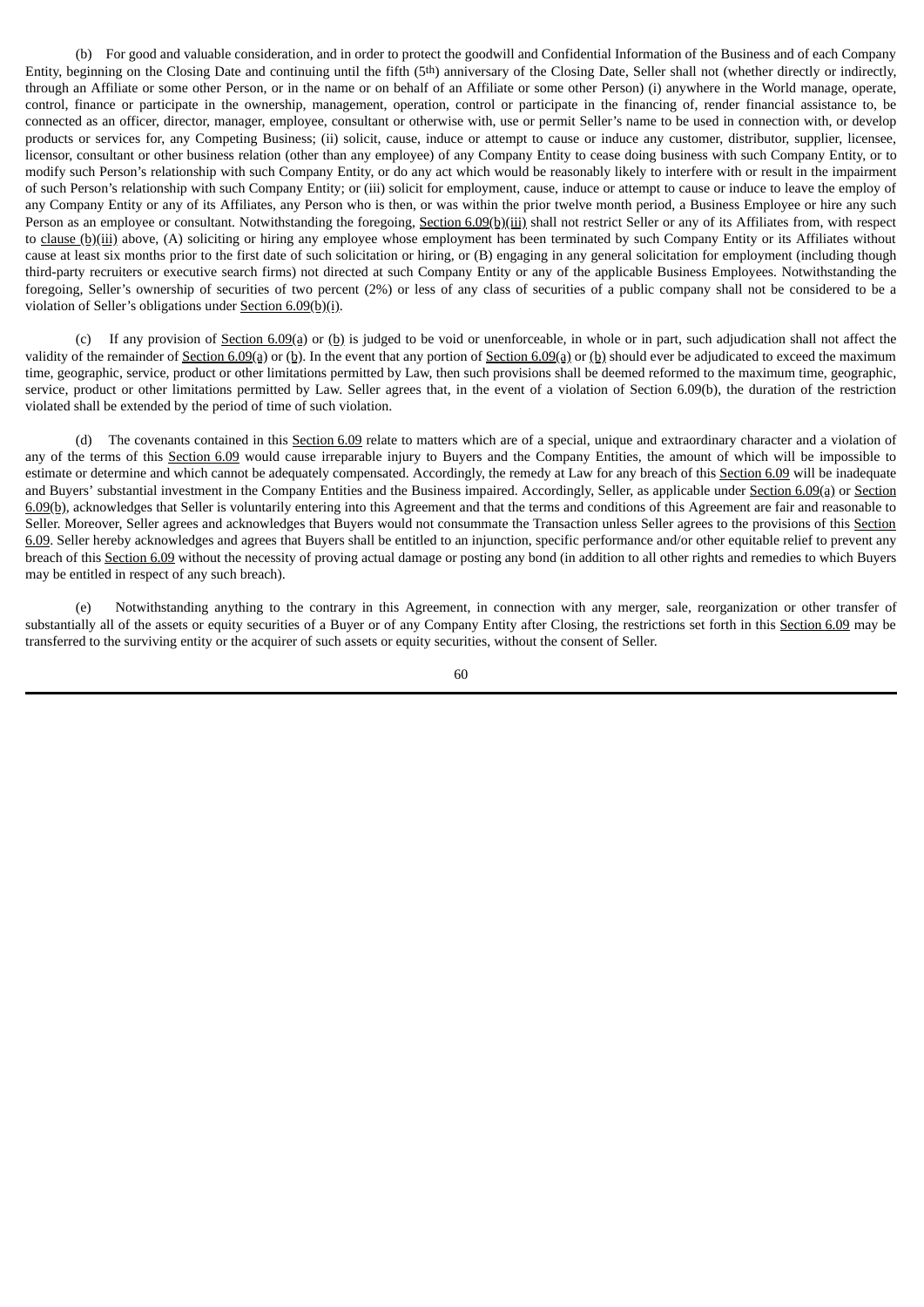Section 6.10 *Further Assurances*. Following the Closing, upon the reasonable request of Buyers, on the one hand, and Seller, on the other hand, and upon reimbursement of the other Party's out-of-pocket expenses, any other Party shall execute, acknowledge and deliver, or cause to be executed, acknowledged and delivered, all such further documents and instruments and shall take, or cause to be taken, all such further actions as the requesting Party may reasonably deem necessary or desirable to evidence and effectuate the Transaction.

Section 6.11 *Exclusivity*. During the Pre-Closing Period, Seller shall not, and Seller shall not permit any of its Affiliates, including any Company Entity, or Representatives to, directly or indirectly, (a) (i) initiate or continue any contact with, (ii) make, solicit, encourage or respond to any inquiries or proposals by, (iii) enter into or participate in any discussions or negotiations with, (iv) disclose, directly or indirectly, any information concerning the business or properties of the Company Entities or the Transactions to, or (v) afford any access to any Company Entity's properties, books or records to, any Person, in the case of each of clauses (i) through (v) above, in connection with any possible proposal regarding the direct or indirect sale of any portion of the Equity Securities or assets of any Company Entity (other than the sale of inventory in the ordinary course), a merger or consolidation involving any Company Entity, or any similar transaction, in each case except as contemplated by this Agreement (an "**Alternative Transaction**"), or (b) enter into or participate in any discussions or negotiations regarding, or accept any proposal or enter into any agreement for, an Alternative Transaction. During the Pre-Closing Period, Seller shall, and shall cause its Affiliates and Representatives to, immediately cease all discussions and actions which violate or conflict with this Section 6.11. During the Pre-Closing Period, Seller will promptly give Buyers written notice of any inquiry, communication or proposal regarding an Alternative Transaction (and the terms thereof) received by Seller, any Company Entities or any of their respective Representatives. Seller will be responsible for any breach of this "Exclusivity" Section by any Company Entity, or any of Seller's or each Company Entity's respective Representatives. Seller represents that neither Seller nor any of Seller's Representatives, subsidiaries or Affiliates, nor any Company Entity or any of their respective Representatives, subsidiaries or Affiliates is party to or bound by any agreement or arrangement with respect to an Alternative Transaction.

Section 6.12 *Notice of Termination of Employment*. Following the date of this Agreement and prior to the Closing Date, Seller shall promptly provide Buyers notice in writing if any Business Employee terminates his or her employment with such Company Entity (or gives notice of his or her intention to do so) or provides written notice to such Company Entity that he or she intends to reduce his or her role or scope of duties with such Company Entity.

Section 6.13 *Data Room*. Within three (3) Business Days after the Closing Date, Seller shall deliver to Buyers three compact discs or USBs (which shall be permanent and accessible, without the need for any password, with readily and commercially available Software) containing, in electronic format, all documents (including legal, financial and Tax) posted to the Data Room as of 5:01 p.m., Eastern Time on the second (2nd) Business Day prior to the Closing Date.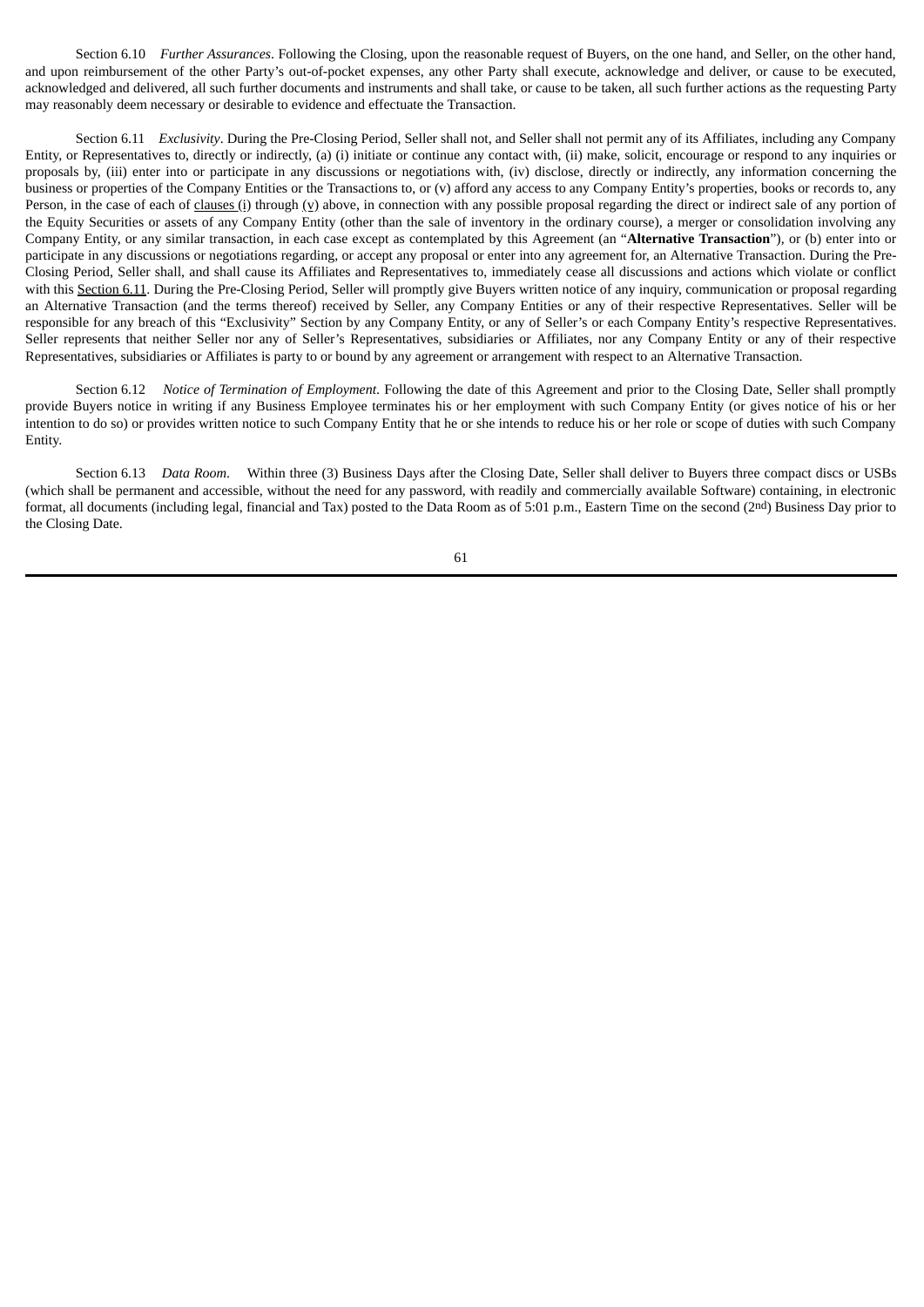## **ARTICLE 7 TAX MATTERS**

Section 7.01 *Tax Returns*. Buyers shall prepare and file, or cause to be prepared and filed, all Tax Returns of, or in respect of, the Company Entities for Pre-Closing Tax Periods and Straddle Periods that are required to be filed after the Closing Date (such Tax Returns, collectively "Buyer" Prepared Tax Returns"). Notwithstanding the foregoing, in any such Tax Returns, no Company Entity shall deduct any amount in the nature of a reserve or claim any Tax credit, unless consistent with historical tax reporting practices and accounting principles, that would require such Company Entity to include in a Taxable period ending after the Closing Date any amount of income, unless the Tax Liability in respect of such income (determined as though such income were the only income or loss of such Company Entity for the Tax period and without regard for the availability of any loss carryforwards or carrybacks) is taken into account in computing the Final Closing Statement. To the extent a Buyer Prepared Tax Return of a Company Entity reflects Pre-Closing Taxes that are income Taxes, such Tax Return shall be submitted by Buyers to Seller at least thirty (30) days prior to the due date (including extensions) of such Tax Return. If Seller objects to any item on any such Tax Return that relates to a Pre-Closing Taxes, it shall, within twenty (20) days after delivery of such Tax Return, notify Buyers in writing that it so objects, specifying with particularity any such item and stating the specific factual or legal basis for any such objection. If a notice of objection shall be duly delivered, Buyers and Seller shall negotiate in good faith and use their reasonable best efforts to resolve such items. If Buyers and Seller are unable to reach such agreement within ten (10) days after receipt by Buyers of such notice, the disputed items shall be resolved by the Accounting Expert and any determination by the Accounting Expert shall be final. If the Accounting Expert is unable to resolve any disputed items before the due date for such Tax Return, the Tax Return shall be filed as prepared by Buyers and then amended to reflect the Accounting Expert's resolution. The costs, fees and expenses of the Accounting Expert shall be borne equally by Buyers and Seller. Seller shall pay to Buyers all Pre-Closing Taxes (excluding any amount of such Taxes reflected in Net Working Capital or Indebtedness) shown to be due on any such Buyer Prepared Tax Returns at least five (5) days prior to the due date thereof.

### Section 7.02 *Reorganization*.

(a) Buyers and Seller shall (and Seller shall cause the Company Entities to) carry out the Reorganization in accordance with the steps set out in Exhibit A.

(b) Seller shall make available to Buyers as soon as practicable after the date of this Agreement, for their review and comment drafts of all documentation relating to the steps of the Reorganization to be undertaken by Seller and the Company Entities prior to Closing, in draft form and Seller shall incorporate all reasonable comments and proposed revisions on such documentation from Buyers.

Section 7.03 *Straddle Period.* For all purposes of this Agreement, with respect to Taxes for any Straddle Period, the portion of such Taxes related to the portion of the Tax period ending on and including the Closing Date shall, (a) in the case of any property or ad valorem Taxes, equal the product of (i) the amount of such Tax for the entire Straddle Period and (ii) a fraction the numerator of which is the total number of days from the beginning of the Straddle Period through and including the Closing Date and the denominator of which is the total number of days in the entire Straddle Period and (ii) in the case of all other Taxes including but not limited to income Taxes, sales, or use Taxes, be computed on a "closing-of-the books" basis as though the relevant Straddle Period ended at the end of the Closing Date (and in the case of any Taxes attributable to the ownership of any equity interest in any entity treated as a partnership, "controlled foreign corporation" (within the meaning of Section 957 of the Code) or other "flow through" entity for U.S. federal income Tax purposes, as if the taxable period of such entity treated as a partnership, "controlled foreign corporation" or other "flow through" entity ended as of the end of the Closing Date).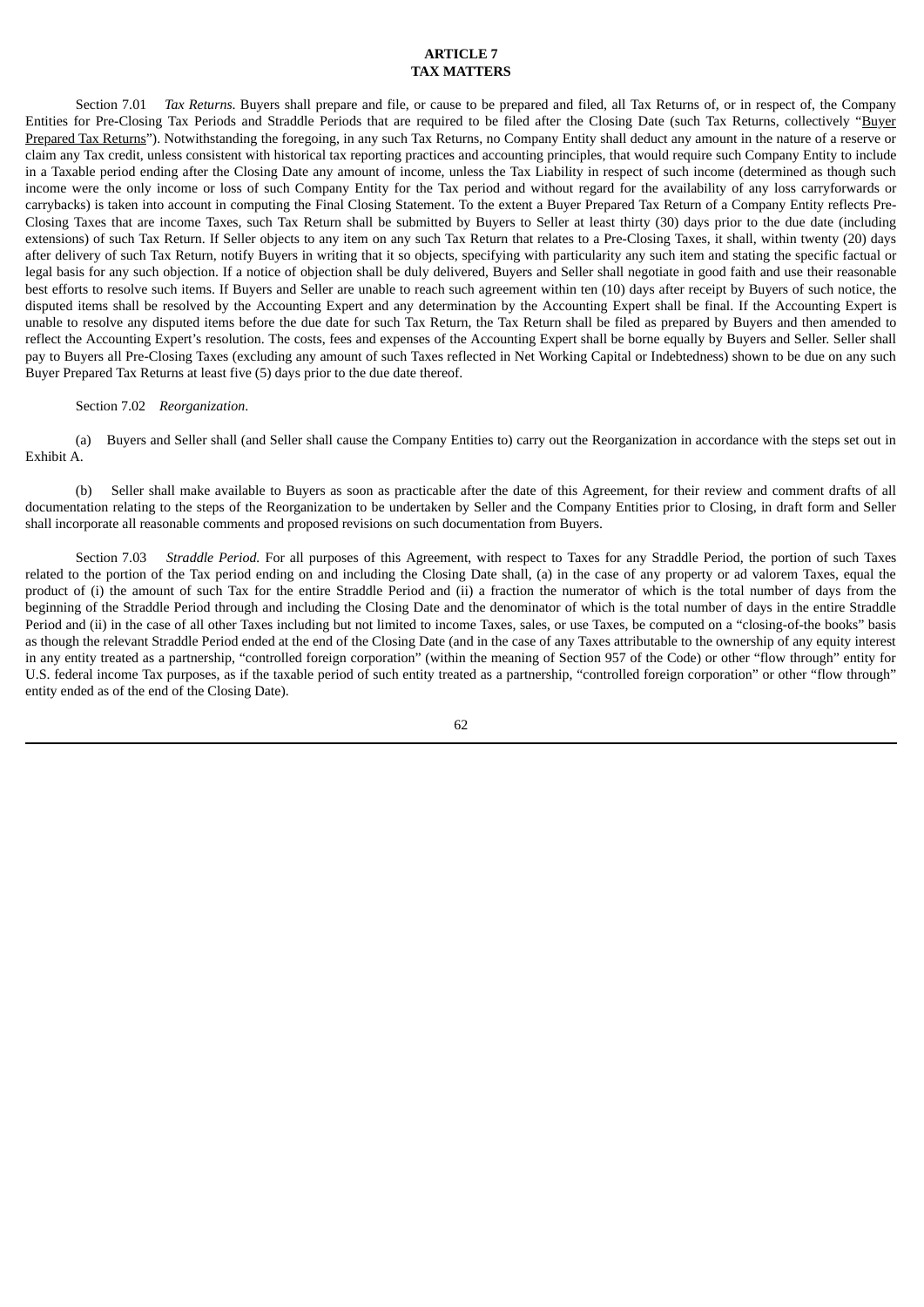#### Section 7.04 *Tax Covenants*.

(a) If any of the Company Entities is assessed for Taxes under subsection 185.1(1) of the Tax Act (or equivalent provision under any provincial tax legislation) in respect of an "excessive eligible dividend designation" within the meaning of subsection 89(1) of the Tax Act (or equivalent provision under any provincial tax legislation) in respect of any dividend paid on or before Closing, Buyers shall cause the applicable Company Entity to make the election under subsection 185.1(2) of the Tax Act (or equivalent provision under any provincial tax legislation) in prescribed manner and within the time specified in subsection 185.1(2) (or equivalent provision under any provincial tax legislation), in respect of any such "excessive eligible dividend designation" so as to treat such excess amount as a separate taxable dividend and the Seller hereby concurs with the making of the election under subsection 185.1(2) of the Tax Act (or equivalent provision under any provincial tax legislation) to treat such excess amount as a taxable dividend.

(b) If any of the Company Entities is assessed for Taxes under subsection 184(2) of the Tax Act (or equivalent provision under any provincial tax legislation) in respect of a dividend paid on or before Closing in respect of which any of the Company Entities made a capital dividend election under subsection 83(2) of the Tax Act (or equivalent provision under any provincial tax legislation), Buyers shall cause the applicable Company Entity to make the election under subsection 184(3) of the Tax Act (or equivalent provision under any provincial tax legislation) in prescribed manner and within the time specified in subsection 184(3) (or equivalent provision under any provincial tax legislation) in respect of any such excessive capital dividend election so as to treat such excess amount as a separate taxable dividend and Seller hereby concurs with the making of an election under subsection 184(3) of the Tax Act (or equivalent provision under any provincial tax legislation) to treat such excess amount as a taxable dividend.

(c) To the extent not reflected as an upward adjustment to the Closing Purchase Price or otherwise taken into account in the calculation of Net Working Capital, any refunds of Taxes of the Company Entities attributable to a Pre-Closing Tax Period shall be paid to Seller net of any applicable Taxes; *provided*, *however*, that if any such refund is subsequently disallowed, Seller shall pay to Buyers an amount equal to such refund within ten (10) days of receipt by Buyers, a Company Entity or Seller of notice of such disallowance.

Section 7.05 *Termination of Existing Tax Sharing Agreements*. Any and all Tax indemnification agreements, sharing agreements or similar agreements with respect to or involving any Company Entity (other than any agreements entered into in the ordinary course of business and not primarily related to Taxes) shall be terminated in full as of the Closing and none of the Company Entities shall have any further liabilities or rights thereunder for any Taxable period (or portion thereof) beginning after the Closing Date.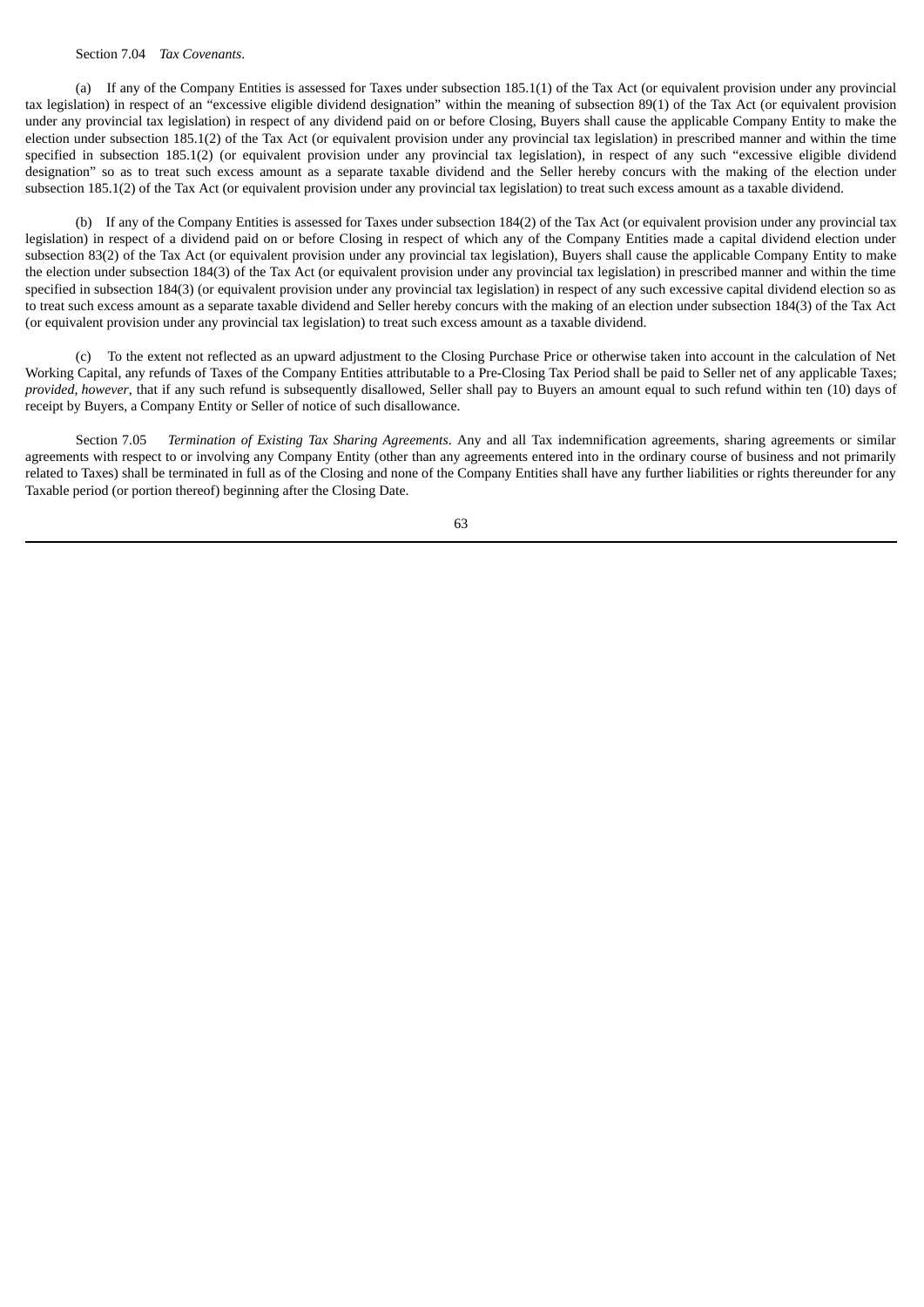### Section 7.06 *Tax Proceedings.*

(a) Buyers shall promptly notify Seller in writing upon receipt by Buyers or any Company Entity of written notice of any Tax proceeding in respect of the Company Entity relating to any (i) Pre-Closing Tax Period or (ii) Straddle Period, which if successful might result in an indemnity payment pursuant to Section 9.02(a)(iv) (a "Tax Claim"). Such notification shall specify in reasonable detail the basis for such Tax Proceeding and shall include a copy of the relevant portion of any written correspondence received from the Taxing Authority. Any failure to promptly notify Seller of a Tax Proceeding shall not relieve Seller of any obligation to indemnify Buyers except to the extent Seller is materially prejudiced by such failure.

(b) Seller shall have the right to control, at its sole cost and expense, any contest or resolution of a Tax Claim of Company Entities for a Pre-Closing Tax Period (other than a Straddle Period); *provided*, *however*, that (i) Seller shall have provided Buyers with written notice electing to control such Tax Claim within thirty (30) days after receiving written notice of such Tax Claim, (ii) Buyers shall have the right to participate in any such Tax Claim, (iii) Seller shall provide Buyers with a timely and reasonable detailed account of each stage of such Tax Claim, (iv) Seller shall reasonably consult with Buyers before taking any material or significant action in connection with such Tax Claim and shall consider in good faith any comments received from Buyers, (v) Seller shall not settle, compromise, abandon or otherwise resolve any such Tax Claim without Buyers' prior written consent, which consent shall not be unreasonably withheld, conditioned or delayed, and (vi) Seller shall conduct the control of such Tax Claim diligently and in a reasonably expeditious manner. Buyers may control any contest or resolution of any Tax Claim of the Company Entities which Seller would otherwise have the right to control under this Section 7.06(b) if Seller does not provide timely written notice to Buyers that it elects to control such Tax Claim pursuant to this Section 7.06(b), subsequently informs Buyers in writing that Seller no longer wishes to control the contest of such Tax Claim or, with respect to any such Tax Claim that Seller has chosen to pursue, fails to contest such Tax Claim diligently and in a reasonably expeditious manner; *provided*, *however*, that (A) Seller shall have the right to participate in any such Tax Claim at its own cost and expense, (B) Buyers shall provide Seller with a timely and reasonable detailed account of each stage of such Tax Claim, (C) Buyers shall reasonably consult with Seller before taking any material or significant action in connection with such Tax Claim and shall consider in good faith any comments received from Seller (which comments shall not be unreasonably withheld or delayed), and (D) Buyers shall not settle, compromise, abandon or otherwise resolve any such Tax Claim without Seller's prior written consent, which consent shall not be unreasonably withheld, conditioned or delayed.

(c) Buyers shall control the contest or resolution of a Tax Claim of Company Entities for a Straddle Period; *provided*, *however*, that Buyers shall conduct the control of such Tax Claim diligently and in a reasonably expeditious manner and Buyers shall obtain the prior written consent of Seller (which consent shall not be unreasonably withheld or delayed) before entering into any settlement of or ceasing to defend such Tax Claim; and, *provided*, *further*, Buyers shall provide Seller with a timely and reasonable detailed account of each stage of such Tax Claim, Buyers shall reasonably consult with Seller before taking any material or significant action in connection with such Tax Claim and shall consider in good faith any comments received from Seller (which comments shall not be unreasonably withheld or delayed), and Seller shall be entitled to participate in such Tax Claim at its own cost and expense.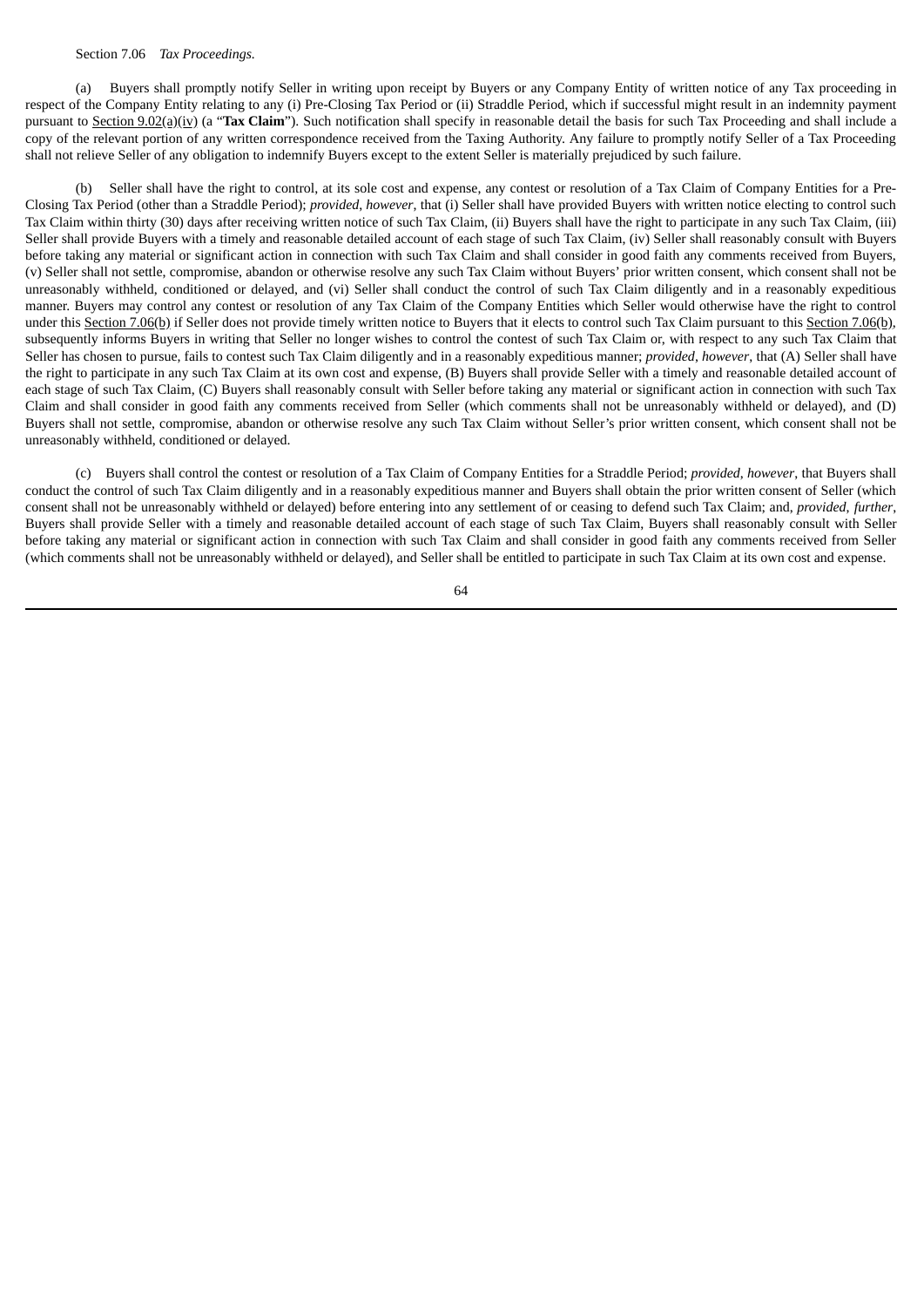(d) In the event a Buyer Indemnified Party is required by applicable Law to make a payment to any Governmental Authority in connection with a Tax Claim before the completion of settlement negotiations or related proceedings (including to stay collection measures), the Buyer Indemnified Party may make such payment and Seller shall, forthwith after demand by the Buyer Indemnified Party to Seller, reimburse the Buyer Indemnified Party for any such payment.

Section 7.07 *Cooperation on Tax Matters*. Buyers shall, and shall cause their respective Affiliates, and Seller shall, and shall cause its Affiliates, to cooperate fully, as and to the extent reasonably requested by the other Party or its applicable Affiliate, in connection with the preparation and filing of any Tax Return, and any Legal Proceeding, Tax Claim, audit or examination with respect to Taxes. Such cooperation shall include the retention and (upon the other Party's request) the provision of records and information that are reasonably relevant to any such audit, examination, Tax Claim or Legal Proceeding and making employees available on a mutually convenient basis to provide additional information and explanation of any material provided hereunder. Buyers shall, and shall cause their respective Affiliates, and Seller shall, and shall cause its Affiliates, to (i) retain all books and records with respect to Tax matters pertinent to any Company Entity for the Pre-Closing Tax Periods until the expiration of any applicable statute of limitations, and to abide by all record retention agreements entered into with any Taxing Authority for all periods required by such Taxing Authority and (ii) use Commercially Reasonable Efforts to provide the other Party with at least 30 days' prior written notice before destroying any such books and records, during which period the Party receiving the notice can elect to take possession, at its own expense, of such books and records.

## Section 7.08 *Tax Elections; Election Allocation.*

(a) As contemplated in the Reorganization, the Parties agree to duly and timely make an election under Section 338(g) of the Code with respect to the acquisition of the shares of Acculogic CAN, Acculogic Inc. and Acculogic GmbH, for U.S. federal and applicable state and local income Tax purposes.

(b) Following the Closing, Buyers will deliver to Seller (i) a fully executed IRS Form 8023 reflecting the Section 338(g) election with respect to the shares of Acculogic CAN, Acculogic Inc. and Acculogic GmbH, and (ii) draft IRS Forms 8883 ("Asset Allocation Statements") allocating the Purchase Price and all other items treated as consideration for U.S. federal income Tax purposes among the assets of the Company Entities in accordance with Treasury Regulations promulgated under Section 338 of the Code. Within twenty (20) days of Seller's receipt of such draft Asset Allocation Statements, Seller shall provide any objection in writing to Buyers with a written explanation setting forth in reasonable detail the basis for any proposed changes ("Allocation Objection"). If Seller does not provide Buyers with an Allocation Objection within such 20-day period, the Asset Allocation Statements shall become final and binding on the Parties (the "Final Allocation"). If Seller delivers an Allocation Objection to Buyers in accordance with the foregoing within such 20-day period, the Parties shall negotiate in good faith to resolve any dispute within twenty (20) days after Buyers' receipt of the Allocation Objection. If the Parties are able to reach a mutually satisfactory agreement as to any proposed changes, the Asset Allocation Statements shall be modified to reflect such agreed changes and become the Final Allocation. In the event the Parties are unable to resolve any dispute within such 20-day period, the Parties shall jointly request the Accounting Expert to resolve any issue in dispute. The Accounting Expert shall resolve such issues in accordance with Sections 338 and 1060 of the Code and the applicable Treasury Regulations thereunder. The fees and expenses payable to the Accounting Expert shall be paid fifty percent (50%) by Buyers on the one hand and fifty percent (50%) by Seller on the other hand. The Final Allocation (as finally determined pursuant to this Section 7.08(b)) shall be binding upon the Parties for federal, state, foreign and local Tax purposes. Each Party agrees that it shall file, and shall cause its Affiliates to file, their Tax Returns in a manner entirely consistent with the Final Allocation and no Party shall voluntarily take a position inconsistent with the Final Allocation; provided, however, that nothing contained herein shall prevent Buyers or Seller from settling any proposed deficiency or adjustment by any Governmental Authority based upon or arising out of the Final Allocation, and neither Buyers nor Seller shall be required to litigate before any court any proposed deficiency or adjustment by any Governmental Authority challenging such Final Allocation. Any subsequent adjustments to the Purchase Price shall be made in accordance with the principles set forth in Treasury Regulations under Section 338 of the Code and the Final Allocation.

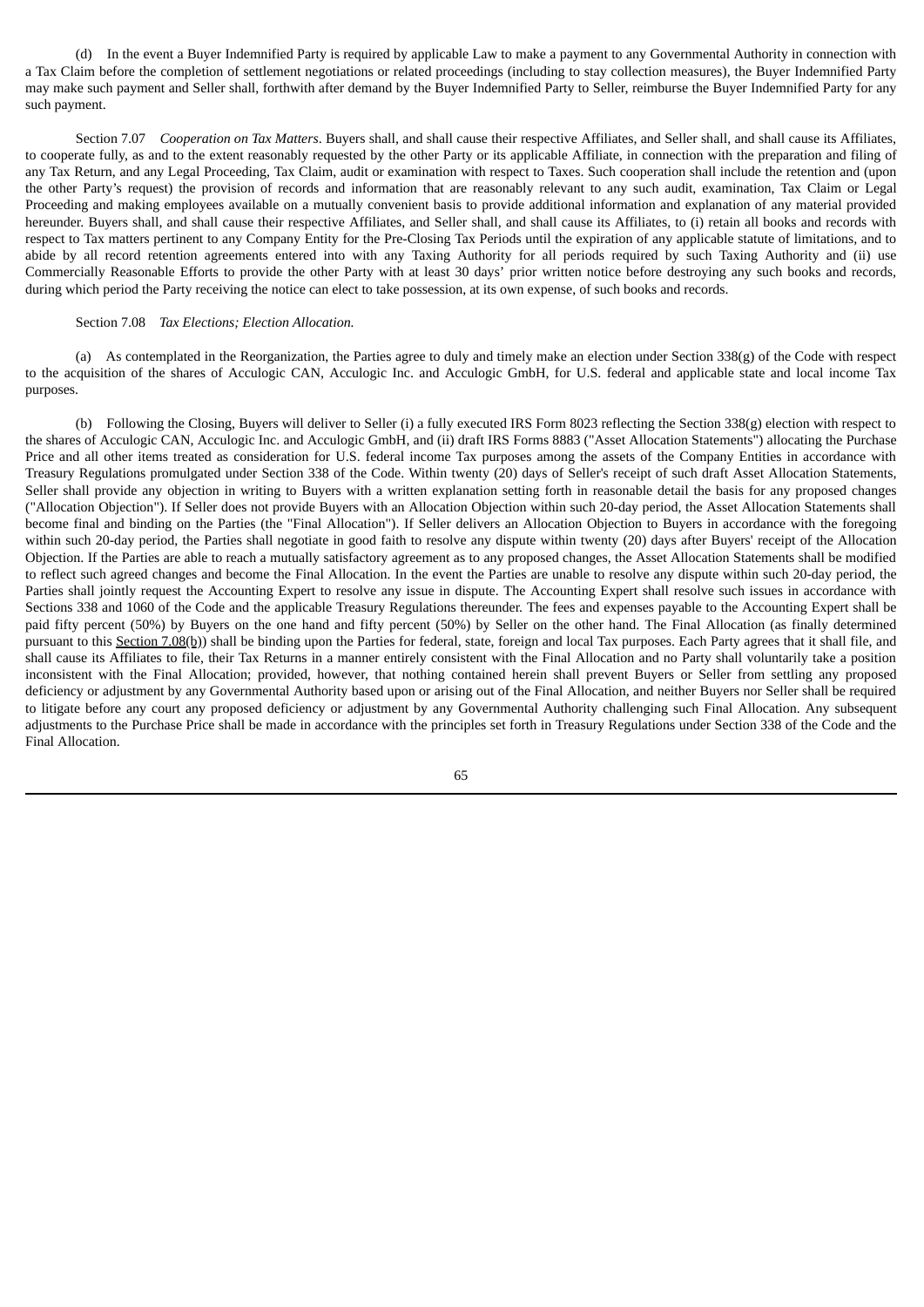(c) The Parties covenant and agree that Acculogic Inc. and Acculogic CAN will not make an election pursuant to subsection 256(9) of the Tax Act.

Section 7.09 Purchase Price Adjustment. Any payments made pursuant to Article 2, this Article 7 or Article 9 shall be treated as an adjustment to the Purchase Price for income Tax purposes to the extent permitted by applicable Law.

Section 7.10 *Overlap*. To the extent that any obligation or responsibility pursuant to Article 9 may overlap with an obligation or responsibility pursuant to this Article 7, the provisions of this Article 7 shall govern.

# **ARTICLE 8 CONDITIONS TO CLOSING**

Section 8.01 *Conditions to Closing*.

(a) The obligations of Buyers and Seller to consummate the Closing are subject to the satisfaction of the condition there shall not be in force any Order, or any Law adopted after the Execution Date, enjoining, prohibiting or rendering illegal the consummation of the Transactions.

(b) The obligation of Buyers to consummate the Closing is subject to the satisfaction of the following further conditions (any or all of which may be waived by Buyers in writing in whole or in part to the extent permitted by Law):

(i) (A) the Seller Fundamental Warranties shall be correct and complete when made and as of the Closing Date, as if made at and as of such date, except with respect to representations and warranties that speak as to an earlier date, which representations and warranties shall be correct and complete at and as of such date, and (B) the representations and warranties set forth in Article 3 and Article 4, other than the Seller Fundamental Warranties, qualified as to Material Adverse Effect or as to materiality shall be correct and complete and that are not so qualified shall be correct and complete in all material respects, when made and as of the Closing Date, as if made at and as of such date, except with respect to representations and warranties that speak as to an earlier date, which representations and warranties shall be correct and complete at and as of such date;

<sup>66</sup>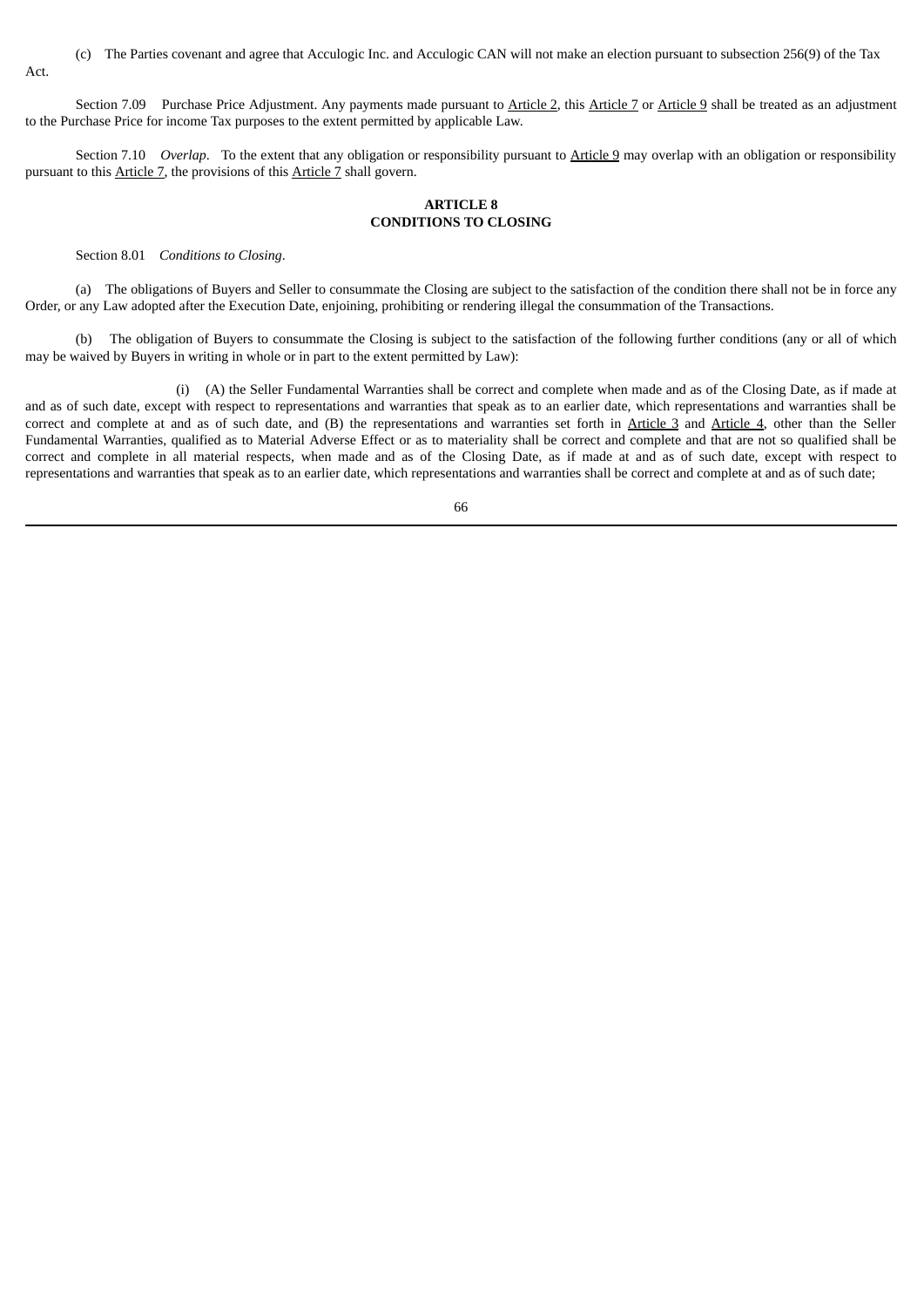(ii) the covenants and agreements of Seller to be performed on or prior to the Closing shall have been performed;

(iii) since the Execution Date, no Material Adverse Effect with respect to any Company Entity shall have occurred;

(iv) Buyers shall have received at the Closing a certificate from Seller dated the Closing Date to the effect that the conditions in the foregoing clauses (i), (ii) and (iii), have been satisfied (the "**Closing Certificate**");

(v) Buyers shall have received at or prior to Closing the third-party consents, waivers and approvals set forth on Section 4.04 of the Disclosure Letter;

(vi) Seller shall have delivered, or caused the delivery of, all the certificates, instruments, agreements and other documents required to be delivered to Buyers pursuant to Section 2.05(a).

(c) The obligation of Seller to consummate the Closing is subject to the satisfaction of the following further conditions (any or all of which may be waived by Seller in writing in whole or in part to the extent permitted by Law):

(i) (A) the Buyer Fundamental Warranties shall be correct and complete when made and as of the Closing Date, as if made at and as of such date, except with respect to representations and warranties that speak as to an earlier date, which representations and warranties shall be correct and complete at and as of such date, and (B) the representations and warranties of Buyers set forth in Article 5, other than the Buyer Fundamental Warranties, qualified as to Material Adverse Effect or as to materiality shall be correct and complete and that are not so qualified shall be correct and complete in all material respects, when made and as of the Closing Date, as if made at and as of such date, except with respect to representations and warranties that speak as to an earlier date, which representations and warranties shall be correct and complete at and as of such date;

(ii) the covenants and agreements of Buyers to be performed on or prior to the Closing shall have been performed;

(iii) Seller shall have received at the Closing a certificate from each Buyer dated the Closing Date and signed by an executive officer of such Buyer to the effect that the conditions in the foregoing clauses (i) and (ii) have been satisfied (each a "**Buyer Closing Certificate**" and collectively, the "**Buyer Closing Certificates**"); and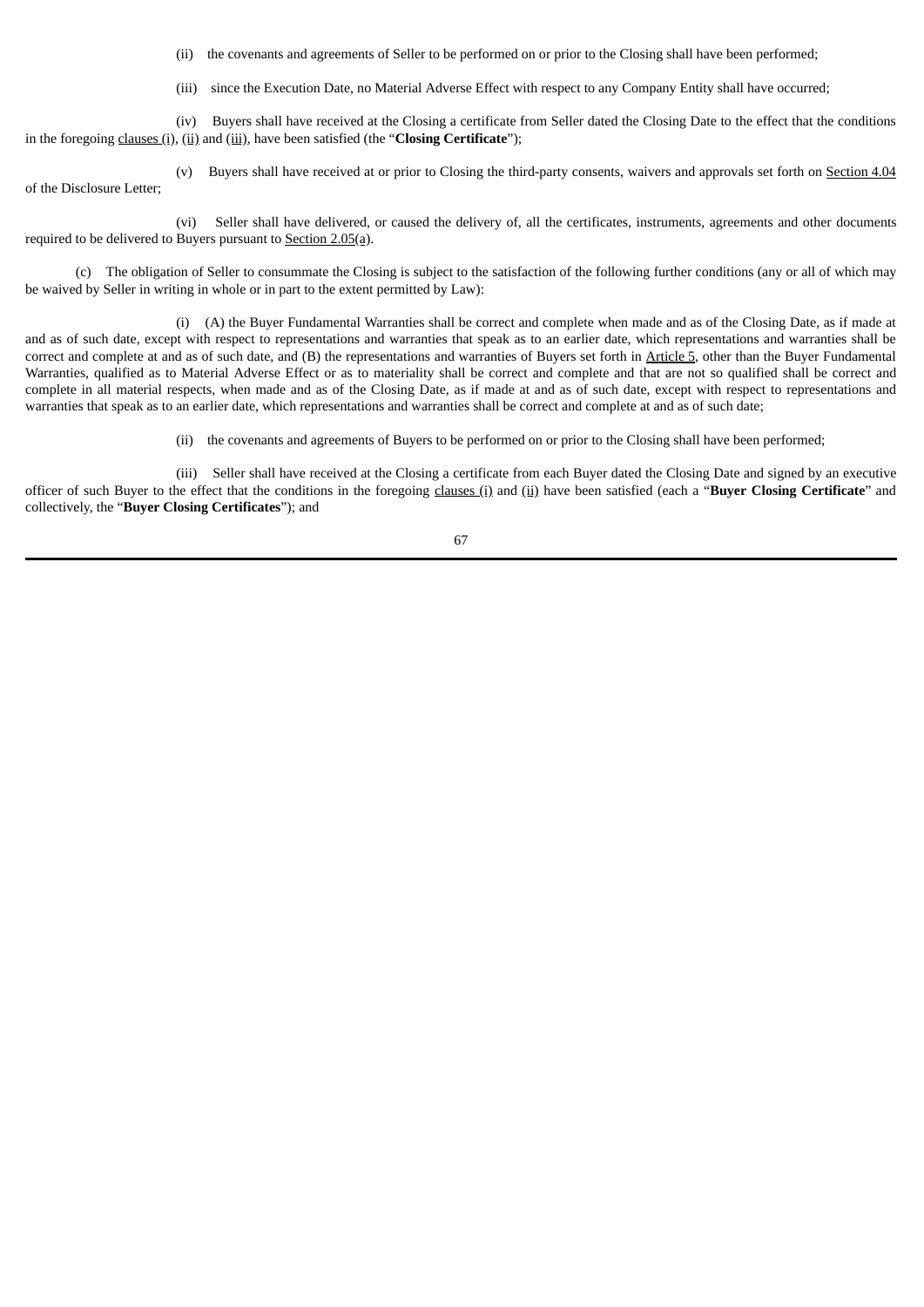(iv) Buyers shall have delivered, or caused the delivery of, all the certificates, instruments, agreements and other documents required to be delivered to Seller pursuant to Section 2.05(b).

### **ARTICLE 9 SURVIVAL; INDEMNIFICATION**

Section 9.01 *Survival*. The representations and warranties of the Parties contained in this Agreement shall survive the Closing for a period of fifteen (15) months following the Closing Date; except that the representations and warranties contained in Sections 3.01, 3.03(a), (b)(i) and (c), 3.04, 3.05, Sections 4.01, 4.02, 4.04(a), (b)(i) and (c), 4.05, the first sentence of 4.13(a), and 4.19 (the "**Seller Fundamental Warranties**"), and in Sections 5.01, 5.02, 5.04(a), (b)(i), and (c), and 5.07 (the "**Buyer Fundamental Warranties**" and together with the Seller Fundamental Warranties, the "**Fundamental Warranties**") shall survive the Closing Date until the expiration of the applicable statute of limitations of the underlying statutes for potential claims relating to the representations and warranties of those Sections plus sixty (60) days. Any representation or warranty contained in this Agreement made by any Party or any information furnished by any Party that was made by such Party fraudulently, in bad faith or that was intentionally misrepresented, shall survive the Closing forever. All covenants and agreements of the Parties contained in this Agreement that are to be performed prior to Closing shall terminate upon Closing. All covenants and agreements of the Parties contained in this Agreement that are to be performed after the Closing shall survive until performed (and in the case of Section 6.10, forever) unless such covenant or agreement specifies a term, in which event such covenant or agreement shall survive for such specified term. Notwithstanding the preceding sentences, any breach of covenant, agreement, representation or warranty in respect of which indemnity may be sought under this Agreement shall survive the time at which it would otherwise terminate pursuant to the preceding sentence if written notice of the breach (as contemplated pursuant to this Article 9) shall have been given to the Party against whom such indemnity may be sought prior to such time and such claim shall survive until finally resolved.

#### Section 9.02 *Indemnification*.

(a) Effective at and after the Closing, Seller hereby indemnifies and holds harmless Buyers, their respective Affiliates (including the Company Entities) and each of their respective Representatives, successors, heirs, personal and legal representatives and assigns (collectively, the "**Buyer Indemnified Parties**") from and against any and all Damages arising out of, resulting from or relating to:

(i) any misrepresentation in or breach of any of the representations or warranties contained in Article 3 or Article 4;

Agreement; and

(ii) any breach of, or failure to perform, any covenant or agreement of Seller or any Company Entity contained in this

(iii) any Indebtedness or Transaction Expenses of any Company Entity that have not been paid, except to the extent such Indebtedness or Transaction Expenses were taken into account in calculating any adjustment to the Purchase Price of such Company Entity pursuant to Section 2.06;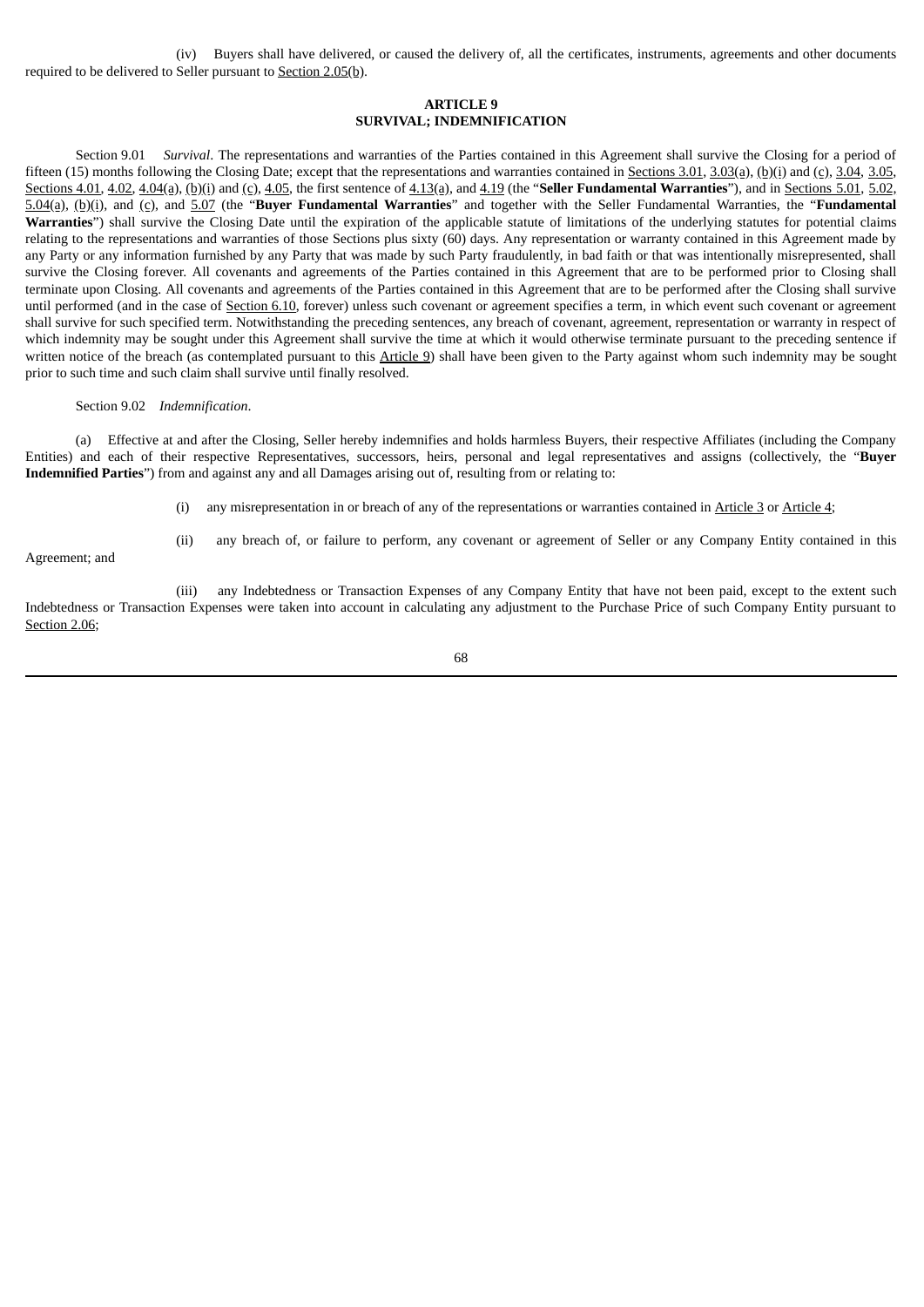(iv) except to the extent included in or provided for in the Closing Net Working Capital or Indebtedness of the Company Entities, (A) all Taxes of Seller, and (B) all Taxes, including Accrued Taxes but specifically excluding the Section 111(4)(e) Tax Liability, of any Company Entity attributable to any Pre-Closing Tax Period (including the portion of a Straddle Period ending on the Closing Date); and

(v) any claims that arise from acts or omissions of Acculogic Inc. before the Closing Date relating to the calculation of statutory overtime pay for the Canadian Business Employees that are not exempt from the overtime pay provisions under applicable employment standards Laws.

(b) Effective at and after the Closing, Buyers hereby, jointly and severally, indemnify and hold harmless Seller and his Representatives and heirs, personal and legal representatives and assigns (collectively, the "**Seller Indemnified Parties**") from and against any and all Damages arising out of, resulting from or relating to:

Agreement; and

(i) any misrepresentation or breach of any of the representations or warranties of Buyers contained in Article 5 of this

(ii) any breach of, or failure to perform, any covenant or agreement of Buyers contained in this Agreement.

(c) Any indemnification pursuant to this Section 9.02 shall be subject to the procedures and limitations set forth in Section 9.03, Section 9.04, Section 9.05, Section 9.06 and Section 9.07.

Section 9.03 *Limitations of Liabilities*. The Party (including its Affiliates if applicable) making a claim under this Article 9 is referred to as the "**Indemnified Party**," and the Party against whom such claims are asserted under this Article 9 is referred to as the "**Indemnifying Party**." The indemnification provided for in Section 9.02 shall be subject to the following limitations:

(a) Notwithstanding anything to the contrary contained in this Agreement: (i) Seller shall not be liable to any Buyer Indemnified Party for indemnification under Section 9.02(a) until the aggregate amount of all Damages payable by Seller in respect of indemnification under Section 9.02(a) exceeds an amount equal to \$25,000 (the "**Deductible**"), in which event Seller shall only be required to pay or be liable for Damages in excess of the Deductible, and (ii) in no event shall Seller's aggregate Liability under Section 9.02(a) exceed the Indemnity Escrow Amount (the "**Cap**"); *provided*, *however*, that the limitations in *clauses* (i) and (ii) above shall not apply (A) to any misrepresentation in or breach of a Seller Fundamental Warranty, (B) to any indemnification claim made by any Buyer Indemnified Party under Sections 9.02(a)(ii)-(v), or (C) arising out of, resulting from or relating to any Fraud by Seller. The aggregate amount of Damages which may be recovered by the Buyer Indemnified Parties pursuant to Section 9.02(a)(i) as a result of any misrepresentation in or breach of a Seller Fundamental Warranty shall not exceed an aggregate amount equal to the Purchase Price.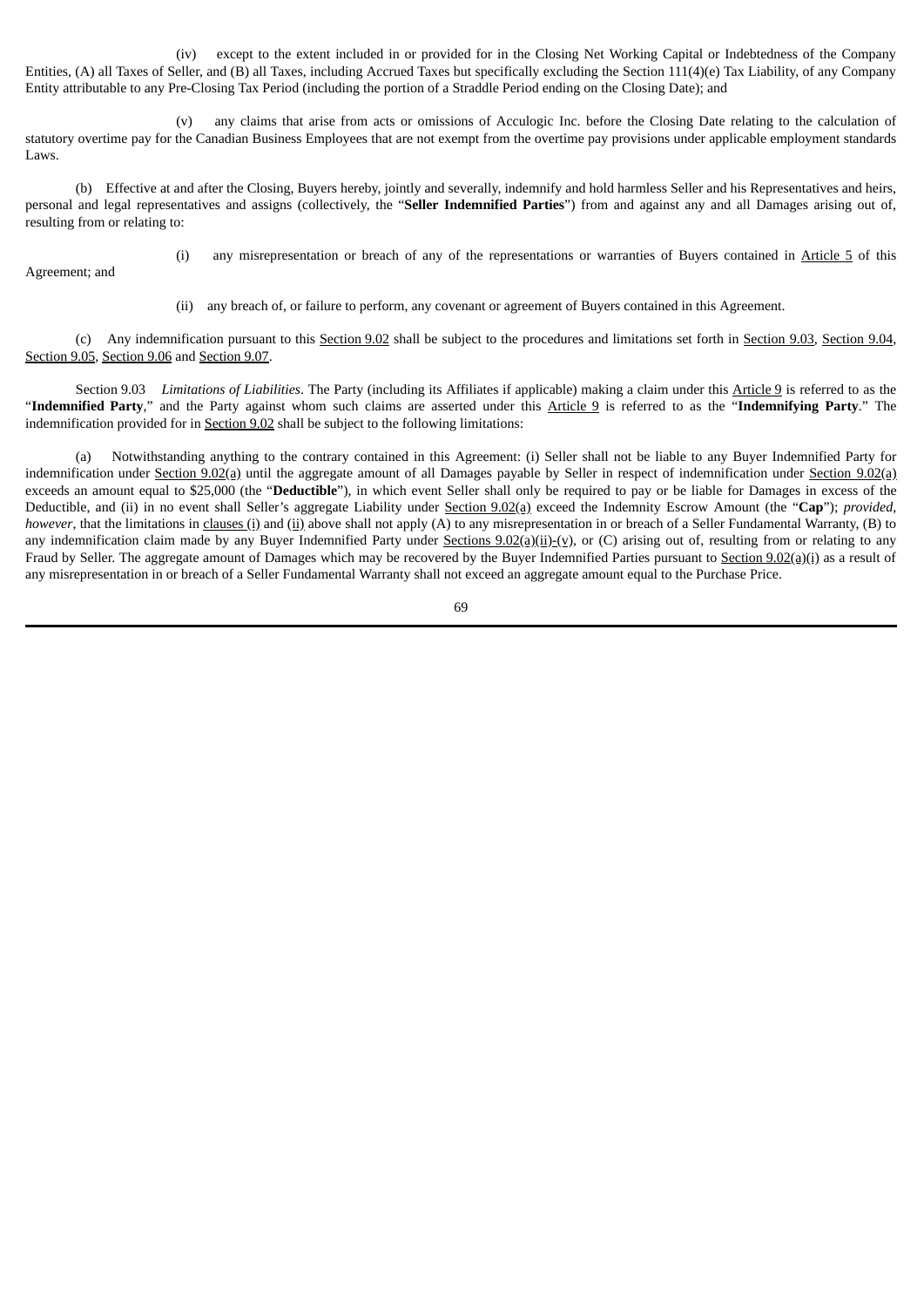(b) Notwithstanding anything to the contrary in this Agreement: (i) Buyers shall not be liable to any Seller Indemnified Party for indemnification under Section 9.02(b)(i) until the aggregate amount of all Damages in respect of indemnification under Section 9.02(b)(i) exceeds an amount equal to the Deductible, in which event Buyers shall only be required to pay or be liable for Damages in excess of the Deductible, and (ii) in no event shall Buyers' aggregate Liability under Section 9.02(b)(i) exceed the Cap; *provided*, *however*, that the limitations in clauses (i) and (ii) above shall not apply (A) to any misrepresentation in or breach of a Buyer Fundamental Warranty, (B) to any indemnification claim made by any Seller Indemnified Party under Section  $9.02(b)$ (ii), or (C) arising out of, resulting from or relating to any Fraud by Buyers. The aggregate amount of Damages which may be recovered by the Seller Indemnified Parties pursuant to Section 9.02(b)(i) as a result of any misrepresentation in or breach of a Buyer Fundamental Warranty shall not exceed an aggregate amount equal to the Purchase Price.

(c) For purposes of (i) determining whether a misrepresentation or breach of a representation or warranty has occurred pursuant to this Agreement and (ii) calculating the amount of Damages arising from a misrepresentation or breach of any representation or warranty for which an Indemnified Party is entitled to indemnification under this Agreement, each representation and warranty contained in this Agreement shall be read without giving effect to any qualification that is based on materiality, including the words "material", "Material Adverse Effect", "in any material respect" and other uses of the word "material" (and shall be treated as if such words were deleted from such representation or warranty).

(d) Notwithstanding anything in this Agreement to the contrary, no Indemnified Party will be entitled to indemnification under this Article 9 to the extent such indemnification would duplicate or overlap with any other recovery.

#### Section 9.04 *Third Party Claim Procedures*.

(a) The Indemnified Party agrees to give prompt notice in writing to the Indemnifying Party of the assertion of any claim or the commencement of any Legal Proceeding by any third party ("**Third Party Claim**") in respect of which indemnity may be sought under this Article 9. Such notice shall set forth in reasonable detail such Third Party Claim and the basis for indemnification (taking into account the information then available to the Indemnified Party). The failure to so notify the Indemnifying Party shall not relieve the Indemnifying Party of its obligations hereunder, except to the extent such failure shall have prejudiced the Indemnifying Party.

(b) In connection with the defense of any Third Party Claim, the Indemnifying Party has the right, exercisable by written notice to the Indemnified Party within fifteen (15) days after receipt of a claim notice from the Indemnified Party relating to a Third Party Claim in respect of which indemnity may be sought under this Article 9 to, subject to the limitations set forth in Section 9.03, control and appoint lead counsel for such defense (so long as such lead counsel is reasonably acceptable to the Indemnified Party), in each case at its own expense. Notwithstanding the foregoing, the Indemnifying Party shall have the right to assume the defense only if (i) the Third Party Claim seeks (and continues to seek) solely monetary damages, (ii) the reasonably expected amount of Damages with respect to such Third Party Claim would not exceed the maximum indemnification obligation of the Indemnifying Party with respect to such Third Party Claim, (iii) the Indemnifying Party expressly agrees in writing to be fully responsible for all Damages (subject to the limits in this Article 9) relating to such Third Party Claim, (iv) the Third Party Claim does not relate to or arise in connection with any criminal or quasi criminal proceeding, allegation or investigation, and (v) such Third Party Claim does not relate to or involve a claim asserted directly by or on behalf of a Person that is a customer, suppler or employee of any Company Entity (the conditions set forth in clauses (i) through  $(y)$  are, collectively, the "**Litigation Conditions**").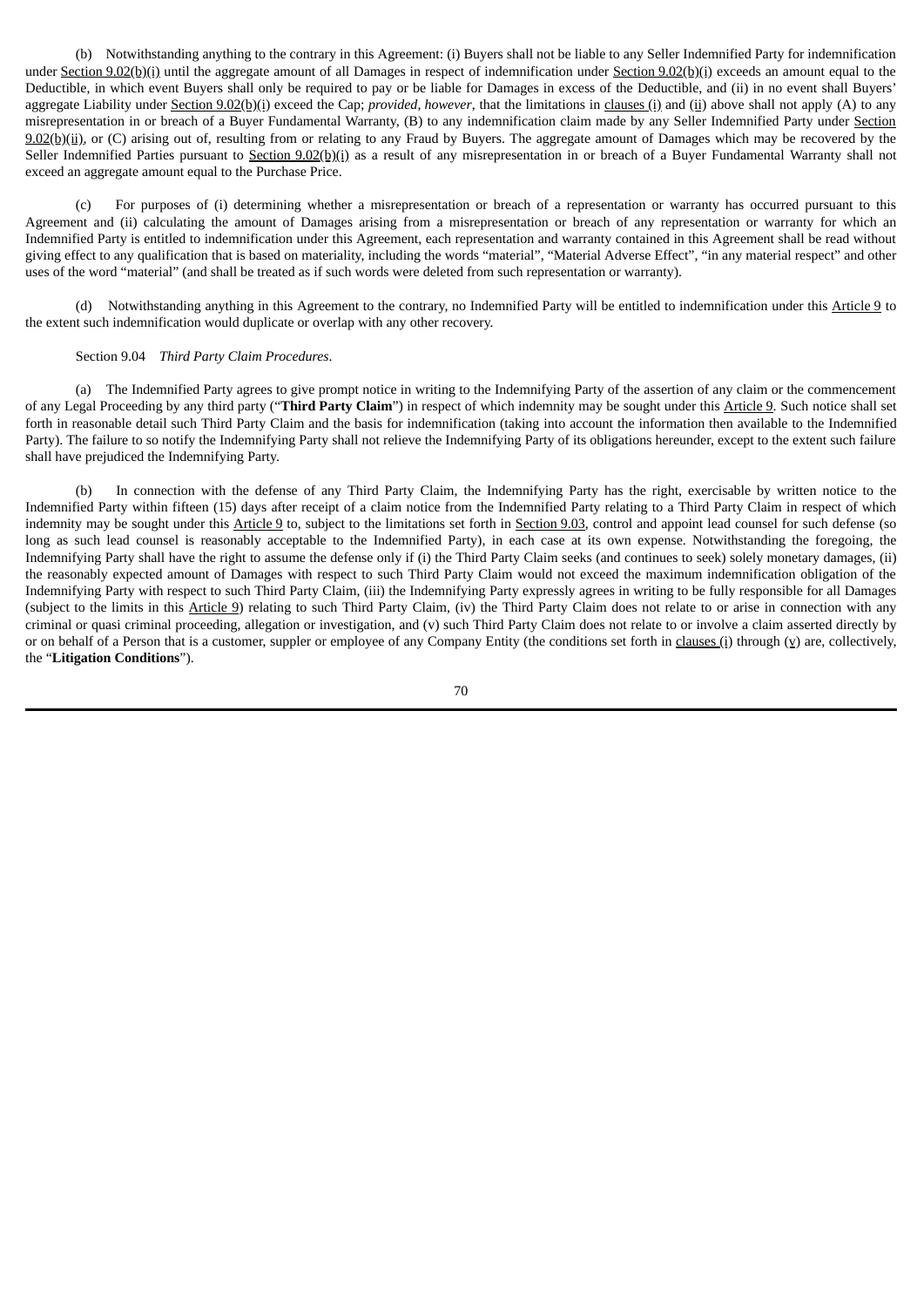(c) If the Indemnifying Party shall assume the control of the defense of any Third Party Claim in accordance with the provisions of this Section 9.04:

(i) the Indemnifying Party shall obtain the prior written consent of the Indemnified Party (which shall not be unreasonably withheld, conditioned or delayed) before entering into any settlement of such Third Party Claim, if (A) the settlement does not expressly unconditionally release the Indemnified Party and its Affiliates from all Liabilities with respect to such Third Party Claim, (B) the settlement imposes injunctive or other equitable relief against the Indemnified Party or any of its Affiliates, (C) the settlement contains any statement as to, or an admission of fault, culpability or a failure to act by or on behalf of the Indemnified Party, or (D) the settlement may reasonably be expected to have an adverse effect on the business of the Indemnified Party;

(ii) the Indemnified Party shall be entitled to participate in the defense of any Third Party Claim and to employ separate counsel of its choice for such purpose; *provided*, *however*, if the named parties to the Legal Proceeding include both the Indemnifying Party and the Indemnified Party and there is a conflict of interest that would make it inappropriate under applicable standards of professional conduct to have one counsel for the Indemnifying Party and the Indemnified Party, the expense of separate counsel for such Indemnified Party shall be paid by the Indemnifying Party; and

(iii) if (A) any of the Litigation Conditions ceases to be met or (B) the Indemnifying Party fails to diligently defend such Third Party Claim, the Indemnified Party may assume its own defense, and the Indemnifying Party will be liable for all costs and expenses paid or incurred in connection with such defense, subject to the limits in this Article 9.

(d) If the Indemnifying Party does not assume the defense of a Third Party Claim in accordance with this Section 9.04, the Indemnified Party may defend, and shall have the right to settle, such Third Party Claim, with the prior written consent of the Indemnifying Party (which shall not be unreasonably withheld, conditioned or delayed).

(e) Each Party shall cooperate, and cause its Affiliates to cooperate, in the defense or prosecution of any Third Party Claim and shall furnish or cause to be furnished such records, information and testimony, and attend such conferences, discovery proceedings, hearings, trials or appeals, as may be reasonably requested in connection therewith.

Section 9.05 *Direct Claim Procedures*. In the event an Indemnified Party has a claim for indemnity under Section 9.02 against an Indemnifying Party that does not involve a Third Party Claim, the Indemnified Party agrees to give prompt notice in writing of such claim to the Indemnifying Party. Such notice shall set forth in reasonable detail such claim and the basis for indemnification (taking into account the information then available to the Indemnified Party). The failure to so notify the Indemnifying Party shall not relieve the Indemnifying Party of its obligations hereunder, except to the extent such failure shall have prejudiced the Indemnifying Party. The Indemnifying Party shall promptly, by written notice to the Indemnified Party, either (i) concede Liability in whole as to the amount claimed in the claim notice, (ii) deny Liability in whole as to the amount claimed in the claim notice, or (iii) concede Liability in part and deny Liability in part the amount claimed in the claim notice. If the Indemnifying Party does not respond within 30 days after its receipt of the claim notice, the Indemnifying Party shall be deemed to have rejected such claim. Following the Indemnified Party's response notice in which Liability is not conceded in whole or the Indemnifying Party's express or deemed rejection of such claim for indemnification, the Parties shall proceed in good faith to negotiate a resolution of such dispute. If such dispute is not resolved through negotiations or the Indemnifying Party does not respond, such dispute shall be resolved by litigation in an appropriate court of jurisdiction determined pursuant to Section 9.10.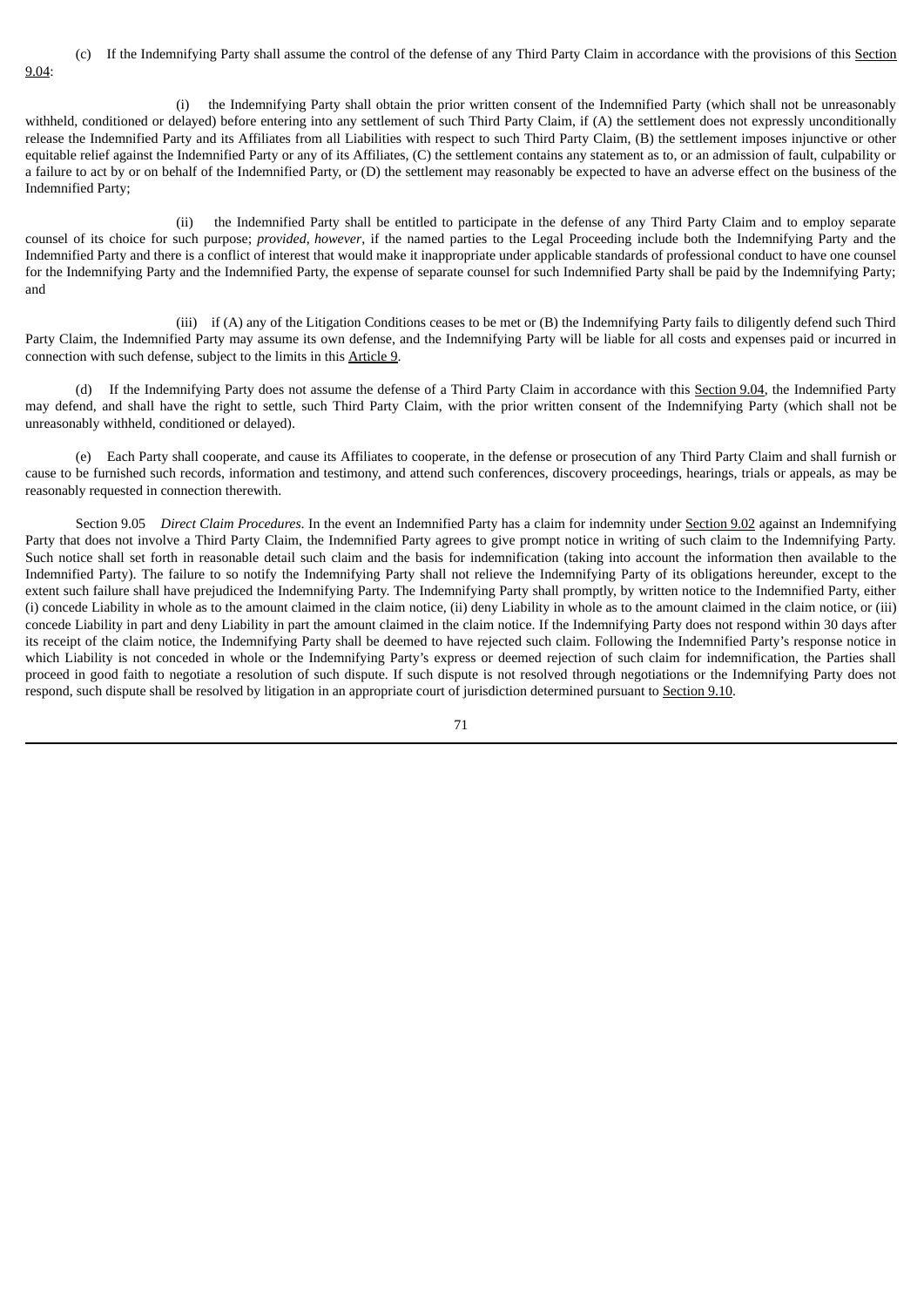### Section 9.06 *Calculation of Damages*.

(a) The amount of any Damages payable under Section 9.02 by the Indemnifying Party shall be reduced by the amount actually recovered by the Indemnified Party under applicable insurance policies less any collection or recovery costs and expenses (including deductibles and co-insurance) incurred by such Person in order to collect insurance proceeds and less increases in premiums attributable to such Damages. If the Indemnified Party receives any amounts under such applicable insurance policies subsequent to an indemnification payment by the Indemnifying Party, then such Indemnified Party shall promptly reimburse the Indemnifying Party for any payment made or expense incurred by such Indemnifying Party in connection with providing such indemnification payment up to the amount of the relevant insurance payment, less any collection or recovery costs and expenses (including deductibles and co-insurance) incurred by such Person in order to collect insurance proceeds and less increases in premiums attributable to such Damages.

(b) The Indemnifying Party shall not be liable under Section 9.02 for any Damages to the extent included in the calculation of the Purchase Price adjustment under Section 2.06.

(c) Each Indemnified Party shall use its Commercially Reasonable Efforts to mitigate any Damages for which such Indemnified Party seeks indemnification under this Agreement to the extent required by Law.

(d) No Indemnified Party shall be permitted to recover more than once for Damages directly resulting from the same state of facts.

#### Section 9.07 *Method of Payment for Damages*.

(a) With respect to claims for indemnification made pursuant to Section  $9.02$ (a), the Buyer Indemnified Parties (i) shall look first to the Indemnity Escrow Amount (without regard to the Company Entity with respect to which the Damages arose, resulted from or related to or the portion of the Indemnity Escrow Amount that was paid by any Company Entity) pursuant to the terms of the Escrow Agreement, and (ii) thereafter shall have recourse against Seller subject to the limitations set forth in this Article 9.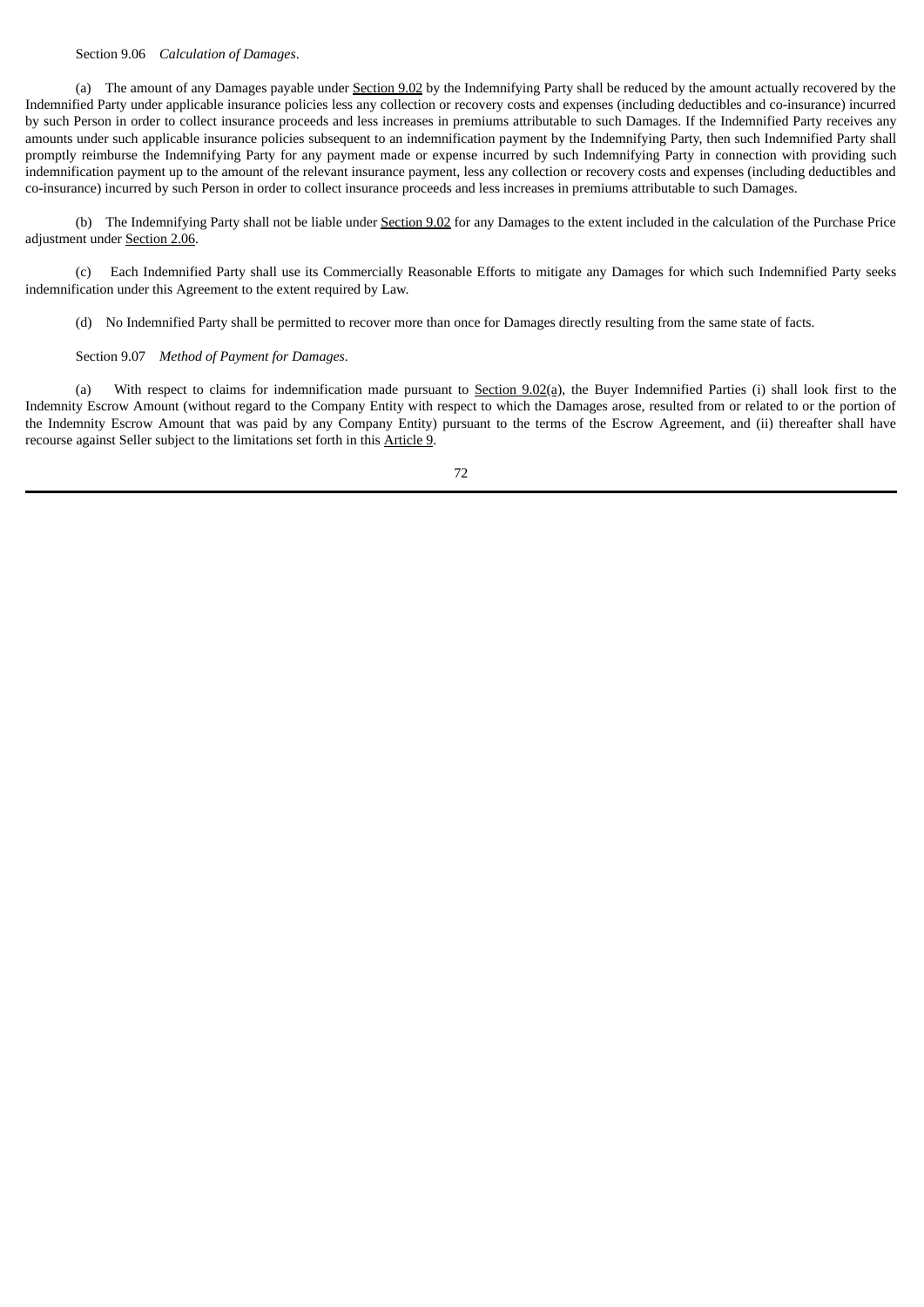(b) Upon the determination of any Damages for which Buyers are obligated to indemnify the Seller Indemnified Parties pursuant to this Article 9, Buyers shall, within five (5) Business Days of such determination, pay such amount to the applicable Seller Indemnified Parties (to an account specified by Seller to Buyers) by wire transfer of immediately available funds.

#### Section 9.08 *Release.*

(a) Effective upon the Closing, Seller, on behalf of itself and on behalf of each of its past, present and/or future Representatives and Affiliates, and any heir, executor, administrator, successor or assign of any of the foregoing (collectively, the "**Seller Releasing Parties**"), hereby irrevocably, unconditionally and fully and forever releases and discharges Buyers and each Company Entity and each of the foregoing's respective past, present and/or future Representatives and Affiliates, and any successor or assign of any of the foregoing (collectively, the "**Buyer Released Parties**") of and from any and all Legal Proceedings, causes of action, executions, judgments, duties, debts, dues, accounts, bonds, Contracts and covenants (whether express or implied), losses, Liabilities and claims and demands whatsoever, whether known or unknown, matured or unmatured, existing or claimed to exist, fixed or contingent, suspected or unsuspected, and whether or not concealed or hidden for any reason, both at Law and in equity and whether arising out of a statute, Contract, tort or otherwise that any of the Seller Releasing Parties may have against each of the Buyer Released Parties, now or in the future, in each case in respect of any cause, matter or thing relating to any Company Entity, in each case, occurring or arising on or prior to the Closing Date; *provided*, *however*, that nothing contained in this Section 9.08 shall waive, discharge or release the Buyer Released Parties from their Liabilities under this Agreement, any other Transaction Agreement or any contracts, agreements and instruments required by this Agreement or any Transaction Agreement.

(b) Notwithstanding anything in this Agreement to the contrary, after the Closing, no Seller Releasing Party shall seek or be entitled to advancement, indemnification, contribution or other recovery of any kind from any Buyer Released Party (including by reason of the fact that he, she or it was an officer, director, manager, member, employee, or agent of such Company Entity or was serving at the request of such Company Entity as a partner, trustee, director, officer, employee, or agent of another entity) for (i) any actions or omissions of such Person prior to Closing with respect to any matter for which such Person is required to indemnify any Buyer Indemnified Party under this Article 9, or (ii) arising out of or in relation to the matters released or discharged pursuant to this release set out in Section 9.08(a).

Section 9.09 *Set Off*. The Buyer Indemnified Parties may offset any rights to indemnification or other amounts payable to such Buyer Indemnified Party under this Agreement following the Closing against any amounts due or to become due to Seller under this Agreement or any other Transaction Agreement (including the Consulting Agreement) if the set-off amount is greater than the amount then held pursuant to the Escrow Agreement and provided that Buyers give Seller ten (10) days prior written notice of their intention to rely upon their rights under this Section. Such notice shall include a description of the claim or liability payable or owing to the Party pursuant to this Article and the basis on which the Party claims its rights hereunder.

Section 9.10 *Exclusivity*. Except as otherwise set forth in this Agreement (including Section 2.06) or for Fraud, Buyers, on the one hand, and Seller, on the other hand, hereby acknowledge and agree that after the Closing their sole and exclusive remedy with respect to any and all claims for any breach of any representation, warranty, covenant, agreement or obligation set forth in this Agreement shall be pursuant to the indemnification provisions set forth in this Article 9. Except as otherwise set forth in this Agreement and for Fraud, each Party waives, to the fullest extent permitted under Law, any and all rights, claims and causes of action for any breach of any representation, warranty, covenant, agreement or obligation set forth in this Agreement it may have against the other Parties, except pursuant to the indemnification provisions set forth in this Article 9. Nothing in this Section 9.10 shall limit any Party's right to seek and obtain any equitable relief to which any Party shall be entitled pursuant to Section 11.12 or to seek any remedy on account of Fraud.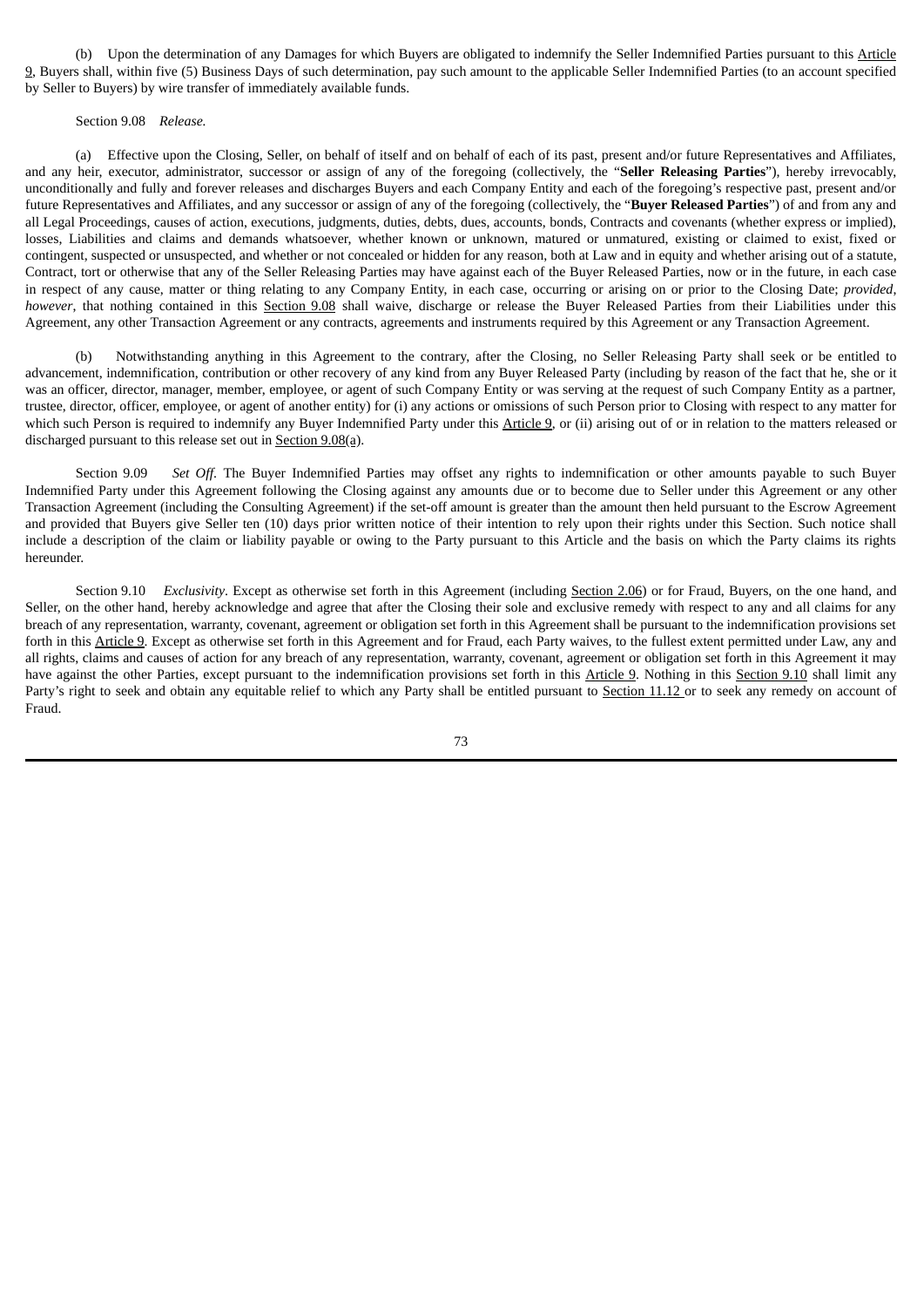Section 10.01 *Termination*.

- (a) This Agreement may be terminated at any time prior to the Closing:
	- (i) by mutual written agreement of Seller and Buyers;

(ii) by either Seller or Buyers, if the Closing has not occurred before January 15, 2022 (the "**End Date**"); *provided* that the right to terminate this Agreement pursuant to this Section  $10.01(a)(ii)$  shall not be available to any Party whose breach of any provision of this Agreement results in the failure of the Closing to have occurred by such time;

(iii) by either Seller or Buyers, if the Closing would violate any non-appealable final Order of any Governmental Authority;

(iv) by Buyers, if there is any breach of any representation, warranty, covenant or agreement on the part of Seller or any Company Entity set forth in this Agreement, such that the conditions in Section 8.01(b)(i) or Section 8.01(b)(ii) would not be satisfied at the Closing (a "**Terminating Seller Breach**"), except that, if such Terminating Seller Breach is curable by Seller or a Company, then, for a period of up to 15 days after receipt by Seller of written notice from Buyers of such breach (the "**Seller Cure Period**") such termination shall not be effective and the End Date shall be automatically revised to be the later of the End Date and the first (1st) Business Day following the end of the Seller Cure Period, and such termination shall become effective only if the Terminating Seller Breach is not cured within the Seller Cure Period; or

(v) by Seller, if there is any breach of any representation, warranty, covenant or agreement on the part of Buyers set forth in this Agreement, such that the conditions in Section 8.01(c)(i) or Section 8.01(c)(ii) would not be satisfied at the Closing (a "**Terminating Buyer Breach**"), except that, if any such Terminating Buyer Breach is curable by Buyers, then, for a period of up to 15 days after receipt by Buyers of written notice from Seller of such breach (the "**Buyer Cure Period**") such termination shall not be effective and the End Date shall automatically be revised to be the later of the End Date and the first (1st) Business Day following the end of the Buyer Cure Period, and such termination shall become effective only if the Terminating Buyer Breach is not cured within the Buyer Cure Period.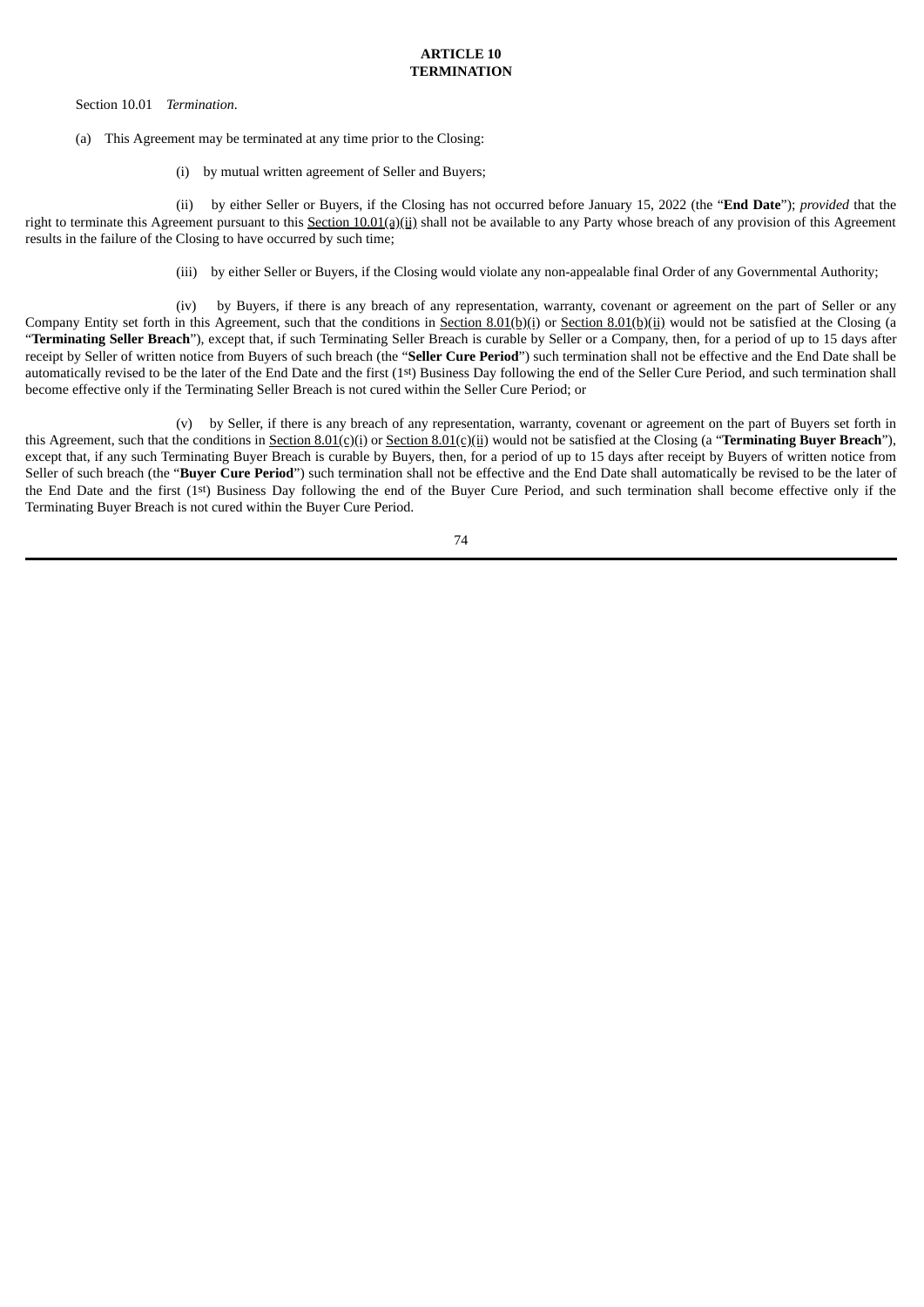(b) The Party desiring to terminate this Agreement pursuant to Section 10.01(a)(ii), Section 10.01(a)(iii), Section 10.01(a)(iv) or Section  $10.01(a)(y)$  shall give written notice of such termination to the other Parties.

Section 10.02 *Effect of Termination*. If this Agreement is terminated as permitted by Section 10.01, this Agreement shall forthwith become null and void and have no effect, without any Liability of any Party (or any Affiliate or Representative of such Party) to the other Party or Parties, as applicable; *provided*, that (a) the agreements contained in Section 10.01, this Section 10.02 and Article 11 (other than Section 11.02) shall survive the termination of this Agreement, and (b) no such termination shall relieve any Party of any Liability for any Fraud or any claim by a Party that another Party willfully and intentionally breached the terms of this Agreement; *provided, further,* that a failure of (i) Buyers to consummate the Closing at a time when all of the conditions to Closing set forth in Section 8.01(b) have been satisfied or waived shall be deemed to be an intentional and willful breach by Buyers of the terms of this Agreement, and (ii) Seller to consummate the Closing at a time when all of the conditions to Closing set forth in Section 8.01(c) have been satisfied or waived shall be deemed to be an intentional and willful breach by Seller of the terms of this Agreement.

### **ARTICLE 11 MISCELLANEOUS**

Section 11.01 *Notices*. All notices, requests and other communications to any Party shall be in writing and are effective (a) when delivered personally; (b) on the next Business Day if sent by an overnight courier with confirmation of receipt; (c) if by email, upon confirmation of receipt by the recipient sent to the email address of the sender; or (d) on the fifth (5<sup>th</sup>) Business Day after mailing by certified or registered mail, return receipt requested, postage prepaid, and shall be given:

if to Buyers to:

inTEST Corporation 804 East Gate Drive Mount Laurel, NJ 08054 Attention: Nick Grant, President and Chief Executive Officer Email: [REDACTED]

with a copy to:

Cozen O'Connor Southeast Financial Center 200 South Biscayne Blvd., Suite 4410 Miami, FL 33131 Attention: Martin Schrier Email: mschrier@cozen.com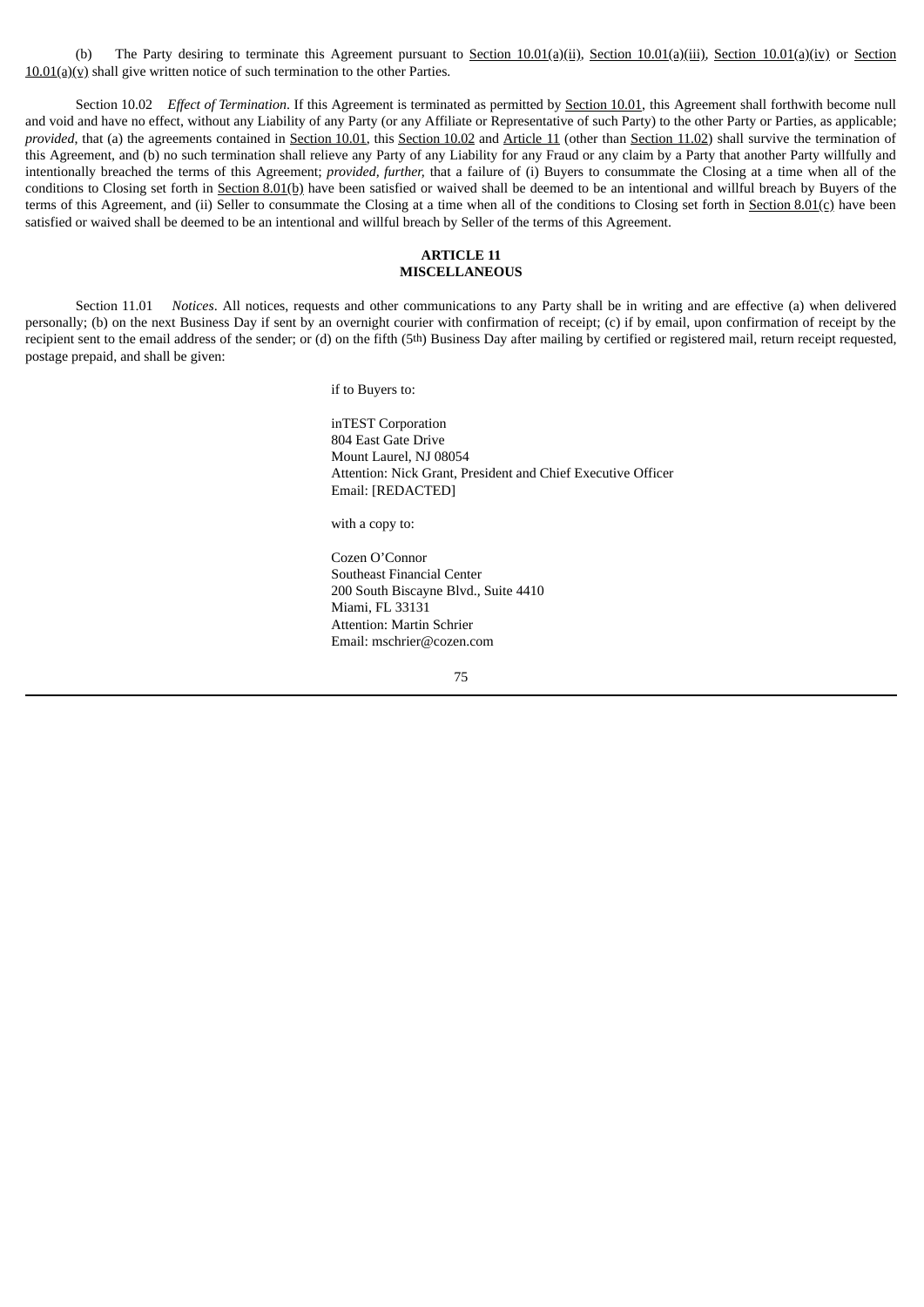if to Seller to:

# Saeed Taheri [REDACTED] Email: [REDACTED]

with a copy to:

Blaney McMurtry LLP 2 Queen St. E., Suite 1500 Toronto, ON CANADA M5C 3G5 Attention: Stanley Kugelmass Email: [REDACTED]

or to such other address as such Party may hereafter specify to the other Parties in accordance with the provisions of this Section 11.01.

Section 11.02 *Disclosure Letter*. Subject to the provisions of this Section 11.02, the Disclosure Letter attached hereto or referred to in this Agreement are (a) each hereby incorporated in and made a part of this Agreement as if set forth in full herein and (b) qualified in their entirety by reference to specific provisions of this Agreement. Any matter that is disclosed in one section or subsection of the Disclosure Letter shall apply to such specified section or subsection of this Agreement and to any other section or subsection of the Disclosure Letter to the extent its relevance to such other section is reasonably apparent from the face of such disclosure. Section or subsection references used throughout the Disclosure Letter are for convenience of reference only and shall not have the effect of amending or changing the express description of the Sections as set forth in this Agreement. Nothing contained in the Disclosure Letter should be construed as an admission of Liability or responsibility of any Party to any third party in connection with any pending or threatened Legal Proceeding or otherwise.

Section 11.03 *Successors and Assigns*. The provisions of this Agreement shall be binding upon and inure to the benefit of the Parties and their respective successors and assigns; *provided* that no Party may assign, delegate or otherwise transfer any of its rights or obligations under this Agreement without the prior written consent of Buyers, in the case of an assignment, delegation or transfer by Seller, or of Seller, in the case of an assignment, delegation or transfer by Buyers; *provided*, that Buyers may, without the prior written consent of Seller, assign any of their rights or obligations under this Agreement (a) to one or more Affiliates of such Buyer, or (b) for collateral security purposes to any source of financing to such Buyer, but no such assignment shall relieve the Buyers of any of their obligations under this Agreement. Any purported assignment not permitted under this Section 11.03 shall be null and void. No assignment relieves the assigning Party of any obligation under this Agreement.

Section 11.04 *Entire Agreement*. This Agreement, together with the Disclosure Letter, the other Transaction Agreements and the NDA, constitute the entire agreement between the Parties with respect to the subject matter hereof and thereof and supersedes all prior and contemporaneous promises, agreements and understandings, both oral and written, between Buyers, on the one hand, and Seller or any Company Entity, on the other hand, with respect to the subject matter hereof, including that certain letter of intent dated April 14, 2021, as amended, among Acculogic CAN, Acculogic Inc. and inTEST.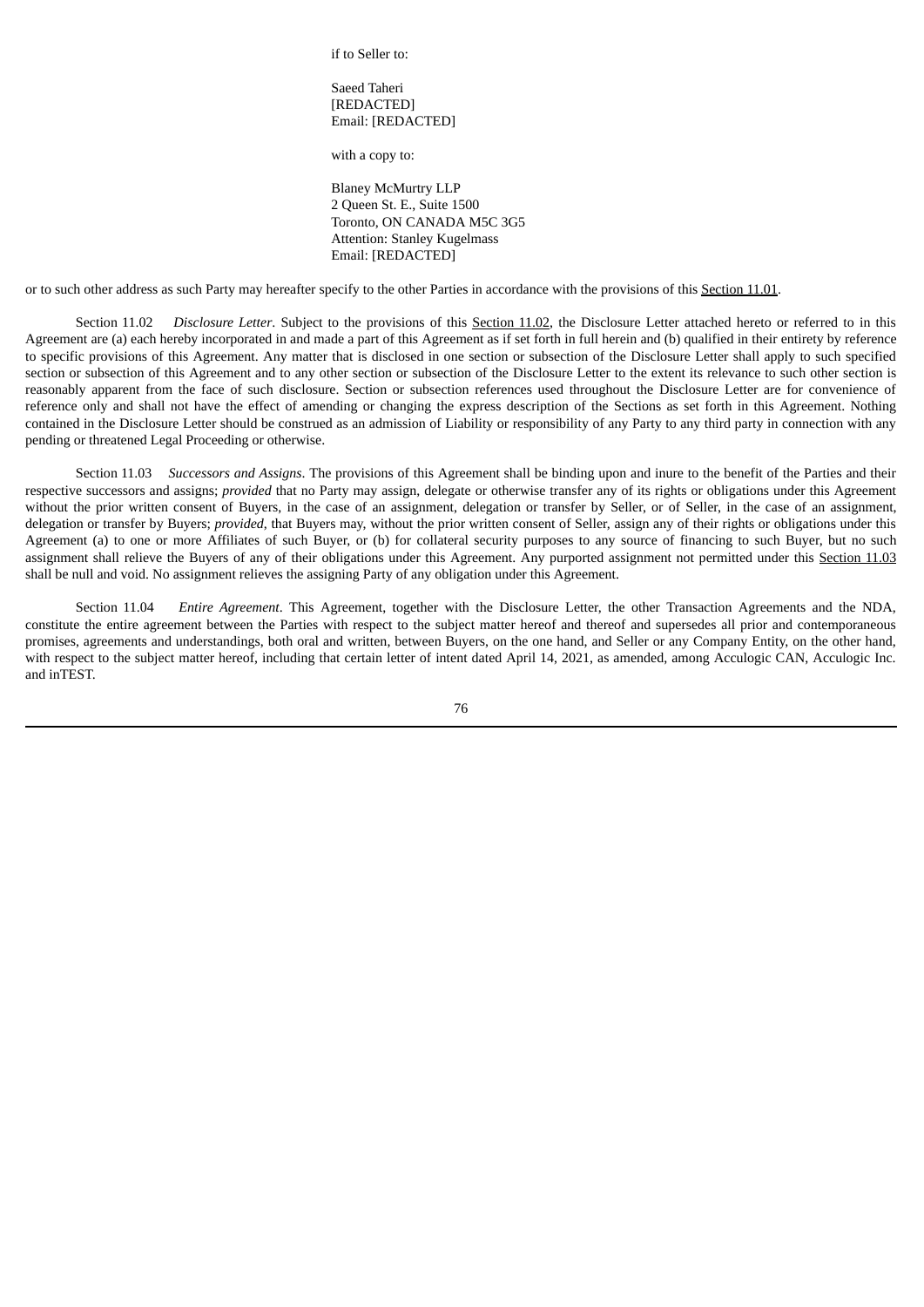Section 11.05 *Amendment and Waiver*.

(a) Any provision of this Agreement may be amended or waived if, but only if, such amendment or waiver is in writing and is signed by Buyers and Seller, or in the case of a waiver, by the Party against whom the waiver is to be effective.

(b) No failure or delay by any Party in exercising any right, power or privilege hereunder shall impair such right or remedy or operate or be construed as a waiver or variation thereof or preclude its exercise at any subsequent time nor shall any single or partial exercise of any such right, power or privilege preclude any other or further exercise thereof or the exercise of any other right, power or privilege.

(c) Except as otherwise expressly provided herein, the rights and remedies herein provided shall be cumulative and not exclusive of any rights or remedies provided by Law.

Section 11.06 *Costs*. Except as otherwise provided in this Agreement, all costs and expenses, including fees and disbursements of legal counsel, financial advisors and accountants, incurred in connection with this Agreement and the Transaction shall be paid by the Party (including its Affiliates) incurring such cost or expense; *provided*, *however*, all such costs and expenses incurred by any Company Entity or Seller on or prior to the Closing shall be paid by Seller as a Transaction Expense.

Section 11.07 *Severability*. Each term, provision, covenant and restriction of this Agreement is severable. If any such term, provision, covenant or restriction is held by a court of competent jurisdiction to be invalid, void or unenforceable, (a) it shall have no effect in that respect and the Parties shall use all reasonable efforts to replace it in that respect with a valid and enforceable substitute term, provision, covenant or restriction (as applicable), the effect of which is as close to its intended effect as possible, and (b) the remainder of the terms, provisions, covenants and restrictions of this Agreement shall remain in full force and effect and shall in no way be affected, impaired or invalidated.

Section 11.08 *Third Party Rights*. No provision of this Agreement is intended to confer any rights, benefits, remedies, obligations or Liabilities hereunder upon any Person, other than the Parties and their respective successors and permitted assigns.

Section 11.09 *Counterparts; Effectiveness*. This Agreement may be signed in any number of counterparts, and by each Party on separate counterparts. Each such counterpart shall be an original, with the same effect as if the signatures thereto and hereto were upon the same instrument. This Agreement shall become effective when each Party shall have received a counterpart hereof signed by the other Parties. Signatures transmitted electronically (including a .pdf file sent by email or any electronic signature complying with the U.S. federal ESIGN Act of 2000, e.g., www.docusign.com), have the same effect as physical delivery of original signatures.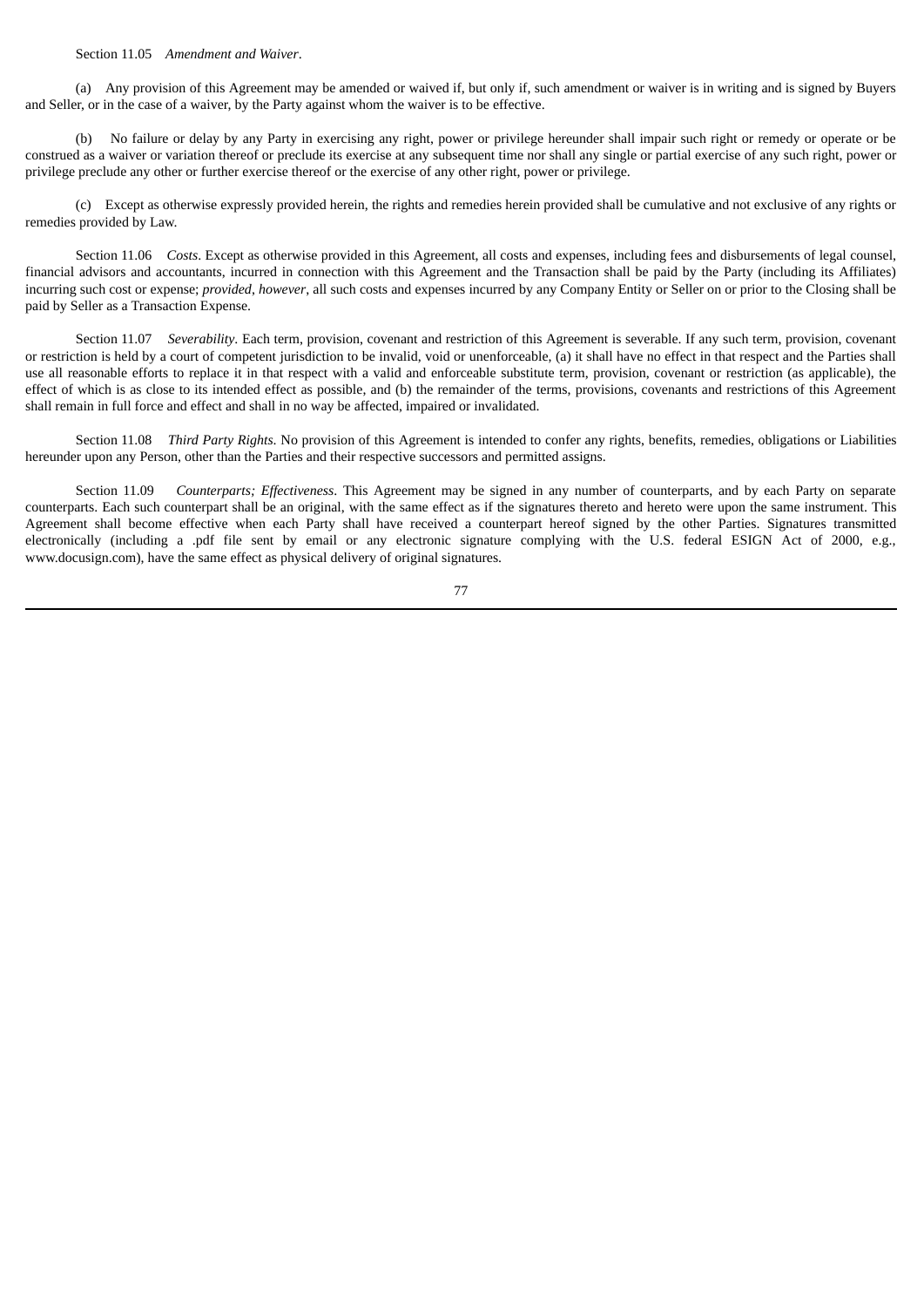Section 11.10 *Jurisdiction*. The Parties agree that, except as set forth in Section 2.06 and Section 7.01, any Legal Proceeding (whether based in Contract, tort or Law) seeking to enforce any provision of, or based on any matter arising out of or in connection with, this Agreement or the Transaction, including the negotiation, execution and performance of this Agreement, shall be brought exclusively in the provincial or federal courts located in the Province of Ontario, so long as one of such courts shall have subject matter jurisdiction over such Legal Proceeding, and each of the Parties hereby irrevocably consents to the jurisdiction of such courts (and of the appropriate appellate courts therefrom) in any such Legal Proceeding and irrevocably waives, to the fullest extent permitted by Law, any objection that it may now or hereafter have to the laying of the venue of any such Legal Proceeding in any such court or that any such Legal Proceeding brought in any such court has been brought in an inconvenient forum. Each Party agrees that service of process on such Party as provided in Section 11.01 shall be deemed effective service of process on such Party.

Section 11.11 *Governing Law*. This Agreement shall be governed by and construed in accordance with the Laws of the Province of Ontario and the federal laws of Canada applicable in that Province, without regard to the conflicts of Law rules of such province or any other jurisdiction that would cause the application of the Law of any other jurisdiction.

Section 11.12 *Specific Performance*. The Parties agree that irreparable damage would occur, and that the Parties would not have any adequate remedy at Law, in the event that any of the provisions of this Agreement were not performed in accordance with their specific terms or were otherwise breached. It is accordingly agreed that the Parties shall be entitled to an injunction or injunctions to specifically enforce the terms and provisions of this Agreement, without proof of actual damages or otherwise, in addition to any other remedy to which any Party is entitled at Law or in equity. Each Party agrees to waive any requirement for the securing or posting of any bond in connection with such remedy. Each Party further agrees that the only permitted objection that it may raise in response to any action for specific performance relief is that it contests the existence of a breach or threatened breach of this Agreement.

Section 11.13 *Waiver of Jury Trial*. EACH OF THE PARTIES HEREBY IRREVOCABLY WAIVES, TO THE FULLEST EXTENT PERMITTED BY APPLICABLE LAW, ANY AND ALL RIGHT TO TRIAL BY JURY IN ANY LEGAL PROCEEDING ARISING OUT OF OR RELATED TO THIS AGREEMENT OR THE TRANSACTIONS.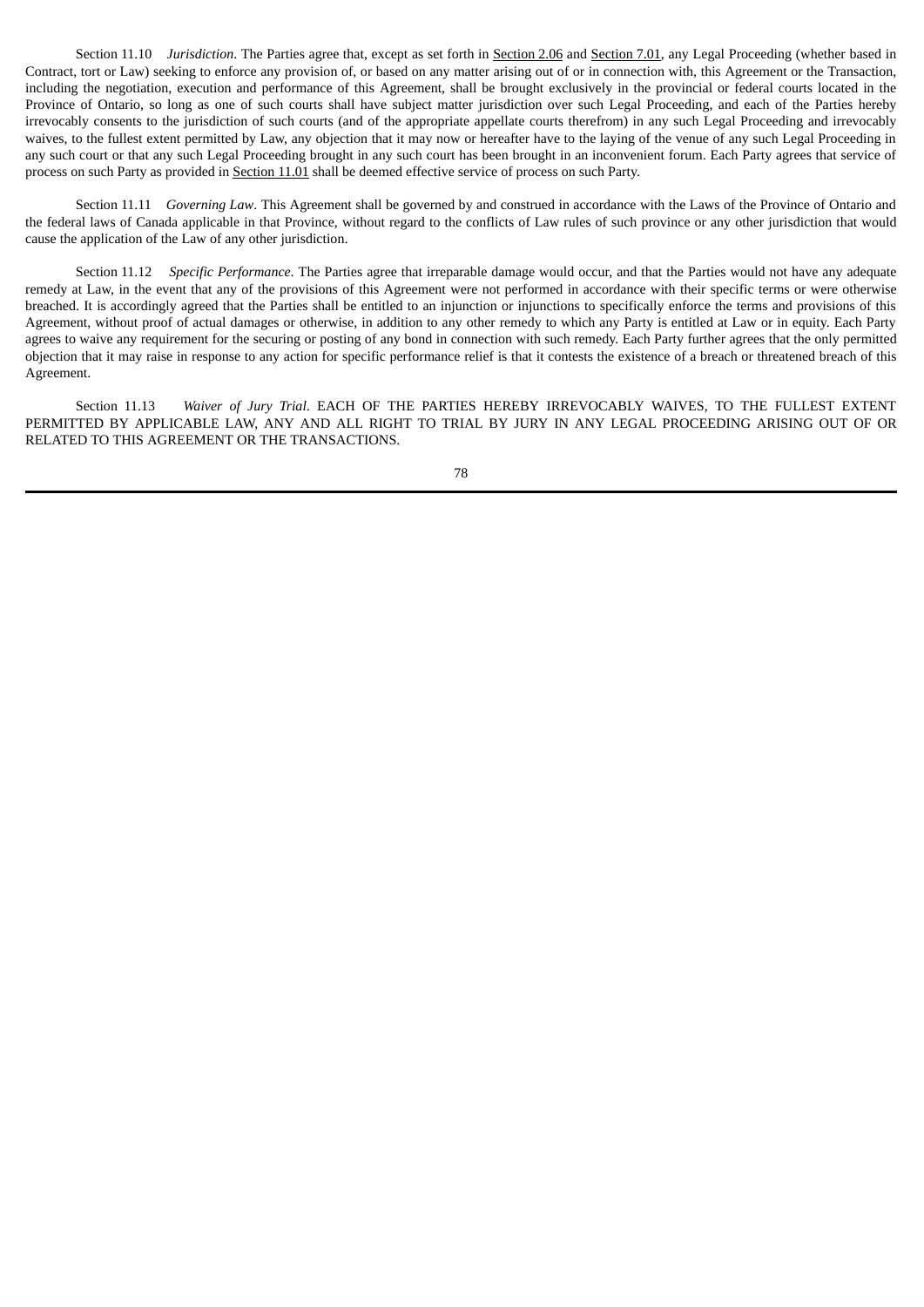Section 11.14 *Representation Post-Closing*. Seller and each Company hereby acknowledges that Blaney McMurtry LLP and Ahlers Rechtsanwalte ("**Seller**'**s Solicitors**") has served as counsel to Seller and the Company Entities in connection with the negotiation, preparation, execution and delivery of, and the Closing under, this Agreement and the consummation of the Transaction, and following the Closing and the consummation of the Transaction, each of the Parties agrees, on its own behalf and on behalf of its directors, members, partners, officers, employees and Affiliates, that the Seller's Solicitors may serve to the extent then permitted under applicable ethical rules and subject to any then required waivers of actual or potential conflicts of interest as counsel to Seller in connection with any litigation, claim, or obligation arising out of or relating to this Agreement or the other Transaction Agreements (including claims for indemnification, disputes relating to post-closing adjustments, and disputes involving other Transaction Agreements), and each Buyer, on the one hand (for itself and, after Closing, on behalf of the Company Entities), and Seller, on the other hand, consents to such representation and waives any conflict of interest arising from such representation, and each of the Parties shall cause any Affiliate that it controls to consent to waive any conflict of interest arising from such representation as provided in this sentence. Each Buyer, for itself and for its Representatives (and after the Closing, for the Company Entities), acknowledges and agrees that all communications on or prior to the Closing between the Company Entities, or any of them, and either or both of the Seller's Solicitors as they relate exclusively to the negotiation, preparation, execution or delivery of, and Closing under, this Agreement that, immediately prior to the Closing, would be deemed to be privileged communications of the Company Entities and their counsel and would not be subject to disclosure to Buyers in connection with any process relating to a dispute arising after the Closing under or in connection with this Agreement or any other Transaction Agreement shall continue after the Closing for all purposes to be privileged communications between Seller and such counsel, and neither Buyers nor any Person purporting to act on behalf of or through Buyers shall seek to obtain the same by any process on the grounds that the privilege attaching to such communications belongs to the Company Entities (or any of them), and not Seller. In addition, Buyers will not, and will cause each of their respective Affiliates (including following the Closing, the Company Entities) not to, use any attorney-client communication referred to in the preceding sentence remaining in the records of the Company Entities or any of them in a manner that may be adverse to Seller or any of their Affiliates (excluding, after the Closing, the Company Entities). Upon and after the Closing, the Company Entities shall cease to have any attorney-client relationship with Seller's Solicitors, unless and to the extent either or both of the Seller's Solicitors is specifically engaged in writing by a Company Entity to represent such Company Entity after the Closing and either such engagement involves no conflict of interest with respect to Seller, or Seller consents in writing at the time to such engagement. Any such representation of the Company Entities or any of them by either or both of Seller's Solicitors after the Closing will not affect the provisions of this Section 11.14.

[*Signature pages follow*]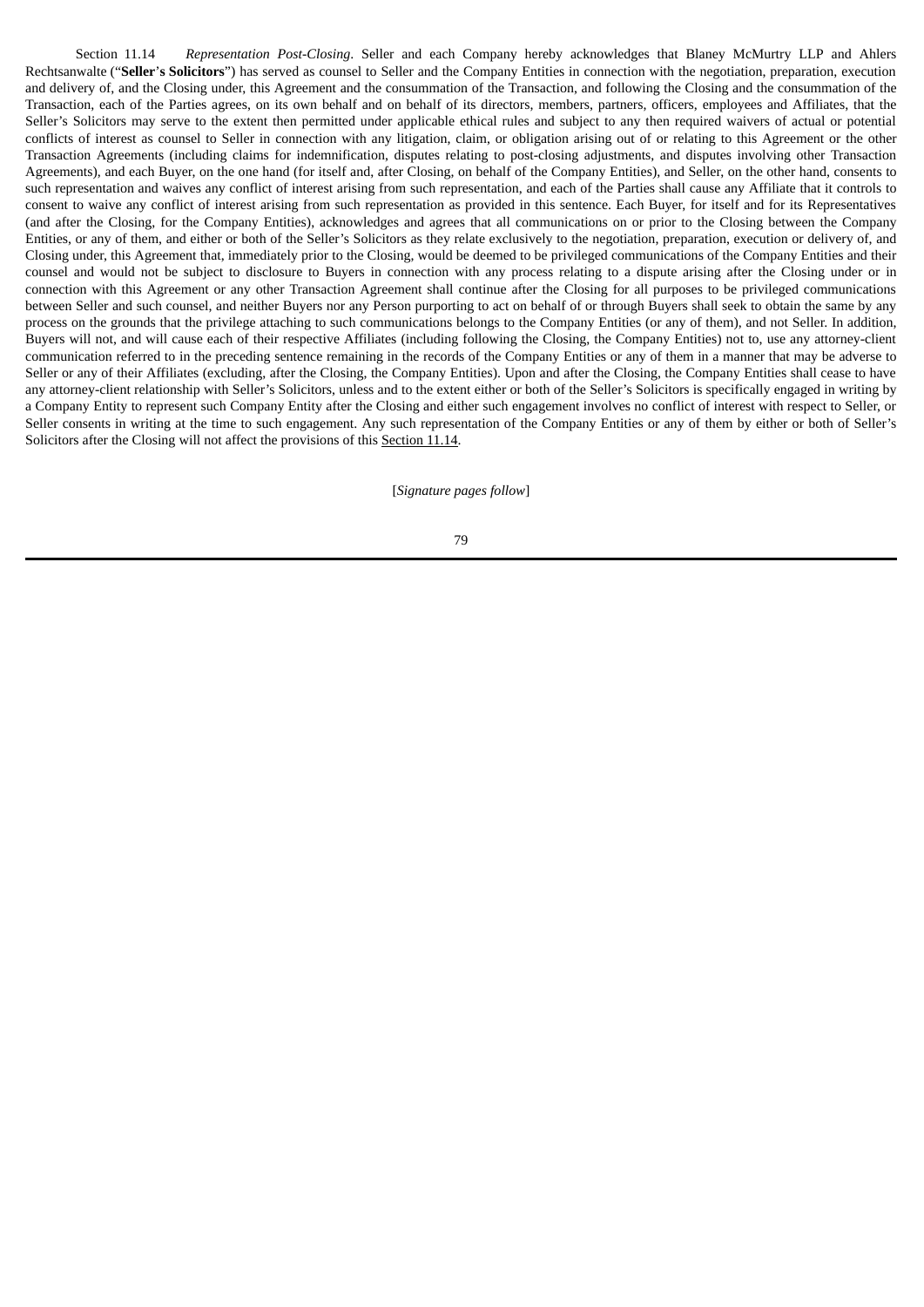IN WITNESS WHEREOF, the Parties have caused this Agreement to be duly executed by their respective authorized Representatives as of the day and year first above written.

### **BUYERS:**

INTEST CORPORATION

By: /s/ Nick Grant Name: Nick Grant Title: President and Chief Executive Officer

# INTEST CANADA INCORPORATED

By: /s/ Nick Grant Name: Nick Grant Title: Director

[Signature Page to Securities Purchase Agreement]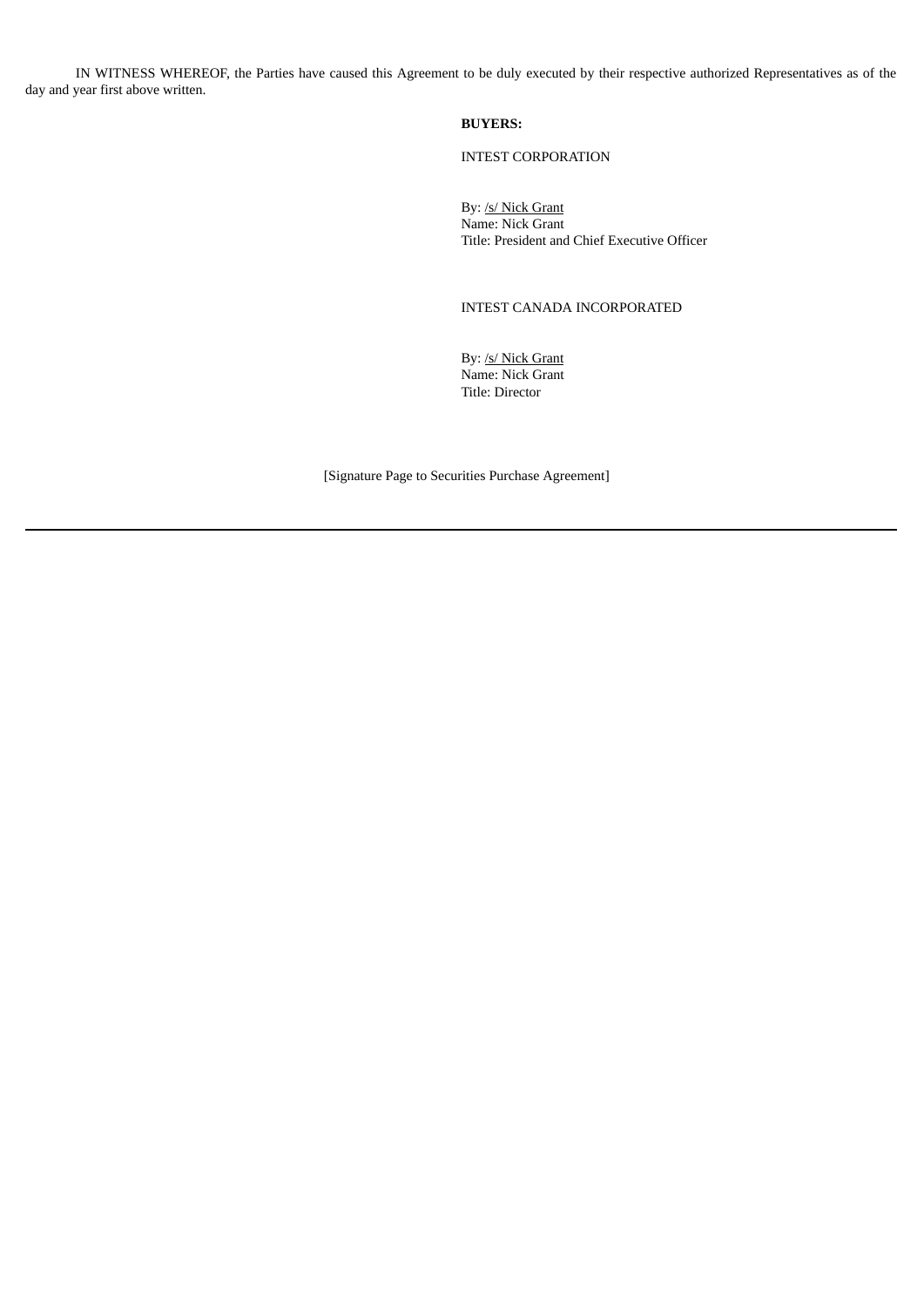# **SELLER:**

/s/ Saeed Taheri SAEED TAHERI

[Signature Page to Securities Purchase Agreement]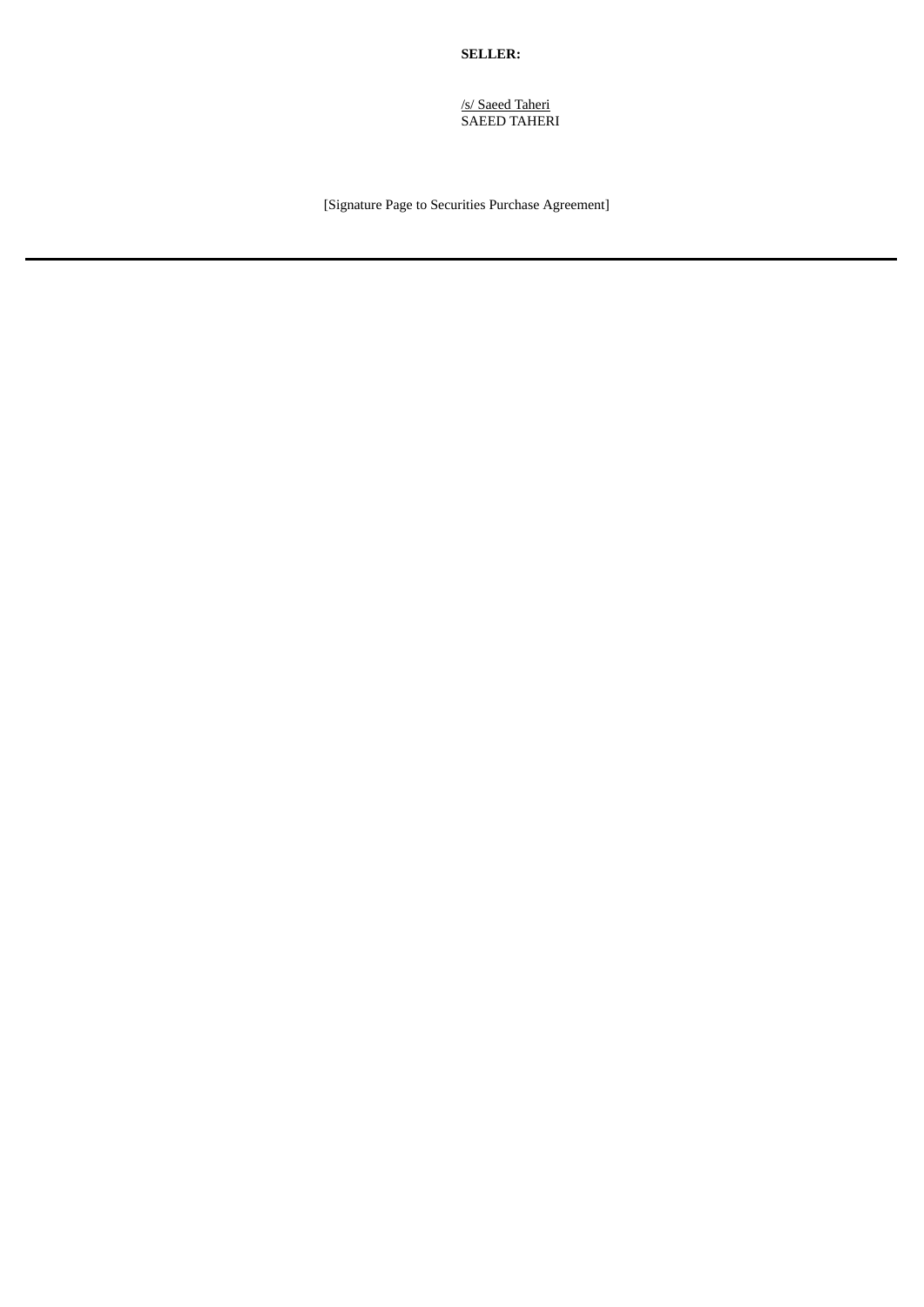## **EXHIBIT A**

# **REORGANIZATION**

- 1. On the Closing Date, an acquisition of control will take place at 1:00pm. Since the Parties acknowledge and agree that Acculogic Inc. and Acculogic CAN will not make an election pursuant to subsection 256(9) of the Tax Act, each of Acculogic Inc. and Acculogic CAN will have a deemed year end on the day prior to the Closing Date.
- 2. On filing its Tax Return for the period ending the day prior to the Closing Date, Acculogic Inc. will make a designation under paragraph 111(4)(e) of the Tax Act to increase the tax cost of the goodwill of Acculogic Inc. by an aggregate amount equal to \$7,000,000 and Acculogic CAN will make a designation under paragraph 111(4)(e) of the Tax Act to increase the tax cost of the shares of Acculogic GmbH to its fair value of \$850,000. Such designations will trigger capital gains and consequently a tax liability owing by each of Acculogic Inc. and Acculogic CAN in such period. This tax liability is the Section 111(4)(e) Tax Liability.
- 3. At 10:00am on the Closing Date, Acculogic Inc. will increase the legal stated capital (the "**LSC**") of its issued and outstanding common shares by \$3,500,000 in the aggregate. Acculogic Inc. will elect for the deemed dividends resulting from the LSC increases to be treated as capital dividends pursuant to subsection 83(2) of the Tax Act. This will be reported in the Tax Return that includes the closing date.
- 4. At 10:15am on the Closing Date, Acculogic CAN will increase the LSC of its issued and outstanding Class A common shares and Class B common shares by \$3,925,000 in the aggregate. Acculogic CAN will elect for the deemed dividends resulting from the LSC increases to be treated as capital dividends pursuant to subsection 83(2) of the Tax Act. This will be reported in the Tax Return that includes the Closing Date.
- 5. At 10:30am on the Closing Date, Holdco will increase the LSC of its issued and outstanding Class A common share by \$397,995 in the aggregate. Holdco will elect for the deemed dividends resulting from the LSC increases to be treated as capital dividends pursuant to subsection 83(2) of the Tax Act. This will be reported in the Tax Return that includes the Closing Date.
- 6. Seller shall file or cause to be filed all applicable capital dividend election forms with the Canada Revenue Agency in respect of the Acculogic Inc., Acculogic CAN and Holdco capital increases, as required by applicable Laws.
- 7. The Parties agree to duly and timely make an election under Section 338(g) of the Code with respect to the acquisition of the shares of Acculogic CAN, Acculogic Inc. and Acculogic GmbH, for U.S. federal and applicable state and local income Tax purposes in accordance with Section 7.08 of the Agreement. For purposes of the Asset Allocation Statements in such election, the Parties agree to use the following methodology for allocating values:
	- a. The final values assigned to assets for the purposes of Closing Net Working Capital under the Agreement;
	- b. Capital assets at fair market value; and
	- c. Goodwill as residual excess of Purchase Price over allocation to other assets.